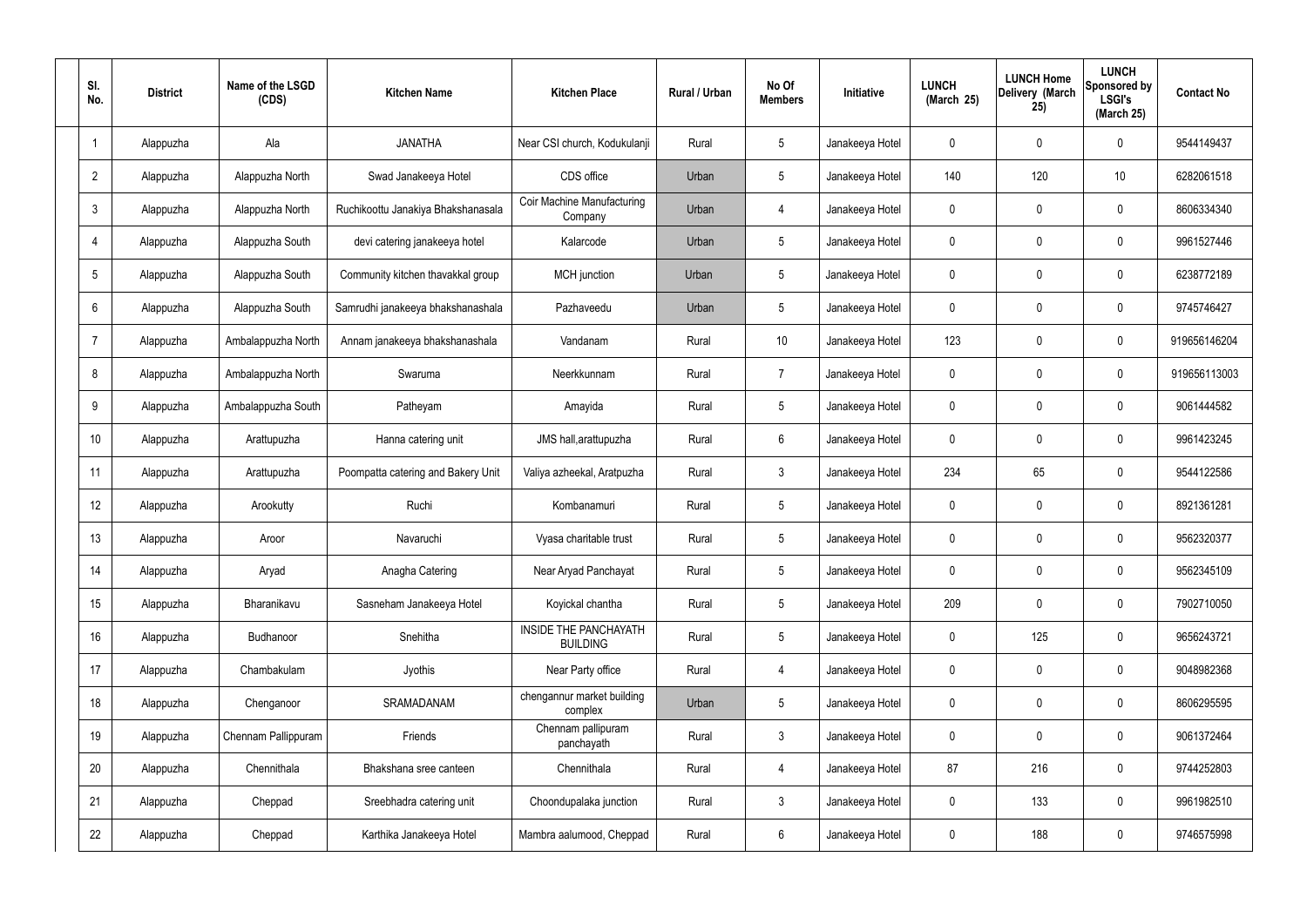|    | SI.<br>No. | <b>District</b> | Name of the LSGD<br>(CDS) | <b>Kitchen Name</b>           | <b>Kitchen Place</b>                    | <b>Rural / Urban</b> | No Of<br><b>Members</b> | Initiative      | <b>LUNCH</b><br>(March 25) | <b>LUNCH Home</b><br>Delivery (March<br>25) | <b>LUNCH</b><br>Sponsored by<br><b>LSGI's</b><br>(March 25) | <b>Contact No</b> |
|----|------------|-----------------|---------------------------|-------------------------------|-----------------------------------------|----------------------|-------------------------|-----------------|----------------------------|---------------------------------------------|-------------------------------------------------------------|-------------------|
|    | 23         | Alappuzha       | Cheriyanad                | <b>DARSANA</b>                | Near GOLDEN PALACE<br><b>AUDITORIUM</b> | Rural                | 5                       | Janakeeya Hotel | 0                          | $\mathbf 0$                                 | $\mathbf 0$                                                 | 9747958424        |
|    | 24         | Alappuzha       | Cherthala Municipality    | Santwanam                     | Ward 10                                 | Urban                | 5                       | Janakeeya Hotel | $\mathbf 0$                | $\mathbf 0$                                 | $\mathbf 0$                                                 | 8848178001        |
|    | 25         | Alappuzha       | Cherthala Municipality    | <b>NULM</b> canteen           | Cherthala Municipality                  | Urban                | 5                       | Janakeeya Hotel | 0                          | $\mathbf 0$                                 | $\mathbf 0$                                                 | 6282870356        |
|    | 26         | Alappuzha       | Cherthala South           | Kashinandana                  | Cherthala S                             | Rural                | 10                      | Janakeeya Hotel | 0                          | $\mathbf 0$                                 | $\pmb{0}$                                                   | 9745940057        |
|    | 27         | Alappuzha       | Cheruthana                | Sreedurga janakeeya hotel     | Near govt HSS aayaparambu               | Rural                | $\overline{4}$          | Janakeeya Hotel | 171                        | $\boldsymbol{0}$                            | $\mathbf 0$                                                 | 9961178936        |
|    | 28         | Alappuzha       | Chettikulangara           | SREE VINAYAKA JANAKEEYA HOTEL | <b>KARIPUZHA</b>                        | Rural                | $\mathfrak{Z}$          | Janakeeya Hotel | 205                        | $\mathbf 0$                                 | $\pmb{0}$                                                   | 9656810109        |
|    | 29         | Alappuzha       | Chingoli                  | souhridam unit                | karthikappally I p school               | Rural                | $\mathbf{3}$            | Janakeeya Hotel | 0                          | $\boldsymbol{0}$                            | $\mathbf 0$                                                 | 7559808470        |
|    | 30         | Alappuzha       | Chunakkara                | Vanitha Canteen               | Chunakkara                              | Rural                | $\mathfrak{Z}$          | Janakeeya Hotel | $\mathbf 0$                | $\mathbf 0$                                 | $\mathbf 0$                                                 | 9400509985        |
|    | 31         | Alappuzha       | Devikulangara             | Thripthi                      | Buds school, devikulangara              | Rural                | $\overline{4}$          | Janakeeya Hotel | 0                          | $\mathbf 0$                                 | $\mathbf 0$                                                 | 9746712528        |
|    | 32         | Alappuzha       | Edathua                   | Theertham                     | Edathua market                          | Rural                | 3                       | Janakeeya Hotel | 0                          | $\mathbf 0$                                 | $\mathbf 0$                                                 | 9544351169        |
|    | 33         | Alappuzha       | Ezhupunna                 | Neethipeedam                  | Eramalloor                              | Rural                | 8                       | Janakeeya Hotel | 0                          | $\boldsymbol{0}$                            | $\mathbf 0$                                                 | 9946790986        |
|    | 34         | Alappuzha       | Harippad                  | Swad                          | A private Hotel's Kitchen               | Urban                | $\overline{4}$          | Janakeeya Hotel | 0                          | 0                                           | $\mathbf 0$                                                 | 9562373933        |
|    | 35         | Alappuzha       | Kadakkarappally           | Soorya                        | Kandamangalam temple<br>auditorium      | Rural                | 5                       | Janakeeya Hotel | 0                          | $\mathbf 0$                                 | $\mathbf 0$                                                 | 9895266763        |
|    | 36         | Alappuzha       | Kainakary                 | Sivakashi                     | Near Panchayath                         | Rural                | 5                       | Janakeeya Hotel | 125                        | $\mathbf 0$                                 | $\mathbf 0$                                                 | 8111821552        |
|    | 37         | Alappuzha       | Kandalloor                | Annapoorna Hotel              | Near Velanchira junction                | Rural                | $\overline{4}$          | Janakeeya Hotel | 0                          | $\mathbf 0$                                 | $\pmb{0}$                                                   | -9747600181       |
|    | 38         | Alappuzha       | Kanjikuzhy                | Santhwanam                    | Opposite NSS college                    | Rural                | 5                       | Janakeeya Hotel | 0                          | $\mathbf 0$                                 | $\pmb{0}$                                                   | 9605307328        |
|    | 39         | Alappuzha       | Karthikappally            | Ruchi                         | Community hall                          | Rural                | $6\phantom{.}6$         | Janakeeya Hotel | 0                          | $\mathbf 0$                                 | $\pmb{0}$                                                   | 9747607478        |
|    | 40         | Alappuzha       | Karuvatta                 | Karunya janakeeya hotel       | Near Aashramam junction                 | Rural                | 6                       | Janakeeya Hotel | 198                        | $\pmb{0}$                                   | $\pmb{0}$                                                   | 916282508791      |
|    | 41         | Alappuzha       | Kavalam                   | Koottukari Janakeeya Hotel    | <b>Near Permanent Outlet</b>            | Rural                | 5                       | Janakeeya Hotel | 0                          | $\mathbf 0$                                 | $\pmb{0}$                                                   | 9744173219        |
|    | 42         | Alappuzha       | Kayamkulam West           | palazhy catering unit         | Kallummood junction                     | Urban                | 5                       | Janakeeya Hotel | $\mathbf 0$                | 121                                         | $\mathbf 0$                                                 | 9388819110        |
| 89 | 43         | Alappuzha       | Kodamthurath              | <b>MATRUSAKTHI</b>            | <b>KUTHIYATHODE</b>                     | Rural                | 5                       | Janakeeya Hotel | $\mathbf 0$                | $\mathbf 0$                                 | $\pmb{0}$                                                   | 8281687439        |
|    | 44         | Alappuzha       | Krishnapuram              | Kanivu catering unit          | Near SCB, kappil                        | Rural                | $\overline{4}$          | Janakeeya Hotel | 0                          | $\boldsymbol{0}$                            | $\pmb{0}$                                                   | 9544047480        |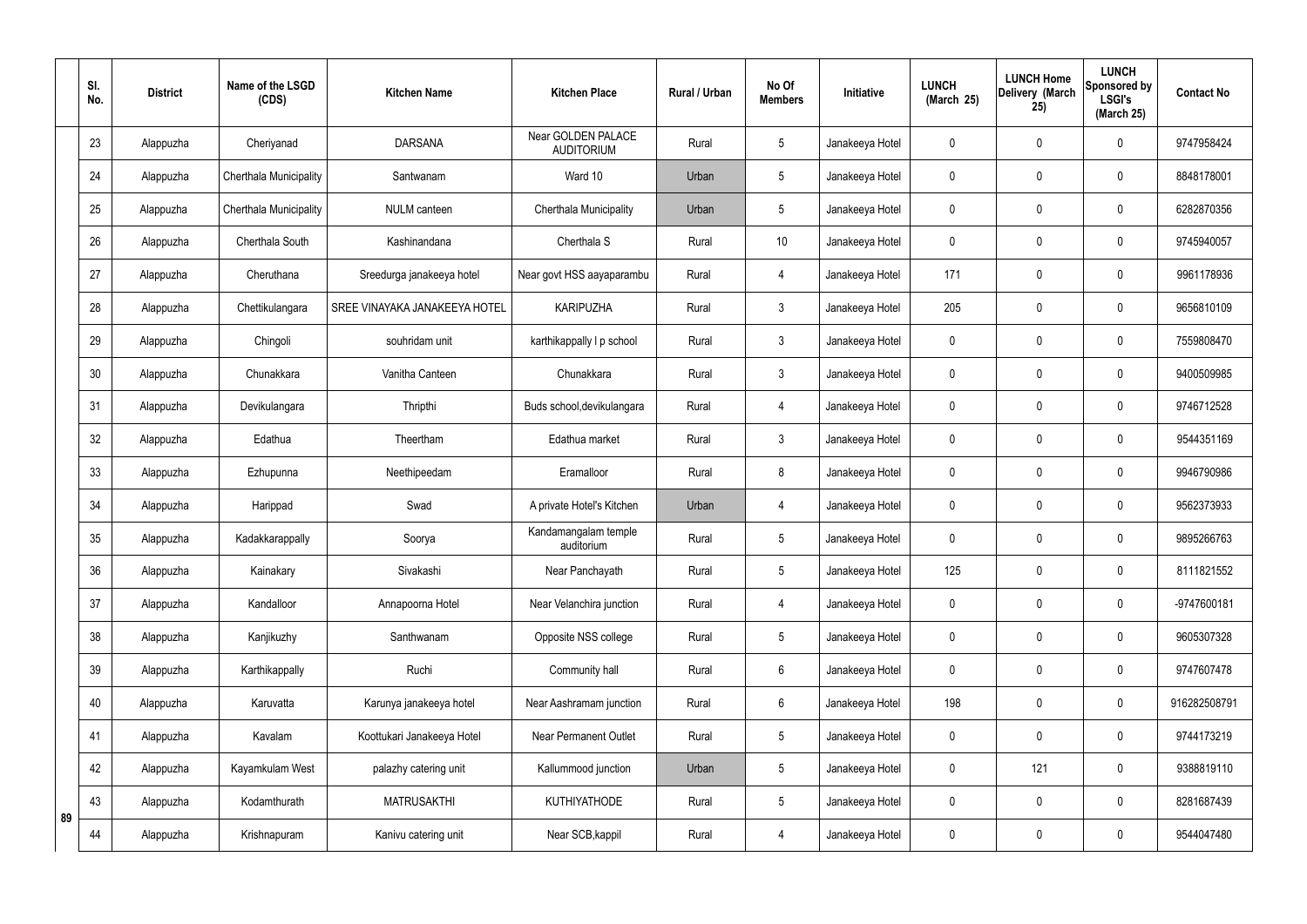| SI.<br>No. | <b>District</b> | Name of the LSGD<br>(CDS)   | <b>Kitchen Name</b>             | <b>Kitchen Place</b>                        | Rural / Urban | No Of<br><b>Members</b> | Initiative      | <b>LUNCH</b><br>(March 25) | <b>LUNCH Home</b><br>Delivery (March<br>25) | <b>LUNCH</b><br>Sponsored by<br><b>LSGI's</b><br>(March 25) | <b>Contact No</b> |
|------------|-----------------|-----------------------------|---------------------------------|---------------------------------------------|---------------|-------------------------|-----------------|----------------------------|---------------------------------------------|-------------------------------------------------------------|-------------------|
| 45         | Alappuzha       | Kumarapuram                 | Mahadeva jankeeya hotel         | Near kavarattu temple                       | Rural         | $\mathbf{3}$            | Janakeeya Hotel | 339                        | 0                                           | $\mathbf 0$                                                 | 918606736168      |
| 46         | Alappuzha       | Kumarapuram                 | Navodhaya janakeeya hotel       | Kumarapuram                                 | Rural         | $\mathbf{3}$            | Janakeeya Hotel | 184                        | 0                                           | $\pmb{0}$                                                   | 9037499871        |
| 47         | Alappuzha       | Kuthiyathode                | Ruchi Janakeeya Hotel           | Near kuthiyathode panchayath<br>office      | Rural         | $5\phantom{.0}$         | Janakeeya Hotel | 0                          | 0                                           | $\mathbf 0$                                                 | 9249269374        |
| 48         | Alappuzha       | Mannanchery                 | Snehitha                        | Panchayat building                          | Rural         | $\overline{4}$          | Janakeeya Hotel | $\mathbf 0$                | 34                                          | $\mathbf 0$                                                 | 9544461740        |
| 49         | Alappuzha       | Mannar                      | Snehadhara                      | Kunnathur devasom                           | Rural         | $5\phantom{.0}$         | Janakeeya Hotel | 0                          | 0                                           | $\mathbf 0$                                                 | 9567853570        |
| 50         | Alappuzha       | Mararikulam South           | Snehasparsham                   | Kattoor                                     | Rural         | $\overline{4}$          | Janakeeya Hotel | $\mathbf 0$                | 60                                          | $\overline{2}$                                              | 9747881642        |
| 51         | Alappuzha       | Mavelikkara<br>Thamarakulam | Thripthi Catering               | Thamarakulam                                | Rural         | $5\phantom{.0}$         | Janakeeya Hotel | 0                          | $\boldsymbol{0}$                            | $\mathbf 0$                                                 | 8281558036        |
| 52         | Alappuzha       | Mavelikkara<br>Thekkekara   | Bhai catering                   | Pallarimangalam                             | Rural         | $5\phantom{.0}$         | Janakeeya Hotel | 158                        | 0                                           | $\mathbf 0$                                                 | 9539851155        |
| 53         | Alappuzha       | Mavelikkara<br>Thekkekara   | Snehatheeram                    | Kurathikkadu                                | Rural         | $5\phantom{.0}$         | Janakeeya Hotel | 0                          | $\boldsymbol{0}$                            | $\mathbf 0$                                                 | 9656960190        |
| 54         | Alappuzha       | Muhamma                     | <b>SNV Catering</b>             | <b>Near Community Health</b><br>Centre      | Rural         | $5\phantom{.0}$         | Janakeeya Hotel | 100                        | 0                                           | $\boldsymbol{0}$                                            | 9605388763        |
| 55         | Alappuzha       | Mulakkuzha                  | Snehathanal                     | Mulakkuzha                                  | Rural         | $5\phantom{.0}$         | Janakeeya Hotel | 0                          | 0                                           | $\boldsymbol{0}$                                            | 9037085079        |
| 56         | Alappuzha       | Muttar                      | Ruchi Catering Unit             | Panchayat Building                          | Rural         |                         | Janakeeya Hotel | 0                          | 0                                           | $\boldsymbol{0}$                                            | 9072276826        |
| 57         | Alappuzha       | Nedumudy                    | Oruma                           | Champakulam                                 | Rural         | $5\phantom{.0}$         | Janakeeya Hotel | 0                          | 0                                           | 0                                                           | 9188536147        |
| 58         | Alappuzha       | Neelamperoor                | Amrutha Janakeeya Bhakshanasala | Panchayat Building                          | Rural         | $\mathbf{3}$            | Janakeeya Hotel | $\mathbf 0$                | 0                                           | $\mathbf 0$                                                 | 9656167060        |
| 59         | Alappuzha       | Nooranad                    | Amma Canteen                    | Inside market place, Noornad                | Rural         | $5\phantom{.0}$         | Janakeeya Hotel | 200                        | $\mathsf{0}$                                | $\mathbf 0$                                                 | 7034377340        |
| 60         | Alappuzha       | Palamel                     | Arogya Canteen                  | Panchayat office compound                   | Rural         | $\overline{4}$          | Janakeeya Hotel | 280                        | $\mathbf 0$                                 | $\mathbf 0$                                                 | 9497107651        |
| 61         | Alappuzha       | Pallippad                   | Annapoorneswari catering unit   | Irattakulangara junction                    | Rural         | $5\phantom{.0}$         | Janakeeya Hotel | 189                        | $\mathsf{0}$                                | $\mathbf 0$                                                 | 9562318624        |
| 62         | Alappuzha       | Panavally                   | Harikrishnan                    | near nalpatheneswaram<br>temple             | Rural         | $\overline{1}$          | Janakeeya Hotel | $\mathbf 0$                | 0                                           | $\mathbf 0$                                                 | 9961774363        |
| 63         | Alappuzha       | Pandanad                    | Sreebhadra                      | Muthavazhi                                  | Rural         | $5\phantom{.0}$         | Janakeeya Hotel | $\mathbf 0$                | $\mathbf 0$                                 | $\mathbf 0$                                                 | 9947120239        |
| 64         | Alappuzha       | Pathiyoor                   | Dakshina catering unit          | Mahalekshmi auditorium,<br>kareelakulangara | Rural         | $5\phantom{.0}$         | Janakeeya Hotel | $\mathbf 0$                | 233                                         | $\mathbf 0$                                                 | 9048200655        |
| 65         | Alappuzha       | Pattanakkad                 | Aparna                          | Opposite of pattanakkad<br>gramapanchayath  | Rural         | $5\phantom{.0}$         | Janakeeya Hotel | $\mathbf 0$                | 0                                           | $\mathbf 0$                                                 | 9037450634        |
| 66         | Alappuzha       | Perumbalam                  | Amritham                        | Near by govt hospital                       | Rural         | 4                       | Janakeeya Hotel | 144                        | $\pmb{0}$                                   | $\boldsymbol{0}$                                            | 8592809257        |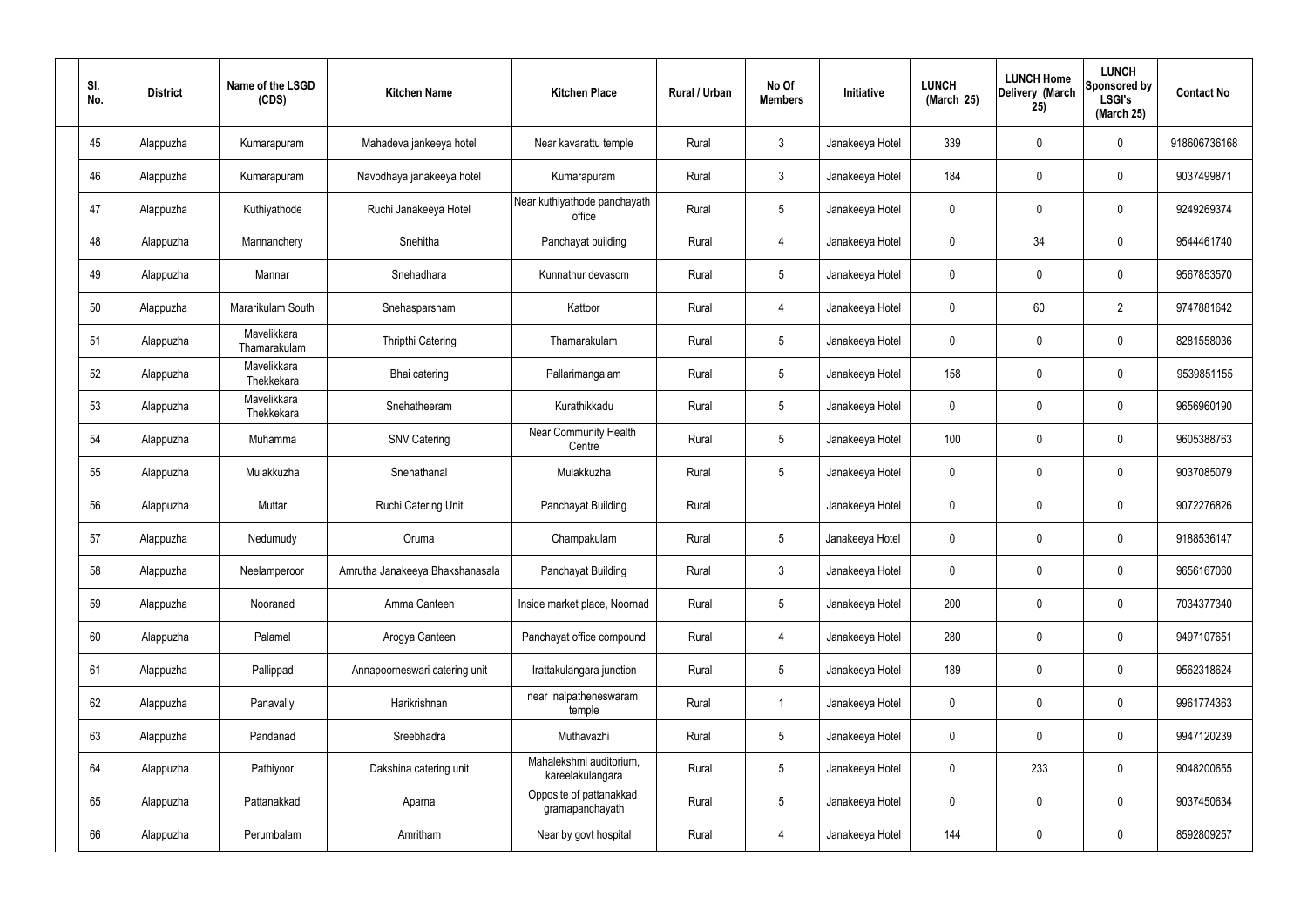|    | SI.<br>No. | <b>District</b> | Name of the LSGD<br>(CDS) | <b>Kitchen Name</b>         | <b>Kitchen Place</b>                                        | Rural / Urban | No Of<br><b>Members</b> | Initiative      | <b>LUNCH</b><br>(March 25) | <b>LUNCH Home</b><br>Delivery (March<br>25) | <b>LUNCH</b><br>Sponsored by<br><b>LSGI's</b><br>(March 25) | <b>Contact No</b> |
|----|------------|-----------------|---------------------------|-----------------------------|-------------------------------------------------------------|---------------|-------------------------|-----------------|----------------------------|---------------------------------------------|-------------------------------------------------------------|-------------------|
|    | 67         | Alappuzha       | Pulincunnu                | Nanma Janakeeya Hotel       | Near Krishi Bhavan                                          | Rural         | $5\phantom{.0}$         | Janakeeya Hotel | $\mathbf 0$                | $\mathbf 0$                                 | $\mathbf 0$                                                 | 9544752465        |
|    | 68         | Alappuzha       | Puliyoor                  | <b>UPPUM MULAKUM</b>        | <b>INSIDE PANCHAYATH</b><br><b>COMPOUND</b>                 | Rural         | $5\overline{)}$         | Janakeeya Hotel | $\mathbf 0$                | $\mathbf 0$                                 | $\mathbf 0$                                                 | 6238836314        |
|    | 69         | Alappuzha       | Punnapra North            | Annapoorneshwary            | Janajagrithi                                                | Rural         | $\overline{4}$          | Janakeeya Hotel | $\mathbf 0$                | $\mathbf 0$                                 | $\mathbf 0$                                                 | 8129450136        |
|    | 70         | Alappuzha       | Punnapra South            | Thripthy janakeeya hotel    | Punnapra south                                              | Rural         | 9                       | Janakeeya Hotel | $\mathbf 0$                | $\mathbf 0$                                 | $\mathbf 0$                                                 | 9846179646        |
|    | 71         | Alappuzha       | Purakad                   | Pulari                      | Purakkad gp                                                 | Rural         | $5\phantom{.0}$         | Janakeeya Hotel | $\mathbf 0$                | $\mathbf 0$                                 | $\mathbf 0$                                                 | 7034494313        |
|    | 72         | Alappuzha       | Purakad                   | Thiruvonam catering service | Thottappally                                                | Rural         | $\overline{4}$          | Janakeeya Hotel | $\mathbf 0$                | $\mathbf 0$                                 | $\mathbf 0$                                                 |                   |
|    | 73         | Alappuzha       | Ramankary                 | Kudumbashree Vanitha Hotel  | Ramankary Town, Opposite<br>Judicial First Class Magistrate | Rural         | $\overline{4}$          | Janakeeya Hotel | $\mathbf 0$                | $\mathbf 0$                                 | $\mathbf 0$                                                 | 8281314746        |
|    | 74         | Alappuzha       | Thaicattussery            | Unarv                       | Thyakattusheri junction                                     | Rural         | $\overline{4}$          | Janakeeya Hotel | $\mathbf 0$                | $\mathbf 0$                                 | $\mathbf 0$                                                 | 9605897567        |
|    | 75         | Alappuzha       | Thakazhy                  | Thripthi Thakazhy           | <b>GBHSS Thakazhy</b>                                       | Rural         | $6\overline{6}$         | Janakeeya Hotel | $\mathbf 0$                | $\mathbf 0$                                 | $\mathbf 0$                                                 | 9747405368        |
|    | 76         | Alappuzha       | Thannermukkom             | Patheyam                    | Panchayath office                                           | Rural         | 4                       | Janakeeya Hotel | $\mathbf 0$                | $\mathbf 0$                                 | $\mathbf 0$                                                 | 9633933288        |
|    | 77         | Alappuzha       | Thazhakkara               | Akshaya catering            | Building at glassfactory<br>junction                        | Rural         | $5\phantom{.0}$         | Janakeeya Hotel | 160                        | $\mathbf 0$                                 | $\mathbf 0$                                                 | 9847177930        |
|    | 78         | Alappuzha       | Thiruvanvandoor           | <b>SREE KRISHNA</b>         | Near pravinkoodu junction,                                  | Rural         | $5\phantom{.0}$         | Janakeeya Hotel | $\mathbf 0$                | $\mathbf 0$                                 | $\mathbf 0$                                                 | 9446627175        |
|    | 79         | Alappuzha       | Thrikkunnappuzha          | Akshara janakeeya hotel     | KV jetty road                                               | Rural         | 5                       | Janakeeya Hotel | 136                        | $\mathbf 0$                                 | $\mathbf 0$                                                 | 918891921223      |
|    | 80         | Alappuzha       | Thuravoor                 | RUCHI JANAKEEYA HOTEL       | Near alakkaparambu                                          | Rural         | $5\phantom{.0}$         | Janakeeya Hotel | $\mathbf 0$                | $\mathbf 0$                                 | $\mathbf 0$                                                 | 8157934346        |
|    | 81         | Alappuzha       | Vallikunnam               | Samthripthi                 | Padayanivattom temple<br>Auditorium                         | Rural         | $\overline{4}$          | Janakeeya Hotel | 175                        | $\mathbf 0$                                 | $\mathbf 0$                                                 | 8078962129        |
|    | 82         | Alappuzha       | Vayalar                   | Five star                   | Near Nagamkulangara Market                                  | Rural         | $5\overline{)}$         | Janakeeya Hotel | $\pmb{0}$                  | $\mathbf 0$                                 | $\mathbf 0$                                                 | 8606081847        |
|    | 83         | Alappuzha       | Veeyapuram                | Swad 2                      | Veeyapuram jn                                               | Rural         | $5\overline{)}$         | Janakeeya Hotel | 336                        | $\mathbf 0$                                 | $\mathbf 0$                                                 |                   |
|    | 84         | Alappuzha       | Veeyapuram                | Karuthal                    | Payippad LPS                                                | Rural         | $5\overline{)}$         | Janakeeya Hotel | 225                        | $\mathbf 0$                                 | $\mathbf 0$                                                 | 8606846513        |
|    | 85         | Alappuzha       | Veliyanad                 | Manus Janakeeya Hotel       | Kurishmoodu, Near Veliyanadu<br>Grama Panchayat             | Rural         | $\mathbf{3}$            | Janakeeya Hotel | $\pmb{0}$                  | $\pmb{0}$                                   | $\mathbf 0$                                                 | 8086782924        |
|    | 86         | Alappuzha       | Venmoney                  | Annapoorna                  | Poyka                                                       | Rural         | $5\overline{)}$         | Janakeeya Hotel | $\pmb{0}$                  | $\pmb{0}$                                   | $\mathbf 0$                                                 |                   |
| 89 |            |                 |                           |                             |                                                             |               | 405                     |                 | 4118                       | 1295                                        | 12                                                          |                   |
|    |            | Ernakulam       | Aikkaranad                | Subiksha Janakeeya Hotel    | Kolancherry                                                 | Rural         | 4                       | Janakeeya Hotel | 517                        | $\pmb{0}$                                   | $\boldsymbol{0}$                                            | 9074033529        |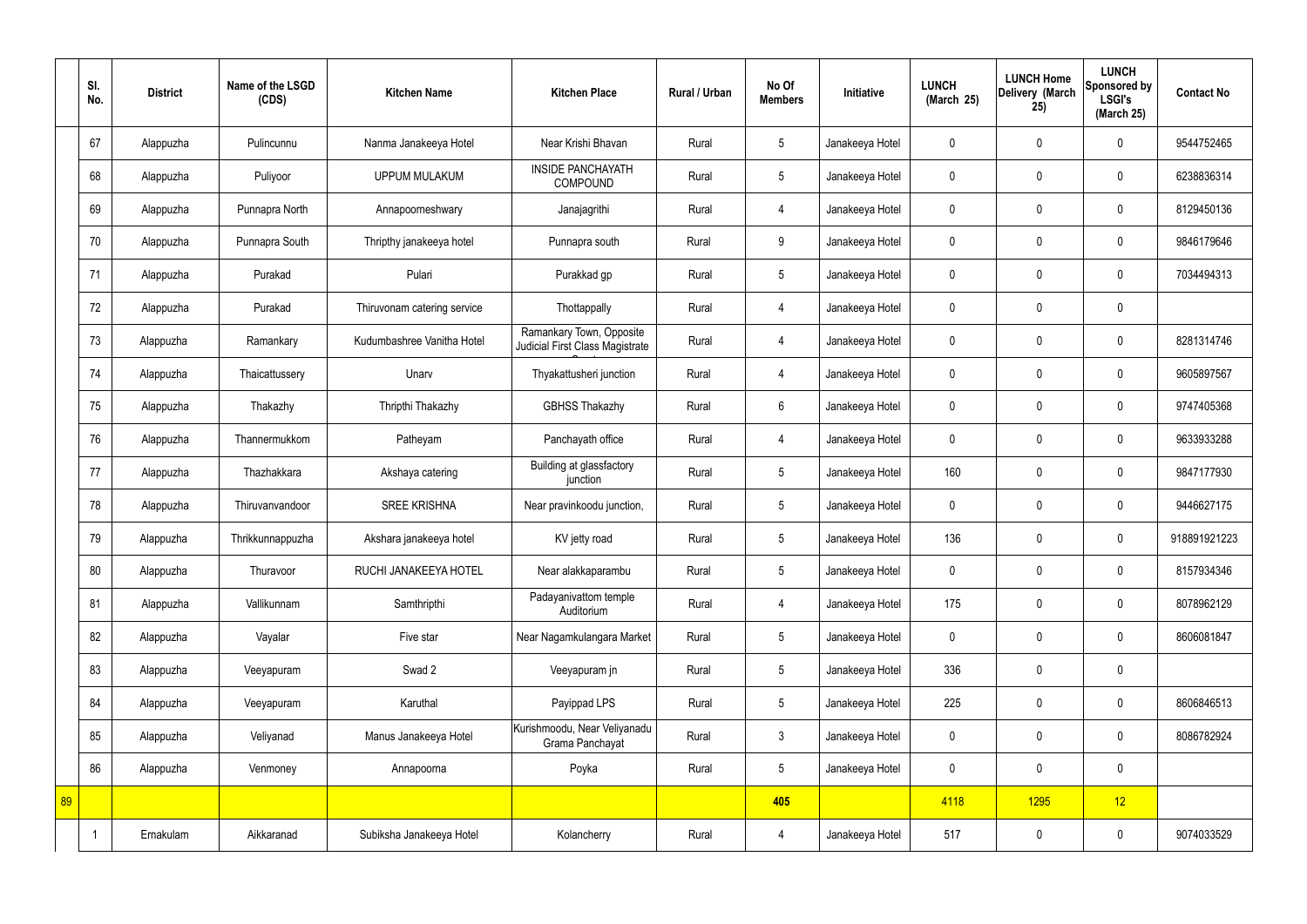| SI.<br>No.      | <b>District</b> | Name of the LSGD<br>(CDS) | <b>Kitchen Name</b>              | <b>Kitchen Place</b>         | Rural / Urban | No Of<br><b>Members</b> | Initiative      | <b>LUNCH</b><br>(March 25) | <b>LUNCH Home</b><br>Delivery (March<br>25) | <b>LUNCH</b><br>Sponsored by<br><b>LSGI's</b><br>(March 25) | <b>Contact No</b> |
|-----------------|-----------------|---------------------------|----------------------------------|------------------------------|---------------|-------------------------|-----------------|----------------------------|---------------------------------------------|-------------------------------------------------------------|-------------------|
| $\overline{2}$  | Ernakulam       | Alengade                  | Kasthurba kitchen                | Neerikkode                   | Rural         | $\mathbf{3}$            | Janakeeya Hotel | 100                        | $\mathbf 0$                                 | 0                                                           | 9388462558        |
| $\mathbf{3}$    | Ernakulam       | Alengade                  | Thanima foods                    | Koduvazhanga                 | Rural         | $\mathbf{3}$            | Janakeeya Hotel | 64                         | $\mathbf 0$                                 | 0                                                           | 9349013322        |
| $\overline{4}$  | Ernakulam       | Alengade                  | Mr.Bakers                        | Malikam peedika              | Rural         | $\mathbf{3}$            | Janakeeya Hotel | 25                         | $\mathbf 0$                                 | 0                                                           | 9633887779        |
| $5\overline{)}$ | Ernakulam       | Aluva                     | Ruchi janakeeya hotel            | Aluva                        | Urban         | $\overline{4}$          | Janakeeya Hotel | 92                         | $\mathbf 0$                                 | 0                                                           | 9947236080        |
| 6               | Ernakulam       | Amballoor                 | Dhanshree catering               | St.ignatius schools Amballur | Rural         | $5\phantom{.0}$         | Janakeeya Hotel | 136                        | $\mathbf 0$                                 | 0                                                           | 8330081552        |
| $\overline{7}$  | Ernakulam       | Angamaly                  | Cafe Shree Canteen               | <b>Municipality Canteen</b>  | Urban         | $5\phantom{.0}$         | Janakeeya Hotel | 459                        | $\mathbf 0$                                 | 0                                                           | 9656619614        |
| 8               | Ernakulam       | Angamaly                  | Cafe Kudumbashree                | T B Junction                 | Urban         | $\mathbf{3}$            | Janakeeya Hotel | 194                        | $\mathbf 0$                                 | 0                                                           | 9447924974        |
| 9               | Ernakulam       | Arakuzha                  | Ruchi Janakeeya hotel, Arakkuzha | Pandappilly                  | Rural         | $5\phantom{.0}$         | Janakeeya Hotel | 156                        | $\mathbf 0$                                 | 0                                                           | 9744864225        |
| 10              | Ernakulam       | Assamannoor               | New Life kudumbasree Hotel       | Cherukunnam                  | Rural         | $\mathbf{3}$            | Janakeeya Hotel | $\mathbf 0$                | $\mathbf 0$                                 | 0                                                           | 9656729450        |
| 11              | Ernakulam       | Avoly                     | Janakeeya Hotel, Avoli           | Hostel Junction, Avoli       | Rural         | $\mathbf{3}$            | Janakeeya Hotel | 172                        | $\mathbf 0$                                 | 0                                                           | 9847983621        |
| 12              | Ernakulam       | Ayavana                   | Keralashree Janakeeya hotel      | Ayavana                      | Rural         | $5\phantom{.0}$         | Janakeeya Hotel | 25                         | 0                                           | 0                                                           | 9744864210        |
| 13              | Ernakulam       | Ayyampuzha                | Sneha Janakeeya Hotel            | Ayyamppuzha                  | Rural         | $\overline{4}$          | Janakeeya Hotel | 227                        | 0                                           | 0                                                           | 8590753551        |
| 14              | Ernakulam       | Ayyampuzha                | Five Star Hotel and Catering     | Panchayat Junction           | Rural         | $\overline{4}$          | Janakeeya Hotel | 100                        | $\mathbf 0$                                 | 0                                                           | 9744836324        |
| 15              | Ernakulam       | Chendamangalam            | Anugraha Kudumbashree hotel      | Vadakkumpuram                | Rural         | $5\phantom{.0}$         | Janakeeya Hotel | $\mathbf 0$                | $\mathbf 0$                                 | 0                                                           | 9061419729        |
| 16              | Ernakulam       | Chengamanade              | Mythri janakeeya hotel           | Purayar                      | Rural         | $5\phantom{.0}$         | Janakeeya Hotel | 205                        | $\mathbf 0$                                 | 0                                                           | 9496818865        |
| 17              | Ernakulam       | Cheranalloor              | Chaithanya Janakeeya hotel       | Vishnupuram                  | Rural         | $5\phantom{.0}$         | Janakeeya Hotel | $\mathbf 0$                | $\mathbf 0$                                 | 0                                                           | 9747411465        |
| 18              | Ernakulam       | Cheranalloor              | Adukkala                         | Chittoor                     | Rural         | $5\phantom{.0}$         | Janakeeya Hotel | $\mathbf 0$                | $\mathbf 0$                                 | 0                                                           | 9846423001        |
| 19              | Ernakulam       | Chittattukara             | Swadh Janakeeya Hotel            | Neendoor                     | Rural         | $5\phantom{.0}$         | Janakeeya Hotel | 189                        | $\mathbf 0$                                 | 0                                                           | 9447812788        |
| 20              | Ernakulam       | Choornikkara              | Metro hotel                      | Ambattukavu                  | Rural         | $\mathbf{3}$            | Janakeeya Hotel | 300                        | $\mathbf 0$                                 | 0                                                           | 9605319455        |
| 21              | Ernakulam       | Chottanikkara             | Ahalya Cafe                      | Kottayatthupara              | Rural         | $6\overline{6}$         | Janakeeya Hotel | 77                         | $\mathbf 0$                                 | 0                                                           | 9567512337        |
| 22              | Ernakulam       | Edakkattuvayal            | SANDHVANAM JANAKEEYA HOTEL       | <b>PEPPATHI</b>              | Rural         | $\mathbf{3}$            | Janakeeya Hotel | $\mathbf 0$                | $\mathbf 0$                                 | $\mathbf 0$                                                 | 9447047980        |
| 23              | Ernakulam       | Edathala                  | Veetiloru oonne                  | Manalimukke                  | Rural         | $\mathbf{3}$            | Janakeeya Hotel | 287                        | $\pmb{0}$                                   | 0                                                           |                   |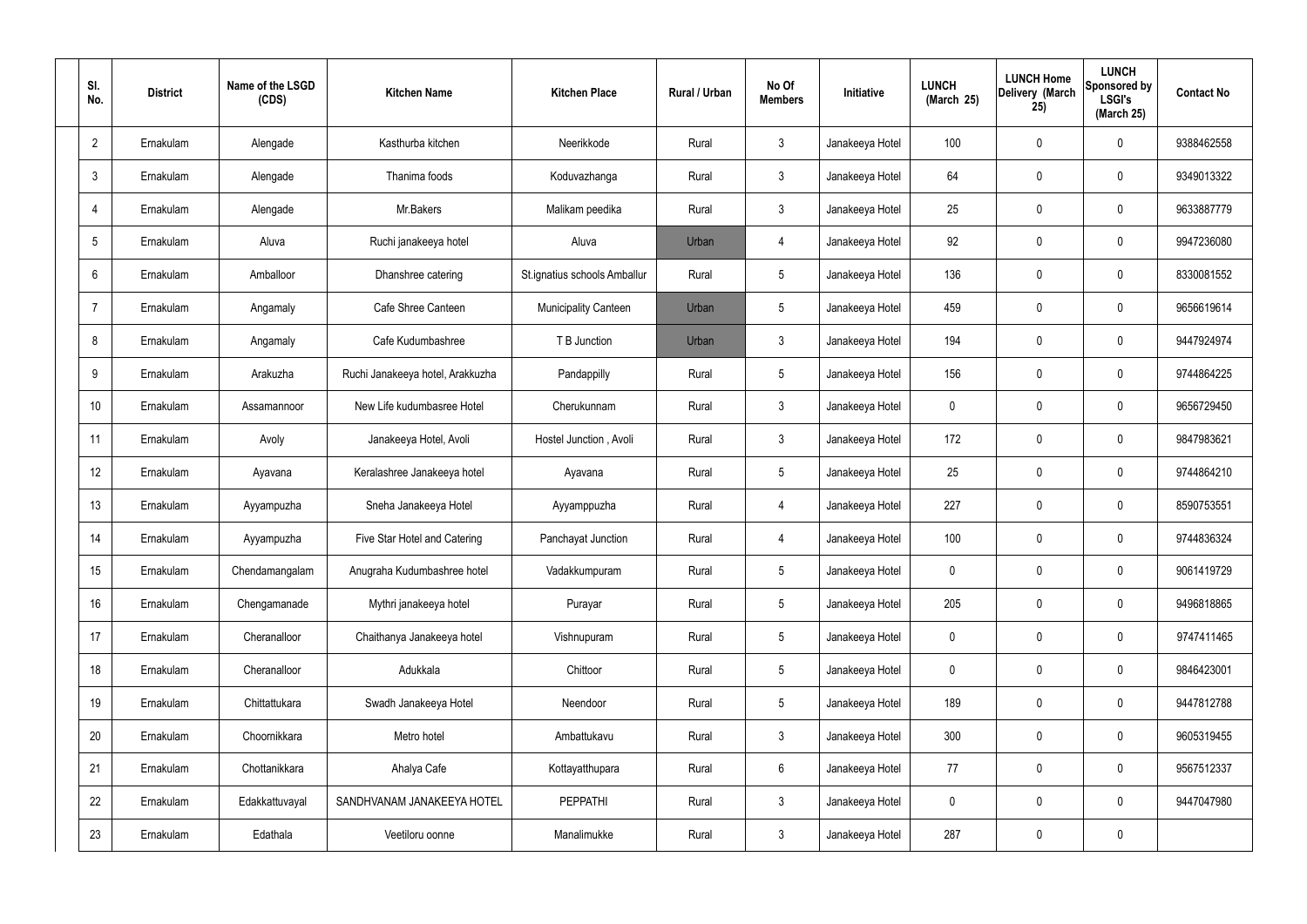| SI.<br>No. | <b>District</b> | Name of the LSGD<br>(CDS) | <b>Kitchen Name</b>                | <b>Kitchen Place</b>                      | Rural / Urban | No Of<br><b>Members</b> | Initiative      | <b>LUNCH</b><br>(March 25) | <b>LUNCH Home</b><br>Delivery (March<br>25) | <b>LUNCH</b><br>Sponsored by<br><b>LSGI's</b><br>(March 25) | <b>Contact No</b> |
|------------|-----------------|---------------------------|------------------------------------|-------------------------------------------|---------------|-------------------------|-----------------|----------------------------|---------------------------------------------|-------------------------------------------------------------|-------------------|
| 24         | Ernakulam       | Edathala                  | Souhridam Kudumbashree canteen     | Edathala                                  | Rural         | $\mathbf{3}$            | Janakeeya Hotel | 289                        | 0                                           | $\mathbf 0$                                                 | 7593057378        |
| 25         | Ernakulam       | Edavanakkad               | Royal Hotel                        | Edavanakad                                | Rural         | $\mathbf{3}$            | Janakeeya Hotel | $\mathbf 0$                | 0                                           | $\mathbf 0$                                                 | 9446742863        |
| 26         | Ernakulam       | Elanji                    | janakiya hotel elanji              | elanji punjayathu junction                | Rural         | $5\phantom{.0}$         | Janakeeya Hotel | 50                         | 0                                           | $\mathbf 0$                                                 | 8921266850        |
| 27         | Ernakulam       | Eloor                     | Nalanandhana janakeeya hotel       | Eloor                                     | Urban         | $\mathbf{3}$            | Janakeeya Hotel | 120                        | 0                                           | $\mathbf 0$                                                 | 8848524108        |
| 28         | Ernakulam       | Ezhikkara                 | Sree Rajarajeswari Janakeeya Hotel | Ezhikkara                                 | Rural         | $5\phantom{.0}$         | Janakeeya Hotel | 88                         | 0                                           | $\mathbf 0$                                                 | 7558020438        |
| 29         | Ernakulam       | Kadungalloor              | Snehitha janakeeya hotel           | Kadungalloor                              | Rural         | $\mathbf{3}$            | Janakeeya Hotel | 213                        | 0                                           | $\mathbf 0$                                                 | $9.20E + 11$      |
| 30         | Ernakulam       | Kalady                    | Jyothi Vanitha Canteen             | Kalady                                    | Rural         | $5\phantom{.0}$         | Janakeeya Hotel | 295                        | $\boldsymbol{0}$                            | $\mathbf 0$                                                 | 9544624439        |
| 31         | Ernakulam       | <b>Kalamassery East</b>   | Thanima Janakeeya Hotel            | Kangarappady Medical college<br>Road      | Urban         | $\mathbf{3}$            | Janakeeya Hotel | 339                        | 0                                           | $\mathbf 0$                                                 | 9745481742        |
| 32         | Ernakulam       | <b>Kalamassery East</b>   | Nanma janakeeya hotel              | HMT, kalammassery                         | Urban         | $\mathbf{3}$            | Janakeeya Hotel | 362                        | $\boldsymbol{0}$                            | $\mathbf 0$                                                 | 9061986861        |
| 33         | Ernakulam       | Kalamassery West          | Pulari janakeeya hotel             | Kunamthai                                 | Urban         | $\mathbf{3}$            | Janakeeya Hotel | 434                        | 0                                           | $\boldsymbol{0}$                                            | 7736594305        |
| 34         | Ernakulam       | Kalamassery West          | Kismath janakeeya hotel            | Vattekkunnam                              | Urban         | $\mathbf{3}$            | Janakeeya Hotel | 145                        | 0                                           | $\boldsymbol{0}$                                            | 9895049873        |
| 35         | Ernakulam       | Kalloorkkad               | Puthuma Janakeeya Hotel            | Kallorkkad                                | Rural         | $\mathfrak{Z}$          | Janakeeya Hotel | 186                        | 0                                           | $\boldsymbol{0}$                                            | 7558091353        |
| 36         | Ernakulam       | Kanjoor                   | Ammachiyude Adukkala               | Parappuram                                | Rural         | $\mathbf{3}$            | Janakeeya Hotel | 185                        | 0                                           | 0                                                           | 8547064578        |
| 37         | Ernakulam       | Karukutty                 | Anugraha Janakeeya Hotel           | Pallissery                                | Rural         | $5\phantom{.0}$         | Janakeeya Hotel | 74                         | 0                                           | $\mathbf 0$                                                 | 8943838295        |
| 38         | Ernakulam       | Karumalloor               | Koottayma janakeeya hotel          | Kariyachira                               | Rural         | $\overline{4}$          | Janakeeya Hotel | 113                        | $\mathsf{0}$                                | $\mathbf 0$                                                 | 8281548828        |
| 39         | Ernakulam       | Kavalangad                | Five star Janakeeya Hotel          | Nellimattom                               | Rural         | $5\phantom{.0}$         | Janakeeya Hotel | 310                        | $\mathbf 0$                                 | $\mathbf 0$                                                 | 9744705648        |
| 40         | Ernakulam       | Keerampara                | Abhaya Janakeeya Hotel             | Punnekkad                                 | Rural         | $\overline{4}$          | Janakeeya Hotel | 105                        | $\mathsf{0}$                                | $\mathbf 0$                                                 | 9074528135        |
| 41         | Ernakulam       | Keezhmad                  | Sadyalayam janakeeya hotel         | Keezhmad                                  | Rural         | $5\phantom{.0}$         | Janakeeya Hotel | $\mathbf 0$                | $\mathbf 0$                                 | $\mathbf 0$                                                 | 7012778281        |
| 42         | Ernakulam       | Kochi East                | ANNAPOORNA JANAKEEYA HOTEL         | ALINCHUVADU                               | Urban         | $5\phantom{.0}$         | Janakeeya Hotel | $\mathbf 0$                | $\mathbf 0$                                 | $\mathbf 0$                                                 | 9567529849        |
| 43         | Ernakulam       | Kochi East                | YUMMEES KITCHEN                    | VADUTHALA                                 | Urban         | $5\phantom{.0}$         | Janakeeya Hotel | $\mathbf 0$                | $\mathbf 0$                                 | $\mathbf 0$                                                 | 9497680558        |
| 44         | Ernakulam       | Kochi East                | ORUMA KITCHEN                      | <b>PACHALAM</b>                           | Urban         | $\mathfrak{Z}$          | Janakeeya Hotel | 215                        | 0                                           | $\mathbf 0$                                                 | 9497680558        |
| 45         | Ernakulam       | Kochi East                | <b>PONPULARI</b>                   | <b>KEERHI NAGAR,</b><br><b>ELAMAKKARA</b> | Urban         | $\mathbf{3}$            | Janakeeya Hotel | 325                        | $\pmb{0}$                                   | $\bf{0}$                                                    | 9446607548        |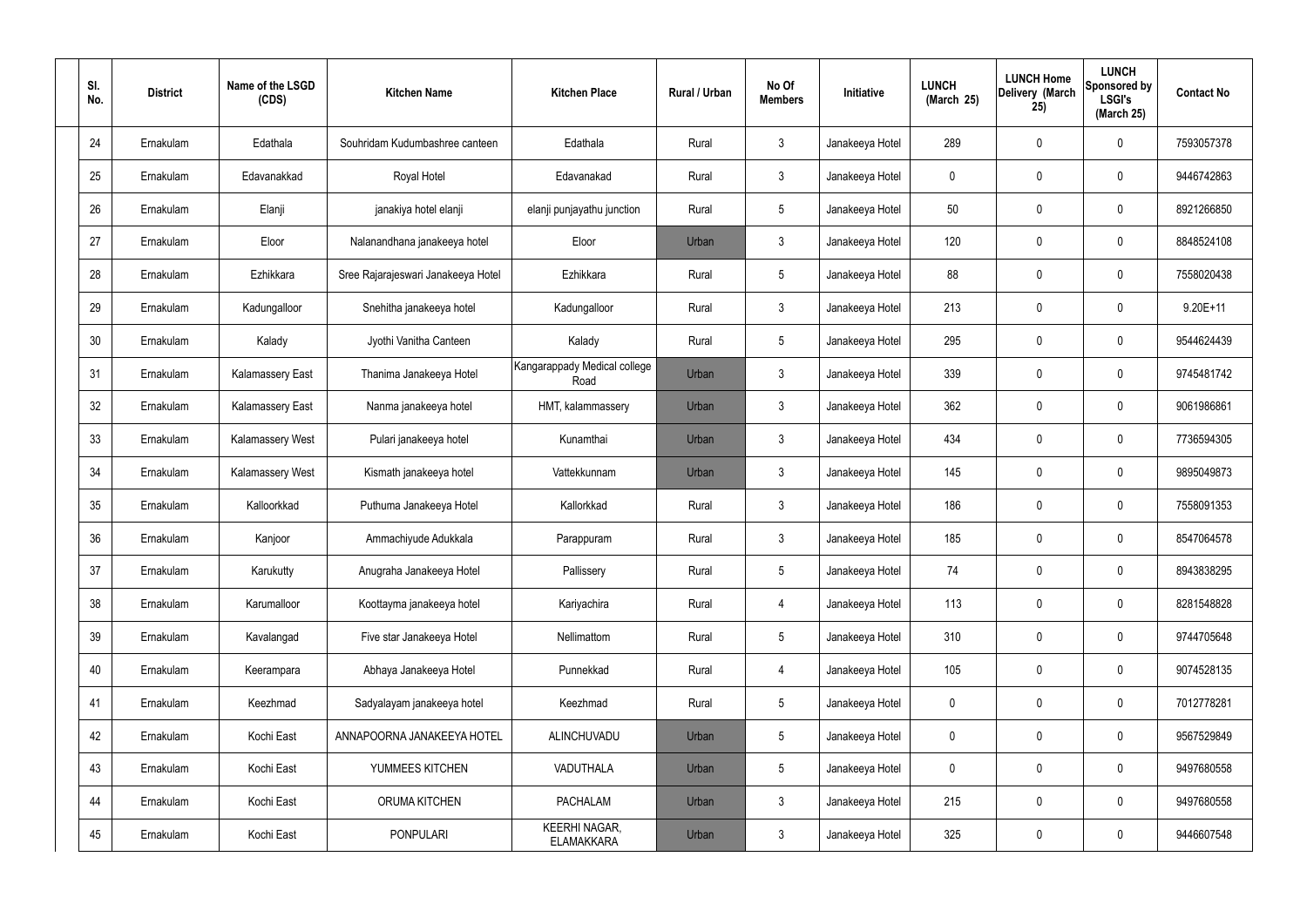|     | SI.<br>No. | <b>District</b> | Name of the LSGD<br>(CDS) | <b>Kitchen Name</b>              | <b>Kitchen Place</b>                   | <b>Rural / Urban</b> | No Of<br><b>Members</b> | Initiative      | <b>LUNCH</b><br>(March 25) | <b>LUNCH Home</b><br>Delivery (March<br>25) | <b>LUNCH</b><br>Sponsored by<br><b>LSGI's</b><br>(March 25) | <b>Contact No</b> |
|-----|------------|-----------------|---------------------------|----------------------------------|----------------------------------------|----------------------|-------------------------|-----------------|----------------------------|---------------------------------------------|-------------------------------------------------------------|-------------------|
|     | 46         | Ernakulam       | Kochi East                | <b>RUCHI CATERING</b>            | PUNNACKAL                              | Urban                | 5                       | Janakeeya Hotel | 332                        | 0                                           | $\mathbf 0$                                                 | 9947080022        |
|     | 47         | Ernakulam       | Kochi East                | Samrudhi @ Kochi                 | Ernakulam North                        | Urban                | 14                      | Janakeeya Hotel | 1655                       | 966                                         | $\boldsymbol{0}$                                            | 9048609615        |
|     | 48         | Ernakulam       | Kochi South               | NEW AKSHAYA HOTEL                | <b>PONNURUNNI</b>                      | Urban                | 5                       | Janakeeya Hotel | 513                        | 0                                           | $\boldsymbol{0}$                                            | 8547855284        |
|     | 49         | Ernakulam       | Kochi South               | <b>AMMAS KITCHEN</b>             | <b>THEVARA</b>                         | Urban                | 4                       | Janakeeya Hotel | 0                          | 0                                           | $\boldsymbol{0}$                                            | 8547855284        |
|     | 50         | Ernakulam       | Kochi South               | <b>FRIENDS</b>                   | <b>MINI PARK</b>                       | Urban                | 5                       | Janakeeya Hotel | 232                        | 0                                           | $\mathbf 0$                                                 | 9567127064        |
|     | 51         | Ernakulam       | Kochi West                | NAMMUDE ADUKKALA                 | <b>ERAVELI COLONY</b>                  | Urban                | 5                       | Janakeeya Hotel | 533                        | 0                                           | $\mathbf 0$                                                 | 9496025576        |
|     | 52         | Ernakulam       | Kochi West                | PUTHUMA KUDUMBASHREE HOTEL       | PALLURUTHY NADA                        | Urban                | 5                       | Janakeeya Hotel | 163                        | 0                                           | $\mathbf 0$                                                 | 9496025576        |
|     | 53         | Ernakulam       | Kochi West                | USHUS KUDUMBASHREE HOTEL         | <b>FORT KOCHI</b>                      | Urban                | $\overline{4}$          | Janakeeya Hotel | 342                        | 0                                           | $\mathbf 0$                                                 | 9847866090        |
|     | 54         | Ernakulam       | Koothattukulam            | Niravu janakeeya hotel           | Near ksrtc bus stand<br>koothattukulam | Urban                | $\mathbf{3}$            | Janakeeya Hotel | 349                        | 0                                           | $\mathbf 0$                                                 | 9656619614        |
|     | 55         | Ernakulam       | Koovappady                | Kaipunyam Janakeeya hotel        | Koovappady                             | Rural                | 5                       | Janakeeya Hotel | 33                         | 0                                           | $\pmb{0}$                                                   | 9526628158        |
|     | 56         | Ernakulam       | Kothamangalam             | P.K Janakeeya hotel              | Kothamangalam                          | Urban                | $\mathbf{3}$            | Janakeeya Hotel | 320                        | 0                                           | $\pmb{0}$                                                   | 8156869114        |
|     | 57         | Ernakulam       | Kothamangalam             | Thanima catering unit            | Kothamangalam                          | Urban                | $\mathbf{3}$            | Janakeeya Hotel | 120                        | 0                                           | $\boldsymbol{0}$                                            | 9846664377        |
| 114 | 58         | Ernakulam       | Kottapady                 | Janakeeya Hotel                  | Kottappady junction                    | Rural                | $\mathbf{3}$            | Janakeeya Hotel | 184                        | 0                                           | $\mathbf 0$                                                 | 9497406993        |
|     | 59         | Ernakulam       | Kottuvally                | Amritha Janakeeya Hotel          | kottuvally                             | Rural                | 5                       | Janakeeya Hotel | 60                         | 0                                           | $\mathbf 0$                                                 | 8590034196        |
|     | 60         | Ernakulam       | Kumbalam                  | JANAKEEYA HOTEL KUMBALAM         | <b>MADAVANA</b>                        | Rural                | 5                       | Janakeeya Hotel | 329                        | 0                                           | $\mathbf 0$                                                 | 9746652717        |
|     | 61         | Ernakulam       | Kumbalangy                | St Antoneys kudumbashree         | OLD POST OFFICE                        | Rural                | $\mathbf{3}$            | Janakeeya Hotel | 167                        | 0                                           | $\mathbf 0$                                                 | 8138860764        |
|     | 62         | Ernakulam       | Kunnathunad               | Thripthi Janakeeya Hotel         | Pallikkara                             | Rural                | 6                       | Janakeeya Hotel | 90                         | 0                                           | $\pmb{0}$                                                   | 9744561425        |
|     | 63         | Ernakulam       | Kunnukara                 | Greenchilly cafe                 | Kunnukara                              | Rural                | $\mathbf{3}$            | Janakeeya Hotel | 57                         | 0                                           | $\mathbf 0$                                                 | 9496852989        |
|     | 64         | Ernakulam       | Kunnukara                 | Thanima canteen                  | North aduvassery                       | Rural                | 5                       | Janakeeya Hotel | 90                         | 0                                           | $\pmb{0}$                                                   | 9744200583        |
|     | 65         | Ernakulam       | Kuttampuzha               | Nila kudumbashree janakiya hotel | Mini stadium, vadattupara              | Rural                | $6\phantom{.}6$         | Janakeeya Hotel | 68                         | 0                                           | $\pmb{0}$                                                   | 9496754018        |
|     | 66         | Ernakulam       | Kuzhippilly               | Janakeeya hotel                  | Kuzhupilli                             | Rural                | $\mathbf 0$             | Janakeeya Hotel | 0                          | 0                                           | $\pmb{0}$                                                   | 9744631998        |
|     | 67         | Ernakulam       | Malayattoor               | Whats app Janakeeya Hotel        | Thottuva                               | Rural                | $\mathfrak{Z}$          | Janakeeya Hotel | 296                        | 0                                           | $\pmb{0}$                                                   | $9.19E + 11$      |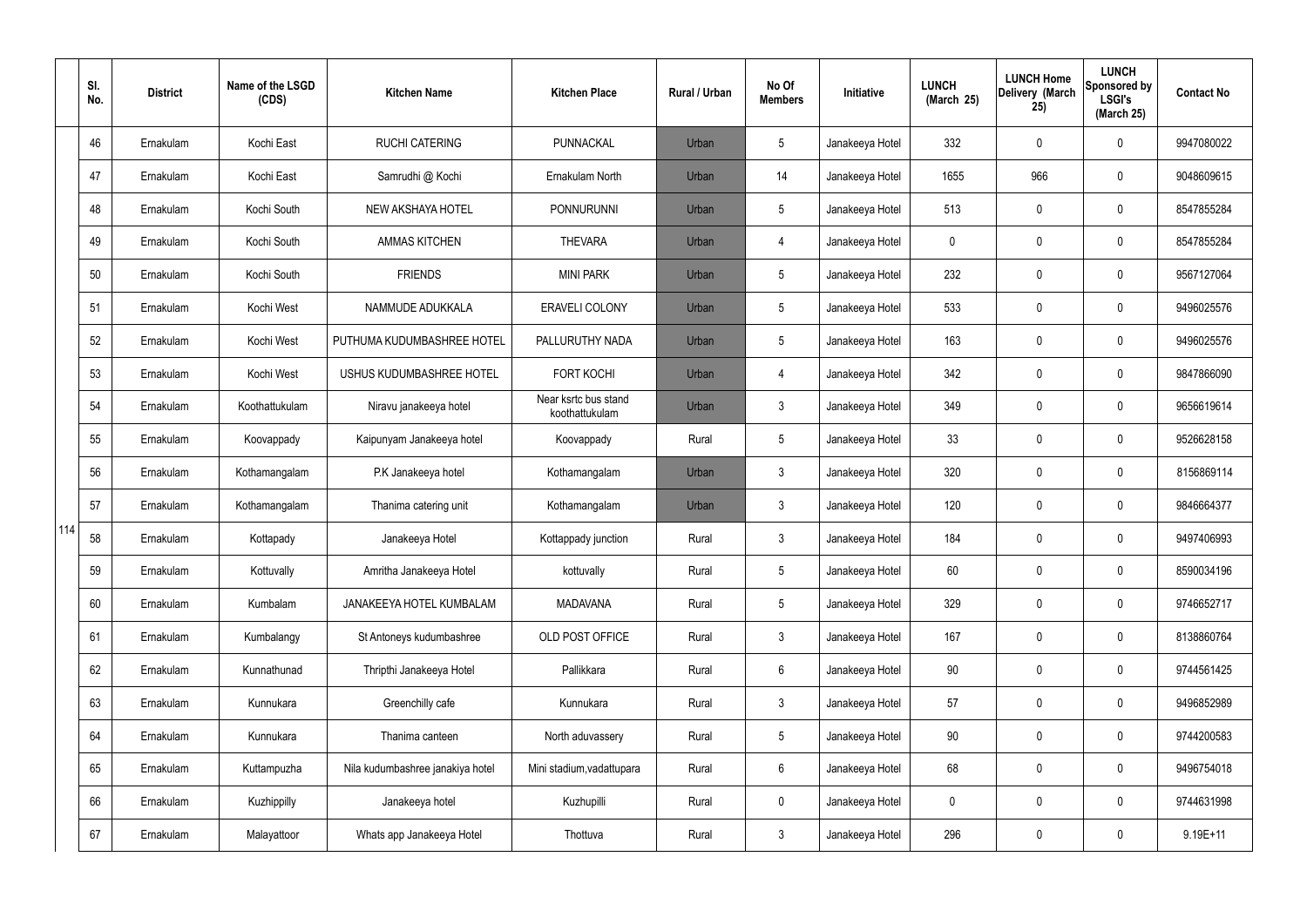| SI.<br>No. | <b>District</b> | Name of the LSGD<br>(CDS) | <b>Kitchen Name</b>            | <b>Kitchen Place</b>                    | Rural / Urban | No Of<br><b>Members</b> | Initiative      | <b>LUNCH</b><br>(March 25) | <b>LUNCH Home</b><br>Delivery (March<br>25) | <b>LUNCH</b><br>Sponsored by<br><b>LSGI's</b><br>(March 25) | <b>Contact No</b> |
|------------|-----------------|---------------------------|--------------------------------|-----------------------------------------|---------------|-------------------------|-----------------|----------------------------|---------------------------------------------|-------------------------------------------------------------|-------------------|
| 68         | Ernakulam       | Malayattoor               | Natturuchi Janakeeya Hotel     | Ettakkadavu                             | Rural         | $\mathbf{3}$            | Janakeeya Hotel | 283                        | 0                                           | $\mathbf 0$                                                 | 9745470234        |
| 69         | Ernakulam       | Maneed                    | Coral Island                   | Maneed                                  | Rural         | $\overline{4}$          | Janakeeya Hotel | 119                        | 0                                           | $\pmb{0}$                                                   | 7012652495        |
| 70         | Ernakulam       | Manjalloor                | Thanima Kudumbashree hotel     | Vazhakkulam                             | Rural         | $5\phantom{.0}$         | Janakeeya Hotel | 0                          | 0                                           | $\mathbf 0$                                                 | 7306907918        |
| 71         | Ernakulam       | Manjapra                  | Sara's Kitchen                 | Puthenpalli                             | Rural         | $\mathbf{3}$            | Janakeeya Hotel | 217                        | 0                                           | $\mathbf 0$                                                 | 8547392730        |
| 72         | Ernakulam       | Maradu                    | <b>VANITHA HOTEL</b>           | <b>KUNDANNOR JN</b>                     | Urban         | $\overline{4}$          | Janakeeya Hotel | 0                          | 0                                           | $\mathbf 0$                                                 | 9349505008        |
| 73         | Ernakulam       | Marady                    | Janakeeya hotel, Marady        | Unnakkuppa                              | Rural         | 4                       | Janakeeya Hotel | 105                        | 0                                           | $\mathbf 0$                                                 | 9947943177        |
| 74         | Ernakulam       | Mazhuvannoor              | Sruthi Janakeeya Hotel         | Valayanchirangara                       | Rural         | $\mathbf{3}$            | Janakeeya Hotel | 181                        | $\boldsymbol{0}$                            | $\mathbf 0$                                                 | 9747924485        |
| 75         | Ernakulam       | Mookkannoor               | Mammaks Kitchen                | Mookkannoor                             | Rural         | $\mathbf{3}$            | Janakeeya Hotel | 236                        | 0                                           | $\mathbf 0$                                                 | $9.19E + 11$      |
| 76         | Ernakulam       | Mudakkuzha                | Janakeeya Hotel                | Mudakkuzha                              | Rural         | $\mathbf{3}$            | Janakeeya Hotel | 293                        | $\boldsymbol{0}$                            | $\mathbf 0$                                                 | 9.19E+11          |
| 77         | Ernakulam       | Mulanthuruthy             | Sulabha                        | karikode, mulanthuruthy                 | Rural         | $\mathbf 0$             | Janakeeya Hotel | 215                        | 0                                           | $\boldsymbol{0}$                                            | 9633427553        |
| 78         | Ernakulam       | Mulavukad                 | Kudumbashree Veetile bakshanam | Mulavukad                               | Rural         | $\sqrt{5}$              | Janakeeya Hotel | 190                        | 0                                           | $\boldsymbol{0}$                                            | 9061339557        |
| 79         | Ernakulam       | Muvattupuzha              | Oottupura                      | Muvattupuzha                            | Urban         | $\mathbf{3}$            | Janakeeya Hotel | 254                        | 0                                           | $\mathbf 0$                                                 |                   |
| 80         | Ernakulam       | Nayarambalam              | Four star cafe                 | Nayarambalam                            | Rural         | $\mathbf{3}$            | Janakeeya Hotel | 71                         | 0                                           | $\boldsymbol{0}$                                            | 8891755948        |
| 81         | Ernakulam       | Nedumbassery              | Thani Nadan                    | Athani                                  | Rural         | $5\phantom{.0}$         | Janakeeya Hotel | 238                        | $\mathbf 0$                                 | $\mathbf 0$                                                 | 8138917514        |
| 82         | Ernakulam       | Nellikuzhy                | Janakeeya Hotel                | Nellikkuzhi                             | Rural         | $\mathbf{3}$            | Janakeeya Hotel | 297                        | $\mathsf{0}$                                | $\mathbf 0$                                                 | 9562713076        |
| 83         | Ernakulam       | Njarakkal                 | Kripa Catering Unit            | Njarakkal                               | Rural         | $\mathbf{3}$            | Janakeeya Hotel | 53                         | $\mathbf 0$                                 | $\mathbf 0$                                                 | 9567534006        |
| 84         | Ernakulam       | Okkal                     | Manna Janakeeya Hotel          | Edavoor                                 | Rural         | $\overline{4}$          | Janakeeya Hotel | 52                         | $\mathsf{0}$                                | $\mathbf 0$                                                 | 9539507674        |
| 85         | Ernakulam       | Paingottoor               | Janakeeya hotel                | Paingottoor                             | Rural         | $\overline{7}$          | Janakeeya Hotel | $\mathbf 0$                | $\mathbf 0$                                 | $\mathbf 0$                                                 | 9656855730        |
| 86         | Ernakulam       | Paipra                    | Nanma Janakeeya Hotel          | Pezhakkappilly                          | Rural         | $\mathbf{3}$            | Janakeeya Hotel | 204                        | $\mathbf 0$                                 | $\mathbf 0$                                                 | 9567747725        |
| 87         | Ernakulam       | Pallarimangalam           | Janakeeya Hotel                | Janakeeya Hotel, Koovalloor             | Rural         | 4                       | Janakeeya Hotel | 128                        | $\mathbf 0$                                 | $\mathbf 0$                                                 | 7025992310        |
| 88         | Ernakulam       | Pallipuram                | SANTHWANAM Janakeeyahotel      | Pothen valav                            | Rural         | $5\,$                   | Janakeeya Hotel | 235                        | 0                                           | $\mathbf 0$                                                 | 9747525176        |
| 89         | Ernakulam       | Pambakkuda                | viswastha catering unit        | pambakkuda block punjayathu<br>building | Rural         | 4                       | Janakeeya Hotel | 117                        | $\pmb{0}$                                   | $\boldsymbol{0}$                                            | 9946404045        |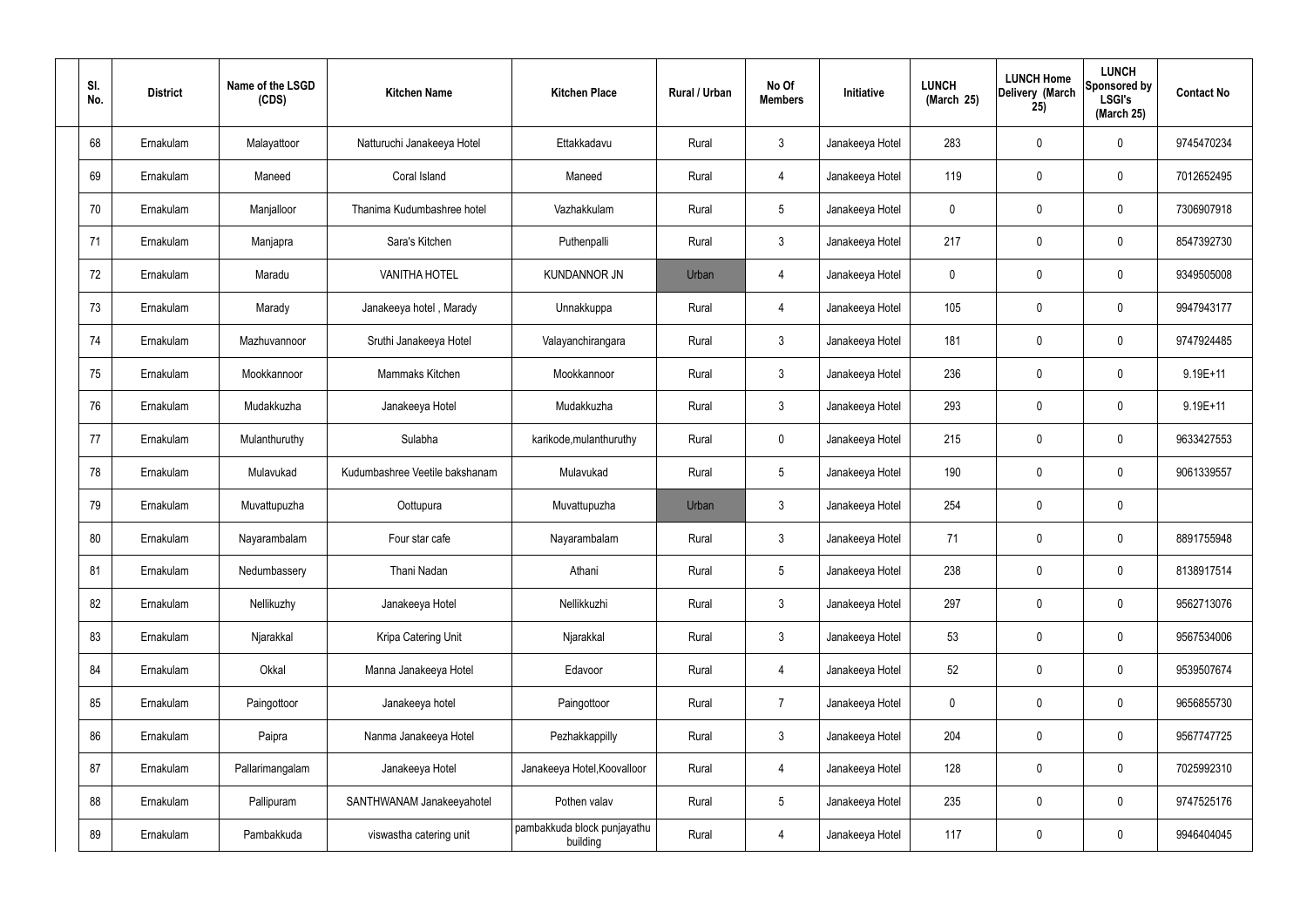| SI.<br>No. | <b>District</b> | Name of the LSGD<br>(CDS) | <b>Kitchen Name</b>                               | <b>Kitchen Place</b>                        | <b>Rural / Urban</b> | No Of<br><b>Members</b> | Initiative      | <b>LUNCH</b><br>(March 25) | <b>LUNCH Home</b><br>Delivery (March<br>25) | <b>LUNCH</b><br>Sponsored by<br><b>LSGI's</b><br>(March 25) | <b>Contact No</b> |
|------------|-----------------|---------------------------|---------------------------------------------------|---------------------------------------------|----------------------|-------------------------|-----------------|----------------------------|---------------------------------------------|-------------------------------------------------------------|-------------------|
| 90         | Ernakulam       | Parakkadave               | Thejus catering unit                              | Moozhikkulam                                | Rural                | 10                      | Janakeeya Hotel | 222                        | 0                                           | 0                                                           | 9847936303        |
| 91         | Ernakulam       | Paravoor                  | sree vigneswara sc cafe                           | Govt.boys' HSS, N.Paravur                   | Urban                | $\overline{4}$          | Janakeeya Hotel | 79                         | $\mathbf 0$                                 | 0                                                           |                   |
| 92         | Ernakulam       | Perumbavoor               | JANAKEEYA HOTEL MINI CIVIL<br>STATION PERUMBAVOOR | <b>CIVIL STATION</b>                        | Urban                | $\mathbf{3}$            | Janakeeya Hotel | 393                        | 0                                           | 0                                                           | 9847008734        |
| 93         | Ernakulam       | Perumbavoor               | Swath kudumbashree canteen                        | Perumbavoor                                 | Urban                | $\mathbf{3}$            | Janakeeya Hotel | 315                        | $\mathbf 0$                                 | 0                                                           | 9847015470        |
| 94         | Ernakulam       | Perumbavoor               | Janakeeya Hotel                                   | Kanjirakkad pallippady                      | <b>Urban</b>         | $\mathbf{3}$            | Janakeeya Hotel | 284                        | 0                                           | 0                                                           | 9847015470        |
| 95         | Ernakulam       | Pindimana                 | Janakeeya hotel                                   | Muthamkuzhi                                 | Rural                | $\overline{4}$          | Janakeeya Hotel | 75                         | $\mathbf 0$                                 | 0                                                           | 9656297799        |
| 96         | Ernakulam       | Piravam                   | sneha canteen                                     | municipality building base floor<br>piravom | Urban                | $\overline{4}$          | Janakeeya Hotel | 276                        | 0                                           | 0                                                           | 8075376906        |
| 97         | Ernakulam       | Pootrikka                 | <b>GRANDMA JANAKEEYA HOTEL</b>                    | <b>CHOONDI</b>                              | Rural                | $\mathbf{3}$            | Janakeeya Hotel | $\mathbf 0$                | 0                                           | 0                                                           | 9400550287        |
| 98         | Ernakulam       | Pothanikkad               | Taj hotel                                         | Pothanikkad                                 | Rural                | $\mathbf{3}$            | Janakeeya Hotel | 90                         | 0                                           | 0                                                           | 9645079573        |
| 99         | Ernakulam       | Puthanvelikkara           | Panjami cafe kudumbashree                         | Near panjayath office                       | Rural                | $5\phantom{.0}$         | Janakeeya Hotel | 102                        | $\mathbf 0$                                 | 0                                                           | 9645530669        |
| 100        | Ernakulam       | Ramamangalam              | Kalavara janakeeya hotel                          | ramamngalam                                 | Rural                | $\overline{4}$          | Janakeeya Hotel | 460                        | $\boldsymbol{0}$                            | 0                                                           | 9961344346        |
| 101        | Ernakulam       | Rayamangalam              | Arya canteen                                      | Kuruppampady                                | Rural                | $\mathbf{3}$            | Janakeeya Hotel | 143                        | $\mathbf 0$                                 | 0                                                           | 8281825730        |
| 102        | Ernakulam       | Thirumarady               | janakiya hotel thirumarady                        | edappara jn.                                | Rural                | $\mathbf{3}$            | Janakeeya Hotel | 142                        | $\mathbf 0$                                 | 0                                                           | 7594811868        |
| 103        | Ernakulam       | Thiruvaniyoor             | Thanima                                           | Thiruvaniyoor                               | Rural                | $\pmb{0}$               | Janakeeya Hotel | 137                        | $\pmb{0}$                                   | 0                                                           | 9061239698        |
| 104        | Ernakulam       | Thrikkakkara East         | Thanima Janakeeya Hotel                           | Kakkanad                                    | Urban                | 8                       | Janakeeya Hotel | $\pmb{0}$                  | $\mathbf 0$                                 | 0                                                           | 9207134763        |
| 105        | Ernakulam       | Thrikkakkara west         | Janakeeya hotel                                   | Chembumukku                                 | Urban                | $5\phantom{.0}$         | Janakeeya Hotel | $\mathbf 0$                | $\mathbf 0$                                 | $\mathbf 0$                                                 | 9496530576        |
| 106        | Ernakulam       | Thuravoor                 | e-grill Janakeeya Hotel                           | Yudapuram                                   | Rural                | $\overline{4}$          | Janakeeya Hotel | 487                        | $\pmb{0}$                                   | 0                                                           | 9526845935        |
| 107        | Ernakulam       | Tripunithura              | Janakeeya Hotel Tripunithura                      | Eroor                                       | Urban                | $\mathbf{3}$            | Janakeeya Hotel | 126                        | $\mathbf 0$                                 | 0                                                           | 8137977644        |
| 108        | Ernakulam       | Vadakkekkara              | vadakkekkara kudumbasree janakeeya<br>hotel       | Madaplathuruth                              | Rural                | $\overline{4}$          | Janakeeya Hotel | 156                        | $\mathbf 0$                                 | 0                                                           | 8301806778        |
| 109        | Ernakulam       | Vadavukode<br>Puthancruz  | <b>JANAKEEYA HOTEL</b>                            | Puthencruz                                  | Rural                | $\mathbf{3}$            | Janakeeya Hotel | 90                         | $\mathbf 0$                                 | 0                                                           | $9.19E + 11$      |
| 110        | Ernakulam       | Valakom                   | Ruchi                                             | Valakom                                     | Rural                | $5\overline{)}$         | Janakeeya Hotel | 96                         | $\boldsymbol{0}$                            | 0                                                           | 9074232700        |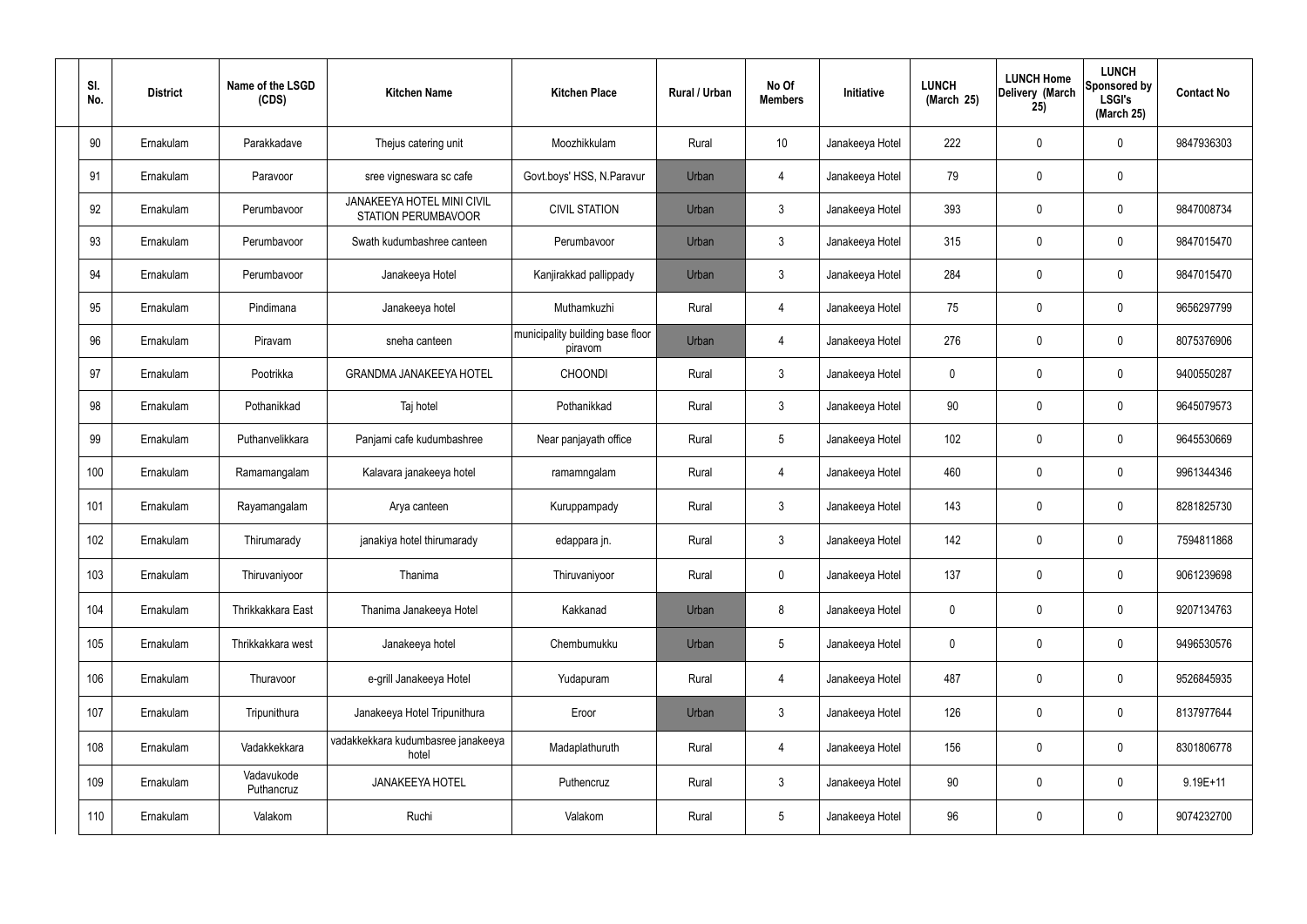|     | SI.<br>No.     | <b>District</b> | Name of the LSGD<br>(CDS) | <b>Kitchen Name</b>          | <b>Kitchen Place</b>                              | Rural / Urban | No Of<br><b>Members</b> | Initiative      | <b>LUNCH</b><br>(March 25) | <b>LUNCH Home</b><br>Delivery (March<br>25) | <b>LUNCH</b><br>Sponsored by<br><b>LSGI's</b><br>(March 25) | <b>Contact No</b> |
|-----|----------------|-----------------|---------------------------|------------------------------|---------------------------------------------------|---------------|-------------------------|-----------------|----------------------------|---------------------------------------------|-------------------------------------------------------------|-------------------|
|     | 111            | Ernakulam       | Varapuzha                 | DURGA ACTIVITY               | CHETTIBHAGAM                                      | Rural         | 8                       | Janakeeya Hotel | 124                        | $\mathbf 0$                                 | $\mathbf 0$                                                 | 9496160074        |
|     | 112            | Ernakulam       | Vazhakulam                | Three Star Hotel             | Marampally                                        | Rural         | $\mathbf{3}$            | Janakeeya Hotel | 309                        | $\mathbf 0$                                 | $\mathbf 0$                                                 | 6282644893        |
|     | 113            | Ernakulam       | Vengola                   | Janakeeya Hotel              | Pathipalam                                        | Rural         | $5\overline{)}$         | Janakeeya Hotel | 82                         | $\mathbf 0$                                 | $\mathbf 0$                                                 | 8137887455        |
|     | 114            | Ernakulam       | Vengoor                   | <b>JANAKEEYA HOTEL</b>       | Choorathod                                        | Rural         | $\overline{4}$          | Janakeeya Hotel | 128                        | $\mathbf 0$                                 | $\mathbf 0$                                                 | 9656904682        |
| 114 |                |                 |                           |                              |                                                   |               | 449                     |                 | 20910                      | 966                                         | $\overline{0}$                                              |                   |
|     |                | Idukki          | Adimaly                   | Friends Janakeeya Hotel      | Adimaly                                           | Rural         | $\overline{4}$          | Janakeeya Hotel | 0                          | $\mathbf 0$                                 | $\mathbf 0$                                                 | 9961635779        |
|     | $\overline{2}$ | Idukki          | Alackode                  | Five Star Canteen            | Elamdesham Block<br>Panchayath Building, Alakode  | Rural         | $5\overline{)}$         | Janakeeya Hotel | 33                         | $\mathbf 0$                                 | $\mathbf 0$                                                 | 9961482164        |
|     | 3              | Idukki          | Arakkulam                 | Sabhalyam                    | Moolamattom                                       | Rural         | $\overline{4}$          | Janakeeya Hotel | 248                        | $\mathbf 0$                                 | $\mathbf 0$                                                 | 8848124921        |
|     | $\overline{4}$ | Idukki          | Ayyappancovil             | Maria Janakeeya Hotel        | Parappu                                           | Rural         | $\mathbf{3}$            | Janakeeya Hotel | 75                         | $\mathbf 0$                                 | $\mathbf 0$                                                 | 9544622096        |
|     | 5              | Idukki          | Bysonvalley               | Famous Janakiya Hotel        | Pottankad                                         | Rural         | $\overline{4}$          | Janakeeya Hotel | 95                         | $\mathbf 0$                                 | $\mathbf 0$                                                 | 9744566398        |
|     | 6              | Idukki          | Chakkupallam              | Vanithasree Janakeeya Hotel  | Anakkara                                          | Rural         | $\mathbf{3}$            | Janakeeya Hotel | 239                        | 0                                           | $\mathbf 0$                                                 | 8075143547        |
|     |                | Idukki          | Devikulam                 | Kudumbashree Janakeeya Hotel | Echo point                                        | Rural         | $\mathbf{3}$            | Janakeeya Hotel | 99                         | $\mathbf 0$                                 | $\mathbf 0$                                                 | 8281640208        |
|     | 8              | Idukki          | Edavetty                  | Kudumbashree Janakeeya Hotel | Edavetty                                          | Rural         | $\mathbf{3}$            | Janakeeya Hotel | 0                          | 0                                           | $\mathbf 0$                                                 | 6238694173        |
|     | 9              | Idukki          | Erattayar                 | Vanitha Janakeeya Hotel      | Erattayar                                         | Rural         | $\overline{4}$          | Janakeeya Hotel | 125                        | $\mathbf 0$                                 | $\mathbf 0$                                                 | 9188166929        |
|     | 10             | Idukki          | Kamakshi                  | Kripa Catering               | Thankamani                                        | Rural         | $5\phantom{.0}$         | Janakeeya Hotel | 275                        | 0                                           | $\mathbf 0$                                                 | 9544021398        |
|     | 11             | Idukki          | Kanchiyar                 | Swadh Janakeeya Hotel        | Kanchiyar                                         | Rural         | $5\overline{)}$         | Janakeeya Hotel | 163                        | 0                                           | $\mathbf 0$                                                 | 8606856496        |
|     | 12             | Idukki          | Kanjikkuzhi               | Samarppanam                  | Kanjikkuzhi                                       | Rural         | $\overline{4}$          | Janakeeya Hotel | 151                        | 0                                           | $\mathbf{1}$                                                | 9447169262        |
|     | 13             | Idukki          | Kanthaloor                | Morningstar Janakeeya Hotel  | Sahayagiri complex, near<br>Kanthalloor Bus stand | Rural         | $\overline{4}$          | Janakeeya Hotel | 95                         | 0                                           | $\mathbf 0$                                                 | 9447941632        |
|     | 14             | Idukki          | Karimannoor               | Rujiya Catering Unit         | Karimannoor                                       | Rural         | $5\overline{)}$         | Janakeeya Hotel | 67                         | 0                                           | $\mathbf 0$                                                 | 9497454952        |
|     | 15             | Idukki          | Karunapuram               | Karuna Hotel                 | Panchayathu complex                               | Rural         | $\overline{4}$          | Janakeeya Hotel | 214                        | 0                                           | $\mathbf 0$                                                 | 9961152820        |
|     | 16             | Idukki          | Kattappana                | Karunya Janakeeya Hotel      | Kattappana                                        | Urban         | $5\phantom{.0}$         | Janakeeya Hotel | 245                        | 0                                           | $\mathbf 0$                                                 | 9497684477        |
|     | 17             | Idukki          | Kodikkulam                | Kulirma Janakiya Hotel       | Kodikkulam                                        | Rural         | $6\phantom{.}6$         | Janakeeya Hotel | 68                         | 0                                           | $\overline{0}$                                              | 9605111852        |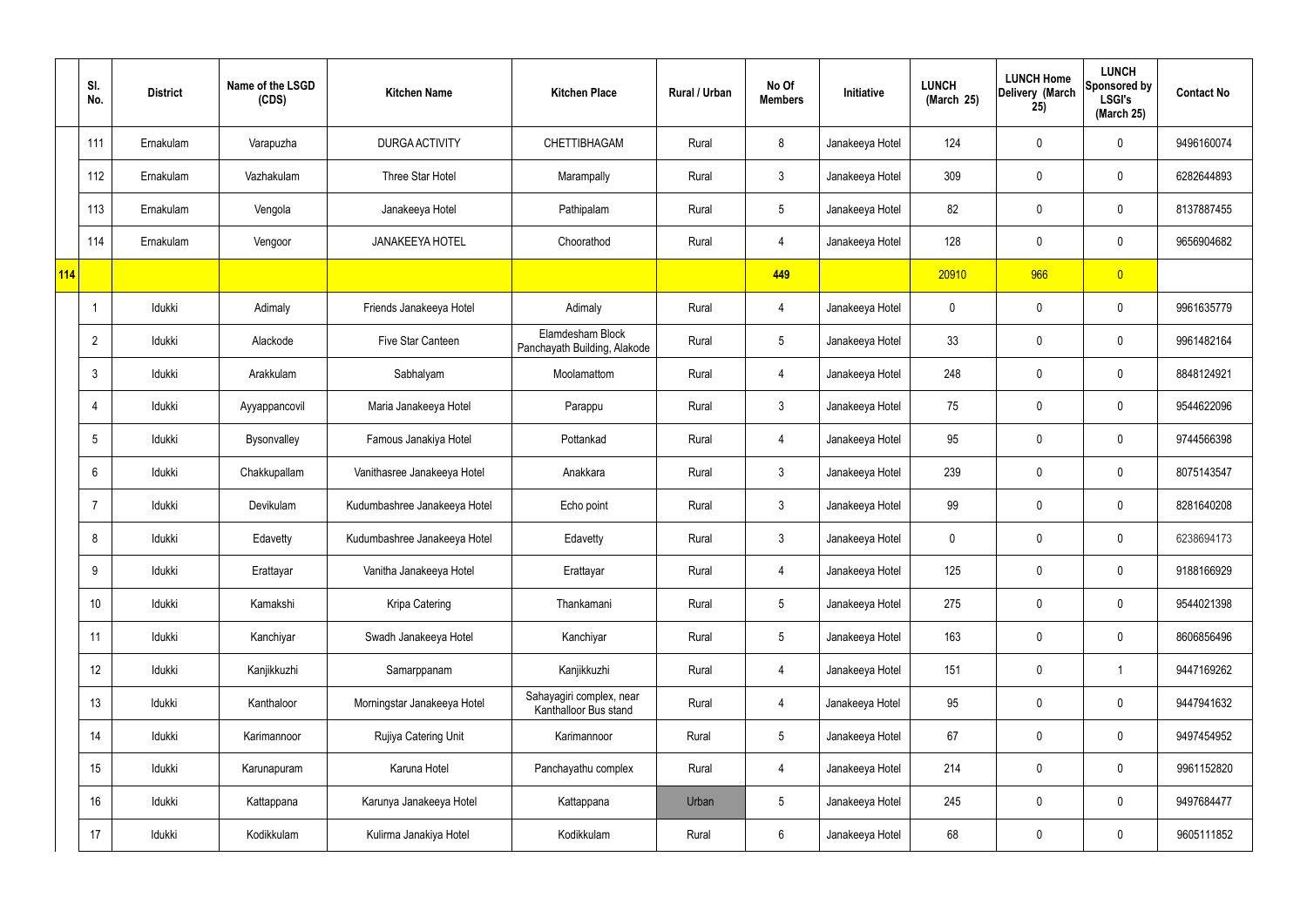|    | SI.<br>No. | <b>District</b> | Name of the LSGD<br>(CDS) | <b>Kitchen Name</b>                | <b>Kitchen Place</b>          | Rural / Urban | No Of<br><b>Members</b> | Initiative      | <b>LUNCH</b><br>(March 25) | <b>LUNCH Home</b><br>Delivery (March<br>25) | <b>LUNCH</b><br>Sponsored by<br><b>LSGI's</b><br>(March 25) | <b>Contact No</b> |
|----|------------|-----------------|---------------------------|------------------------------------|-------------------------------|---------------|-------------------------|-----------------|----------------------------|---------------------------------------------|-------------------------------------------------------------|-------------------|
|    | 18         | Idukki          | Kokkayar                  | Sevana Janakeeya hotel             | 35th Mile                     | Rural         | $\mathbf{3}$            | Janakeeya Hotel | 22                         | $\mathbf 0$                                 | $\mathbf 0$                                                 | 9562067674        |
|    | 19         | Idukki          | Konnathadi                | Friends Janakeeya Hotel            | Panickankudi                  | Rural         | $6\overline{6}$         | Janakeeya Hotel | 62                         | $\mathbf 0$                                 | $\mathbf 0$                                                 | 9544048878        |
|    | 20         | Idukki          | Konnathadi                | Janapriya Janakeeya Hotel          | Konnathadi                    | Rural         | 3                       | Janakeeya Hotel | 170                        | $\mathbf 0$                                 | $\mathbf 0$                                                 | 9895147074        |
|    | 21         | Idukki          | Kudayathoor               | Kudumbashree Janakeeya Hotel       | Kanjar                        | Rural         | $\mathbf{3}$            | Janakeeya Hotel | 105                        | $\mathbf 0$                                 | $\mathbf 0$                                                 | 9526762560        |
|    | 22         | Idukki          | Kumaramangalam            | Kumaramangalam Janakeeya Hotel     | Kumaramangalam                | Rural         | $\overline{4}$          | Janakeeya Hotel | 160                        | $\mathbf 0$                                 | $\mathbf 0$                                                 | 9745633509        |
|    | 23         | Idukki          | Kumili                    | Ruchi Hotel                        | Kumili                        | Rural         | 4                       | Janakeeya Hotel | 132                        | $\mathbf 0$                                 | $\mathbf 0$                                                 | 9447980637        |
|    | 24         | Idukki          | Manakkadu                 | Vanitha Hotel                      | Chittoor                      | Rural         | $\mathbf{3}$            | Janakeeya Hotel | $\mathbf 0$                | $\mathbf 0$                                 | $\mathbf 0$                                                 | 8330097933        |
| 50 | 25         | Idukki          | Mankulam                  | Jeevanam Catering Janakeeya Hotel  | Panchayathu Building          | Rural         | 4                       | Janakeeya Hotel | 79                         | $\mathbf 0$                                 | $\mathbf 0$                                                 | 9495060505        |
|    | 26         | Idukki          | Mankulam                  | Happy Janakéeya Hotel              | Aanakkulam                    | Rural         | $\mathbf{3}$            | Janakeeya Hotel | 68                         | 0                                           | $\mathbf 0$                                                 | 9496251027        |
|    | 27         | Idukki          | Marayoor                  | Malabar food court Janakeeya Hotel | Marayoor Near IDCB bank       | Rural         | 4                       | Janakeeya Hotel | 128                        | $\mathbf 0$                                 | $\mathbf 0$                                                 | 9446925610        |
|    | 28         | Idukki          | Mariyapuram               | Anaswara Hotel & Catering          | Idukki                        | Rural         | $\overline{4}$          | Janakeeya Hotel | 163                        | 0                                           | $\overline{\mathbf{1}}$                                     | 9526329438        |
|    | 29         | Idukki          | Munnar                    | Annapoorna catering                | Lorry stand, old munnar       | Rural         | $5\overline{)}$         | Janakeeya Hotel | 190                        | $\mathbf 0$                                 | $\mathbf 0$                                                 | 8281009478        |
|    | 30         | Idukki          | Muttom                    | Nila Janakeeya Hotel               | Muttom                        | Rural         | $\mathbf{3}$            | Janakeeya hotel | 205                        | $\mathbf 0$                                 | $\mathbf 0$                                                 | 9961104818        |
|    | 31         | Idukki          | Nedumkandam               | Annus catering                     | Nedumkandam<br>Kizhakkekavala | Rural         | $\overline{4}$          | Janakeeya Hotel | 187                        | $\pmb{0}$                                   | $\mathbf 0$                                                 | 9747458576        |
|    | 32         | Idukki          | Pallivasal                | <b>Blessing Janakeeya Hotel</b>    | Pallivasal                    | Rural         | $\overline{4}$          | Janakeeya Hotel | 99                         | $\pmb{0}$                                   | $\mathbf 0$                                                 | 9947981574        |
|    | 33         | Idukki          | Pampadumpara              | Thripthy Janakeeya Hotel           | Pampadumpara                  | Rural         | $3\phantom{a}$          | Janakeeya Hotel | 206                        | $\pmb{0}$                                   | $\mathbf 0$                                                 | 9207150558        |
|    | 34         | Idukki          | Peermedu                  | Thripthy Janakeeya Hotel           | Peermedu                      | Rural         | $3\phantom{a}$          | Janakeeya Hotel | 105                        | $\pmb{0}$                                   | $\mathbf 0$                                                 | 9633311267        |
|    | 35         | Idukki          | Peruvanthanam             | Janakeeya Hotel                    | Peruvanthanam                 | Rural         | $5\phantom{.0}$         | Janakeeya Hotel | 47                         | $\pmb{0}$                                   | $\mathbf 0$                                                 | 9562274720        |
|    | 36         | Idukki          | Purappuzha                | Ammas Janakeeya Hotel              | Purappuzha                    | Rural         | 3                       | Janakeeya Hotel | 45                         | $\pmb{0}$                                   | $\mathbf 0$                                                 | 9744954032        |
|    | 37         | Idukki          | Rajakkadu                 | Janakeeya Hotel                    | Rajakkadu Town                | Rural         | 3                       | Janakeeya Hotel | 448                        | $\pmb{0}$                                   | $\mathbf 0$                                                 | 9446766999        |
|    | 38         | Idukki          | Rajakumari                | Aiswarya Vanitha Restaurent        | Rajakumari South              | Rural         | $\overline{4}$          | Janakeeya Hotel | 380                        | 0                                           | $\mathbf 0$                                                 | 9526570410        |
|    | 39         | Idukki          | Santhanpara               | Janakeeya Hotel                    | Santhanpara                   | Rural         | $\overline{4}$          | Janakeeya Hotel | $\pmb{0}$                  | $\pmb{0}$                                   | $\boldsymbol{0}$                                            | 9526174553        |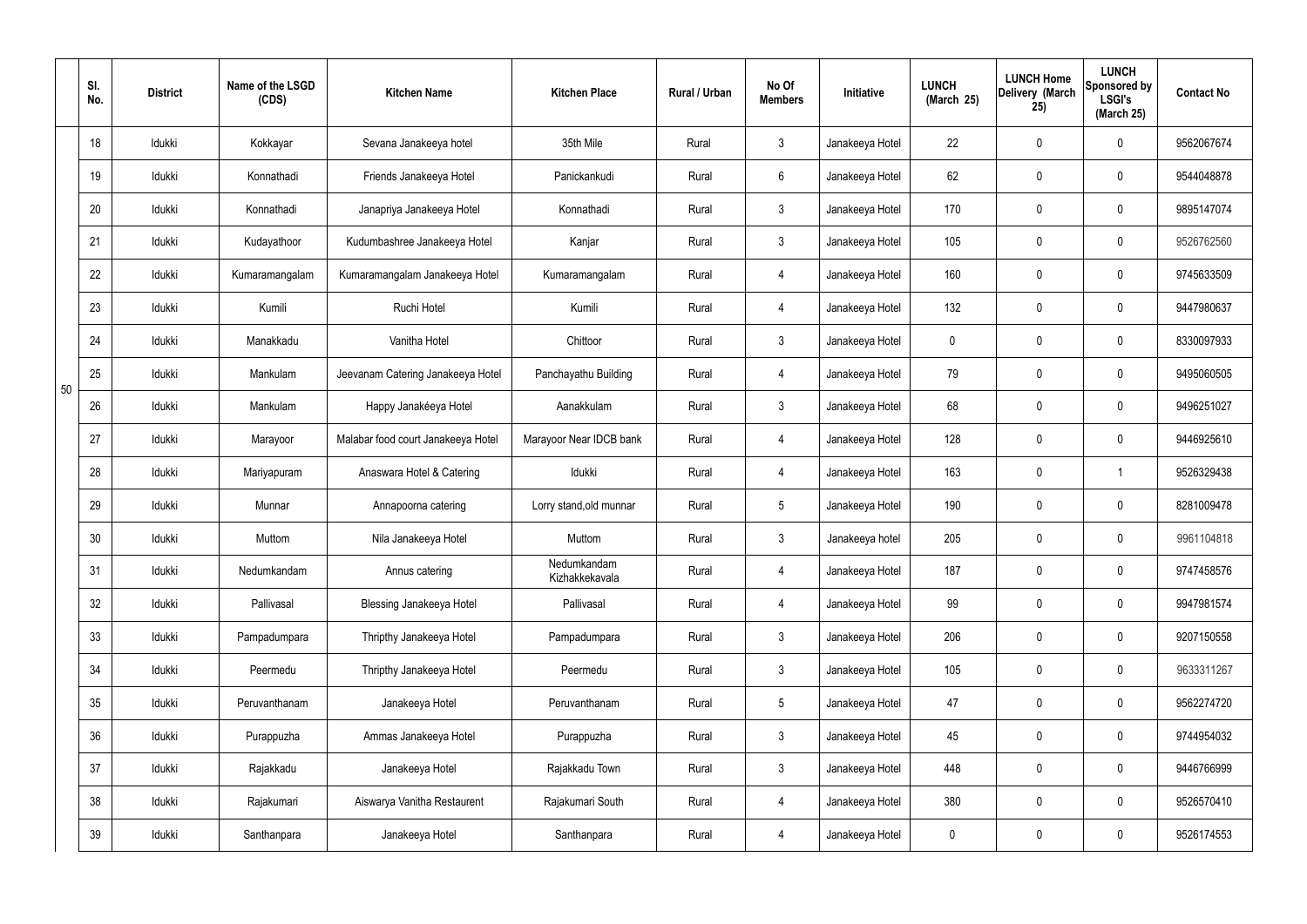|    | SI.<br>No.     | <b>District</b> | Name of the LSGD<br>(CDS)   | <b>Kitchen Name</b>                       | <b>Kitchen Place</b>                      | Rural / Urban | No Of<br><b>Members</b> | Initiative      | <b>LUNCH</b><br>(March 25) | <b>LUNCH Home</b><br>Delivery (March<br>25) | <b>LUNCH</b><br>Sponsored by<br><b>LSGI's</b><br>(March 25) | <b>Contact No</b> |
|----|----------------|-----------------|-----------------------------|-------------------------------------------|-------------------------------------------|---------------|-------------------------|-----------------|----------------------------|---------------------------------------------|-------------------------------------------------------------|-------------------|
|    | 40             | Idukki          | Senapathy                   | Ammoose Hotel                             | Mangathotty                               | Rural         | $\mathbf{3}$            | Janakeeya Hotel | 90                         | $\mathbf 0$                                 | $\mathbf 0$                                                 | 9539396626        |
|    | 41             | Idukki          | Udumbannoor                 | Kudumbashree Janakeeya Hotel              | Udumbannor                                | Rural         | $\mathbf{3}$            | Janakeeya Hotel | 193                        | $\mathbf 0$                                 | $\mathbf 0$                                                 | 9633678438        |
|    | 42             | Idukki          | Upputhara                   | Samarppitha Janakeeya hotel               | Upputhara                                 | Rural         | 5 <sup>5</sup>          | Janakeeya Hotel | 84                         | $\mathbf 0$                                 | $\mathbf 0$                                                 | 9526590710        |
|    | 43             | Idukki          | Vandanmedu                  | Dharshana Janakeeya Hotel                 | Vandanmedu                                | Rural         | 4                       | Janakeeya Hotel | 135                        | $\mathbf 0$                                 | $\mathbf 0$                                                 | 9744038737        |
|    | 44             | Idukki          | Vandiperiyar                | Vandiperiyar Janakeeya Hotel              | Vandiperiyar                              | Rural         | 5 <sup>5</sup>          | Janakeeya Hotel | 264                        | $\mathbf 0$                                 | $\mathbf 0$                                                 | 8086863254        |
|    | 45             | Idukki          | Vannappuram                 | Souhrudham Janakeeya Hotel                | Vannappuram                               | Rural         | $5\phantom{.0}$         | Janakeeya Hotel | 38                         | $\mathbf 0$                                 | $\mathbf 0$                                                 | 8113054492        |
|    | 46             | Idukki          | Vathikudy                   | Mahima                                    | Murickassery                              | Rural         | $\mathbf{3}$            | Janakeeya Hotel | 135                        | $\mathbf 0$                                 | $\mathbf 0$                                                 | 8289945652        |
|    | 47             | Idukki          | Vattavada                   | Vattavada Kudumbashree Janakeeya<br>Hotel | Keekkara, Kovilur                         | Rural         | 4                       | Janakeeya Hotel | 180                        | $\mathbf 0$                                 | $\mathbf 0$                                                 | 9497790469        |
|    | 48             | Idukki          | Vazhathoppu                 | Grahalakshmi Hotel & Catering             | Cheruthoni                                | Rural         | $\overline{4}$          | Janakeeya Hotel | 167                        | $\mathbf 0$                                 | $\mathbf{3}$                                                | 9496178884        |
|    | 49             | Idukki          | Vellathooval                | Flowers Janakeeya Hotel                   | Vellathooval                              | Rural         | $\overline{4}$          | Janakeeya Hotel | 51                         | $\mathbf 0$                                 | $\mathbf 0$                                                 | 9961419892        |
|    | 50             | Idukki          | Velliyamattam               | Padhayam Kudumbashree Janakeeya<br>Hotel  | Velliyamattam                             | Rural         | $\overline{4}$          | Janakeeya Hotel | 40                         | $\mathbf 0$                                 | $\mathbf 0$                                                 | 7902854627        |
| 50 |                |                 |                             |                                           |                                           |               | <b>197</b>              |                 | 6570                       | $\bullet$                                   | $5\overline{)}$                                             |                   |
|    |                | Kannur          | Maloor                      | Maloor Janakeeya Hotel                    | Thrikandaripoyil, PO-<br>Thrikandaripoyil | Rural         | 3                       | Janakeeya Hotel | 312                        | $\mathbf 0$                                 | $\mathbf 0$                                                 | 9656132294        |
|    | $\overline{2}$ | Kannur          | Kolachery                   | Janakeeya Hotel                           | Kolachery Paramba, PO-<br>Kolacheri       | Rural         | 5 <sub>5</sub>          | Janakeeya Hotel | 257                        | $\pmb{0}$                                   | $5\phantom{.0}$                                             | 9895324699        |
|    | $\mathfrak{Z}$ | Kannur          | Pinarayi                    | Janakeeya hotel, Pinarayi                 | Pinarayi                                  | Rural         | $6\overline{6}$         | Janakeeya Hotel | 192                        | $\pmb{0}$                                   | $\mathbf 0$                                                 | 9447215211        |
|    | 4              | Kannur          | Muzhakunnu                  | Thripthy Janakeeya Hotel                  | Kakkayangad, Muzhakkunnu                  | Rural         | $5\phantom{.0}$         | Janakeeya Hotel | 265                        | $\pmb{0}$                                   | $\overline{2}$                                              | 9526047538        |
|    | $5\,$          | Kannur          | Chapparappadavu             | Kudumbasree janakeeya hotel               | Near village office,<br>Chapparappadav    | Rural         | $\mathbf{3}$            | Janakeeya Hotel | 188                        | $\pmb{0}$                                   | $\pmb{0}$                                                   | 9605413324        |
|    | 6              | Kannur          | Iritty                      | Roopasree Kudumbashree hotel              | Koolichembra                              | Urban         | 8                       | Janakeeya Hotel | 512                        | $\pmb{0}$                                   | $\overline{\phantom{a}}$                                    | 8589921533        |
|    | $\overline{7}$ | Kannur          | Dharmadam                   | Dharmadam Janakeeya hotel                 | Near Andalloor kav,<br>Dharmadam          | Rural         | $\mathbf{3}$            | Janakeeya Hotel | 112                        | $\pmb{0}$                                   | $\mathbf 0$                                                 | 9526975778        |
|    | 8              | Kannur          | Peralassery                 | Janakeeya Hotel                           | Peralassery Town, PO -<br>Mundallur       | Rural         | 9                       | Janakeeya Hotel | 453                        | $\mathbf 0$                                 | $\mathbf 0$                                                 | 70256213909       |
|    | 9              | Kannur          | Kadannappalli<br>Panappuzha | Kudumbasree janakeeya hotel               | Chanthappura                              | Rural         | $\overline{4}$          | Janakeeya Hotel | 134                        | $\pmb{0}$                                   | $\mathbf 0$                                                 | 9961089935        |
|    | 10             | Kannur          | Anthur                      | Janakeeya hotel                           | Dharmasala                                | Urban         | $5\phantom{.0}$         | Janakeeya Hotel | 256                        | $\pmb{0}$                                   | $\boldsymbol{0}$                                            | 9544138650        |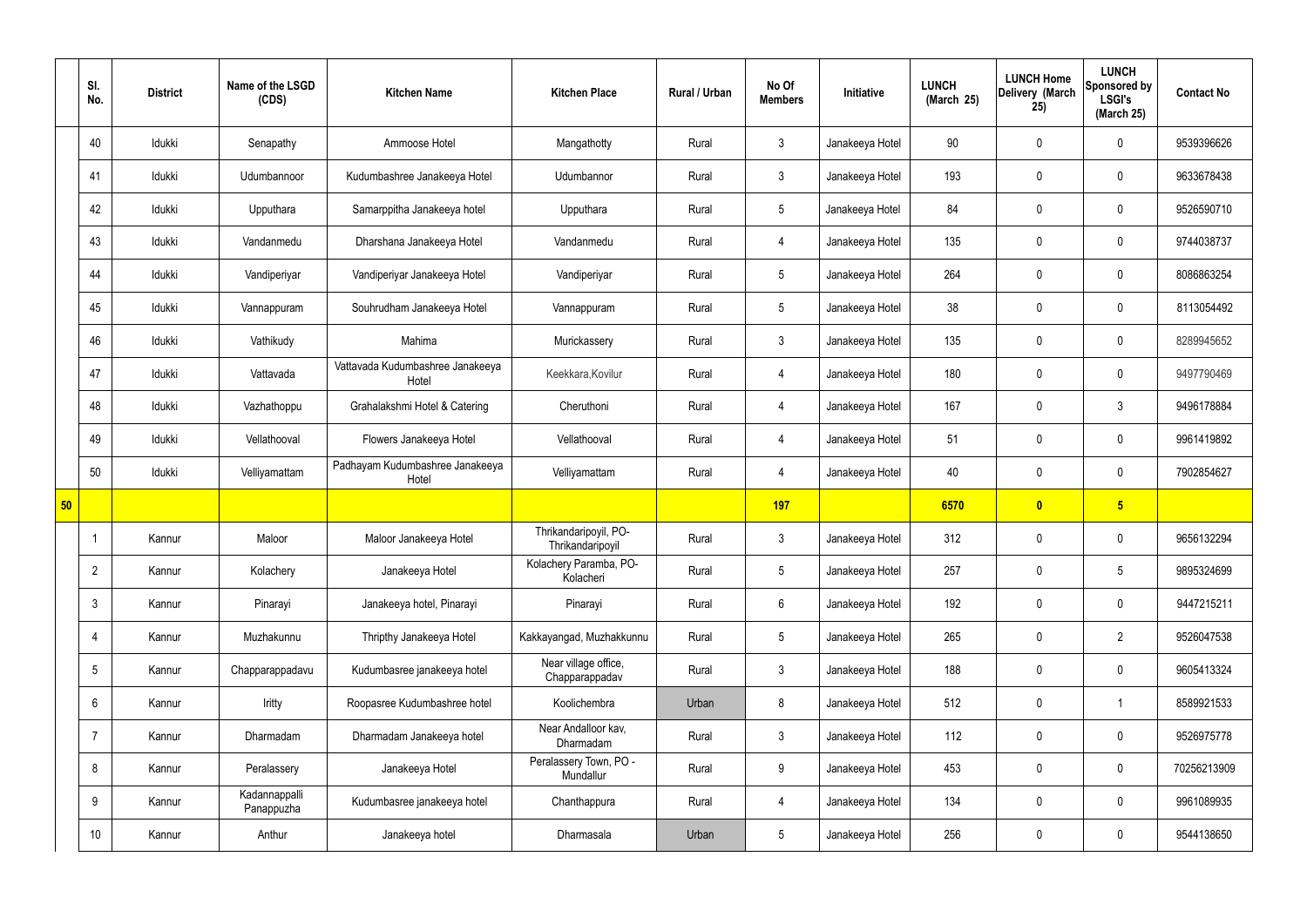| SI.<br>No. | <b>District</b> | Name of the LSGD<br>(CDS) | <b>Kitchen Name</b>                                | <b>Kitchen Place</b>                           | Rural / Urban | No Of<br><b>Members</b> | Initiative      | <b>LUNCH</b><br>(March 25) | <b>LUNCH Home</b><br>Delivery (March<br>25) | <b>LUNCH</b><br>Sponsored by<br><b>LSGI's</b><br>(March 25) | <b>Contact No</b> |
|------------|-----------------|---------------------------|----------------------------------------------------|------------------------------------------------|---------------|-------------------------|-----------------|----------------------------|---------------------------------------------|-------------------------------------------------------------|-------------------|
| 11         | Kannur          | Cheruthazham              | Janakeeya Hotel (Thripthi<br>Kudumbashree Canteen) | Pilathara                                      | Rural         | $\mathbf{3}$            | Janakeeya Hotel | 180                        | 0                                           | $\mathbf 0$                                                 | 9947540361        |
| 12         | Kannur          | Peravoor                  | Kudumbashree Janakeeya Hotel                       | Peravoor Bus stand, Peravoor<br>P <sub>O</sub> | Rural         | $\mathbf{3}$            | Janakeeya Hotel | 206                        | $\mathbf 0$                                 | $\overline{2}$                                              | 9947567857        |
| 13         | Kannur          | Kalliassery               | Janakeeya Hotel                                    | Irinav Road, Payyattam, PO-<br>Irinav          | Rural         | $\overline{4}$          | Janakeeya Hotel | 351                        | 0                                           | $\mathbf 0$                                                 | 8848330570        |
| 14         | Kannur          | Panniyannur               | Janakeeya Hotel                                    | Panoor Block office compound                   | Rural         | $6\phantom{.}6$         | Janakeeya Hotel | 466                        | 0                                           | $\mathbf 0$                                                 | 9447449875        |
| 15         | Kannur          | Kannapuram                | Janakeeya Hotel                                    | Chynaclay road, Kannapuram                     | Rural         | $5\phantom{.0}$         | Janakeeya Hotel | 178                        | 0                                           | 4                                                           | 8089127045        |
| 16         | Kannur          | Sreekandapuram            | Janakeeya Hotel                                    | Sreekandapuram, near bus<br>stand              | Urban         | 5                       | Janakeeya Hotel | 210                        | 0                                           | $\mathbf 0$                                                 | 7591948757        |
| 17         | Kannur          | Thalasseri                | Janakeeya Hotel                                    | New bus stand, Thalasseri                      | Urban         | $6\phantom{.}6$         | Janakeeya Hotel | 648                        | 0                                           | $\mathbf 0$                                                 | 9446263864        |
| 18         | Kannur          | Chokli                    | Janakeeya Hotel                                    | Olavilam, Chokli                               | Rural         | $5\phantom{.0}$         | Janakeeya Hotel | 158                        | 0                                           | $\mathbf 0$                                                 | 9846892821        |
| 19         | Kannur          | Udayagiri                 | Janakeeya Hotel                                    | Karthikapuram                                  | Rural         | $\overline{4}$          | Janakeeya Hotel | 291                        | 0                                           | $\mathbf 0$                                                 | 9562375342        |
| 20         | Kannur          | <b>Karivellur Peralam</b> | Janakeeya Hotel                                    | Panchayah building,<br>Onakkunnu               | Rural         | 4                       | Janakeeya Hotel | 196                        | 0                                           | $\mathbf 0$                                                 | 7025519714        |
| 21         | Kannur          | Muzhappilangad            | Janakeeya Hotel                                    | Near FCI godown,<br>Muzhappilangad             | Rural         | $5\phantom{.0}$         | Janakeeya Hotel | 173                        | 0                                           | $\mathbf 0$                                                 | 7306005267        |
| 22         | Kannur          | Narath                    | Janakeeya Hotel                                    | Janakeeya Hotel, Kambil,<br>Narath             | Rural         | $\overline{7}$          | Janakeeya Hotel | 133                        | 0                                           |                                                             | 9747441162        |
| 23         | Kannur          | Payyannur                 | Janakeeya Hotel                                    | Municipality compoud,<br>Payyannur             | Urban         | $\mathbf{3}$            | Janakeeya Hotel | 300                        | $\mathbf 0$                                 | $\mathbf 0$                                                 | 9526620805        |
| 24         | Kannur          | Kangol Alappadamba        | Janakeeya Hotel                                    | Mathil, Near Kangol<br>Alappadamba Panchayath  | Rural         | $\overline{4}$          | Janakeeya Hotel | 127                        | 0                                           | $\mathbf 0$                                                 | 9495296142        |
| 25         | Kannur          | Naduvil                   | Janakeeya Hotel                                    | Panchayath compound,<br>Naduvil town           | Rural         | $\overline{4}$          | Janakeeya Hotel | 211                        | 0                                           | $\mathbf 0$                                                 | 7902902490        |
| 26         | Kannur          | Koothuparamba             | Janakeeya Hotel                                    | Manghad Vayal, Near HSS<br>Koothuparamba, PO-  | Urban         | 8                       | Janakeeya Hotel | 406                        | 0                                           | $\mathbf 0$                                                 | 9645608253        |
| 27         | Kannur          | Kuttiatoor                | Janakeeya Hotel                                    | Near Panchayath office,<br>Chattukappara       | Rural         | $5\phantom{.0}$         | Janakeeya Hotel | 60                         | 0                                           | $\mathbf 0$                                                 | 9544644195        |
| 28         | Kannur          | Kathirur                  | Janakeeya Hotel                                    | Panchayath office building,<br>Kathirur        | Rural         | $5\phantom{.0}$         | Janakeeya Hotel | 201                        | 0                                           | $\mathbf{1}$                                                | 8129404833        |
| 29         | Kannur          | Panoor                    | Janakeeya Hotel                                    | Elangode, Panoor                               | Urban         | $5\phantom{.0}$         | Janakeeya Hotel | 206                        | 0                                           | $\mathbf 0$                                                 | 9605852157        |
| 30         | Kannur          | Chirakkal                 | Janakeeya Hotel                                    | Chirakkal weavers,<br>Puthiyatheru             | Rural         | $5\phantom{.0}$         | Janakeeya Hotel | 220                        | 0                                           | $\mathbf 0$                                                 | 9895854873        |
| 31         | Kannur          | Eranjoli                  | Janakeeya Hotel                                    | Near Thalassery RTO office,<br>Chungam         | Rural         | $5\phantom{.0}$         | Janakeeya Hotel | 203                        | 0                                           | $\mathbf 0$                                                 | 9656368808        |
| 32         | Kannur          | Payam                     | Janakeeya Hotel                                    | Near Panchayath office,<br>Madathil            | Rural         | $\overline{4}$          | Janakeeya Hotel | 278                        | $\pmb{0}$                                   | $\boldsymbol{0}$                                            | 9496554678        |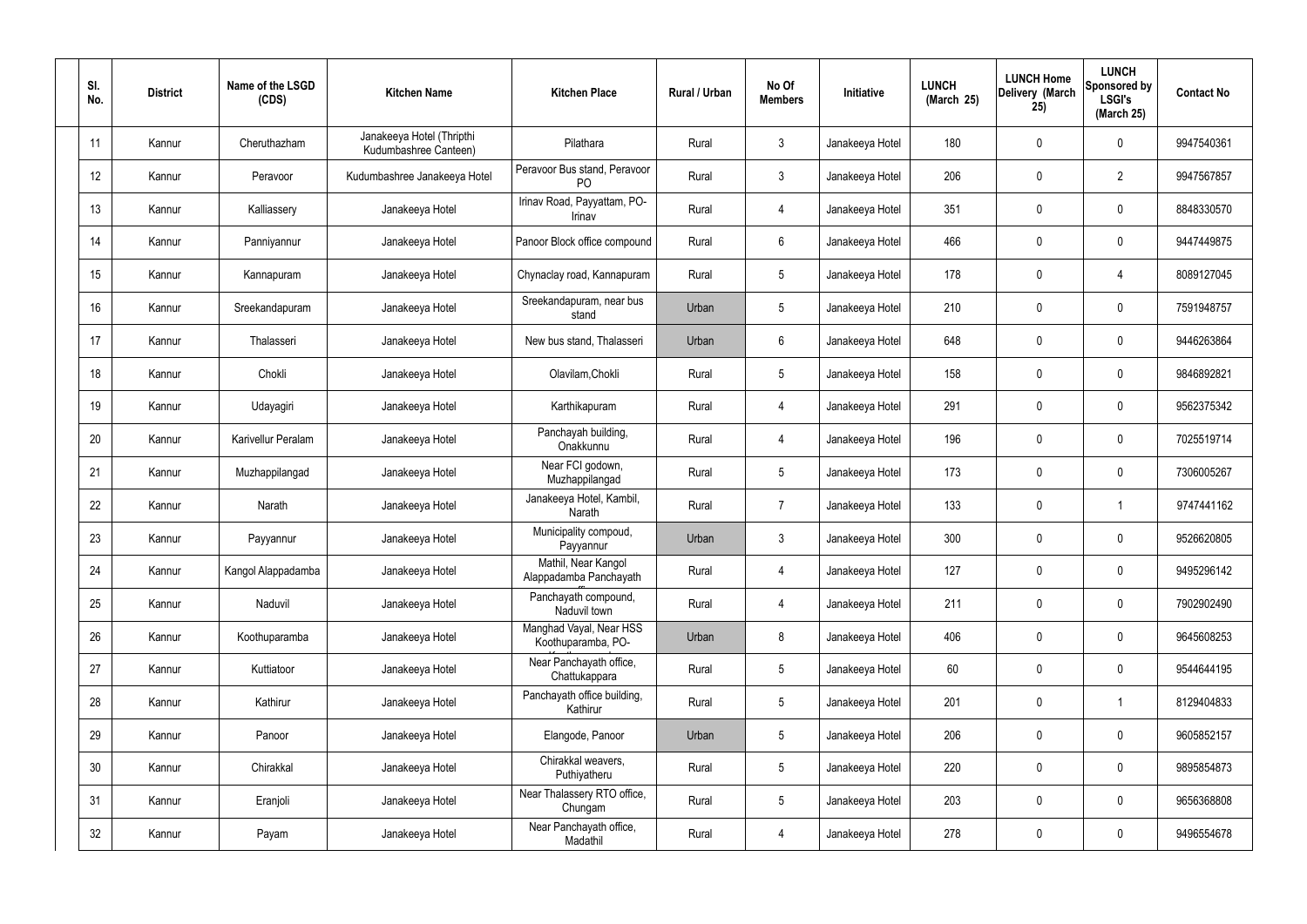|    | SI.<br>No. | <b>District</b> | Name of the LSGD<br>(CDS) | <b>Kitchen Name</b> | <b>Kitchen Place</b>                                           | Rural / Urban | No Of<br><b>Members</b> | Initiative      | <b>LUNCH</b><br>(March 25) | <b>LUNCH Home</b><br>Delivery (March<br>25) | <b>LUNCH</b><br>Sponsored by<br><b>LSGI's</b><br>(March 25) | <b>Contact No</b> |
|----|------------|-----------------|---------------------------|---------------------|----------------------------------------------------------------|---------------|-------------------------|-----------------|----------------------------|---------------------------------------------|-------------------------------------------------------------|-------------------|
|    | 33         | Kannur          | Eramam Kuttoor            | Janakeeya Hotel     | Mathamangalam, Near CDS<br>office                              | Rural         | 4                       | Janakeeya Hotel | 156                        | 0                                           | $\mathbf 0$                                                 | 9562473576        |
|    | 34         | Kannur          | Ramanthally               | Janakeeya hotel     | Ramanthally                                                    | Rural         | 4                       | Janakeeya Hotel | 223                        | $\mathbf 0$                                 | $\overline{0}$                                              | 9496705429        |
|    | 35         | Kannur          | Thripangottur             | Janakeeya Hotel     | Kallikkandy, Thripangottur                                     | Rural         | $\mathbf{3}$            | Janakeeya Hotel | $\mathbf 0$                | 0                                           | $\mathbf 0$                                                 | 9495191659        |
|    | 36         | Kannur          | Madayi                    | Janakeeya Hotel     | Eripuram, Near Vrindhavan<br>Residency, PO Pazhayangadi        | Rural         | $\mathbf{3}$            | Janakeeya Hotel | 151                        | 0                                           |                                                             | 7561006271        |
|    | 37         | Kannur          | Kelakam                   | Janakeeya Hotel     | Kelakam PO                                                     | Rural         | $\mathbf{3}$            | Janakeeya Hotel | 214                        | 0                                           | $\mathbf 0$                                                 | 8113866296        |
|    | 38         | Kannur          | Kurumathoor               | Janakeeya Hotel     | Near GVHSS, Kurumathoor                                        | Rural         | $\mathbf{3}$            | Janakeeya Hotel | 119                        | 0                                           | $\mathbf 0$                                                 | 9633816470        |
|    | 39         | Kannur          | Peringome Vayakkara       | Janakeeya Hotel     | Peringome, Near Police station                                 | Rural         | $5\phantom{.0}$         | Janakeeya Hotel | 130                        | 0                                           | $\mathbf 0$                                                 | 9961413726        |
|    | 40         | Kannur          | Munderi                   | Janakeeya Hotel     | Kanjirode Karakkadu, Munderi                                   | Rural         | $\overline{4}$          | Janakeeya Hotel | 354                        | 0                                           | $\mathbf 0$                                                 | 8547609196        |
|    | 41         | Kannur          | Anjarakandy               | Janakeeya Hotel     | Panayatham Paramba,<br>Anjarankandy                            | Rural         | 4                       | Janakeeya Hotel | 185                        | 0                                           | $\mathbf 0$                                                 | 9496900755        |
| 90 | 42         | Kannur          | Ayyankkunnu               | Janakeeya Hotel     | Ayyankunnu Panchayth<br>Anghadikkadavu                         | Rural         | $\overline{4}$          | Janakeeya Hotel | 120                        | 0                                           | $\mathbf 0$                                                 | 9946734976        |
|    | 43         | Kannur          | Padiyoor                  | Janakeeya Hotel     | Padiyoor PO                                                    | Rural         | 4                       | Janakeeya Hotel | 75                         | 0                                           | $\mathbf 0$                                                 | 9539028498        |
|    | 44         | Kannur          | Ezhome                    | Janakeeya Hotel     | Pazhayangadi bus stand,<br>Ezhom                               | Rural         | $5\phantom{.0}$         | Janakeeya Hotel | 191                        | 0                                           | $\mathbf 0$                                                 | 8086910862        |
|    | 45         | Kannur          | Koodali                   | Janakeeya Hotel     | Near Koodali Panchayath<br>Office, Kololam, PO -<br>Edavannoor | Rural         |                         | Janakeeya Hotel | 246                        | $\mathbf 0$                                 | 0                                                           | 9526524230        |
|    | 46         | Kannur          | Pappinisseri              | Janakeeya Hotel     | Near EMS Smaraka Govt.<br>Higher secondary school,             | Rural         | $\overline{4}$          | Janakeeya Hotel | 262                        | $\pmb{0}$                                   | $\mathbf 0$                                                 | 9605727307        |
|    | 47         | Kannur          | Mattannur                 | Janakeeya Hotel     | Near Municipality office,<br>Mattannur                         | Urban         | $5\phantom{.0}$         | Janakeeya Hotel | 198                        | $\pmb{0}$                                   | $\mathbf 0$                                                 | 7510706897        |
|    | 48         | Kannur          | Chenghalayi               | Janakeeya Hotel     | Valakai, Chenghalayi                                           | Rural         | $\mathbf{3}$            | Janakeeya Hotel | 127                        | $\pmb{0}$                                   | $\mathbf 0$                                                 | 8547696233        |
|    | 49         | Kannur          | Pattiam                   | Janakeeya Hotel     | Cheruvancheri PO,<br>Cheruvancheri                             | Rural         | $\overline{4}$          | Janakeeya Hotel | 230                        | $\pmb{0}$                                   | $\mathbf 0$                                                 | 7025025275        |
|    | 50         | Kannur          | Thaliparamba              | Janakeeya Hotel     | Municipality compoud,<br>Thaliparamba                          | Urban         | 4                       | Janakeeya Hotel | 128                        | $\pmb{0}$                                   | $\mathbf 0$                                                 | 8547849019        |
|    | 51         | Kannur          | Payyavoor                 | Janakeeya Hotel     | Payyavoor - PO, Payyavoor                                      | Rural         | $5\overline{)}$         | Janakeeya Hotel | 279                        | $\pmb{0}$                                   | $\mathbf 0$                                                 | 9495311608        |
|    | 52         | Kannur          | Kottiyoor                 | Janakeeya Hotel     | Neendunokki, Kottiyoor - PO                                    | Rural         | $5\overline{)}$         | Janakeeya Hotel | 127                        | 0                                           | $\mathbf 0$                                                 | 6282565854        |
|    | 53         | Kannur          | Kunnothparamba            | Janakeeya Hotel     | Kunnothparamba PO,<br>Kunnothparamba                           | Rural         | 3 <sup>5</sup>          | Janakeeya Hotel | 352                        | 0                                           | $\boldsymbol{0}$                                            | 8156840487        |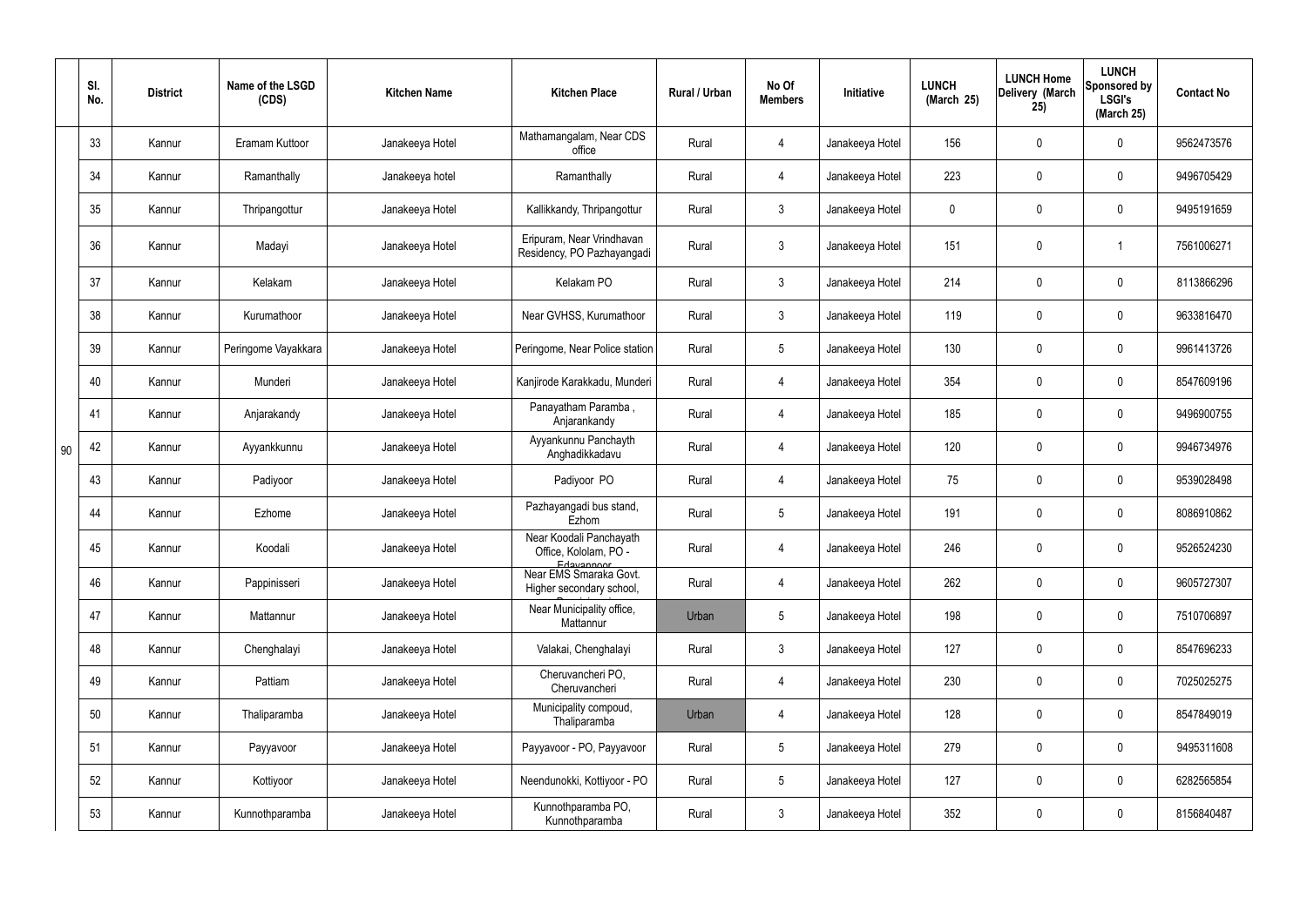| SI.<br>No. | <b>District</b> | Name of the LSGD<br>(CDS) | <b>Kitchen Name</b>                          | <b>Kitchen Place</b>                                    | Rural / Urban | No Of<br><b>Members</b> | Initiative      | <b>LUNCH</b><br>(March 25) | <b>LUNCH Home</b><br>Delivery (March<br>25) | <b>LUNCH</b><br>Sponsored by<br><b>LSGI's</b><br>(March 25) | <b>Contact No</b> |
|------------|-----------------|---------------------------|----------------------------------------------|---------------------------------------------------------|---------------|-------------------------|-----------------|----------------------------|---------------------------------------------|-------------------------------------------------------------|-------------------|
| 54         | Kannur          | Pariyaram                 | Janakeeya Hotel                              | Near Panchayath Office,<br>Chithappile poyil, Pariyaram | Rural         | 4                       | Janakeeya Hotel | 151                        | 0                                           | $\boldsymbol{0}$                                            | 9744385083        |
| 55         | Kannur          | Kunjimangalam             | Janakeeya Hotel                              | Old Post office building,<br>Andamkovil, Kunjimangalam  | Rural         | $\overline{4}$          | Janakeeya Hotel | 164                        | $\mathbf 0$                                 | $\mathbf 0$                                                 | 9526981326        |
| 56         | Kannur          | Thillenkeri               | Janakeeya Hotel                              | Thekkam poyil, Near Uliyil<br>Town                      | Rural         | $\mathbf{3}$            | Janakeeya Hotel | 259                        | 0                                           | $\mathbf 0$                                                 | 9745059451        |
| 57         | Kannur          | Chittariparamba           | Janakeeya Hotel                              | Poovathinkeezhil, PO-<br>Chittariparamba                | Rural         | 6                       | Janakeeya Hotel | 129                        | $\mathbf 0$                                 | $\mathbf 0$                                                 | 8943506825        |
| 58         | Kannur          | Mayyil                    | Janakeeya Hotel                              | Near Mayyil Panchayath office,<br>Mayyil                | Rural         | 4                       | Janakeeya Hotel | 141                        | 0                                           | $\mathbf 0$                                                 | 9526072638        |
| 59         | Kannur          | Cherukunnu                | Janakeeya Hotel                              | Pallichal, PO - Cherukunnu,<br>Pin -670301              | Rural         | $\overline{4}$          | Janakeeya Hotel | 225                        | 0                                           | $\mathbf 0$                                                 | 8547361298        |
| 60         | Kannur          | Aaralam                   | Janakeeya Hotel                              | Athikkal, PO - Keezhpally                               | Rural         | $5\overline{)}$         | Janakeeya Hotel | 225                        | 0                                           | $\mathbf 0$                                                 | 9961285762        |
| 61         | Kannur          | Alakkode                  | Janakeeya Hotel                              | Therthally, Therthally PO,<br>Alakkode                  | Rural         | $5\phantom{.0}$         | Janakeeya Hotel | 197                        | 0                                           | $\pmb{0}$                                                   | 8547045070        |
| 62         | Kannur          | Malappattam               | Janakeeya Hotel                              | Near Malappattam<br>panchayath, Malappattam             | Rural         | $\mathbf{3}$            | Janakeeya Hotel | 185                        | 0                                           | $\mathbf 0$                                                 | 9400571842        |
| 63         | Kannur          | Kanichar                  | Janakeeya Hotel                              | Kanichar PO, Kanichar                                   | Rural         | $\mathbf{3}$            | Janakeeya Hotel | 244                        | $\mathbf 0$                                 | $\mathbf 0$                                                 | 9526167667        |
| 64         | Kannur          | Mokeri                    | Kudumbashree Janakeeya Hotel,<br>Mokeri      | Vallangad, Mokeri                                       | Rural         | $5\overline{)}$         | Janakeeya Hotel | 250                        | 0                                           | $\mathbf 0$                                                 | 9947037223        |
| 65         | Kannur          | Anjarakandy 2             | Kudumbashree Janakeeya Hotel,<br>Anjarakandy | Kavinmoola, Anjarakandy                                 | Rural         | $5\overline{)}$         | Janakeeya Hotel | 187                        | 0                                           | $\mathbf 0$                                                 | 9446657510        |
| 66         | Kannur          | Newmahi                   | Kudumbashree Janakeeya Hotel                 | Newmahi bridge, Newmahi                                 | Rural         | 3                       | Janakeeya Hotel | 223\$                      | 0\$                                         | 0\$                                                         | 9946056862        |
| 67         | Kannur          | Keezhallur                | Janakeeya Hotel                              | Kummanam, Elambara                                      | Rural         | 3                       | Janakeeya Hotel | 206                        | $\pmb{0}$                                   | $\mathbf 0$                                                 | 9947648580        |
| 68         | Kannur          | Chembilode                | Janakeeya hotel                              | Chakkarakal bus stand,<br>mowanchery                    | Rural         | $5\overline{)}$         | Janakeeya Hotel | 468                        | 0                                           | $\mathbf 0$                                                 | 9847951631        |
| 69         | Kannur          | vengad                    | Janakeeya hotel                              | mambaram                                                | Rural         | $6\overline{6}$         | Janakeeya Hotel | 163                        | 0                                           | $\mathbf 0$                                                 | 7902970902        |
| 70         | Kannur          | Azhikode                  | Janakeeya hotel                              | vankulathvayayal                                        | Rural         | $\overline{4}$          | Janakeeya Hotel | 140                        | 0                                           | $\mathbf 0$                                                 | 9895910633        |
| 71         | Kannur          | Kolayad                   | Janakeeya hotel                              | kolayad                                                 | rural         | $\mathbf{3}$            | janakeeya hotel | 155                        | 0                                           | $\mathbf 0$                                                 | 8592065431        |
| 72         | Kannur          | valapattanam              | janakeeya hotel                              | mill road, valapattanam                                 | rural         | $\mathbf{3}$            | janakeeya hotel | $\mathbf 0$                | 0                                           | $\mathbf 0$                                                 | 9061345312        |
| 73         | Kannur          | Anthur 2                  | annapoorna janakeeya hotel                   | paliyath valapp, po morazha                             | urban         | $\mathbf{3}$            | janakeeya hotel | 158                        | 0                                           | $\mathbf 0$                                                 | 9526183004        |
| 74         | Kannur          | payyannur 2               | janakeeya hotel                              | kaniyeri, po vellur                                     | urban         | $\mathbf{3}$            | janakeeya hotel | 27                         | 0                                           | $\boldsymbol{0}$                                            | 8301817232        |
| 75         | Kannur          | cherupuzha                | janakeeya hotel                              | near panjayath office,<br>cherupuzha, 670511            | rural         | $\overline{4}$          | janakeeya hotel | 310                        | 0                                           | $\overline{0}$                                              | 8547114024        |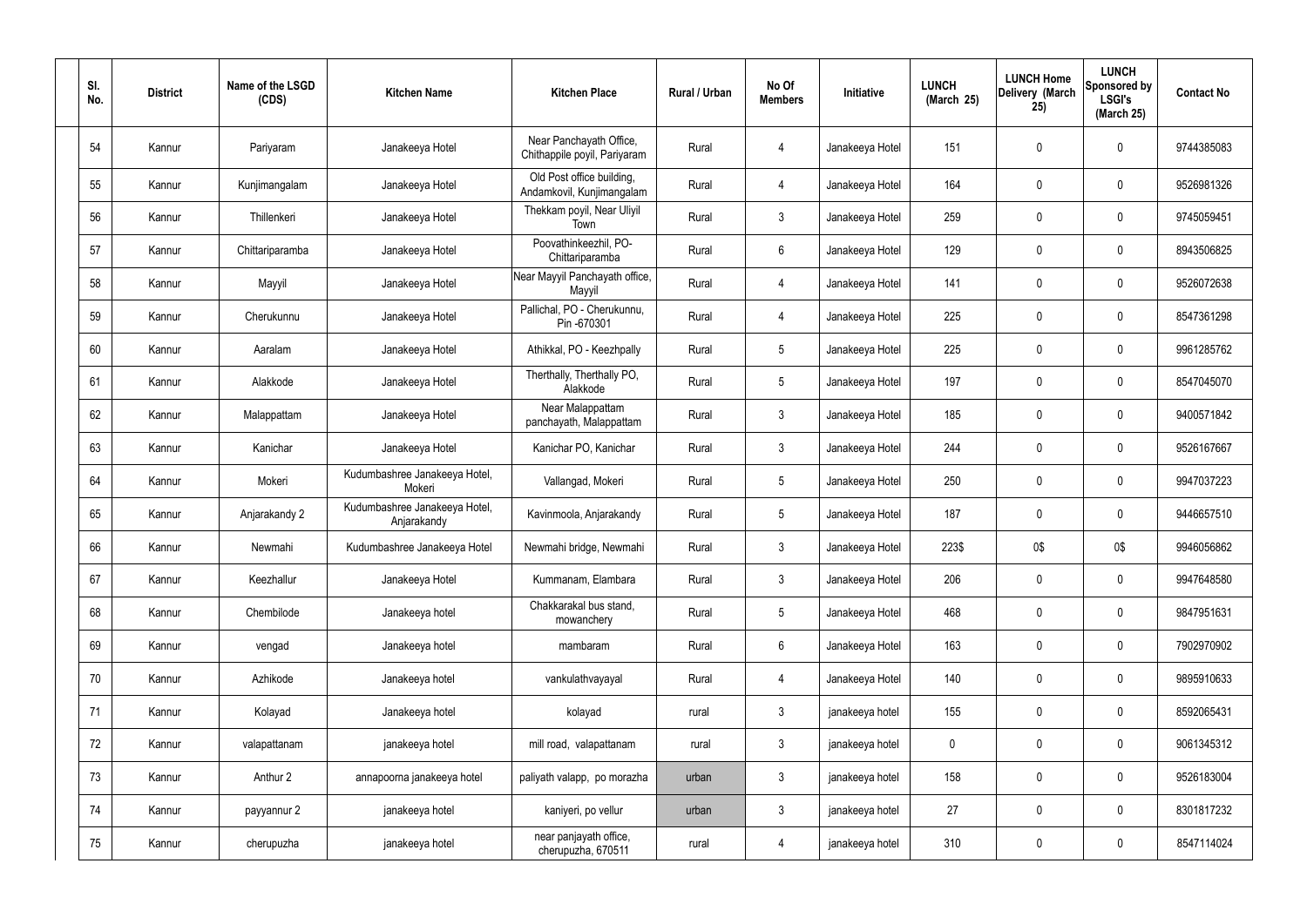|    | SI.<br>No.      | <b>District</b> | Name of the LSGD<br>(CDS) | <b>Kitchen Name</b>             | <b>Kitchen Place</b>                                        | <b>Rural / Urban</b> | No Of<br><b>Members</b> | Initiative      | <b>LUNCH</b><br>(March 25) | <b>LUNCH Home</b><br>Delivery (March<br>25) | <b>LUNCH</b><br>Sponsored by<br><b>LSGI's</b><br>(March 25) | <b>Contact No</b> |
|----|-----------------|-----------------|---------------------------|---------------------------------|-------------------------------------------------------------|----------------------|-------------------------|-----------------|----------------------------|---------------------------------------------|-------------------------------------------------------------|-------------------|
|    | 76              | Kannur          | Eruvessy                  | Janakeeya hotel                 | Panchayath office road,<br>Chemberi                         | Rural                | $\overline{4}$          | Janakeeya hotel | 254                        | $\pmb{0}$                                   | $\mathbf 0$                                                 | 9544893463        |
|    | 77              | Kannur          | Pattuvam                  | Janakeeya Hotel                 | Near Pattuvam panchayath<br>office, Pattuvam                | Rural                | 5                       | Janakeeya hotel | 154                        | $\pmb{0}$                                   | $\mathbf 0$                                                 | 9539731430        |
|    | 78              | Kannur          | Mangattidom               | Janakeeya Hotel                 | Kaitheri idam, Nirmalagiri PO,<br>Mangattidom               | Rural                | $\overline{7}$          | Janakeeya hotel | 166                        | $\pmb{0}$                                   | $\mathbf 0$                                                 | 9207253934        |
|    | 79              | Kannur          | Panoor                    | Janakeeya Hotel                 | Thundayi peedika, Pukkom,<br>Panoor PO                      | Urban                | 5                       | Janakeeya hotel | 242                        | $\mathbf 0$                                 | $\mathbf 0$                                                 | 9605852157        |
|    | 80              | Kannur          | Kottayam                  | Janakeeya hotel                 | Kottayam malabar, Kottayam<br>panchayath building, Kottayam | Rural                | 5                       | Janakeeya hotel | 155                        | $\pmb{0}$                                   | $\mathbf 0$                                                 | 9656672187        |
|    | 81              | Kannur          | Ulikkal                   | Janakeeya hotel                 | Vattiyam thodu (po) Mattara,<br><b>Ulikkal, 670705</b>      | Rural                | 5                       | Janakeeya hotel | 110                        | $\mathbf 0$                                 | $\mathbf 0$                                                 | 8086777517        |
|    | 82              | Kannur          | Kadambur                  | Janakeeya hotel                 | Kadachira, Kadambur                                         | Rural                | $5\phantom{.0}$         | Janakeeya hotel | 148                        | $\pmb{0}$                                   | $\mathbf 0$                                                 | 9847178332        |
|    | 83              | Kannur          | Irikkoor                  | Janakeeya hotel                 | Peruvalathuparambu, PO -<br>Irikkoor                        | Rural                | $\overline{4}$          | Janakeeya hotel | 121                        | $\pmb{0}$                                   | $\mathbf 0$                                                 | 9746864255        |
|    | 84              | Kannur          | Mattool                   | Janakeeya hotel                 | Mattool central, Mattool                                    | Rural                | 5                       | Janakeeya hotel | $\mathbf 0$                | $\pmb{0}$                                   | $\mathbf 0$                                                 | 9895321842        |
|    | 85              | Kannur          | Thalasseri -2             | Janakeeya hotel                 | Thalayi harbour, Thalasseri                                 | Urban                | 5                       | Janakeeya hotel | 208                        | $\pmb{0}$                                   | $\mathbf 0$                                                 | 9605745402        |
|    | 86              | Kannur          | Kannur                    | Janakeeya hotel                 | Pallipoyil division, Kannur<br>corporation                  | Urban                | $\mathbf{3}$            | Janakeeya hotel | 158                        | $\pmb{0}$                                   | $\pmb{0}$                                                   | 9745243643        |
|    | 87              | Kannur          | Ulikkal                   | Janakeeya hotel                 | Manikkadavu PO,<br>Manikkadadavu - 670705                   | Rural                | 5                       | Janakeeya hotel | 199                        | $\mathbf 0$                                 | $\mathbf 0$                                                 | 8547972988        |
|    | 88              | Kannur          | payam                     | Janakeeya hotel                 | vallithod, Kiliyanthara po<br>670706                        | Rural                | 5                       | Janakeeya Hotel | 264                        | $\mathbf 0$                                 | $\mathbf 0$                                                 | 8848760234        |
|    | 89              | Kannur          | Naduvil                   | Janakeeya Hotel                 | karuvanchal                                                 | Rural                | $6\overline{6}$         | janakeeya hotel | 198                        | $\pmb{0}$                                   | $\mathbf 0$                                                 | 9495191934        |
|    | 90              | Kannur          | Mattanur-2                | Janakeeya Hotel                 | Uruvachal                                                   | Urban                |                         | Janakeeya Hotel | 201                        | $\pmb{0}$                                   | $\mathbf 0$                                                 | 9400477400        |
| 90 |                 |                 |                           |                                 |                                                             |                      | 396                     |                 | 18735                      | $\pmb{0}$                                   | 17                                                          |                   |
|    |                 | kasaragod       | kayyur cheemeni           | janakeeya hotel cheemeni        | cheemeni                                                    | Rural                | $\overline{4}$          | janakeeya hotel | 200                        |                                             |                                                             |                   |
|    | $\overline{2}$  | Kasaragod       | Pilicode                  | Janakeeya Hotel, Pilicode       | Kalikkadavu                                                 | Rural                | $\overline{4}$          | Janakeeya Hotel | 184                        | $\pmb{0}$                                   | $\mathbf 0$                                                 | 9944087661        |
|    | $\mathbf{3}$    | Kasaragod       | Kodom belur               | janakeeya hotel kalichanadukkam | Kalichanadukkam                                             | Rural                | $\overline{4}$          | Janakeeya Hotel | 119                        | $\pmb{0}$                                   | $\mathbf 0$                                                 | 9562820280        |
|    | 4               | Kasaragod       | Chemnad                   | Oruma janakeeya hotel           | Koliyadkam                                                  | Rural                | $5\phantom{.0}$         | Janakeeya Hotel | 297                        | $\pmb{0}$                                   | $\mathbf 0$                                                 | 9567660603        |
|    | $5\phantom{.0}$ | Kasaragod       | Trikarpur                 | Janakeeya Hotel                 | Trikaripur                                                  | Rural                | $5\phantom{.0}$         | Janakeeya Hotel | 302                        | $\pmb{0}$                                   | $\mathbf 0$                                                 | 8086392698        |
|    | $6\,$           | Kasaragod       | Panathady                 | janakeeya hotel panthoor        | Panathoor                                                   | Rural                | 4                       | Janakeeya Hotel | 105                        | $\pmb{0}$                                   | $\mathbf 0$                                                 | 8943109804        |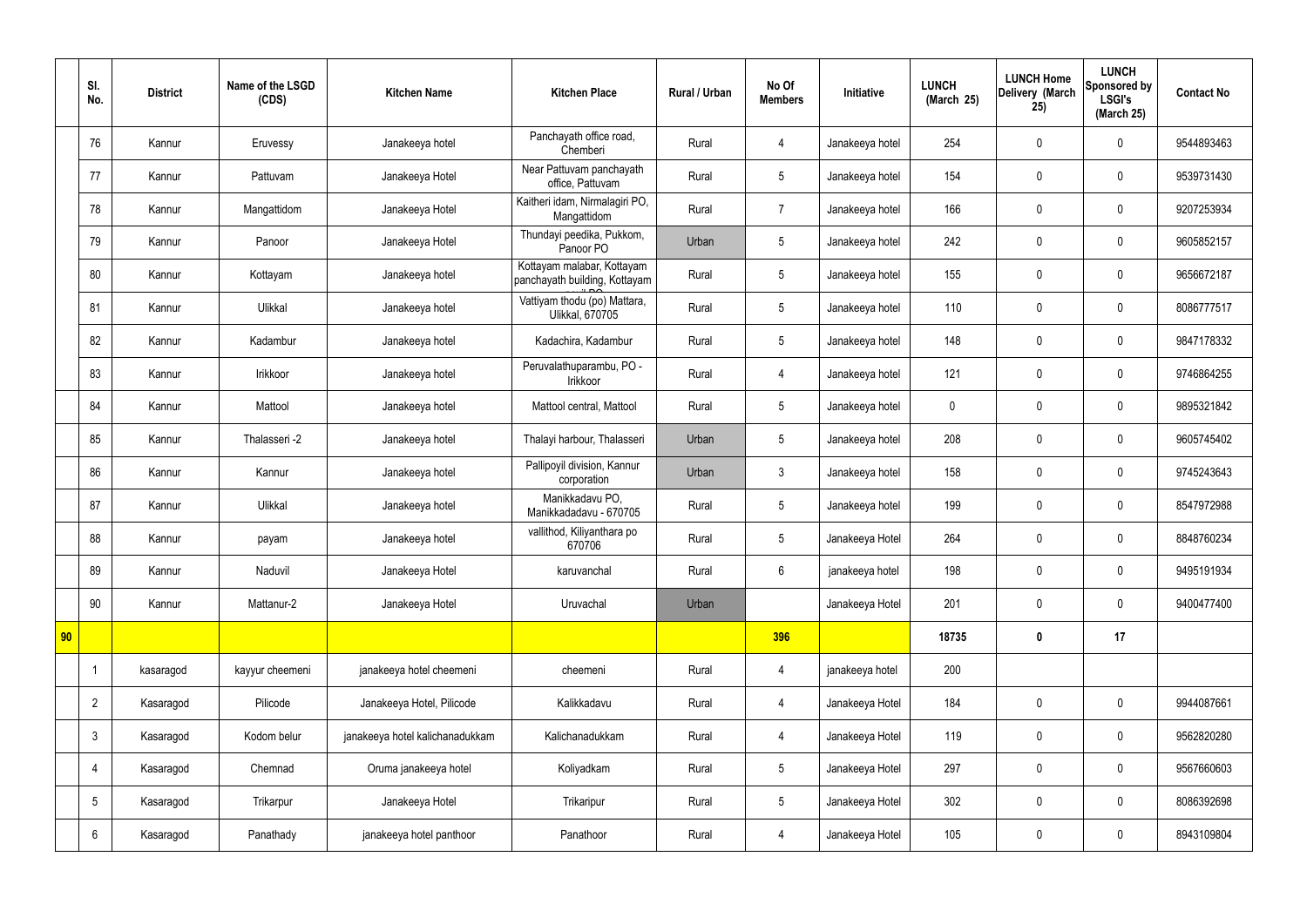| SI.<br>No. | <b>District</b> | Name of the LSGD<br>(CDS) | <b>Kitchen Name</b>      | <b>Kitchen Place</b>  | <b>Rural / Urban</b> | No Of<br><b>Members</b> | Initiative      | <b>LUNCH</b><br>(March 25) | <b>LUNCH Home</b><br>Delivery (March<br>25) | <b>LUNCH</b><br>Sponsored by<br><b>LSGI's</b><br>(March 25) | <b>Contact No</b> |
|------------|-----------------|---------------------------|--------------------------|-----------------------|----------------------|-------------------------|-----------------|----------------------------|---------------------------------------------|-------------------------------------------------------------|-------------------|
| 7          | Kasaragod       | West eleri                | Thripthi Janakeeya hotel | Bheemanadi            | Rural                | $\overline{4}$          | Janakeeya Hotel | 214                        | $\pmb{0}$                                   | $\mathbf 0$                                                 | 9497847040        |
| 8          | Kasaragod       | Madikai                   | Salkara Janakeeya hotel  | Madikai               | Rural                | $\mathbf{3}$            | Janakeeya Hotel | 112                        | $\pmb{0}$                                   | $\mathbf 0$                                                 | 8281850733        |
| 9          | Kasaragod       | Valiyaparamba             | Janakeeya hotel          | Valiyaparamba         | Rural                | $\mathbf{3}$            | Janakeeya Hotel | 65                         | $\mathbf 0$                                 | $\mathbf 0$                                                 | 9745962447        |
| 10         | Kasaragod       | Ajanur                    | Janakeeya hotel          | Vellikkoth            | Rural                | $\mathbf{3}$            | Janakeeya Hotel | $\mathbf 0$                | $\mathbf 0$                                 | $\mathbf 0$                                                 | 7558068272        |
| 11         | Kasaragod       | Badiadka                  | Janakeeya hotel          | Badiadka              | Rural                | $\overline{4}$          | Janakeeya Hotel | 105                        | $\pmb{0}$                                   | $\mathbf 0$                                                 | 9539359291        |
| 12         | Kasaragod       | Kuttikkol                 | Janakeeya hotel          | Kuttikkol             | Rural                | $\overline{4}$          | Janakeeya Hotel | 105                        | $\mathbf 0$                                 | $\mathbf 0$                                                 | 8547062480        |
| 13         | Kasaragod       | Delampadi                 | Janakeeya hotel          | Delampadi             | Rural                | $\overline{4}$          | Janakeeya hotel | 127                        | $\pmb{0}$                                   | $\mathbf 0$                                                 | 9496702505        |
| 14         | Kasaragod       | Meenja                    | Janakeeya hotel          | Miyapadav             | Rural                | 4                       | Janakeeya Hotel | 30                         | $\mathbf 0$                                 | $\mathbf 0$                                                 | 9497161960        |
| 15         | Kasaragod       | Puthige                   | Janakeeya hotel          | Puthige               | Rural                | $\mathfrak{Z}$          | Janakeeya hotel | 55                         | $\pmb{0}$                                   | $\mathbf 0$                                                 | 8592071686        |
| 16         | Kasaragod       | Bedaduka                  | Janakeeya hotel          | Kundamkuzhi           | Rural                | $\mathbf{3}$            | Janakeeya hotel | 178                        | $\mathbf 0$                                 | $\mathbf 0$                                                 | 8281092860        |
| 17         | Kasaragod       | muliyar                   | Janakeeya Hotel          | Bovikanam             | Rural                | 9                       | Janakeeya Hotel | 286                        | $\pmb{0}$                                   | $\mathbf 0$                                                 | 7034632654        |
| 18         | Kasaragod       | Pallikara                 | Janakeeya Hotel          | Pallikara             | Rural                | $\overline{4}$          | Janakeeya Hotel | 276                        | $\pmb{0}$                                   | $\mathbf 0$                                                 | 7034016505        |
| 19         | Kasaragod       | Kinanoor karinthalam      | Janakeeya Hotel          | Parappa               | Rural                | 5                       | Janakeeya hotel | 243                        | 0                                           | $\mathbf 0$                                                 | 9526063885        |
| 20         | Kasaragod       | Nileswaram                | Janakeeya Hotel          | Nileswaram market     | Urban                | 5                       | Janakeeya hotel | 310                        | $\pmb{0}$                                   | $\mathbf 0$                                                 | 6235177323        |
| 21         | Kasaragod       | Kanhangad 1               | Janakeeya hotel          | Kanhangad town        | Urban                | 5                       | Janakeeya hotel | \$481                      | $\pmb{0}$                                   | $\mathbf 0$                                                 | 8111858204        |
| 22         | Kasaragod       | Kanhangad 1               | Janakeeya hotel          | Nr.Mini civil station | Urban                | $\mathbf{3}$            | Janakeeya hotel | $\boldsymbol{0}$           | 125                                         | $\mathbf 0$                                                 | 9495561250        |
| 23         | Kasaragod       | Paivalige                 | Janakeeya hotel          | Paivalige             | Rural                | $\overline{4}$          | Janakeeya hotel | 70                         | $\pmb{0}$                                   | $\mathbf 0$                                                 | 7356491447        |
| 24         | Kasaragod       | Manjeswaram               | Janakeeya Hotel          | Manjeswaram           | Rural                | $\overline{4}$          | Janakeeya Hotel | 92                         | $\pmb{0}$                                   | $\mathbf 0$                                                 | 9562867549        |
| 25         | Kasaragod       | Kanhangad 2               | Janakeeya Hotel          | Kottrachal            | Urban                | $\mathbf{3}$            | Janakeeya Hotel | 133                        | $\pmb{0}$                                   | $\mathbf 0$                                                 | 7025961094        |
| 26         | Kasaragod       | Cheruvathur               | Janakeeya hotel          | Kavumchira            | Rural                | 5                       | Janakeeya Hotel | 210                        | $\pmb{0}$                                   | $\mathbf 0$                                                 | 9562358039        |
| 27         | Kasaragod       | Padne                     | Janakeeya Hotel          | Nadakkavu             | Rural                | $\mathbf{3}$            | Janakeeya Hotel | 218                        | $\pmb{0}$                                   | $\mathbf 0$                                                 | 9744087661        |
| 28         | Kasaragod       | Kasaragod                 | Janakeeya Hotel          | Kasaragod             | Urban                | 4                       | Janakeeya Hotel | 215                        | $\pmb{0}$                                   | $\mathbf 0$                                                 | 9633400269        |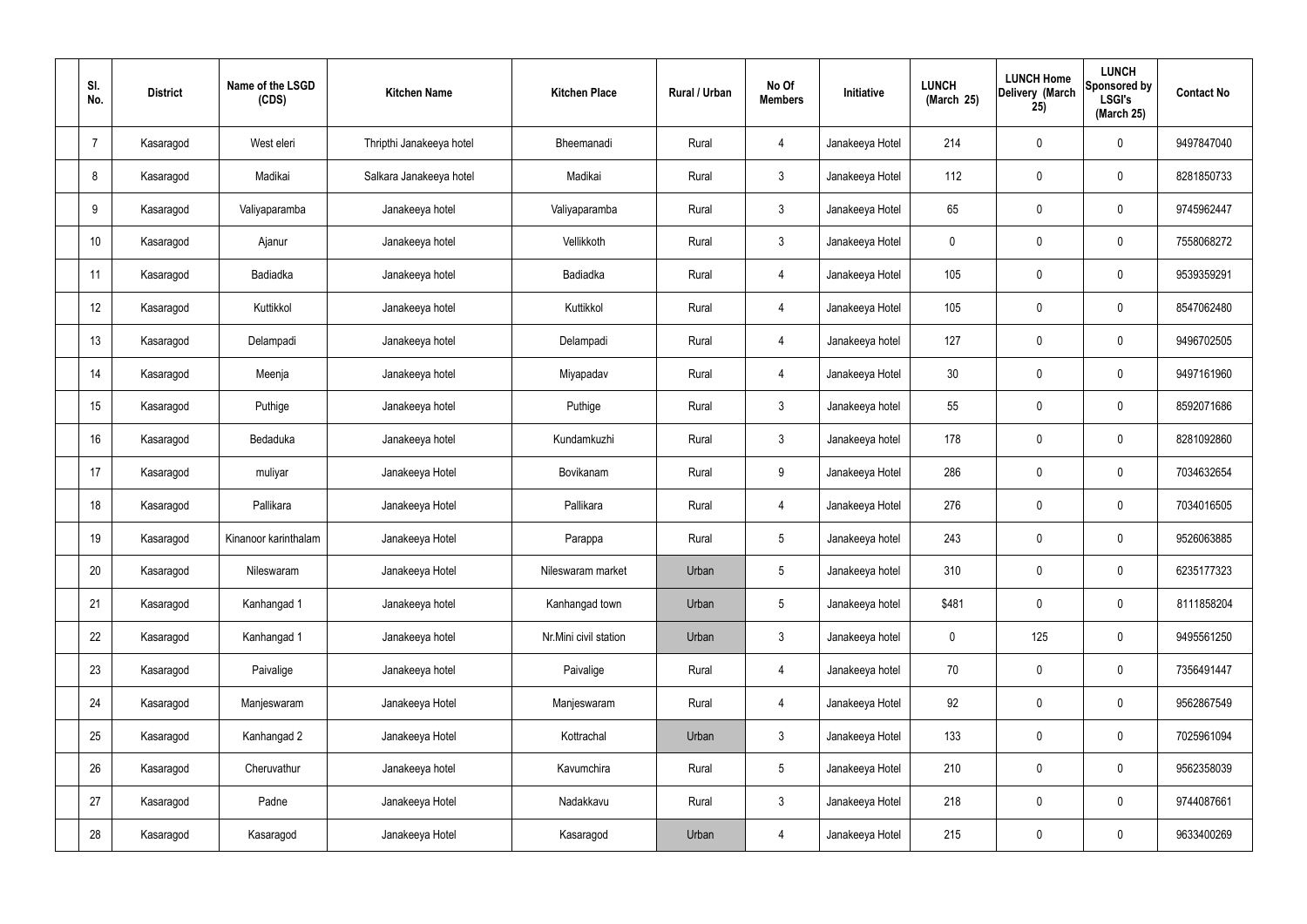|    | SI.<br>No.      | <b>District</b> | Name of the LSGD<br>(CDS) | <b>Kitchen Name</b>          | <b>Kitchen Place</b>                 | Rural / Urban | No Of<br><b>Members</b> | Initiative      | <b>LUNCH</b><br>(March 25) | <b>LUNCH Home</b><br>Delivery (March<br>25) | <b>LUNCH</b><br>Sponsored by<br><b>LSGI's</b><br>(March 25) | <b>Contact No</b> |
|----|-----------------|-----------------|---------------------------|------------------------------|--------------------------------------|---------------|-------------------------|-----------------|----------------------------|---------------------------------------------|-------------------------------------------------------------|-------------------|
|    | 29              | Kasarkode       | Pallikkara                | Janakeeya Hotel              | Perladukkam                          | Rural         | $\overline{4}$          | Janakeeya Hotel | 293                        | $\mathbf 0$                                 | $\mathbf 0$                                                 | 9544582935        |
|    | 30              | Kasargode       | Kumbala                   | Janakeeya Hotel              | Kumbala                              | Rural         | $\mathbf{3}$            | Janakeeya Hotel | 52                         | $\mathbf 0$                                 | $\mathbf 0$                                                 | 7012142329        |
|    | 31              | Kasargode       | Karadka                   | Janakeeya Hotel              | Mulleria                             | Rural         | $\overline{7}$          | Janakeeya Hotel | 105                        | $\mathbf 0$                                 | $\mathbf 0$                                                 | 8281395910        |
|    | 32              | Kasaragode      | Vorkady                   | Janakeeya Hotel              | Vorkady                              | Rural         | $\mathbf{3}$            | Janakeeya Hotel | $\mathbf 0$                | $\pmb{0}$                                   | $\mathbf 0$                                                 | 8547223339        |
|    | 33              | Kasaragode      | Balal                     | Janakeeya hotel              | Balal                                | Rural         | $\mathbf{3}$            | Janakeeya hotel | 80                         | $\mathbf 0$                                 | $\mathbf 0$                                                 | 7510839676        |
|    | 34              | Kasaragod       | Nileswaram                | mahima janakeeya hotel       | kanichira                            | urban         | $\overline{4}$          | janakeeya hotel | 148                        | $\pmb{0}$                                   | $\mathbf 0$                                                 | 8590121681        |
|    | 35              | Kasaragode      | Kallar                    | janakeeya hotel              | kallar                               | rural         | $\overline{4}$          | janakeeya hotel | 167                        | $\mathbf 0$                                 | $\mathbf 0$                                                 | 9562820280        |
|    | 36              | Kasaragode      | Mangalpady                | janakeeya hotel              | mangalpady                           | rural         | $\overline{4}$          | janakeeya hotel | $\mathbf 0$                | $\pmb{0}$                                   | $\mathbf 0$                                                 | 9633488309        |
|    | 37              | kasaragod       | Uduma                     | granma janakeeya hotel       | palakkunnu                           | Rural         | $\overline{4}$          | janakeeya hotel | 397                        | $\mathbf 0$                                 | $\mathbf 0$                                                 | 8129957159        |
|    | 38              | Kasaragod       | pullur periya             | Salkara Janakeeya hotel      | periya                               | Rural         | $5\,$                   | janakeeya hotel | 482                        | $\pmb{0}$                                   | $\mathbf 0$                                                 | 8547309266        |
|    | 39              | kasaragod       | kumbadaje                 | janakeeya hotel              | kumbadaje                            | Rural         | $\mathbf{3}$            | janakeeya hotel | 35                         | $\pmb{0}$                                   | $\mathbf 0$                                                 | 8593848698        |
|    | 40              | Kasaragod       | Chengala                  | Janakeeya Hotel              | Cherkkala                            | Rural         | $\mathbf{3}$            | Janakeeya Hotel | $\mathbf 0$                | $\pmb{0}$                                   | $\mathbf 0$                                                 |                   |
|    | 41              | kasaragod       | East eleri                | janakeeya hotel              | east eleri                           | Rural         | $\mathbf{3}$            | janakeeya hotel | 123                        | $\pmb{0}$                                   | $\mathbf 0$                                                 |                   |
|    | 42              | kasaragod       | karadka                   | janakeeya hotel              | karmam thody                         | Rural         | $10$                    | janakeeya hotel | 79                         | $\pmb{0}$                                   | $\mathbf 0$                                                 |                   |
|    | 43              | kasargod        | madhur                    | janakeeya hotel              | madhur                               | Rural         |                         | janakeeya hotel | 187                        |                                             |                                                             |                   |
| 43 |                 |                 |                           |                              |                                      |               | 175                     |                 | 6880                       | $\pmb{0}$                                   | $\mathbf 0$                                                 |                   |
|    |                 | Kollam          | Chathannur                | Memsahib                     | Sheemaaty junction                   | Rural         | $5\phantom{.0}$         | Janakeeya Hotel | $\pmb{0}$                  | $\pmb{0}$                                   | $\mathbf 0$                                                 | 9446246685        |
|    | $\overline{2}$  | Kollam          | Melila                    | Atham Unit                   | Melila                               | Rural         | $\overline{7}$          | Janakeeya Hotel | 208                        | $\pmb{0}$                                   | $\mathbf 0$                                                 | 9961178040        |
|    | $\mathfrak{Z}$  | Kollam          | Kulakkada                 | Ruchi Snacks & Catering Unit | Poovattoor                           | Rural         | $\overline{4}$          | Janakeeya Hotel | 215                        | $\pmb{0}$                                   | $\mathbf 0$                                                 | 7907941183        |
|    | 4               | Kollam          | Ittiva                    | Nanma Janakeeya hotel        | Kattampally                          | Rural         | $5\overline{)}$         | Janakeeya Hotel | $\pmb{0}$                  | $\pmb{0}$                                   | $\mathbf 0$                                                 | 9809171887        |
|    | $5\phantom{.0}$ | Kollam          | Sooranad North            | Nanma catering unit          | Sooranadu higher secondary<br>school | Rural         | $5\phantom{.0}$         | Janakeeya Hotel | $\mathbf 0$                | $\pmb{0}$                                   | $\mathbf 0$                                                 | 9846082469        |
|    | 6               | Kollam          | Clappana                  | Bismi catering               | Palakulangara                        | Rural         | $5\overline{)}$         | Janakeeya Hotel | 98                         | $\pmb{0}$                                   | $\boldsymbol{0}$                                            | 9847901413        |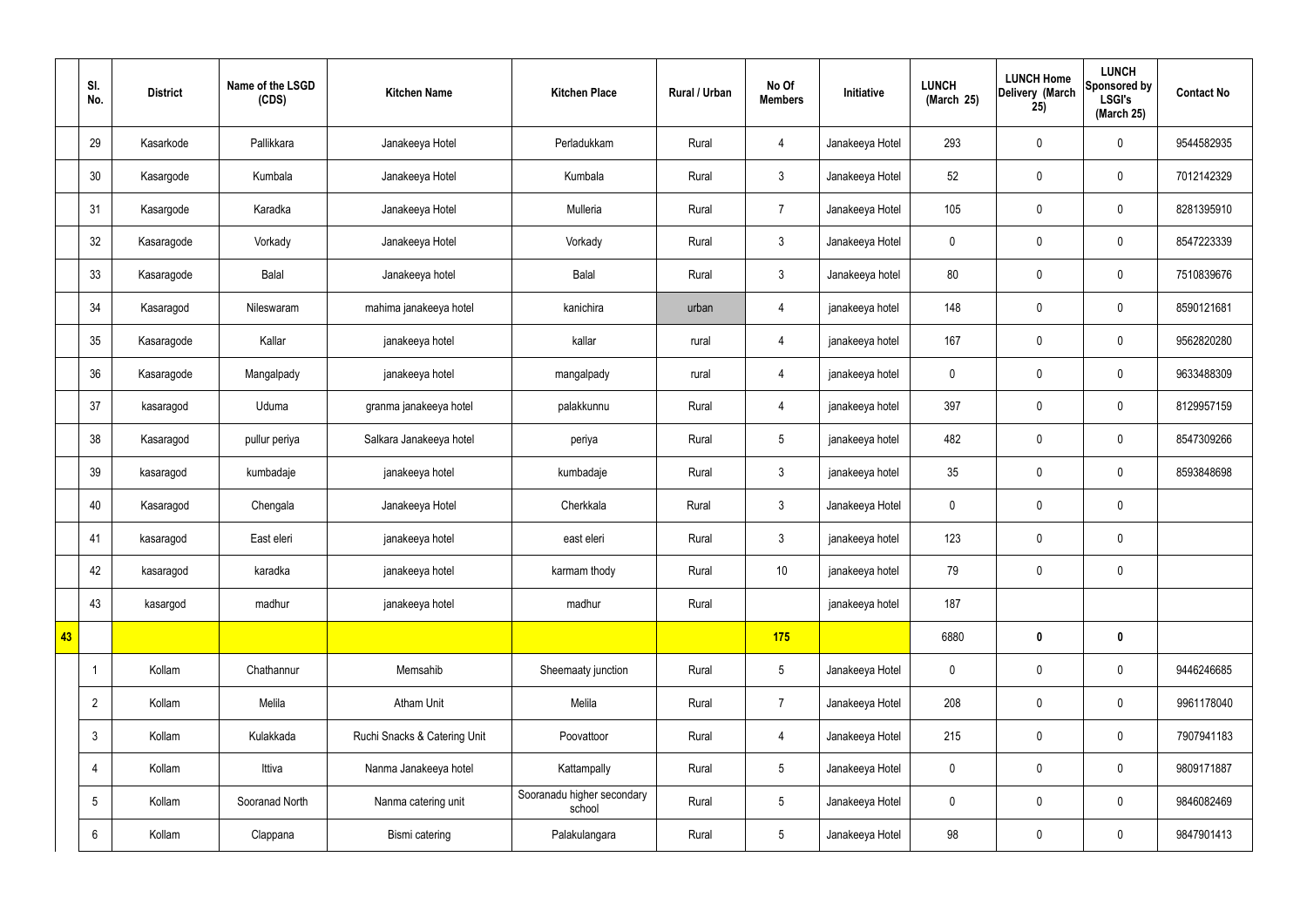| SI.<br>No.     | <b>District</b> | Name of the LSGD<br>(CDS) | <b>Kitchen Name</b>              | <b>Kitchen Place</b>         | Rural / Urban | No Of<br><b>Members</b> | Initiative      | <b>LUNCH</b><br>(March 25) | <b>LUNCH Home</b><br>Delivery (March<br>25) | <b>LUNCH</b><br>Sponsored by<br><b>LSGI's</b><br>(March 25) | <b>Contact No</b> |
|----------------|-----------------|---------------------------|----------------------------------|------------------------------|---------------|-------------------------|-----------------|----------------------------|---------------------------------------------|-------------------------------------------------------------|-------------------|
| $\overline{7}$ | Kollam          | Mayyanad                  | Krishnas Janakeeya hotel         | Eravipuram                   | Rural         | $\mathbf{3}$            | Janakeeya Hotel | 128                        | 0                                           | $\mathbf 0$                                                 | 9656477455        |
| 8              | Kollam          | Mayyanad                  | Souhridha Janakeeya hotel        | Pattarumukku,                | Rural         | 9                       | Janakeeya Hotel | 244                        | $\mathbf 0$                                 | $\mathbf 0$                                                 | 7902645448        |
| 9              | Kollam          | Kulasekharapuram          | adi sakthi                       | Puthentheruvu.               | Rural         | $5\phantom{.0}$         | Janakeeya Hotel | 222                        | 0                                           | $\mathbf 0$                                                 | 9656890790        |
| 10             | Kollam          | Thekkumbhagam             | Krishna hotel                    | Nadakavu junction            | Rural         | $\overline{4}$          | Janakeeya Hotel | 38                         | 0                                           | $\mathbf 0$                                                 | 9961070031        |
| 11             | Kollam          | Oachira                   | Parabhramam catering             | near oachira , ITI canteen,  | Rural         | $\overline{4}$          | Janakeeya Hotel | $\mathbf 0$                | 0                                           | $\mathbf 0$                                                 | 9562283927        |
| 12             | Kollam          | Thodiyoor                 | Samridhi activity group          | Lpschool thodiyoor           | Rural         | $5\phantom{.0}$         | Janakeeya Hotel | 64                         | 0                                           | $\mathbf 0$                                                 | 9895703572        |
| 13             | Kollam          | Thrikkovilvattom          | Murari catering, janakeeya hotel | Mukhathala                   | Rural         | $\overline{4}$          | Janakeeya Hotel | $\mathbf 0$                | 0                                           | $\mathbf 0$                                                 | 9847072544        |
| 14             | Kollam          | Sasthamcotta              | Sreedurgha catering              | Jemini hotel sasthamcotta    | Rural         | $\overline{7}$          | Janakeeya Hotel | 288                        | 0                                           | $\mathbf 0$                                                 | 9744368496        |
| 15             | Kollam          | Kollam                    | Athulya catering                 | Thirumullavaram              | Urban         | 4                       | Janakeeya Hotel | 255                        | $\mathbf 0$                                 | $\mathbf 0$                                                 | 9048646080        |
| 16             | Kollam          | West Kallada              | Keerthi catering                 | Karalimukku                  | Rural         | $5\phantom{.0}$         | Janakeeya Hotel | 172                        | 0                                           | $\mathbf 0$                                                 | 9605206907        |
| 17             | Kollam          | Thazhava                  | Pavizham                         | Karutheri junction           | Rural         | $5\phantom{.0}$         | Janakeeya Hotel | 238                        | 0                                           | $\mathbf 0$                                                 | 8086704216        |
| 18             | Kollam          | Kollam                    | Niravu catering                  | Chinnakkada                  | Urban         | $5\phantom{.0}$         | Janakeeya Hotel | 234                        | 0                                           | $\mathbf 0$                                                 | 9633073613        |
| 19             | Kollam          | Kundara                   | Ammu Catering unit               | Mulavana LP school           | Rural         | 4                       | Janakeeya Hotel | 157                        | 0                                           | $\mathbf 0$                                                 | 9633518572        |
| 20             | Kollam          | Neduvathur                | Pooja hotel                      | Thevalappuram                | Rural         | $\mathbf{3}$            | Janakeeya Hotel | 45                         | $\mathbf 0$                                 | $\mathbf 0$                                                 | 9745376675        |
| 21             | Kollam          | Punalur                   | Jyothi Catering                  | Punalur                      | Urban         | $\overline{4}$          | Janakeeya Hotel | 260                        | $\mathbf 0$                                 | $\mathbf 0$                                                 | 9961249345        |
| 22             | Kollam          | Punalur                   | Mahima Catering                  | Punalur                      | Urban         | $5\phantom{.0}$         | Janakeeya Hotel | 284                        | 0                                           | $\mathbf 0$                                                 | 9496112957        |
| 23             | Kollam          | Punalur                   | Safalyam Catering                | Punalur                      | Urban         | $5\phantom{.0}$         | Janakeeya Hotel | 329                        | 0                                           | $\mathbf 0$                                                 | 9495476197        |
| 24             | Kollam          | Thrikkaruva               | Janakeeya Bhakshanashala         | Thinavila Junction Kanjaveli | Rural         | $\overline{4}$          | Janakeeya Hotel | 82                         | 0                                           | $\mathbf 0$                                                 | 9645069880        |
| 25             | Kollam          | Chithara                  | AKG Janakeeya Hotel              | Kizhakkumbagom               | Rural         | $5\phantom{.0}$         | Janakeeya Hotel | 121                        | 0                                           | $\mathbf 0$                                                 | 9495701987        |
| 26             | Kollam          | South Paravur             | Kshree janakeeya hotel           | Busstand , paravur           | Urban         | $5\phantom{.0}$         | Janakeeya Hotel | 174                        | 0                                           | $5\phantom{.0}$                                             | 8606179380        |
| 27             | Kollam          | Mynagappally              | Anugraha hotel                   | Kadappa                      | Rural         | $5\phantom{.0}$         | Janakeeya Hotel | 237                        | 0                                           | $\mathbf 0$                                                 | 9995085705        |
| 28             | Kollam          | Mandrothuruthu            | Janakeeya Bhakshanashala         | Thoombummukham               | 121           | 4                       | Janakeeya Hotel | 80                         | 0                                           | $\mathbf 0$                                                 | 9526648057        |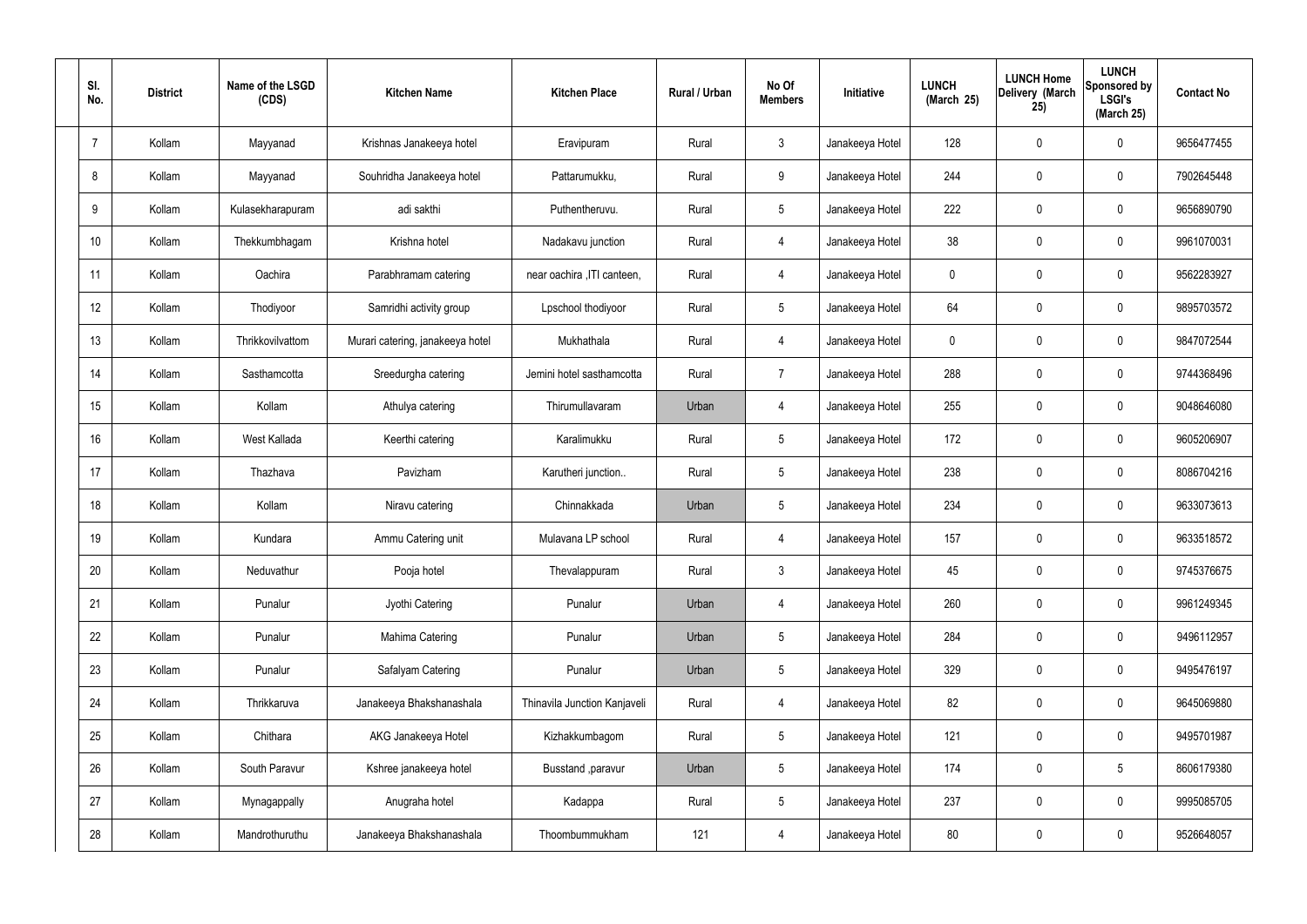|    | SI.<br>No. | <b>District</b> | Name of the LSGD<br>(CDS) | <b>Kitchen Name</b>         | <b>Kitchen Place</b>                                 | Rural / Urban | No Of<br><b>Members</b> | Initiative      | <b>LUNCH</b><br>(March 25) | <b>LUNCH Home</b><br>Delivery (March<br>25) | <b>LUNCH</b><br>Sponsored by<br><b>LSGI's</b><br>(March 25) | <b>Contact No</b> |
|----|------------|-----------------|---------------------------|-----------------------------|------------------------------------------------------|---------------|-------------------------|-----------------|----------------------------|---------------------------------------------|-------------------------------------------------------------|-------------------|
|    | 29         | Kollam          | Karungappally             | Bagya catering              | Muncipality                                          | Urban         | 4                       | Janakeeya Hotel | $\mathbf 0$                | 0                                           | $\mathbf 0$                                                 | 9947702130        |
|    | 30         | Kollam          | Kollam East               | Bharathlekshmi              | Vadakkevila                                          | Urban         | $\mathbf{3}$            | Janakeeya Hotel | 318                        | 0                                           | $\mathbf 0$                                                 | 9744300901        |
|    | 31         | Kollam          | Chavara                   | Harisree janakeya hotel     | Panchayath                                           | Rural         | $\mathbf{3}$            | Janakeeya Hotel | 68                         | 0                                           | $\mathbf 0$                                                 | 9995166343        |
|    | 32         | Kollam          | Pavithreswaram            | Kairali                     | Pavithreswaram                                       | Rural         | $\overline{4}$          | Janakeeya Hotel | 234                        | 0                                           | $\mathbf 0$                                                 | 9605836414        |
|    | 33         | Kollam          | Veliyam                   | Kantharees                  | Panchayathu building                                 | Rural         | $5\phantom{.0}$         | Janakeeya Hotel | 170                        | $\mathbf 0$                                 | $\mathbf 0$                                                 | 9562111715        |
|    | 34         | Kollam          | Velinalloor               | Quality Janakeeya hotel     | Alummod, Velinalloor                                 | Rural         | $\overline{4}$          | Janakeeya Hotel | 82                         | 0                                           | $\mathbf 0$                                                 | 9605896303        |
|    | 35         | Kollam          | Elamadu                   | Swaruma janakeeya hotel     | Near cooperative bank,<br>Elamadu                    | Rural         | $\mathbf{3}$            | Janakeeya Hotel | 147                        | $\mathbf 0$                                 | -1                                                          | 8129611321        |
|    | 36         | Kollam          | Kadakkal                  | Nanma janakeeya hotel       | Kadakkal                                             | Rural         | $\overline{4}$          | Janakeeya Hotel | $\mathbf 0$                | 0                                           | $\mathbf 0$                                                 | 9847936390        |
|    | 37         | Kollam          | Perayam                   | Janakeeya hotel             | Onambalam                                            | Rural         | $\overline{4}$          | Janakeeya Hotel | $\mathbf 0$                | 0                                           | $\mathbf 0$                                                 | 9446855866        |
|    | 38         | Kollam          | Ezhukone                  | Ezhukone janakeeya hotel    | Near panchayathu office                              | Rural         | $5\phantom{.0}$         | Janakeeya Hotel | 200                        | $\boldsymbol{0}$                            | $\mathbf 0$                                                 | 8086757275        |
| 80 | 39         | Kollam          | Adichanalloor             | Ruchikkoottu                | Mylakkaadu                                           | Rural         | 4                       | Janakeeya Hotel | 122                        | 0                                           | $\mathbf 0$                                                 | 8136954461        |
|    | 40         | Kollam          | Poruvazhi                 | Amma janakeeya hotel        | Poruvaxhy                                            | Rural         | $5\phantom{.0}$         | Janakeeya Hotel | $\mathbf 0$                | 0                                           | $\mathbf 0$                                                 | 9656421272        |
|    | 41         | Kollam          | Nilamel                   | Vanitha Janakeeya Hotel     | Nilamel                                              | Rural         | 4                       | Janakeeya Hotel | 101                        | 0                                           | $\mathbf 0$                                                 | 9447407264        |
|    | 42         | Kollam          | Panmana                   | SV janakeeya hotel          | Kollaka CN junction                                  | Rural         | $\mathbf{3}$            | Janakeeya Hotel | 154                        | $\mathbf 0$                                 | $\mathbf 0$                                                 | 8113020216        |
|    | 43         | Kollam          | Ummannoor                 | Thanal                      | Nellikunnam                                          | Rural         | $\overline{4}$          | Janakeeya Hotel | 220                        | $\mathbf 0$                                 | $\mathbf 0$                                                 | 9656194614        |
|    | 44         | Kollam          | Kulathupuzha              | Karunya Janakeeya Hotel     | Thinkal karikkam                                     | Rural         | $\overline{4}$          | Janakeeya Hotel | 176                        | 0                                           | $\mathbf 0$                                                 | 9048034267        |
|    | 45         | Kollam          | Kareepra                  | Kareepra janakeeya hotel    | Panchayathu office junction                          | Rural         | $5\phantom{.0}$         | Janakeeya Hotel | $\mathbf 0$                | 0                                           | $\mathbf 0$                                                 | 9656783244        |
|    | 46         | Kollam          | Piravanthur               | Thanima catering unit       | Piravanthoor                                         | Rural         | $5\phantom{.0}$         | Janakeeya Hotel | 190                        | 0                                           | $\mathbf 0$                                                 | 9207907284        |
|    | 47         | Kollam          | Karavaloor                | Sreelekshmi Janakeeya Hotel | Karavalur                                            | Rural         | $5\phantom{.0}$         | Janakeeya Hotel | 193                        | 0                                           | $\mathbf 0$                                                 | 9745719860        |
|    | 48         | Kollam          | Kunnathur                 | Sneha janakeeya hotel       | Bhoothakuzhi                                         | Rural         | $\mathfrak{Z}$          | Janakeeya Hotel | 272                        | 0                                           | $\mathbf 0$                                                 | 9061504141        |
|    | 49         | Kollam          | Alayaman                  | Sreelakam Janakeeya Hotel   | Karukone                                             | Rural         | $\overline{4}$          | Janakeeya Hotel | 209                        | 0                                           | $\mathbf 0$                                                 | 8592858448        |
|    | 50         | Kollam          | Kottarakkara              | Ruchi                       | Kottarakkara christuraj hospital<br>hospital canteen | Urban         | $5\phantom{.0}$         | Janakeeya Hotel | 212                        | 0                                           | $\mathbf 0$                                                 | 9447997809        |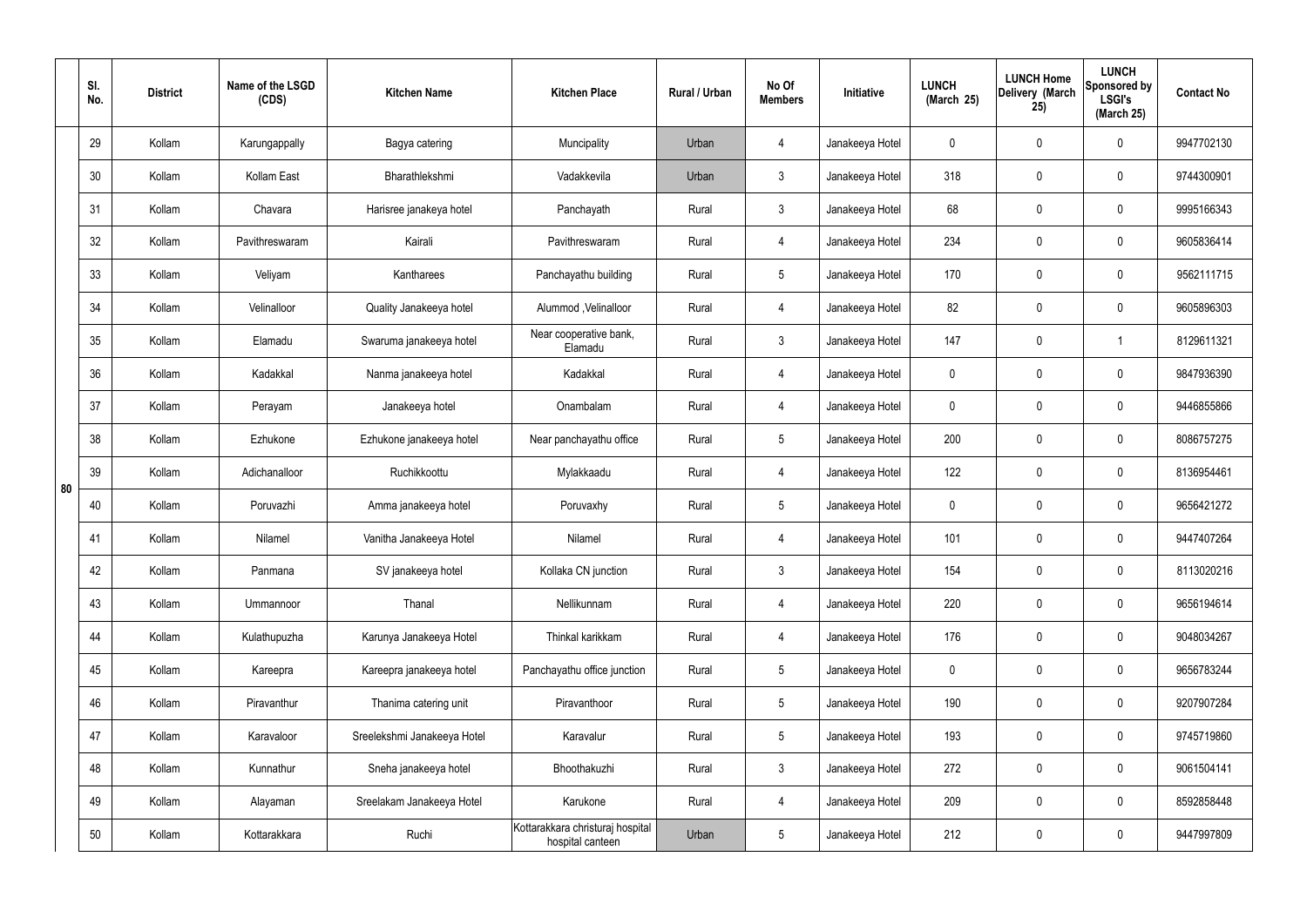| SI.<br>No. | <b>District</b> | Name of the LSGD<br>(CDS) | <b>Kitchen Name</b>                              | <b>Kitchen Place</b>                    | Rural / Urban | No Of<br><b>Members</b> | Initiative      | <b>LUNCH</b><br>(March 25) | <b>LUNCH Home</b><br>Delivery (March<br>25) | <b>LUNCH</b><br>Sponsored by<br><b>LSGI's</b><br>(March 25) | <b>Contact No</b> |
|------------|-----------------|---------------------------|--------------------------------------------------|-----------------------------------------|---------------|-------------------------|-----------------|----------------------------|---------------------------------------------|-------------------------------------------------------------|-------------------|
| 51         | Kollam          | Chirakkara                | Bhoomika Jh                                      | Bhajanamadam mukku                      | Rural         | $5\phantom{.0}$         | Janakeeya Hotel | $\mathbf 0$                | 0                                           | $\mathbf 0$                                                 | 9567024263        |
| 52         | Kollam          | Kalluvathukkal            | Deepam Jh                                        | Parippally                              | Rural         | 4                       | Janakeeya Hotel | $\mathbf 0$                | 0                                           | $\mathbf 0$                                                 | 8593984144        |
| 53         | Kollam          | Chirakkara                | Niram Jh                                         | Vadakkemukku ,chirakkara                | Rural         | 4                       | Janakeeya Hotel | 186                        | 0                                           | $\mathbf 0$                                                 | 9847286593        |
| 54         | Kollam          | Velinalloor               | Mathrika janakeeya hotel                         | Govt PHC canteen                        | Rural         | 4                       | Janakeeya Hotel | 147                        | 0                                           | $\mathbf 0$                                                 | 7592859804        |
| 55         | Kollam          | East Kallada              | kudumbashree janakeeya hotel                     | marthandapuram                          | Rural         | $5\phantom{.0}$         | Janakeeya Hotel | 236                        | 0                                           | $\mathbf 0$                                                 | 9746964557        |
| 56         | Kollam          | Anchal                    | Malu janakeeya hotel                             | Anchal, Town ward                       | Rural         | $\mathbf{3}$            | Janakeeya Hotel | 304                        | 0                                           | $\mathbf 0$                                                 | 9656920091        |
| 57         | Kollam          | Kummil                    | Sreebhadra janakeeya hotel                       | Thachonam                               | Rural         | $\mathfrak{Z}$          | Janakeeya Hotel | 48                         | 0                                           | $\mathbf 0$                                                 | 9846327312        |
| 58         | Kollam          | Yeroor                    | Oottupura janakeeya hotel                        | yeroor                                  | Rural         | $6\phantom{.}6$         | Janakeeya Hotel | 165                        | 0                                           | $\mathbf 0$                                                 | 9526031467        |
| 59         | Kollam          | Nedumpana                 | Samthripthy janakeeya hotel                      | Pallimon                                | Rural         | $\overline{4}$          | Janakeeya Hotel | 34                         | 0                                           | $\mathbf 0$                                                 | 9539780119        |
| 60         | Kollam          | Kollam                    | Ishwarya janakeeya hotel                         | Near collectorate, Thevally<br>division | Urban         | $\mathbf{3}$            | Janakeeya Hotel | 260                        | 0                                           | $\mathbf 0$                                                 | 8848893882        |
| 61         | Kollam          | Edamulakkal               | Sahya janakeeya hotel                            | Edamulackal                             | Rural         | 4                       | Janakeeya Hotel | 149                        | 0                                           | $\mathbf 0$                                                 | 7025532998        |
| 62         | Kollam          | Mylom                     | Amrutha                                          | Inchakkadu                              | Rural         | $5\,$                   | Janakeeya Hotel | 170                        | 0                                           | $\mathbf 0$                                                 | 9539780965        |
| 63         | Kollam          | Thevalakkara              | Kerala Janakeeya Hotel                           | Thevalakkara                            | Rural         | $\mathbf{3}$            | Janakeeya Hotel | 162                        | $\mathbf 0$                                 | 0                                                           | 9847291089        |
| 64         | Kollam          | Thalavoor                 | Kudumbasheree Nadan<br>Bhakshanashala            | Pidavoor                                | Rural         | $\overline{4}$          | Janakeeya Hotel | 107                        | $\mathbf 0$                                 | $\mathbf 0$                                                 | 9747324839        |
| 65         | Kollam          | Vilakkudy                 | vadhanam                                         | <b>KUNNICODU</b>                        | Rural         | $5\phantom{.0}$         | Janakeeya Hotel | 180                        | 0                                           | $\mathbf 0$                                                 | 9526354689        |
| 66         | Kollam          | Poothakkulam              | Avani catering                                   | Poothakkulam gp                         | Rural         | $\overline{4}$          | Janakeeya Hotel | 85                         | 0                                           | $\mathbf 0$                                                 | 9562782082        |
| 67         | Kollam          | Pathanapuram              | Pathanapuram Grama Panchayath<br>Janakeeya Hotel | Pathanapuram                            | Rural         | $\overline{4}$          | Janakeeya Hotel | 96                         | 0                                           | $\mathbf 0$                                                 | 9061291033        |
| 68         | Kollam          | Chadayamangalam           | Real janakeeya hotel                             | Chadayamangalam                         | Rural         | $\mathbf{3}$            | Janakeeya Hotel | 83                         | 0                                           | $\mathbf 0$                                                 | 9562123039        |
| 69         | Kollam          | Elampalloor               | Kalavara janakeeya hotel                         | Ashupathri mukku, Kundara               | Rural         | $5\phantom{.0}$         | Janakeeya Hotel | 348                        | $\mathbf 0$                                 | $\mathbf 0$                                                 | 8943182967        |
| 70         | Kollam          | Kottamkara                | Ishwarya janakeeya hotel                         | Keralapuram                             | Rural         | $5\phantom{.0}$         | Janakeeya Hotel | $\mathbf 0$                | $\mathbf 0$                                 | $\mathbf 0$                                                 | 9747765979        |
| 71         | Kollam          | Vettikavala               | Nanma                                            | Vettikkavala                            | Rural         | $\mathbf{3}$            | Janakeeya Hotel | 179                        | 0                                           | $\mathbf 0$                                                 | 9645070430        |
| 72         | Kollam          | Pooyappally               | Anaswara janakeeya hotel                         | Maruthamanpally                         | Rural         | $5\,$                   | Janakeeya Hotel | 192                        | $\pmb{0}$                                   | $\boldsymbol{0}$                                            | 9947289476        |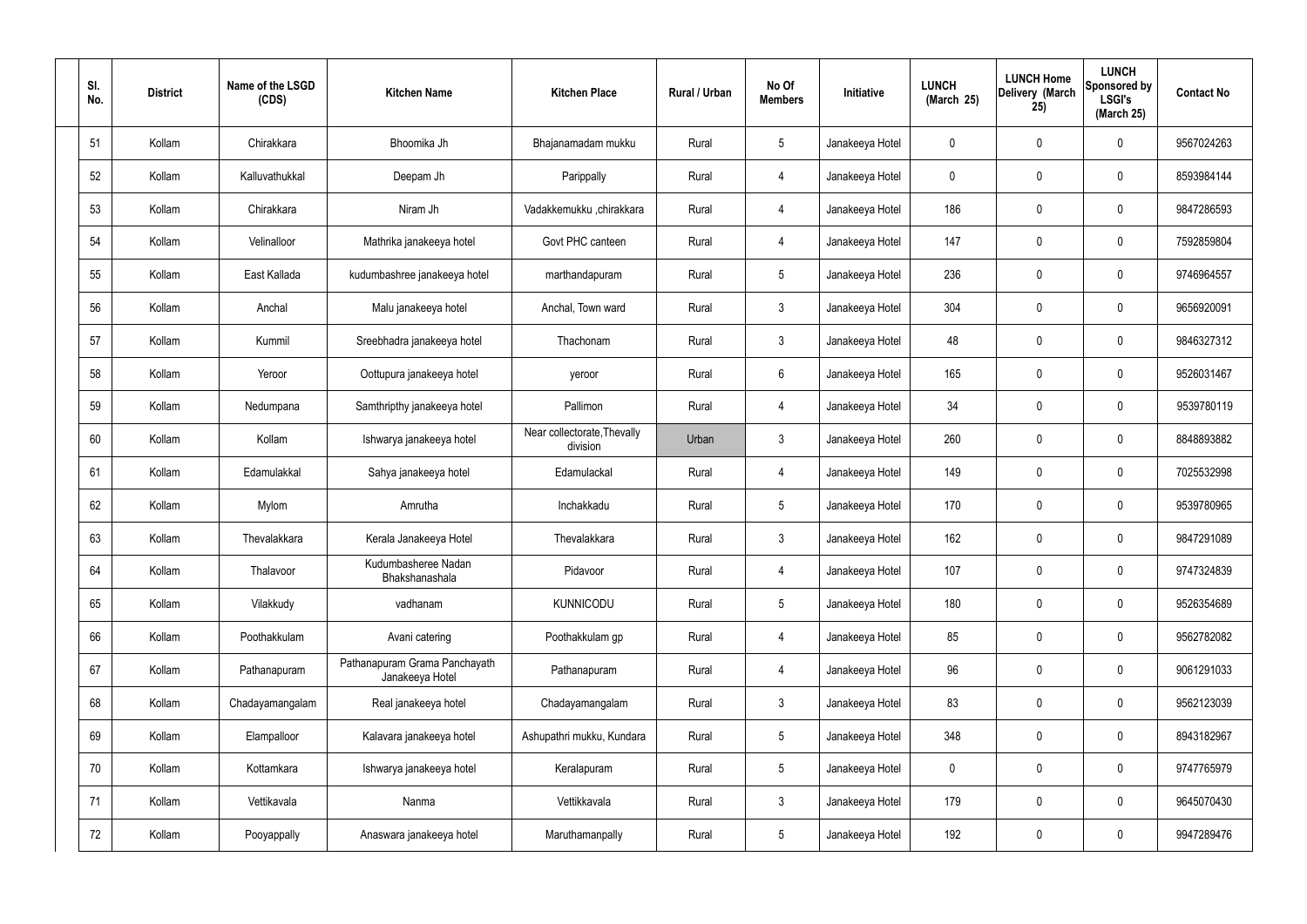|    | SI.<br>No.      | <b>District</b> | Name of the LSGD<br>(CDS) | <b>Kitchen Name</b>             | <b>Kitchen Place</b>                   | Rural / Urban | No Of<br><b>Members</b> | Initiative      | <b>LUNCH</b><br>(March 25) | <b>LUNCH Home</b><br>Delivery (March<br>25) | <b>LUNCH</b><br>Sponsored by<br><b>LSGI's</b><br>(March 25) | <b>Contact No</b> |
|----|-----------------|-----------------|---------------------------|---------------------------------|----------------------------------------|---------------|-------------------------|-----------------|----------------------------|---------------------------------------------|-------------------------------------------------------------|-------------------|
|    | 73              | Kollam          | Thenmala                  | Nanma janakeeya hotel           | Thennala                               | Rural         | 4                       | Janakeeya Hotel | 280                        | $\mathbf 0$                                 | $\mathbf 0$                                                 | 9446274943        |
|    | 74              | Kollam          | Pattazhi                  | Suprabhatham Catering Unit      | pattazhy                               | Rural         | $\overline{4}$          | Janakeeya Hotel | 74                         | $\mathbf 0$                                 | $\mathbf 0$                                                 | 9495195796        |
|    | 75              | Kollam          | Neendakara                | Darshana Janakeeya Hotel        | Puthenthura Junction                   | Rural         | $\mathbf{3}$            | Janakeeya Hotel | 142                        | $\mathbf 0$                                 | $\mathbf 0$                                                 | 9633106463        |
|    | 76              | Kollam          | Panayam                   | snehadeepam activity group      | Thanikkamukku                          | Rural         | $\overline{4}$          | Janakeeya Hotel | $\mathbf 0$                | $\mathbf 0$                                 | $\mathbf 0$                                                 | 8606117577        |
|    | 77              | Kollam          | Clappana                  | Vijayasree                      | Near alumpeedika junction              | Rural         | $5\phantom{.0}$         | Janakeeya Hotel | 212                        | $\mathbf 0$                                 | $\mathbf 0$                                                 | 9567797660        |
|    | 78              | Kollam          | Sooranad South            | Akshaya janakeeya hotel         | Patharam                               | Rural         | $\overline{4}$          | Janakeeya Hotel | 270                        | $\mathbf 0$                                 | $\mathbf 0$                                                 | 9746919825        |
|    | 79              | Kollam          | Edamulakkal               | Deepam janakeeya hotel          | Edamulackal                            | Rural         | 3                       | Janakeeya Hotel | 300                        | $\mathbf 0$                                 | $\mathbf 0$                                                 | 9400684494        |
|    | 80              | Kollam          | Aryankavu                 | Sevana janakeeya hotel          | Kazhuthurutty                          | Rural         | $\mathbf{3}$            | Janakeeya Hotel | 168                        | $\mathbf 0$                                 | $\mathbf 0$                                                 | 8921381398        |
|    | 81              | Kollam          | Pattazhi Vadakkekara      | Annapoorna                      | Kaduvathode                            | Rural         | 4                       | Janakeeya Hotel | 109                        | $\mathbf 0$                                 | $\mathbf 0$                                                 | 7561013776        |
|    | 82              | Kollam          | Kulasekharapuram          | Vinayaka                        | Puthiykavu                             | Rural         | $\overline{4}$          | Janakeeya Hotel | 259                        | $\mathbf 0$                                 | $\mathbf 0$                                                 | 9947499053        |
| 82 |                 |                 |                           |                                 |                                        |               | 354                     |                 | 12186                      | $\boldsymbol{0}$                            | 6                                                           |                   |
|    | -1              | Kottayam        | Akalakkunnam              | Navaruchi                       | Chengalam                              | Rural         | $5\phantom{.0}$         | Janakeeya Hotel | 110                        | $\mathbf 0$                                 | $\mathbf 0$                                                 | 9188362235        |
|    | $\overline{2}$  | Kottayam        | Arpookkara                | Niravu                          | <b>Medical College</b>                 | Rural         | 8                       | Janakeeya Hotel | 170                        | $\mathbf 0$                                 | $\mathbf 0$                                                 | 9744719092        |
|    | $\mathbf{3}$    | Kottayam        | Arpookkara                | Ruchi Janakeeya Hotel           | Kaippuzha mutt                         | Rural         | $\overline{4}$          | Janakeeya Hotel | 255                        | $\pmb{0}$                                   | $\mathbf 0$                                                 | 9847147156        |
|    | $\overline{4}$  | Kottayam        | Athirampuzha              | Hannas                          | Mannanam                               | Rural         | $\overline{4}$          | Janakeeya Hotel | 81                         | $\pmb{0}$                                   | $\mathbf 0$                                                 | 9496136682        |
|    | $5\overline{)}$ | Kottayam        | Ayarkunnam                | Panchami Unit                   | Near PHC Ayarkunnam                    | Rural         | $5\phantom{.0}$         | Janakeeya Hotel | $\mathbf 0$                | $\mathbf 0$                                 | $\mathbf 0$                                                 | 9744560994        |
|    | 6               | Kottayam        | Aymanam                   | Bisiya                          | Aymanam panchayath hall                | Rural         | $\mathbf{3}$            | Janakeeya Hotel | $\mathbf 0$                | 0                                           | $\mathbf 0$                                                 | 9544560606        |
|    | $\overline{7}$  | Kottayam        | Bharananganam             | Kudumbshree nadan bhakshanasala | Bharananganam                          | Rural         | $3\phantom{a}$          | Janakeeya Hotel | 161                        | 0                                           | $\mathbf 0$                                                 | 8113827680        |
|    | 8               | Kottayam        | Changanassery             | Janakeeya Hotel                 | Near Railway station                   | Urban         | $\mathbf{3}$            | Janakeeya Hotel | 242                        | 0                                           | $\mathbf 0$                                                 | 7560866821        |
|    | 9               | Kottayam        | Chemp                     | Thanima                         | Chemp                                  | Rural         | $\overline{4}$          | Janakeeya Hotel | $\mathbf 0$                | 0                                           | $\mathbf 0$                                                 | 9809940907        |
|    | 10              | Kottayam        | Chirakkadav               | <b>Udaya Catering Unit</b>      | Mahatma Gandhi Town Hall,<br>Ponkunnam | Rural         | $5\phantom{.0}$         | Janakeeya Hotel | 141                        | 0                                           | $\mathbf 0$                                                 | 6282479410        |
|    | 11              | Kottayam        | Chirakkadav               | Sargam                          | Thekkethu Kavala                       | Rural         | $\mathbf{3}$            | Janakeeya Hotel | 61                         | 0                                           | $\boldsymbol{0}$                                            | 9656087110        |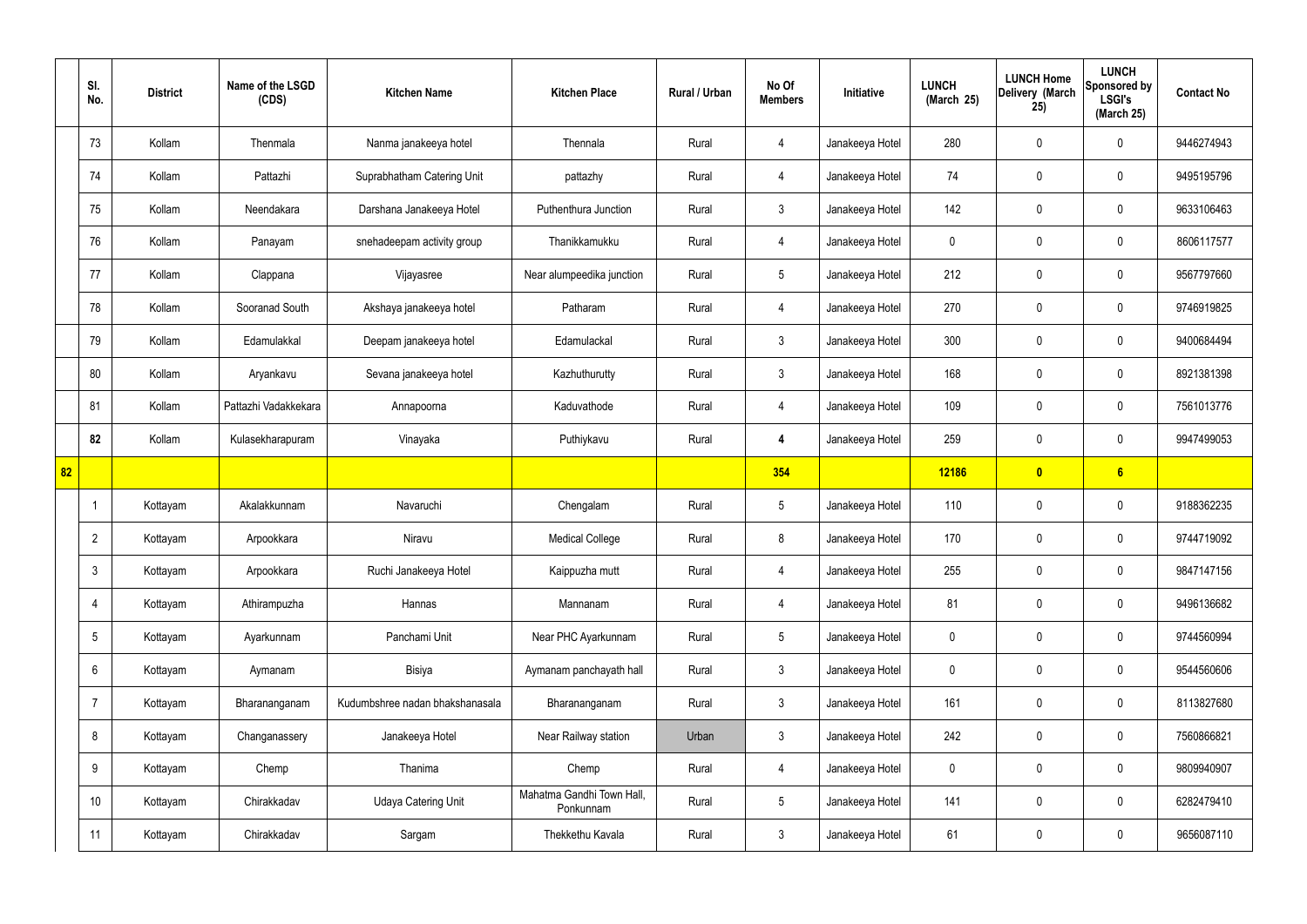| SI.<br>No.      | <b>District</b> | Name of the LSGD<br>(CDS) | <b>Kitchen Name</b>            | <b>Kitchen Place</b>               | Rural / Urban | No Of<br><b>Members</b> | Initiative      | <b>LUNCH</b><br>(March 25) | <b>LUNCH Home</b><br>Delivery (March<br>25) | <b>LUNCH</b><br>Sponsored by<br><b>LSGI's</b><br>(March 25) | <b>Contact No</b> |
|-----------------|-----------------|---------------------------|--------------------------------|------------------------------------|---------------|-------------------------|-----------------|----------------------------|---------------------------------------------|-------------------------------------------------------------|-------------------|
| 12              | Kottayam        | Elikulam                  | Janakeeya Hotel Elikkulam      | Manchakuzhy                        | Rural         | $\mathbf{3}$            | Janakeeya Hotel | 92                         | $\mathbf 0$                                 | 0                                                           | 9074768314        |
| 13              | Kottayam        | Erumeli                   | Janakeeya Hotel Erumeli        | Erumeli                            | Rural         | $\overline{4}$          | Janakeeya Hotel | 110                        | $\mathbf 0$                                 | 0                                                           | 8078201554        |
| 14              | Kottayam        | Ettumanoor                | Gramashree cafe kudumbasree    | Nandanam auditorium,<br>Ettumanoor | Urban         | $5\phantom{.0}$         | Janakeeya Hotel | 132                        | $\mathbf 0$                                 | 0                                                           | 9847334071        |
| 15              | Kottayam        | Kadanad                   | Thanal catering                | Kadanad                            | Rural         | $5\phantom{.0}$         | Janakeeya Hotel | 84                         | $\mathbf 0$                                 | 0                                                           | 9048099040        |
| 16              | Kottayam        | Kadaplamattam             | Salt &pepper                   | Near Kadaplamattom CDS             | Rural         | $\overline{4}$          | Janakeeya Hotel | 45                         | $\mathbf 0$                                 | 0                                                           | 9645400860        |
| 17              | Kottayam        | Kadaplamattam             | Kadaplamattam Janakeeya Hotel  | Vayala                             | Rural         | $\overline{4}$          | Janakeeya Hotel | 63                         | 85                                          | 0                                                           | 9446804954        |
| 18              | Kottayam        | Kaduthuruthy              | Janakeeya Hotel                | Panchayath premise                 | Rural         | 6                       | Janakeeya Hotel | 103                        | $\mathbf 0$                                 | 0                                                           | 9847166464        |
| 19              | Kottayam        | Kallara                   | Vasuki Janakeeya hotel         | Kallara                            | Rural         | $\mathbf{3}$            | Janakeeya Hotel | 100                        | $\mathbf 0$                                 | 0                                                           | 9846103478        |
| 20              | Kottayam        | Kanakkari                 | Jesus                          | Pattithanam                        | Rural         | $5\phantom{.0}$         | Janakeeya Hotel | 156                        | $\mathbf 0$                                 | 0                                                           | 9447192439        |
| 21              | Kottayam        | Kangazha                  | Sulabha                        | Pathanadu                          | Rural         | $5\phantom{.0}$         | Janakeeya Hotel | 92                         | $\mathbf 0$                                 | 0                                                           | 9847438293        |
| 22              | Kottayam        | Kanjirapally              | Vanitha canteen                | Panchayath premise                 | Rural         | $\mathbf{3}$            | Janakeeya Hotel | 153                        | 0                                           | 0                                                           | 9605391868        |
| 23              | Kottayam        | Karoor                    | Unarvu janakeeya hotel         | Valavoor                           | Rural         | $5\phantom{.0}$         | Janakeeya Hotel | 110                        | 0                                           | 0                                                           | 8304903250        |
| 24              | Kottayam        | Karukachal                | <b>Sukrutham Catering Unit</b> | Karukachal                         | Rural         | 5                       | Janakeeya Hotel | 71                         | $\mathbf 0$                                 | 0                                                           | 9847766843        |
| 25              | Kottayam        | Kidangoor                 | Janakeeya hotel                | Kidangoor Panchayath               | Rural         | $\mathbf{3}$            | Janakeeya Hotel | 113                        | $\mathbf 0$                                 | 0                                                           | 9048080292        |
| 26              | Kottayam        | Kooroppada                | Achus Janakeeya Hotel          | Panchayath                         | Rural         | $\mathbf{3}$            | Janakeeya Hotel | 101                        | $\pmb{0}$                                   | 0                                                           | 9778121989        |
| 27              | Kottayam        | Koottickal                | Janakeeya hotel                | Koottickal                         | Rural         | $5\phantom{.0}$         | Janakeeya Hotel | 98                         | $\mathbf 0$                                 | 0                                                           | 9645219929        |
| 28              | Kottayam        | Koruthodu                 | Koruthodu Janakeeya Hotel      | Koruthodu                          | Rural         | $6\overline{6}$         | Janakeeya Hotel | 98                         | $\pmb{0}$                                   | 0                                                           | 7510770418        |
| 29              | Kottayam        | KottayamNorth             | Alfa Canteen                   | Municipality Kottayam              | Urban         | $5\phantom{.0}$         | Janakeeya Hotel | 155                        | $\mathbf 0$                                 | 0                                                           | 9846571923        |
| 30 <sub>2</sub> | Kottayam        | KottayamNorth             | Kerala cafe janakeeya hotel    | Choottuveli                        | Urban         | $\mathbf{3}$            | Janakeeya Hotel | 386                        | $\pmb{0}$                                   | 0                                                           | 8129337294        |
| 31              | Kottayam        | KottayamNorth             | Maria Janakeeya Hotel          | Chungam                            | Urban         | $5\phantom{.0}$         | Janakeeya Hotel | 264                        | $\mathbf 0$                                 | 0                                                           | 9744843928        |
| 32              | Kottayam        | Kuravilangadu             | kudumbashree janakeeya hotel   | kuravilangady by pass junction     | Rural         | $5\phantom{.0}$         | Janakeeya Hotel | 171                        | $\mathbf 0$                                 | 0                                                           | 7559022364        |
| 33              | Kottayam        | Kurichi                   | Swad Catering                  | Cheruvelippadi                     | Rural         | $\overline{4}$          | Janakeeya Hotel | 297                        | $\pmb{0}$                                   | 0                                                           | 9847891917        |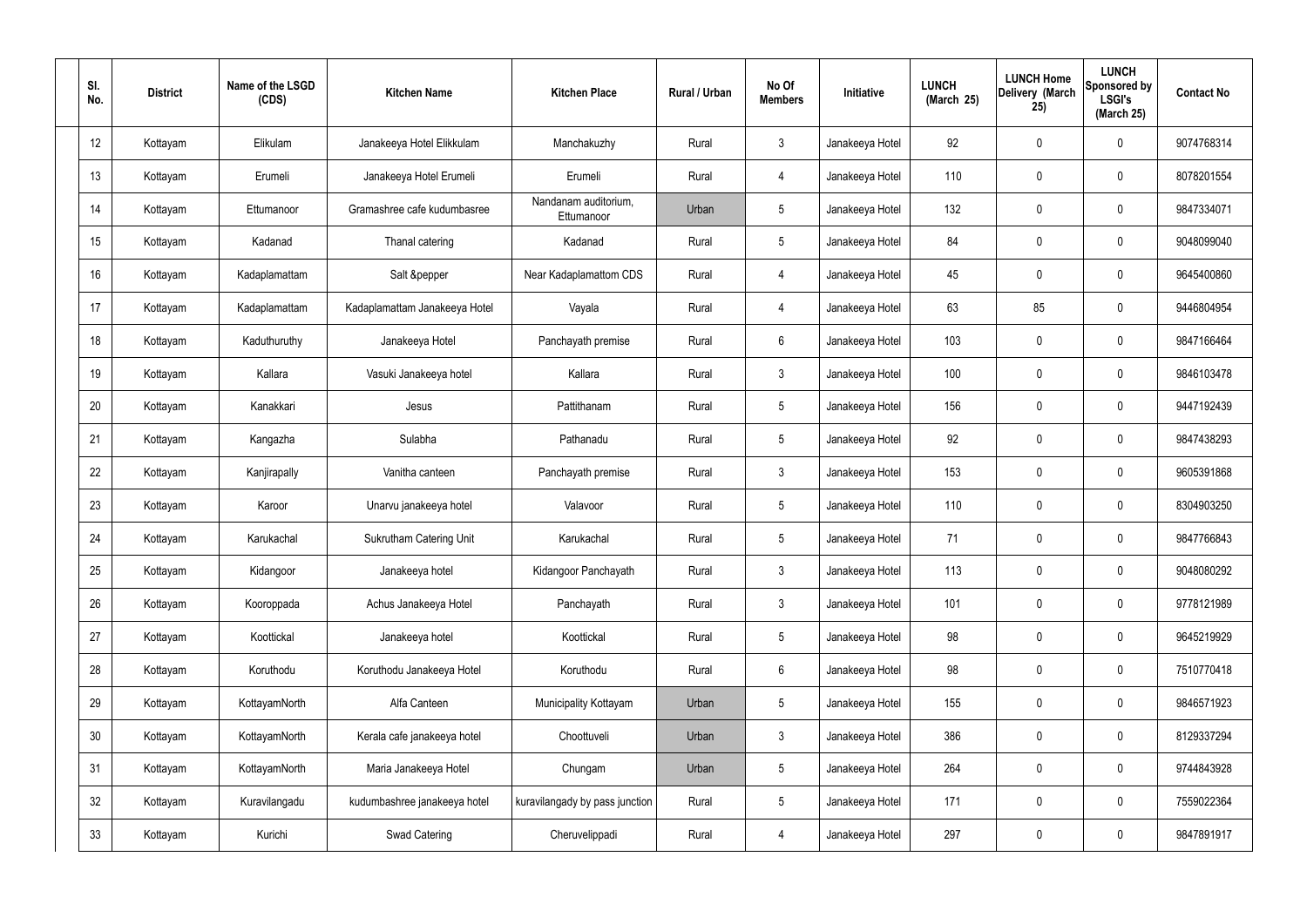|    | SI.<br>No. | <b>District</b> | Name of the LSGD<br>(CDS) | <b>Kitchen Name</b>             | <b>Kitchen Place</b>    | Rural / Urban | No Of<br><b>Members</b> | Initiative      | <b>LUNCH</b><br>(March 25) | <b>LUNCH Home</b><br>Delivery (March<br>25) | <b>LUNCH</b><br>Sponsored by<br><b>LSGI's</b><br>(March 25) | <b>Contact No</b> |
|----|------------|-----------------|---------------------------|---------------------------------|-------------------------|---------------|-------------------------|-----------------|----------------------------|---------------------------------------------|-------------------------------------------------------------|-------------------|
|    | 34         | Kottayam        | Madappally                | SR catering                     | Mammoodu                | Rural         | $\mathbf{3}$            | Janakeeya Hotel | 0                          | $\boldsymbol{0}$                            | $\mathbf 0$                                                 | 9747702203        |
|    | 35         | Kottayam        | Manimala                  | Vanitha canteen                 | Manimala                | Rural         | $\mathbf{3}$            | Janakeeya Hotel | 146                        | 0                                           | $\mathbf 0$                                                 | 9946318069        |
|    | 36         | Kottayam        | Manjoor                   | Oruma catering unit             | Kuruppanthara           | Rural         | $5\phantom{.0}$         | Janakeeya Hotel | 97                         | 0                                           | $\mathbf 0$                                                 | 9349189590        |
|    | 37         | Kottayam        | Marangattupilly           | Marangattupilly Janakeeya Hotel | Marangattupilly         | Rural         | $\overline{4}$          | Janakeeya Hotel | 170                        | 0                                           | $\mathbf 0$                                                 | 9544416772        |
|    | 38         | Kottayam        | Maravanthuruth            | Changathi                       | Maravanthuruth          | Rural         | $\overline{4}$          | Janakeeya Hotel | 59                         | $\mathbf 0$                                 | $\mathbf 0$                                                 | 9744598169        |
|    | 39         | Kottayam        | Meenachil                 | Akshaya Janakeeya hotel         | Idamattam               | Rural         | $\overline{4}$          | Janakeeya Hotel | 115                        | 0                                           | $\overline{2}$                                              | 9747190979        |
|    | 40         | Kottayam        | Meenachil                 | Archana janakeeya Hotel         | Paika                   | Rural         | $5\phantom{.0}$         | Janakeeya Hotel | 198                        | $\mathbf 0$                                 | $\mathbf 0$                                                 | 9048759539        |
| 82 | 41         | Kottayam        | Meenadom                  | <b>Nainus</b>                   | Meenadom                | Rural         | $\mathbf{3}$            | Janakeeya Hotel | 83                         | 0                                           | $\mathbf 0$                                                 | 9539752801        |
|    | 42         | Kottayam        | Melukavu                  | Seenayi Cafe centre             | Melukavumattam          | Rural         | $5\phantom{.0}$         | Janakeeya Hotel | $\mathbf 0$                | 0                                           | $\mathbf 0$                                                 | 9744546703        |
|    | 43         | Kottayam        | Moonnilav                 | Aiswarya                        | Moonnilav               | Rural         | $\mathbf{3}$            | Janakeeya Hotel | 113                        | 0                                           | $\mathbf 0$                                                 | 8281227689        |
|    | 44         | Kottayam        | Mulakkulam                | Janakeeya Hotel                 | Moorkkattilpadi         | Rural         | 4                       | Janakeeya Hotel | 82                         | 0                                           | $\mathbf 0$                                                 | 9747856382        |
|    | 45         | Kottayam        | Mundakkayam               | Janakeeya Hotel Mundakkayam     | Mundakkayam             | Rural         | $6\phantom{.}6$         | Janakeeya Hotel | 112                        | $\mathbf 0$                                 | $\mathbf 0$                                                 | 9495314979        |
|    | 46         | Kottayam        | Nedumkunnam               | Nanma Kudumbashree Unit         | Nedumkunnam             | Rural         | $5\phantom{.0}$         | Janakeeya Hotel | 49                         | 0                                           | $\overline{2}$                                              | 7306791612        |
|    | 47         | Kottayam        | Neendoor                  | Gruhasree ME Unit               | Panchayath              | Rural         | $\mathbf{3}$            | Janakeeya Hotel | 126                        | $\mathsf{0}$                                | $\mathbf 0$                                                 | 9847756958        |
|    | 48         | Kottayam        | Njeezhoor                 | Annapoorna Janakeeya Hotel      | Panchayath              | Rural         | $\overline{4}$          | Janakeeya Hotel | 90                         | $\mathsf{0}$                                | $\mathbf 0$                                                 | 9745246839        |
|    | 49         | Kottayam        | Pala                      | Angel Janakeeya Hotel           | Pala Municipality       | Urban         | $\overline{4}$          | Janakeeya Hotel | 198                        | 0                                           | $\mathbf 0$                                                 | 9745963125        |
|    | 50         | Kottayam        | Pala                      | Harithasree catering            | Chethimattam            | Urban         | $5\phantom{.0}$         | Janakeeya Hotel | 237                        | 0                                           | $\mathbf 0$                                                 | 9895154240        |
|    | 51         | Kottayam        | Pallickathodu             | Sangeetha                       | Pallickathodu Bus stand | Rural         | $\mathbf{3}$            | Janakeeya Hotel | 128                        | 0                                           | $\mathbf 0$                                                 | 9633814381        |
|    | 52         | Kottayam        | Pampady                   | Thrupthi                        | Pampady Town            | Rural         | $5\overline{)}$         | Janakeeya Hotel | $\mathbf 0$                | 0                                           | $\mathbf 0$                                                 | 9633013622        |
|    | 53         | Kottayam        | Panachikkadu              | Ruchi Canteen                   | Paruthumpara            | Rural         | $5\phantom{.0}$         | Janakeeya Hotel | 120                        | 0                                           | $\mathbf 0$                                                 | 9656411494        |
|    | 54         | Kottayam        | Parathodu                 | Janakeeya Hotel Parathodu       | Panchayath              | Rural         | $\overline{4}$          | Janakeeya Hotel | 136                        | 0                                           | $\mathbf 0$                                                 | 7907455541        |
|    | 55         | Kottayam        | Paippadu                  | Thejus                          | Paippadu                | Rural         | $5\,$                   | Janakeeya Hotel | 485                        | 0                                           | $\mathbf 0$                                                 | 7034621426        |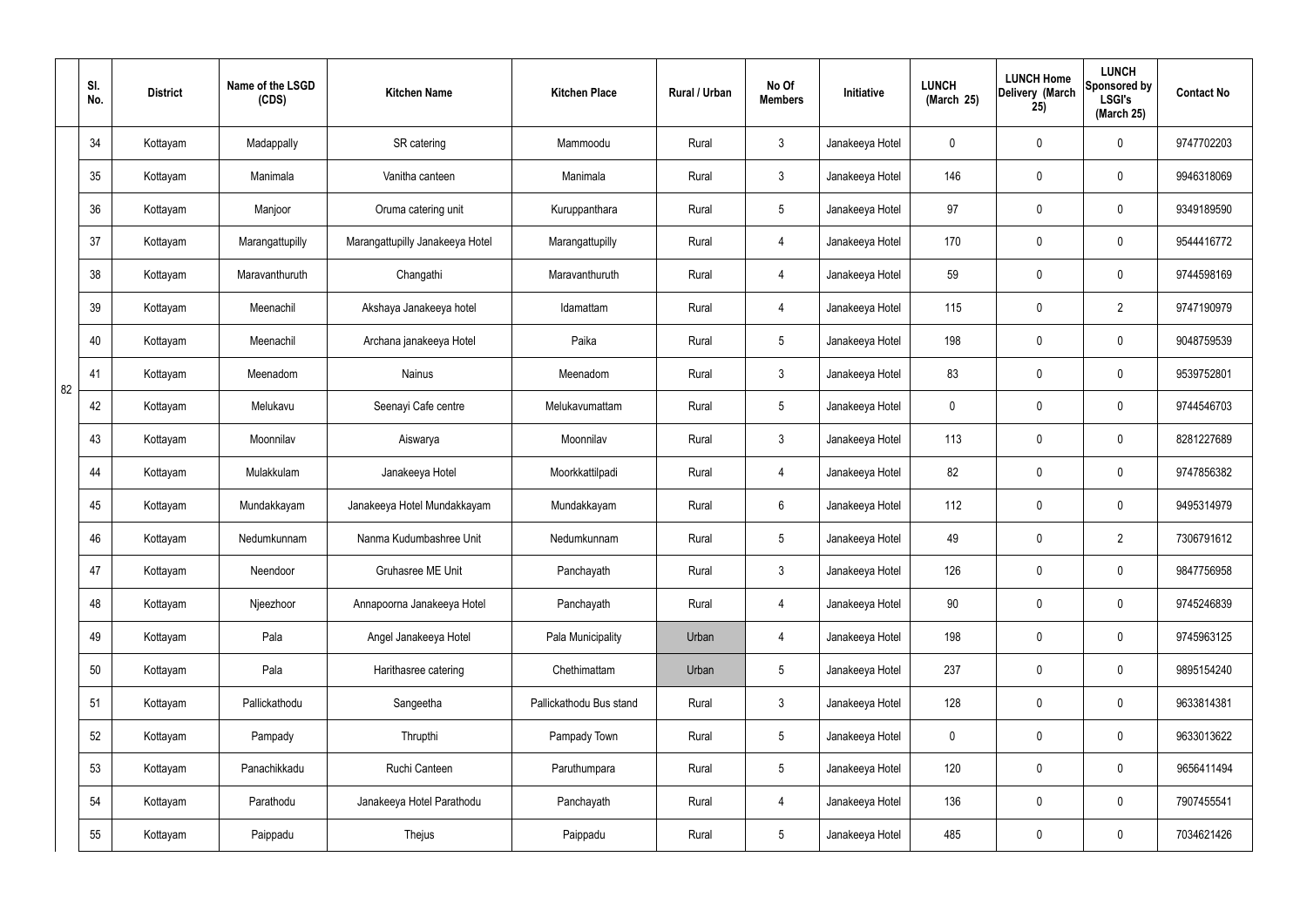| SI.<br>No. |    | <b>District</b> | Name of the LSGD<br>(CDS) | <b>Kitchen Name</b>                                      | <b>Kitchen Place</b>                        | Rural / Urban | No Of<br><b>Members</b> | Initiative      | <b>LUNCH</b><br>(March 25) | <b>LUNCH Home</b><br>Delivery (March<br>25) | <b>LUNCH</b><br><b>Sponsored by</b><br><b>LSGI's</b><br>(March 25) | <b>Contact No</b> |
|------------|----|-----------------|---------------------------|----------------------------------------------------------|---------------------------------------------|---------------|-------------------------|-----------------|----------------------------|---------------------------------------------|--------------------------------------------------------------------|-------------------|
|            | 56 | Kottayam        | Poonjar                   | Haritham                                                 | Poonjar                                     | Rural         | $5\phantom{.0}$         | Janakeeya Hotel | 96                         | $\mathbf 0$                                 | 0                                                                  | 9495235348        |
|            | 57 | Kottayam        | poonjar south             | Sowbhagya Janakeeya Hotel                                | poonjar south                               | Rural         | $\overline{4}$          | Janakeeya Hotel | 104                        | $\mathbf 0$                                 | 0                                                                  | 9495151799        |
|            | 58 | Kottayam        | Puthuppalli               | Ammaveedu                                                | Puthuppally bus stand                       | Rural         | $5\overline{)}$         | Janakeeya Hotel | 143                        | $\mathbf 0$                                 | 0                                                                  | 9947156548        |
|            | 59 | Kottayam        | Ramapuram                 | Ruchi                                                    | Ramapuram                                   | Rural         | $\overline{4}$          | Janakeeya Hotel | 219                        | 22                                          | 0                                                                  | 9495107277        |
|            | 60 | Kottayam        | T.V.Puram                 | Vijaya Janakeeya Hotel                                   | TV Puram                                    | Rural         | $\mathbf{3}$            | Janakeeya Hotel | 0                          | $\mathbf 0$                                 | 0                                                                  | 9847614136        |
|            | 61 | Kottayam        | Teekkoy                   | Kairali                                                  | Vagamattom, Kallambhagam                    | Rural         | $\mathbf{3}$            | Janakeeya Hotel | 123                        | $\mathbf 0$                                 | 0                                                                  | 7025702768        |
|            | 62 | Kottayam        | Thalanad                  | Nanma                                                    | Muttambhagam Kavala                         | Rural         | $\mathbf{3}$            | Janakeeya Hotel | 0                          | 0                                           | 0                                                                  | 9961289547        |
|            | 63 | Kottayam        | Thalappalam               | Ameya                                                    | Thalappalam                                 | Rural         | $\overline{4}$          | Janakeeya Hotel | 146                        | $\mathbf 0$                                 | 4                                                                  | 7025932626        |
|            | 64 | Kottayam        | Thalayolaparambu          | kudumbashree janakeeya hotel                             | Thalayolaparambu                            | Rural         | $\mathbf{3}$            | Janakeeya Hotel | 93                         | 0                                           | 0                                                                  | 7994830570        |
|            | 65 | Kottayam        | Thidanadu                 | Janani                                                   | Chemmlamattam                               | Rural         | $6\phantom{.}6$         | Janakeeya Hotel | 106                        | 0                                           | 0\$                                                                | 9562695545        |
|            | 66 | Kottayam        | Thidanadu                 | Krishna                                                  | Near Panchayath                             | Rural         | $\overline{4}$          | Janakeeya Hotel | 211                        | 0                                           | 0                                                                  | 9605565960        |
|            | 67 | Kottayam        | Thiruvarppu               | Sreeparvathy food products                               | Illickal                                    | Rural         | $\mathbf{3}$            | Janakeeya Hotel | 154                        | 0                                           | 0                                                                  | 9747289846        |
|            | 68 | Kottayam        | Thrikkodithanam           | Swanthanam                                               | Thrikkodithanam                             | Rural         | 5                       | Janakeeya Hotel | 0                          | 0                                           | 0                                                                  | 7902729237        |
|            | 69 | Kottayam        | Udayanapuram              | Uppum Mulakum                                            | Nerekadavu                                  | Rural         | $\mathbf{3}$            | Janakeeya Hotel | 89                         | $\mathbf 0$                                 | 0                                                                  | 8111850728        |
|            | 70 | Kottayam        | Udayanapuram              | Aiswarya Activity Group                                  | Vaikom Block Panchayath                     | Rural         | $5\phantom{.0}$         | Janakeeya Hotel | 119                        | $\mathbf 0$                                 | $\mathbf 0$                                                        | 9847437286        |
|            | 71 | Kottayam        | Uzhavoor                  | Uzhavoor Janakeeya Hotel                                 | Uzhavoor Town                               | Rural         | 8                       | Janakeeya Hotel | 245                        | $\mathbf 0$                                 | 0                                                                  | 9746074266        |
|            | 72 | Kottayam        | Vaikom                    | <b>Chanees Eats</b>                                      | Chalapparambu                               | Urban         | $\overline{4}$          | Janakeeya Hotel | 98                         | $\mathbf 0$                                 | 0                                                                  | 9446467389        |
|            | 73 | Kottayam        | Vakathanam                | Padheyam                                                 | Njaliakuzhi                                 | Rural         | $6\phantom{.}6$         | Janakeeya Hotel | 190                        | $\mathbf 0$                                 | 0                                                                  | 9495010073        |
|            | 74 | Kottayam        | Vazhappally               | Udayam                                                   | Vazhappally                                 | Rural         | $\overline{4}$          | Janakeeya Hotel | 347                        | $\pmb{0}$                                   | $\mathbf 0$                                                        | 9562267564        |
|            | 75 | Kottayam        | Vazhoor                   | Kudumbashree Canteen Unit At<br>Vazhoor Grama Panchayath | Vazhoor Grama Panchayath<br><b>Building</b> | Rural         | $5\phantom{.0}$         | Janakeeya Hotel | 87                         | $\mathbf 0$                                 | 0                                                                  | 9544717796        |
|            | 76 | Kottayam        | Vazhoor                   | New India                                                | Nedumavu                                    | Rural         | $\mathbf{3}$            | Janakeeya Hotel | 28                         | $\mathbf 0$                                 | 0                                                                  | 9744581242        |
|            | 77 | Kottayam        | Vechoor                   | Treeland Annapoorna                                      | <b>Bund Road</b>                            | Rural         | $\mathbf{3}$            | Janakeeya Hotel | $\pmb{0}$                  | $\boldsymbol{0}$                            | 0                                                                  | 8606814487        |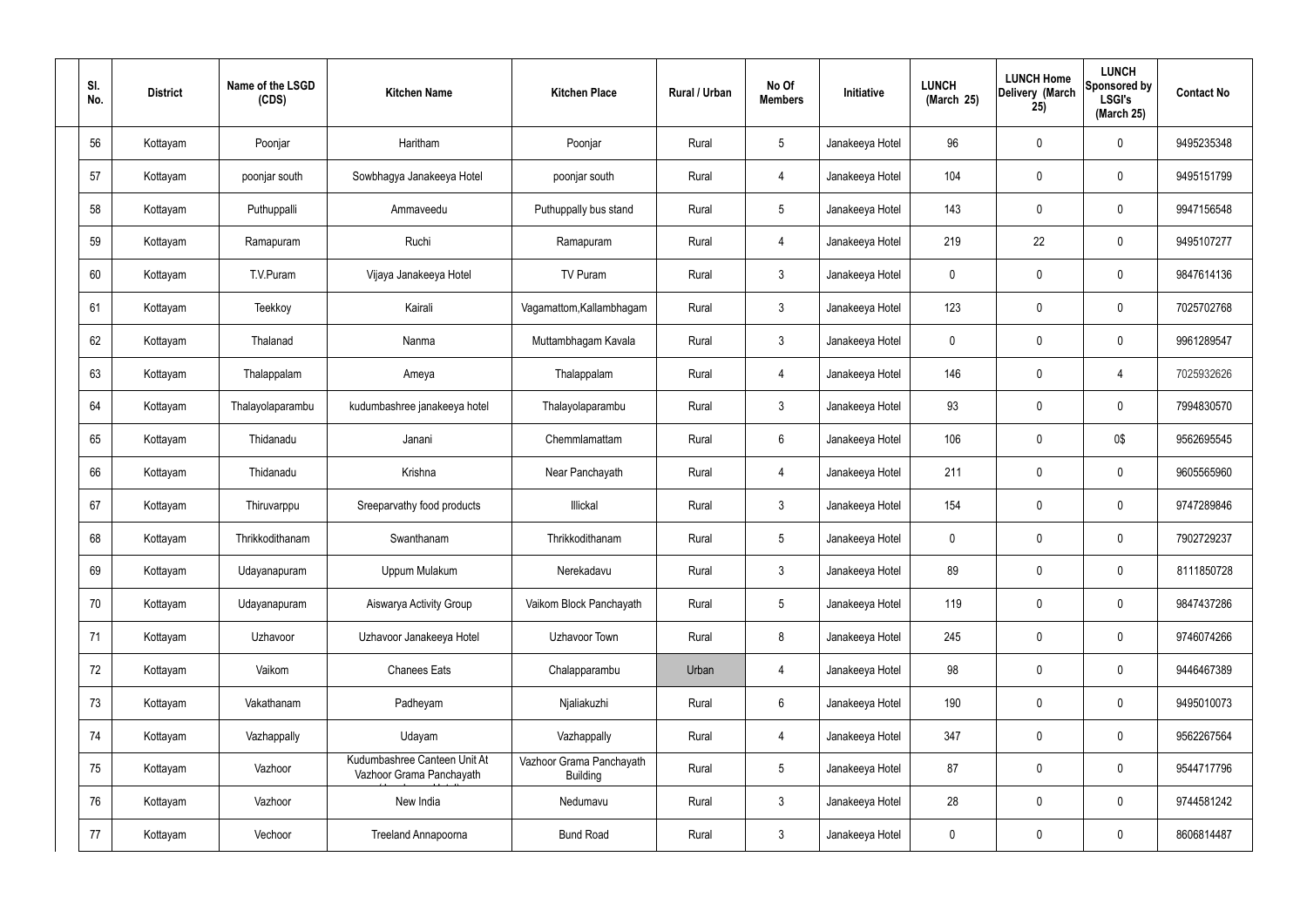|    | SI.<br>No.      | <b>District</b> | Name of the LSGD<br>(CDS) | <b>Kitchen Name</b>            | <b>Kitchen Place</b>                  | Rural / Urban | No Of<br><b>Members</b> | <b>Initiative</b> | <b>LUNCH</b><br>(March 25) | <b>LUNCH Home</b><br>Delivery (March<br>25) | <b>LUNCH</b><br>Sponsored by<br><b>LSGI's</b><br>(March 25) | <b>Contact No</b> |
|----|-----------------|-----------------|---------------------------|--------------------------------|---------------------------------------|---------------|-------------------------|-------------------|----------------------------|---------------------------------------------|-------------------------------------------------------------|-------------------|
|    | 78              | Kottayam        | Veliyannoor               | Thanima foods                  | Veliyannoor                           | Rural         | $\mathbf{3}$            | Janakeeya Hotel   | 132                        | $\mathbf 0$                                 | $\mathbf 0$                                                 | 9744392147        |
|    | 79              | Kottayam        | Vellavoor                 | Uppum Mulakum Janakeeya Hotel  | Panchayath premise                    | Rural         | $5\phantom{.0}$         | Janakeeya Hotel   | 189                        | $\mathbf 0$                                 | $\mathbf 0$                                                 | 9188317288        |
|    | 80              | Kottayam        | Velloor                   | Puzhayoram catering            | Near Velloor cds office               | Rural         | $\overline{4}$          | Janakeeya Hotel   | 98                         | $\mathbf 0$                                 | $\mathbf 0$                                                 | 9895522286        |
|    | 81              | Kottayam        | Vijayapuram               | Niravu                         | Iranjal                               | Rural         | $\mathbf{3}$            | Janakeeya Hotel   | 306                        | 0                                           | $\mathbf 0$                                                 | 9495245895        |
|    | 82              | Kottayam        | Vijayapuram               | Renown Janakeeya Hotel         | Vadavathoor                           | Rural         | $5\phantom{.0}$         |                   | 183                        | $\mathbf 0$                                 | $\mathbf 0$                                                 | 8606536302        |
| 82 |                 |                 |                           |                                |                                       |               | 336                     |                   | 10465                      | 107                                         | 8                                                           |                   |
|    | -1              | Kozhikode       | Balussery                 | Unarvu Janakeeya Hotel         | Balussery                             | Rural         | $5\phantom{.0}$         | Janakeeya Hotel   | 125                        | $\mathbf 0$                                 | $\mathbf 0$                                                 | 95440 03929       |
|    | $\overline{2}$  | Kozhikode       | Panangad                  | Kairali Janakeeya Hotel        | Balussery mukku at KK<br>hospital     | Rural         | $\mathbf{3}$            | Janakeeya Hotel   | 353                        | 0                                           | $\mathbf 0$                                                 | 97450 85782       |
|    | $\mathbf{3}$    | Kozhikode       | Koorachundu               | Koorachundu Janakeeya hotel    | Koorachundu                           | Rural         | $\overline{4}$          | Janakeeya Hotel   | 298                        | $\mathbf 0$                                 | $\mathbf 0$                                                 | 94967 07886       |
|    | $\overline{4}$  | Kozhikode       | Koorachundu               | Koottayma Janakeeya Hotel      | Kallanode                             | Rural         | $5\phantom{.0}$         | Janakeeya Hotel   | 335                        | 0                                           | $\mathbf 0$                                                 | 94967 26850       |
|    | $5\overline{)}$ | Kozhikode       | Kottur                    | Sneha Janakeeya Hotel          | Kottur                                | Rural         | $5\phantom{.0}$         | Janakeeya Hotel   | 136                        | 0                                           | $\mathbf 0$                                                 | 97456 72101       |
|    | 6               | Kozhikode       | Naduvannur                | Naduvannur Janakeeya Hotel     | Naduvannur                            | Rural         | $\overline{7}$          | Janakeeya Hotel   | 354                        | 0                                           | $\mathbf 0$                                                 | 8592-031802       |
|    | $\overline{7}$  | Kozhikode       | Naduvannur                | Kudumbashree Janakeeya Hotel   | Anjolimukku                           | Rural         | $\mathbf{3}$            | Janakeeya Hotel   | 360                        | 0                                           | $\mathbf 0$                                                 | 9995947043        |
|    | 8               | Kozhikode       | Ulliyeri                  | Ulliyeri Janakeeya Hotel       | Ulliyeri                              | Rural         | $\overline{4}$          | Janakeeya Hotel   | 304                        | $\mathbf 0$                                 | $\mathbf 0$                                                 | 89434 06681       |
|    | 9               | Kozhikode       | Unnikulam                 | Swad Janakeeya Hotel           | Ekarool Kaappil Road                  | Rural         | $\mathbf{3}$            | Janakeeya Hotel   | 683                        | $\mathbf 0$                                 | $\mathbf 0$                                                 | 85475 75474       |
|    | 10 <sup>°</sup> | Kozhikode       | Unnikulam                 | Chaithanya Janakeeya Hotel     | Opposite unnikulam<br>gramapanchayath | Rural         | $\mathfrak{Z}$          | Janakeeya Hotel   | 672                        | 0                                           | $\mathbf 0$                                                 | 87141 31460       |
|    | 11              | Kozhikode       | Nanminda                  | Akshaya vanitha hotel          | Nanminda panchayath building          | Rural         | $\mathfrak{Z}$          | Janakeeya Hotel   | 159                        | 0                                           | $\mathbf 0$                                                 | 9961184212        |
|    | 12              | Kozhikode       | Thalakkulathur            | Thalakkulathur Janakeeya Hotel | Parambath                             | Rural         | $\overline{4}$          | Janakeeya Hotel   | 200                        | 0                                           | $\mathbf 0$                                                 | 7593067511        |
|    | 13              | Kozhikode       | Kakkodi                   | Kakkodi Janakeeya Hotel        | Kakkodi Bazar                         | Rural         | $\overline{7}$          | Janakeeya Hotel   | 348                        | 0                                           | $\mathbf 0$                                                 | 8943123615        |
|    | 14              | Kozhikode       | Chelannur                 | Oottupura Janakeeya Hotel      | Ambalathukulangara                    | Rural         | $\overline{7}$          | Janakeeya Hotel   | 183                        | 0                                           | $\overline{2}$                                              | 9846010528        |
|    | 15              | Kozhikode       | Narikkuni                 | Amma Janakeeya Hotel           | Narikkuni                             | Rural         | $\mathfrak{Z}$          | Janakeeya Hotel   | 139                        | 0                                           | $\mathbf 0$                                                 | 9645606562        |
|    | 16              | Kozhikode       | Kakkoor                   | Janakeeya Hotel Kakkoor        | Kakkoor                               | Rural         | $5\,$                   | Janakeeya Hotel   | 167                        | 0                                           | $\mathbf 0$                                                 | 8592050112        |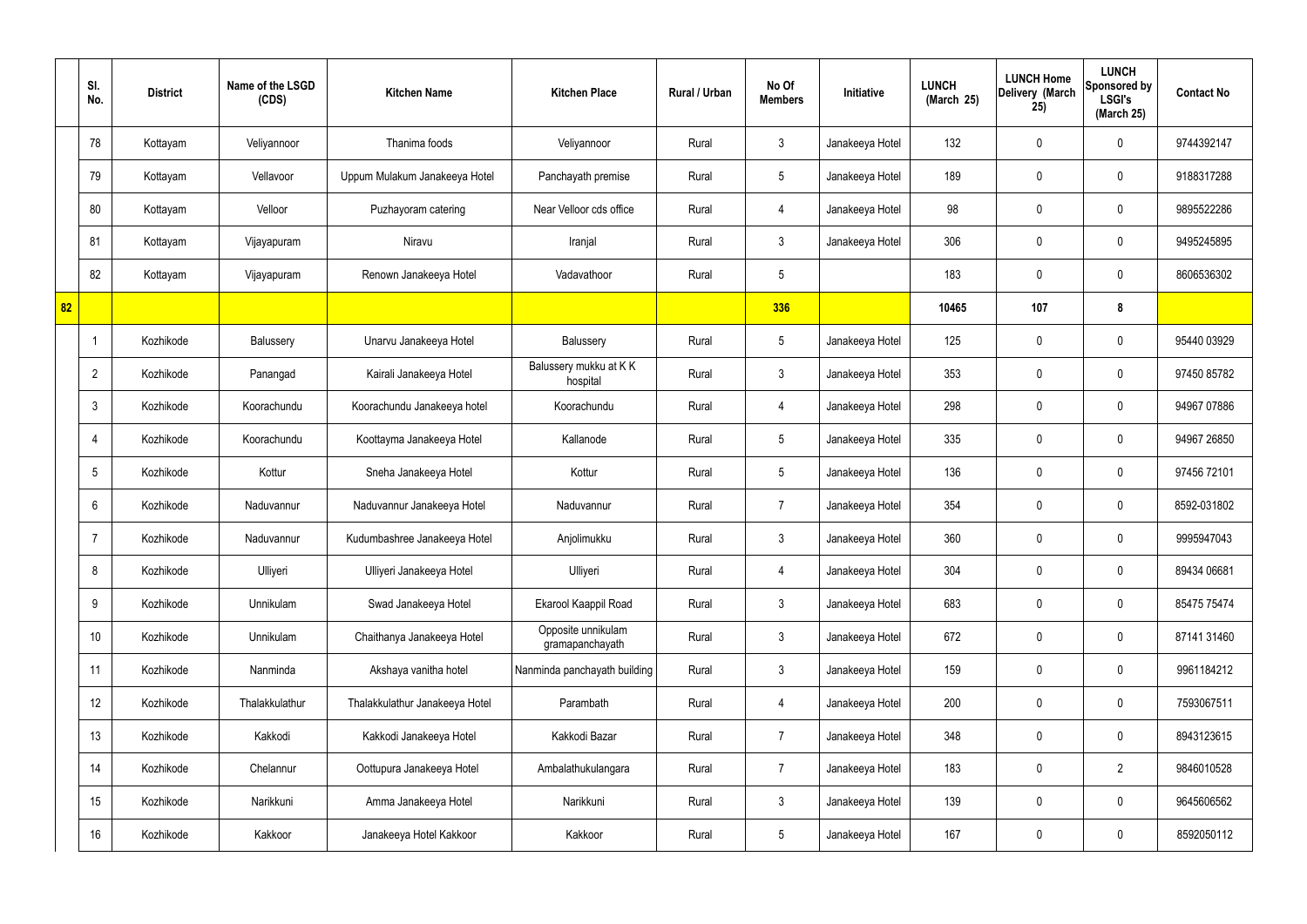| SI.<br>No. | <b>District</b> | Name of the LSGD<br>(CDS) | <b>Kitchen Name</b>                      | <b>Kitchen Place</b>      | <b>Rural / Urban</b> | No Of<br><b>Members</b> | <b>Initiative</b> | <b>LUNCH</b><br>(March 25) | <b>LUNCH Home</b><br>Delivery (March<br>25) | <b>LUNCH</b><br>Sponsored by<br><b>LSGI's</b><br>(March 25) | <b>Contact No</b> |
|------------|-----------------|---------------------------|------------------------------------------|---------------------------|----------------------|-------------------------|-------------------|----------------------------|---------------------------------------------|-------------------------------------------------------------|-------------------|
| 17         | Kozhikode       | Koduvally                 | Sadhya Janakeeya Hotel                   | G M L P School, Koduvally | Urban                | $5\phantom{.0}$         | Janakeeya Hotel   | 537                        | 0                                           | $\mathbf 0$                                                 | 8593898831        |
| 18         | Kozhikode       | Koduvally                 | KKN Janakeeya Hotel Koduvally            | Nellamkandi               | Urban                | $\mathbf{3}$            | Janakeeya Hotel   | 170                        | 0                                           | $\mathbf 0$                                                 | 9847650894        |
| 19         | Kozhikode       | Koduvally                 | Swad Janakeeya Hotel                     | Manipuram                 | Urban                | $5\phantom{.0}$         | Janakeeya Hotel   | 300                        | 0                                           | $\mathbf 0$                                                 | 9946991995        |
| 20         | Kozhikode       | Madavoor                  | Madavoor Janakeeya Hotel                 | Near madavoor panchayath  | Rural                | $5\phantom{.0}$         | Janakeeya Hotel   | 196                        | 0                                           | $\mathbf 0$                                                 | 8547590842        |
| 21         | Kozhikode       | Omasseri                  | Annapoornna Janakeeya Hotel              | Omasseri                  | Rural                | $\overline{4}$          | Janakeeya Hotel   | 268                        | 0                                           | $\mathbf 0$                                                 | 9605102599        |
| 22         | Kozhikode       | Puthuppadi                | Ruchi Janakeeya Hotel                    | Puthupadi                 | Rural                | $5\phantom{.0}$         | Janakeeya Hotel   | 342                        | 0                                           | $\mathbf 0$                                                 | 7909113114        |
| 23         | Kozhikode       | Kizhakkoth                | Swad Janakeeya Hotel                     | Mariveettilthazham        | Rural                | $\overline{4}$          | Janakeeya Hotel   | 90                         | 0                                           | $\mathbf 0$                                                 | 9847086665        |
| 24         | Kozhikode       | Thamarassery              | Pavithram Janakeeya hotel                | Thamarassery old stand    | Rural                | $6\phantom{.}6$         | Janakeeya Hotel   | 304                        | 0                                           | $\mathbf 0$                                                 | 9048389661        |
| 25         | Kozhikode       | Kodenchery                | Kairali Janakeeya Hotel                  | Kodenchery                | Rural                | 4                       | Janakeeya Hotel   | 182                        | 0                                           | $\mathbf 0$                                                 | 9446037829        |
| 26         | Kozhikode       | Koodaranji                | Ruchikkoot Janakeeya Hotel               | Koodaranji                | Rural                | $6\phantom{.}6$         | Janakeeya Hotel   | 237                        | 0                                           | $\mathbf 0$                                                 | 9496439278        |
| 27         | Kozhikode       | Thiruvambadi              | Pulari Janakeeya Hotel                   | Thondimmal                | Rural                | $5\phantom{.0}$         | Janakeeya Hotel   | 137                        | 0                                           | $\mathbf 0$                                                 | 7034264232        |
| 28         | Kozhikode       | Kattippara                | Ruchi Janakeeya Hotel                    | Chamal                    | Rural                | $6\phantom{.}6$         | Janakeeya Hotel   | $\mathbf 0$                | 0                                           | $\mathbf 0$                                                 | 7591974045        |
| 29         | Kozhikode       | Koyilandy North           | Naveena canteen                          | Near new bus stand        | Urban                | $\overline{7}$          | Janakeeya Hotel   | 351                        | 0                                           | 3                                                           | 9544185262        |
| 30         | Kozhikode       | Koyilandy North           | Koyilandi Nagarasabha Janakeeya<br>Hotel | Near Kollamchira          | Urban                | 10 <sup>°</sup>         | Janakeeya Hotel   | 435                        | $\mathbf 0$                                 | $\mathbf 1$                                                 | 8943191728        |
| 31         | Kozhikode       | Koyilandi South           | Snehadeepam Janakeeya Hotel              | Muthambi                  | Urban                | $6\overline{6}$         | Janakeeya Hotel   | 132                        | 0                                           | $\mathbf 0$                                                 | 9188198658        |
| 32         | Kozhikode       | Koyilandi South           | Kudumbashree Janakeeya Hotel             | Koyilandi Market          | Urban                | $\mathbf{3}$            | Janakeeya Hotel   | 260                        | 0                                           | $\mathbf 0$                                                 | 9544185262        |
| 33         | Kozhikode       | Chengottukavu             | Amma Janakeeya Hotel                     | Edakkulam                 | Rural                | $5\phantom{.0}$         | Janakeeya Hotel   | 147                        | 0                                           | $\mathbf 0$                                                 | 9048235785        |
| 34         | Kozhikode       | Atholi                    | Atholi Janakeeya Hotel                   | Kodassery                 | Rural                | $\overline{4}$          | Janakeeya Hotel   | $\mathbf 0$                | 0                                           | $\mathbf 0$                                                 | 9072499251        |
| 35         | Kozhikode       | Moodadi                   | Ruchi Janakeeya Hotel                    | Moodadi                   | Rural                | $5\phantom{.0}$         | Janakeeya Hotel   | 340                        | 0                                           | $\mathbf 0$                                                 | 8281226403        |
| 36         | Kozhikode       | Chemancheri               | Annapoornna Janakeeya Hotel              | Pookkad                   | Rural                | $5\phantom{.0}$         | Janakeeya Hotel   | 235                        | 0                                           | $\mathbf 0$                                                 | 9048235785        |
| 37         | Kozhikode       | Arikkulam                 | Thanima Janakeeya Hotel                  | Kurudimukku               | Rural                | $\overline{4}$          | Janakeeya Hotel   | 174                        | 0                                           | $\mathbf 0$                                                 | 9645137125        |
| 38         | Kozhikode       | Arikkulam                 | Ruchiyidam Janakeeya Hotel               | Arikkulam                 | Rural                | 4                       | Janakeeya Hotel   | 63                         | 0                                           | $\mathbf 0$                                                 | 9048410803        |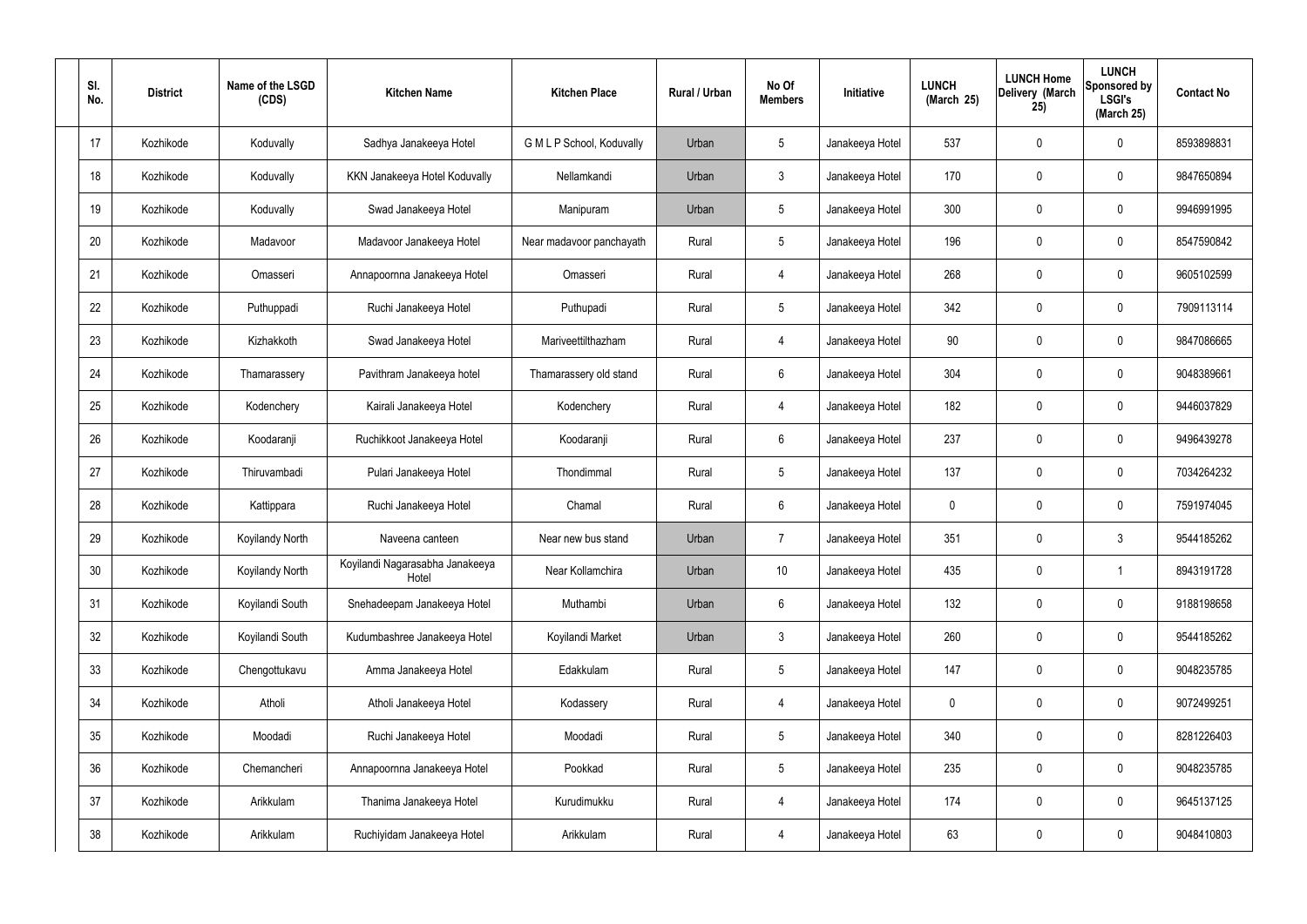|     | SI.<br>No. | <b>District</b> | Name of the LSGD<br>(CDS) | <b>Kitchen Name</b>            | <b>Kitchen Place</b>                        | Rural / Urban | No Of<br><b>Members</b> | Initiative      | <b>LUNCH</b><br>(March 25) | <b>LUNCH Home</b><br>Delivery (March<br>25) | <b>LUNCH</b><br>Sponsored by<br><b>LSGI's</b><br>(March 25) | <b>Contact No</b> |
|-----|------------|-----------------|---------------------------|--------------------------------|---------------------------------------------|---------------|-------------------------|-----------------|----------------------------|---------------------------------------------|-------------------------------------------------------------|-------------------|
|     | 39         | Kozhikode       | Kozhikode Central.        | Ruchikkoott                    | <b>District Veterinary Hospital</b>         | Urban         | $\mathfrak{Z}$          | Janakeeya Hotel | 679                        | 150                                         | $\mathbf 0$                                                 | 7025774213        |
|     | 40         | Kozhikode       | Kozhikode Central         | Sneha Ruchikkoott              | Mankavu                                     | Urban         | 4                       | Janakeeya Hotel | 410                        | 48                                          | $\mathbf 0$                                                 | 8921995031        |
|     | 41         | Kozhikode       | Kozhikode Central         | Tripthi Janakeeya Hotel        | Near AMLP School,<br>Moozhikkal             | Urban         | $\mathbf{3}$            | Janakeeya Hotel | 784,                       | 109                                         | $\mathbf 0$                                                 | 8129200288        |
|     | 42         | Kozhikode       | Kozhikode Central         | New Ganesh                     | Kovoor, near library                        | Urban         | $5\phantom{.0}$         | Janakeeya Hotel | 970                        | 20                                          | $\mathbf 0$                                                 | 9349123701        |
|     | 43         | Kozhikode       | Kozhikode Central         | Ruchippura Janakeeya Hotel     | Near Focus mall, New bus<br>stand Kozhikode | Urban         | $\mathbf{3}$            | Janakeeya Hotel | 757                        | $\mathbf 0$                                 | $\mathbf 0$                                                 | 9605602806        |
|     | 44         | Kozhikode       | Kozhikode Central         | Souparnika Janakeeya Hotel     | Medical college near chest<br>hospital      | Urban         | $6\phantom{.}6$         | Janakeeya Hotel | 401                        | $\mathbf 0$                                 | $\mathbf 0$                                                 | 8281709784        |
|     | 45         | Kozhikode       | Kozhikode North           | Udayam kudumbasree canteen     | Thadambattuthazham                          | Urban         | $5\overline{)}$         | Janakeeya Hotel | 550                        | 32                                          | $\mathbf 0$                                                 | 7736850096        |
|     | 46         | Kozhikode       | Kozhikode North           | Ruchi                          | Elathoor, Chettikulam                       | Urban         | 4                       | Janakeeya Hotel | 342                        | $\mathbf 0$                                 | $\mathbf 0$                                                 | 9947743713        |
|     | 47         | Kozhikode       | Kozhikode North           | Tasty Janakeeya Hotel          | <b>Butt</b> road                            | Urban         | $5\overline{)}$         | Janakeeya Hotel | 612                        | 50                                          | $\mathbf 0$                                                 | 9074462795        |
|     | 48         | Kozhikode       | Kozhikode North           | Oruma                          | Eranjikkal                                  | Urban         | 4                       | Janakeeya Hotel | 404                        | 27                                          | $\mathbf 0$                                                 |                   |
|     | 49         | Kozhikode       | Feroke                    | Ruchi vanitha mess             | <b>Feroke Muncipality</b>                   | Urban         | $\overline{7}$          | Janakeeya Hotel | 272                        | 0                                           | $\mathbf 0$                                                 | 9544468026        |
|     | 50         | Kozhikode       | Feroke                    | Mithra Janakeeya Hotel         | Ambalangadi                                 | Urban         | $5\overline{)}$         | Janakeeya Hotel | 332                        | $\mathbf 0$                                 | $\mathbf 0$                                                 | 9847657229        |
|     | 51         | Kozhikode       | Feroke                    | Chemmeen Janakeeya Hotel       | Karuvanthuruthi                             | Urban         | 4                       | Janakeeya Hotel | 316                        | $\mathbf 0$                                 | $\mathbf 0$                                                 | 9747265293        |
|     | 52         | Kozhikode       | Ramanattukara             | Tasty catering unit            | Ramanattukara                               | Urban         | 6                       | Janakeeya Hotel | 461                        | 0                                           | $\mathbf 0$                                                 | 9961004004        |
| 106 | 53         | Kozhikode       | KozhikodeSouth            | Ushass cattering               | Meenchantha school                          | Urban         | $5\phantom{.0}$         | Janakeeya Hotel | 765                        | 0                                           | $\mathbf 0$                                                 | 9645629224        |
|     | 54         | Kozhikode       | Kozhikode South           | Oruma                          | Naduvattam                                  | Urban         | $\overline{4}$          | Janakeeya Hotel | 318                        | 0                                           | $\mathbf 0$                                                 | 9747405960        |
|     | 55         | Kozhikode       | Kozhikode South           | Ruchi Janakeeya Hotel          | Kundayithode                                | Urban         | $5\phantom{.0}$         | Janakeeya Hotel | 571                        | $\pmb{0}$                                   | $\mathbf 0$                                                 | 9526521036        |
|     | 56         | Kozhikode       | Kozhikode South           | Five star                      | Palayam                                     | Urban         | $\overline{4}$          | Janakeeya Hotel | 473                        | $\pmb{0}$                                   | $\mathbf 0$                                                 | 9744307041        |
|     | 57         | Kozhikode       | Olavanna                  | Kailamadam Janakeeya Hotel     | Pantheerankavu bypass                       | Rural         | $6\overline{6}$         | Janakeeya Hotel | 315                        | 114                                         | $\boldsymbol{0}$                                            | 9526123535        |
|     | 58         | Kozhikode       | Olavanna                  | Snehitha Janakeeya Hotel       | Kunnathupalam                               | Rural         | $6\phantom{.}6$         | Janakeeya Hotel | 309                        | 145                                         | $\boldsymbol{0}$                                            | 9072771905        |
|     | 59         | Kozhikode       | Kadalundi                 | Kadambhari Janakeeya Hotel     | Mannoor valavil                             | Rural         | $6\overline{6}$         | Janakeeya Hotel | 162                        | 39                                          | $\mathbf 0$                                                 | 9349923675        |
|     | 60         | Kozhikode       | Mukkam                    | Mukkam Friends Janakeeya hotel | Mukkam                                      | Urban         | $\overline{4}$          | Janakeeya Hotel | 396                        | 0                                           | $\boldsymbol{0}$                                            | 9497215604        |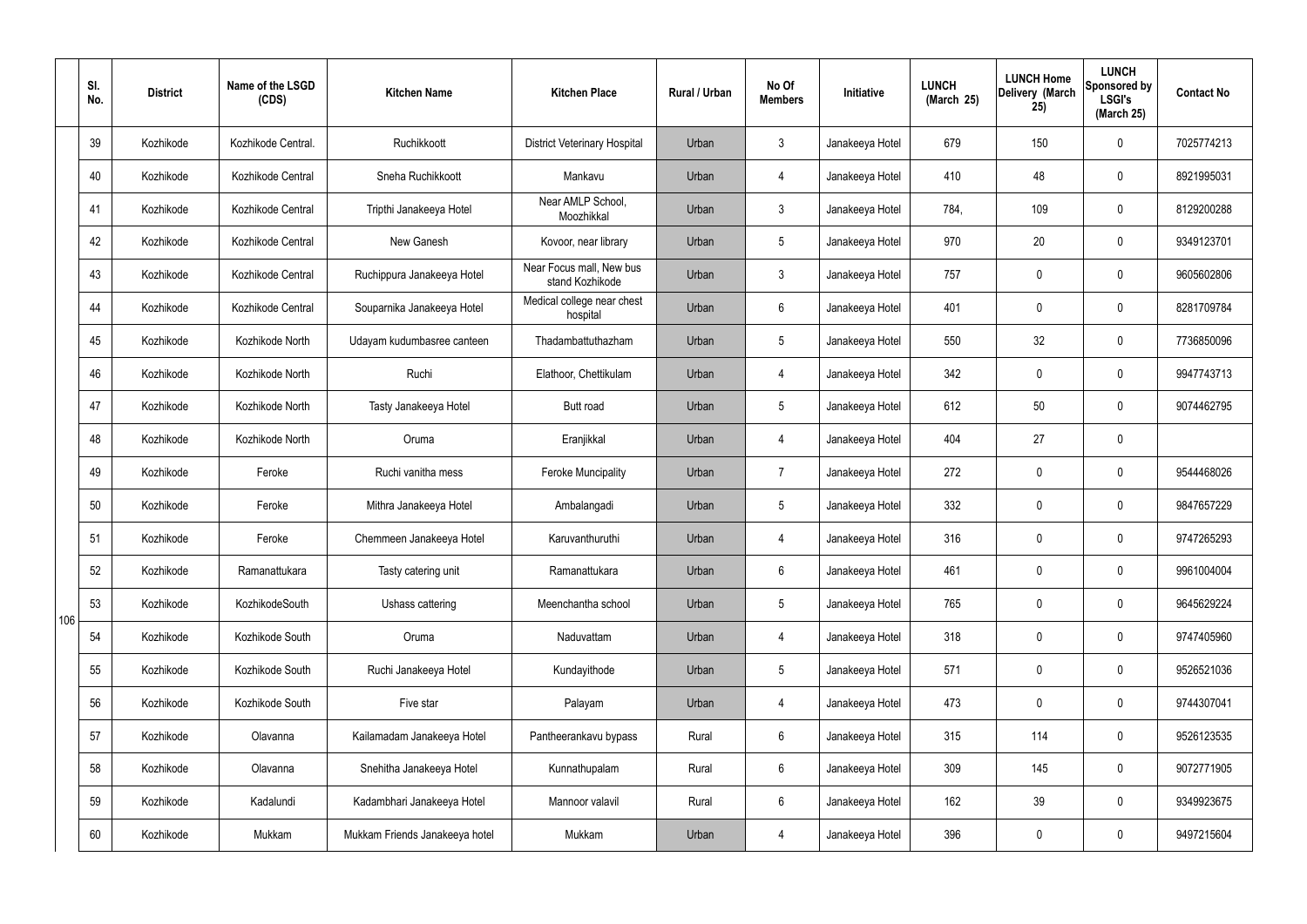| SI.<br>No. | <b>District</b> | Name of the LSGD<br>(CDS) | <b>Kitchen Name</b>                       | <b>Kitchen Place</b>               | Rural / Urban | No Of<br><b>Members</b> | Initiative      | <b>LUNCH</b><br>(March 25) | <b>LUNCH Home</b><br>Delivery (March<br>25) | <b>LUNCH</b><br>Sponsored by<br><b>LSGI's</b><br>(March 25) | <b>Contact No</b> |
|------------|-----------------|---------------------------|-------------------------------------------|------------------------------------|---------------|-------------------------|-----------------|----------------------------|---------------------------------------------|-------------------------------------------------------------|-------------------|
| 61         | Kozhikode       | Mukkam                    | Oottupura Janakeeya Hotel                 | Manassery                          | Urban         | 4                       | Janakeeya Hotel | 332                        | 0                                           | 0                                                           | 9645563417        |
| 62         | Kozhikode       | Chathamangalam            | Prakruthi                                 | Chathamangalam vipanana<br>kendram | Rural         | $5\phantom{.0}$         | Janakeeya Hotel | 125                        | $\mathbf 0$                                 | 0                                                           | 9745828787        |
| 63         | Kozhikode       | Chathamangalam            | Oruma                                     | Milk society                       | Rural         | $5\phantom{.0}$         | Janakeeya Hotel | 168                        | 0                                           | 0                                                           | 9847872378        |
| 64         | Kozhikode       | Perumanna                 | Thushara Janakeeya Hotel                  | Vallikkunnu                        | Rural         | $5\phantom{.0}$         | Janakeeya Hotel | 267                        | 0                                           | 0                                                           | 8113873612        |
| 65         | Kozhikode       | Kodiyathur                | Kanivu                                    | Eranjimavu                         | Rural         | $\overline{4}$          | Janakeeya Hotel | 132                        | 0                                           | 0                                                           | 9048094053        |
| 66         | Kozhikode       | Karassery                 | Karassery CDS Janakeeya Hotel             | Near karassery panchayath          | Rural         | $\overline{4}$          | Janakeeya Hotel | 226                        | 0                                           | 0                                                           | 9645120636        |
| 67         | Kozhikode       | Kuruvattoor               | Nanma Janakeeya Hotel                     | Payambra                           | Rural         | $\overline{4}$          | Janakeeya Hotel | 153                        | 0                                           | 0                                                           | 8547413299        |
| 68         | Kozhikode       | Mavoor                    | Koottayma Janakeeya Hotel                 | Mavoor                             | Rural         | $\overline{4}$          | Janakeeya Hotel | 342                        | 0                                           | 0                                                           | 9961856227        |
| 69         | Kozhikode       | Peruvayal                 | Tripthi Janakeeya Hotel                   | Velliparambu                       | Rural         | $5\phantom{.0}$         | Janakeeya Hotel | 118                        | 0                                           | 0                                                           | 6238723687        |
| 70         | Kozhikode       | Kuttiadi                  | Janakeeya Hotel                           | Kuttiadi Town                      | Rural         | 9                       | Janakeeya Hotel | 232                        | $\mathbf 0$                                 | $\overline{2}$                                              | 8606099575        |
| 71         | Kozhikode       | Kavilumpara               | Kavilumpara panchayath Janakeeya<br>Hotel | Thottilpalam                       | Rural         | 4                       | Janakeeya Hotel | 275                        | 0                                           | 0                                                           | 8157900256        |
| 72         | Kozhikode       | Maruthonkara              | Thanima Janakeeya Hotel                   | Adukkath                           | Rural         | $5\phantom{.0}$         | Janakeeya Hotel | 394                        | 0                                           | 0                                                           | 9846974198        |
| 73         | Kozhikode       | Velom                     | Samridhi                                  | Kallumpuram - Theekkuni            | Rural         | $5\phantom{.0}$         | Janakeeya Hotel | 205                        | 0                                           | 0                                                           | 9846813401        |
| 74         | Kozhikode       | Kunnummal                 | Ruchi Janakeeya Hotel                     | Kakkattil                          | Rural         | $5\phantom{.0}$         | Janakeeya Hotel | 346                        | $\mathbf 0$                                 | 0                                                           | 9605800608        |
| 75         | Kozhikode       | Naripatta                 | Sthree sakthi Janakeeya Hotel             | Kaiveli                            | Rural         | $5\phantom{.0}$         | Janakeeya Hotel | 156                        | $\mathbf 0$                                 | 0                                                           | 9645339232        |
| 76         | Kozhikode       | Kayakkodi                 | Samridhi Janakeeya Hotel                  | Kayakkodi                          | Rural         | $5\overline{)}$         | Janakeeya Hotel | 221                        | $\pmb{0}$                                   | 0                                                           | 9495587551        |
| 77         | Kozhikode       | Thurayur                  | Cds coffee house                          | Thurayur                           | Rural         | $5\phantom{.0}$         | Janakeeya Hotel | 160                        | $\mathbf 0$                                 | 0                                                           | 9048028293        |
| 78         | Kozhikode       | Payyoli                   | Mithra                                    | Payyoli Municipality               | Urban         | $5\phantom{.0}$         | Janakeeya Hotel | 190                        | $\pmb{0}$                                   | 0                                                           | 8606505900        |
| 79         | Kozhikode       | Meppayur                  | Ruchi canteen                             | Meppayur                           | Rural         | $5\phantom{.0}$         | Janakeeya Hotel | 230                        | $\pmb{0}$                                   | 0                                                           | 9447469729        |
| 80         | Kozhikode       | Thikkodi                  | Kaippunnyam Janakeeya Hotel               | Thikkodi                           | Rural         | $5\phantom{.0}$         | Janakeeya Hotel | 223                        | $\pmb{0}$                                   | 0                                                           | 9526071250        |
| 81         | Kozhikode       | Keezhariyur               | Tripthi Janakeeya Hotel                   | Arayanattu para                    | Rural         | 8                       | Janakeeya Hotel | 275                        | $\boldsymbol{0}$                            | 0                                                           | 8592834034        |
| 82         | Kozhikode       | Chakkittappara            | Chakkittapara cds Hotel                   | Chakkittapara CDS                  | Rural         | $\mathbf{3}$            | Janakeeya Hotel | 170                        | $\pmb{0}$                                   | 0                                                           | 9526881089        |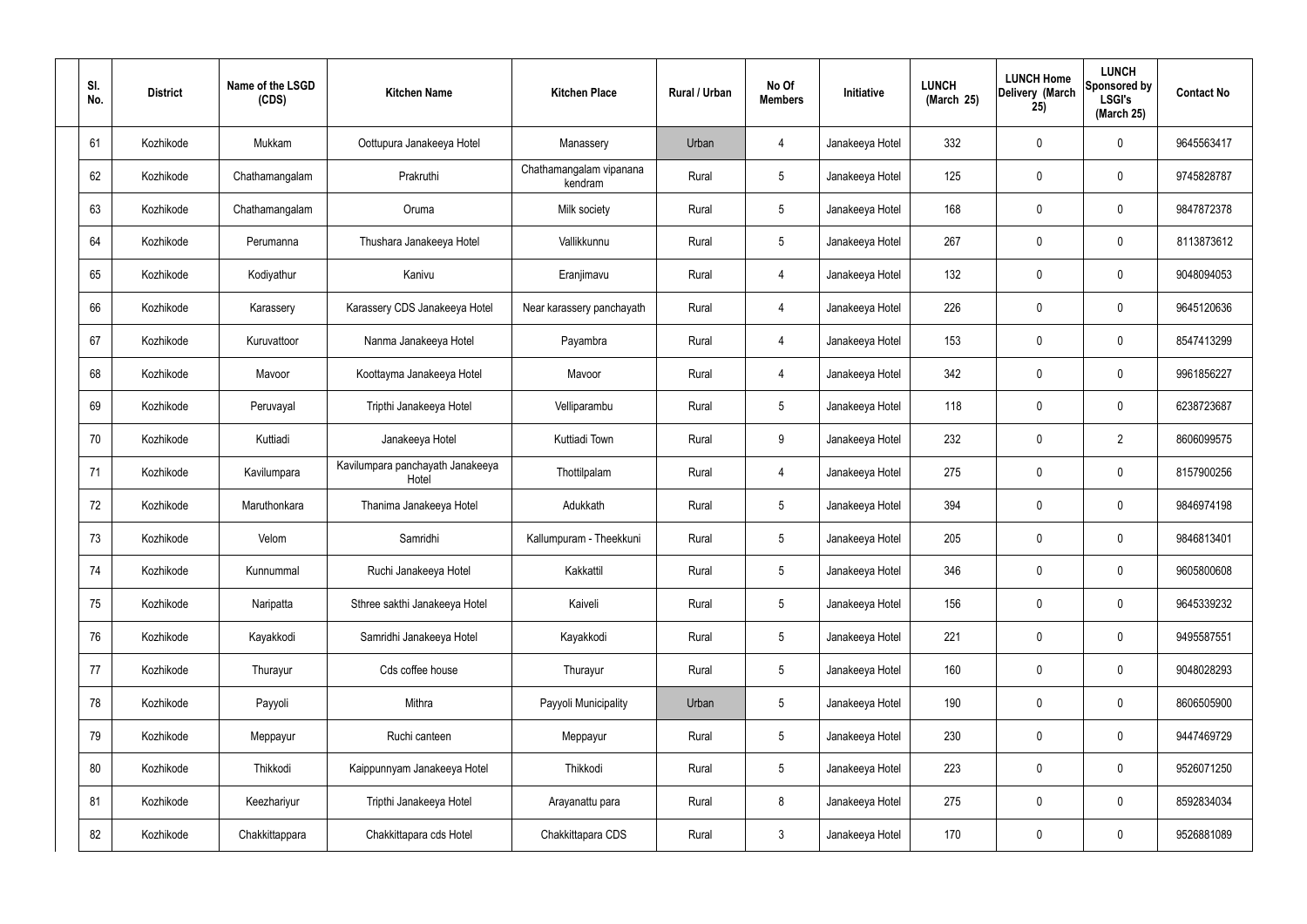| SI.<br>No. | <b>District</b> | Name of the LSGD<br>(CDS) | <b>Kitchen Name</b>                                  | <b>Kitchen Place</b>                               | Rural / Urban | No Of<br><b>Members</b> | Initiative      | <b>LUNCH</b><br>(March 25) | <b>LUNCH Home</b><br>Delivery (March<br>25) | <b>LUNCH</b><br>Sponsored by<br><b>LSGI's</b><br>(March 25) | <b>Contact No</b> |
|------------|-----------------|---------------------------|------------------------------------------------------|----------------------------------------------------|---------------|-------------------------|-----------------|----------------------------|---------------------------------------------|-------------------------------------------------------------|-------------------|
| 83         | Kozhikode       | Cheruvannur               | Vanitha canteen                                      | near cheruvannur panchayath<br>office, Cheruvannur | Rural         | $5\phantom{.0}$         | Janakeeya Hotel | 178                        | 0                                           | $\mathbf 0$                                                 | 9400676505        |
| 84         | Kozhikode       | Koothali                  | Salkara stationary cum Coffee house<br>and photostat | Near Koothali panchayath<br>office                 | Rural         | 6                       | Janakeeya Hotel | 159                        | 0                                           | $\mathbf 0$                                                 | 9847642496        |
| 85         | Kozhikode       | Changaroth                | Changorath Janakeeya Hotel                           | Near Vadakkumbad HSS                               | Rural         | $5\phantom{.0}$         | Janakeeya Hotel | 115                        | 0                                           | $\boldsymbol{0}$                                            | 9747353283        |
| 86         | Kozhikode       | Perambra                  | Perambra Janakeeya Hotel                             | Perambra                                           | Rural         | 4                       | Janakeeya Hotel | 304                        | 0                                           | $\mathbf 0$                                                 | 6238677483        |
| 87         | Kozhikode       | Kayanna                   | Kudumbashree Janakeeya Hotel<br>Kayanna              | Kayanna Bazar                                      | Rural         | $\mathbf{3}$            | Janakeeya Hotel | 60                         | 0                                           | $\mathbf 0$                                                 | 9496130121        |
| 88         | Kozhikode       | Nochad                    | Kudumbashree Janakeeya Hotel                         | Muliyangal                                         | Rural         | $5\phantom{.0}$         | Janakeeya Hotel | 189                        | 0                                           | $\mathbf 0$                                                 | 7034944936        |
| 89         | Kozhikode       | Nochad                    | Ruchi Janakeeya Hotel                                | Kalpathur                                          | Rural         | $5\phantom{.0}$         | Janakeeya Hotel | 127                        | 0                                           | $\mathbf 0$                                                 | 9946006742        |
| 90         | Kozhikode       | Ayenchery                 | Janakeeya Hotel Ayanchery                            | Ayanchery                                          | Rural         | 4                       | Janakeeya Hotel | 218                        | 0                                           | $\mathbf 0$                                                 | 8078369520        |
| 91         | Kozhikode       | Maniyur                   | Ruchikoott Vanitha Hotel                             | Near maniyur panchayath<br>office, Navodaya stop   | Rural         | 4                       | Janakeeya Hotel | 123                        | 0                                           | $\mathbf 0$                                                 | 9400097895        |
| 92         | Kozhikode       | Villiappally              | Janakeeya Hotel Villiappally                         | Keezhal Mukku                                      | Rural         | 4                       | Janakeeya Hotel | 178                        | 0                                           | $\mathbf 0$                                                 | 8086472039        |
| 93         | Kozhikode       | Thiruvallur               | Ruchi Janakeeya Hotel                                | Thiruvallur                                        | Rural         | $5\,$                   | Janakeeya Hotel | 203                        | 0                                           | $\boldsymbol{0}$                                            | 9400723619        |
| 94         | Kozhikode       | Edachery                  | Kudumbasree cafe and helpdesk                        | Edachery                                           | Rural         | 4                       | Janakeeya Hotel | 209                        | 0                                           | $\boldsymbol{0}$                                            | 7736287974        |
| 95         | Kozhikode       | Nadapuram                 | Uttupura canteen and catering                        | Kallachi                                           | Rural         | 6                       | Janakeeya Hotel | 300                        | 0                                           | 0                                                           | 9946448011        |
| 96         | Kozhikode       | Chekkyad                  | Ruchi vanitha hotel                                  | Puliyav                                            | Rural         | $\overline{4}$          | Janakeeya Hotel | 253                        | 0                                           | $\mathbf 0$                                                 | 9048541152        |
| 97         | Kozhikode       | Valayam                   | Nanma Janakeeya Hotel                                | Valayam                                            | Rural         | $5\phantom{.0}$         | Janakeeya Hotel | 151                        | 0                                           | $\mathbf 0$                                                 | 9207821783        |
| 98         | Kozhikode       | Purameri                  | Nanma Janakeeya Hotel                                | Purameri                                           | Rural         | $6\overline{6}$         | Janakeeya Hotel | 268                        | 0                                           | $\mathbf 0$                                                 | 9745393164        |
| 99         | Kozhikode       | Vanimel                   | Vanimel Janakeeya Hotel                              | Bhoomivathukkal                                    | Rural         | $5\phantom{.0}$         | Janakeeya Hotel | 154                        | 0                                           | $\mathbf 0$                                                 | 9048163049        |
| 100        | Kozhikode       | Tuneri                    | Menma Oottupura Janakeeya Hotel                      | Tuneri                                             | Rural         | $\mathbf{3}$            | Janakeeya Hotel | 190                        | 0                                           | $\mathbf 0$                                                 | 9745251928        |
| 101        | Kozhikode       | Onchiyam                  | Adukkala                                             | Kannookkara                                        | Rural         | $\mathfrak{Z}$          | Janakeeya Hotel | 187                        | $\mathbf 0$                                 | $\mathbf 0$                                                 | 8606115054        |
| 102        | Kozhikode       | Chorode                   | Janani Hotel and Catering Unit                       | Chorode                                            | Rural         | $\overline{4}$          | Janakeeya Hotel | 288                        | 0                                           | $\mathbf 0$                                                 | 9645426343        |
| 103        | Kozhikode       | Eramala                   | Janakeeya Hotel - Eramala                            | Orkkatteri                                         | Rural         | 8                       | Janakeeya Hotel | 136                        | $\pmb{0}$                                   | $\mathbf 0$                                                 | 9645239675        |
| 104        | Kozhikode       | Vadakara West             | Chithra Janakeeya Hotel                              | Vadakara New bus stand                             | Urban         | $\mathbf{3}$            | Janakeeya Hotel | 283                        | $\pmb{0}$                                   | $\pmb{0}$                                                   | 9387762939        |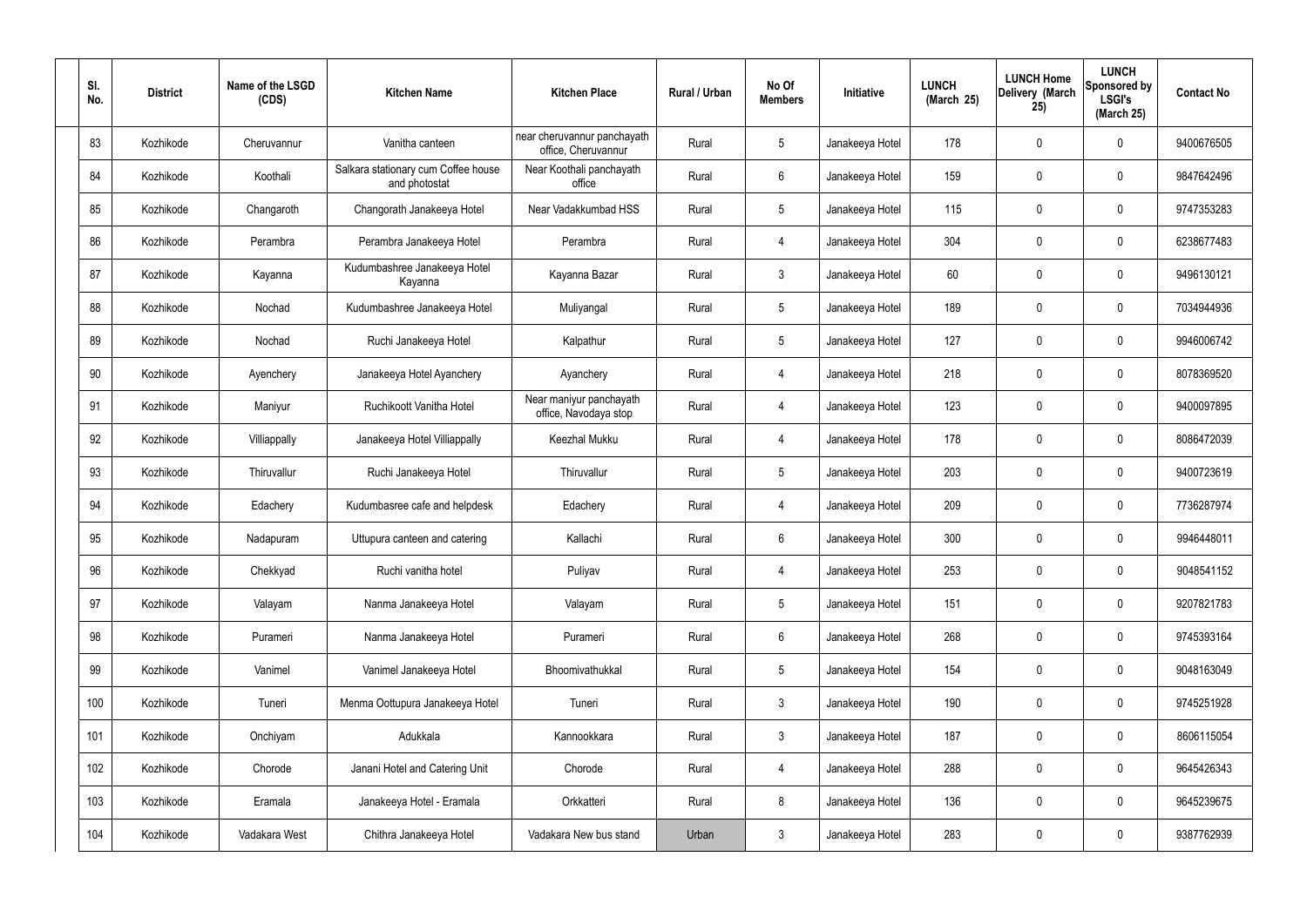|     | SI.<br>No.     | <b>District</b> | Name of the LSGD<br>(CDS) | <b>Kitchen Name</b>                   | <b>Kitchen Place</b>                     | Rural / Urban | No Of<br><b>Members</b> | Initiative      | <b>LUNCH</b><br>(March 25) | <b>LUNCH Home</b><br>Delivery (March<br>25) | <b>LUNCH</b><br>Sponsored by<br><b>LSGI's</b><br>(March 25) | <b>Contact No</b> |
|-----|----------------|-----------------|---------------------------|---------------------------------------|------------------------------------------|---------------|-------------------------|-----------------|----------------------------|---------------------------------------------|-------------------------------------------------------------|-------------------|
|     | 105            | Kozhikode       | Vadakara East             | Janakeeya Hotel Vadakara Municipality | Edodi                                    | Urban         | 6                       | Janakeeya Hotel | 381                        | $\mathbf 0$                                 | $\mathbf 0$                                                 | 9207604876        |
|     | 106            | Kozhikode       | Azhiyoor                  | Janakeeya Hotel Azhiyoor              | Chombala near Block Office               | Rural         | $\mathbf{3}$            | Janakeeya Hotel | 198                        | $\mathbf 0$                                 | $\mathbf 0$                                                 | 8086159250        |
| 106 |                |                 |                           |                                       |                                          |               | 505                     |                 | 29323                      | 734                                         | 8                                                           |                   |
|     | -1             | Malappuram      | Triprangode               | Vishista Vanitha Canteen              | Ottumpuram                               | Rural         | $5\overline{)}$         | Janakeeya Hotel | 125                        | 30                                          | $\mathbf 0$                                                 | 9526951352        |
|     | $\overline{2}$ | Malappuram      | Kondotty-2                | Amrutham Janakeeya Hotel              | Kondotty busstand                        | Urban         | 4                       | Janakeeya Hotel | 420                        | $\mathbf 0$                                 | 4                                                           | 7356582539        |
|     | $\mathbf{3}$   | Malappuram      | Ponmundam                 | Janakeeya hotel                       | Athanikkal                               | Rural         | 4                       | Janakeeya Hotel | 142                        | $\mathbf 0$                                 | $\mathbf 0$                                                 |                   |
|     | 4              | Malappuram      | Ponnani-1                 | Samridhi                              | Ponnani                                  | Urban         | $5\overline{)}$         | Janakeeya Hotel | $\mathbf 0$                | $\mathbf 0$                                 | $\mathbf 0$                                                 |                   |
|     | 5              | Malappuram      | Parappanangadi            | Thathoos janakeeya hotel              | Parappanangadi                           | Urban         | $\mathbf{3}$            | Janakeeya Hotel | 192                        | 164                                         | $\mathbf 0$                                                 |                   |
|     | 6              | Malappuram      | Edayur                    | mathuraka vanita hotel                | vattaparamb                              | Rural         | $\mathbf{3}$            | Janakeeya Hotel | 186                        | 0                                           | $\mathbf 0$                                                 |                   |
|     | $\overline{7}$ | Malappuram      | Kaladi                    | Thripthi Janakeeya Hotel              | Naripparamb                              | Rural         | 4                       | Janakeeya Hotel | 129                        | $\mathbf 0$                                 | $\mathbf 0$                                                 |                   |
|     | 8              | Malappuram      | Tavanur                   | Snehitha                              | Ayankalam                                | Rural         | $5\overline{)}$         | Janakeeya Hotel | 82                         | 0                                           | $\mathbf 0$                                                 |                   |
|     | 9              | Malappuram      | Karulai                   | Janakeeya Hotel                       | Karulayi Town                            | Rural         | 4                       | Janakeeya Hotel | 149                        | 25                                          | $\mathbf 0$                                                 | 9388070564        |
|     | 10             | Malappuram      | Melattur                  | Melattur Janakeeya Hotel              | Melattur                                 | Rural         | $5\overline{)}$         | Janakeeya Hotel | 275                        | $\mathbf 0$                                 | $\mathbf 0$                                                 | 9497644650        |
|     | 11             | Malappuram      | Vallikkunnu               | Ruchikootu                            | Anangadi                                 | Rural         | $\overline{4}$          | Janakeeya Hotel | 189                        | 87                                          | $\mathbf 0$                                                 | 9846828029        |
|     | 12             | Malappuram      | Parappanangadi            | Sobhika Janakeeya hotel               | Parappanangadi                           | Urban         | $5\phantom{.0}$         | Janakeeya Hotel | 481                        | 195                                         | $\mathbf 0$                                                 | 9048220552        |
|     | 13             | Malappuram      | Vazhakkad                 | Ruchi hotel vazhakkad                 | Gup school vazhakkad                     | Rural         | $5\overline{)}$         | Janakeeya Hotel | 334                        | 230                                         | $\mathbf 0$                                                 | 9656316072        |
|     | 14             | Malappuram      | Amarambalam               | Janakeeya Hotel                       | Opposite Federal Bank<br>Pookkottumpadam | Rural         | $\overline{4}$          | Janakeeya Hotel | 80                         | $\overline{2}$                              | $\overline{4}$                                              | 8157060589        |
|     | 15             | Malappuram      | Marakkara                 | Famous Hotel                          | marakkara                                | Rural         | $\mathbf{3}$            | Janakeeya Hotel | $\mathbf 0$                | 0                                           | $\mathbf 0$                                                 | 6238909658        |
|     | 16             | Malappuram      | Ozhur                     | Archana Vanitha Canteen               | Pulparambu                               | Rural         | $\overline{2}$          | Janakeeya Hotel | 195                        | $\pmb{0}$                                   | $\mathbf 0$                                                 | 9645906084        |
|     | 17             | Malappuram      | Keezhuparambu             | Sisiram hotel keezhuparambu           | New bazar kuniyil                        | Rural         | $5\overline{)}$         | Janakeeya Hotel | 144                        | 54                                          | $\mathbf 0$                                                 | 8086830582        |
|     | 18             | Malappuram      | Irimbiliyam               | nandanam vanita hotel                 | kotappuram                               | Rural         | $5\overline{)}$         | janakeeya Hotel | 189                        | 0                                           | $\mathbf 0$                                                 | 7306302029        |
|     | 19             | Malappuram      | Porur                     | Kudumbasree vanitha canteen           | Cherukod                                 | Rural         | $\overline{4}$          | Janakeeya Hotel | 216                        | 0                                           | $\boldsymbol{0}$                                            | 9745425647        |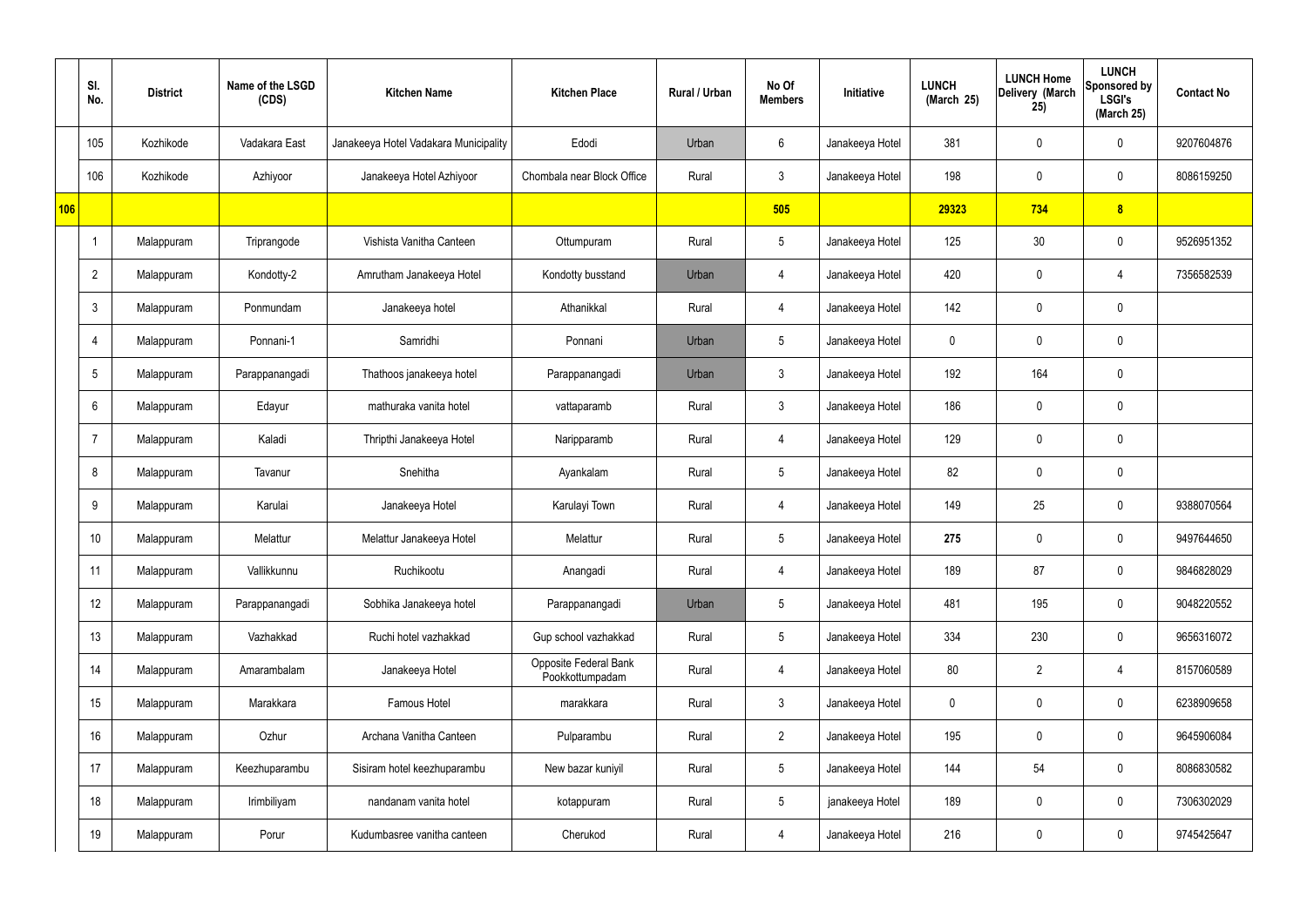| SI.<br>No. | <b>District</b> | Name of the LSGD<br>(CDS) | <b>Kitchen Name</b>        | <b>Kitchen Place</b> | Rural / Urban | No Of<br><b>Members</b> | Initiative      | <b>LUNCH</b><br>(March 25) | <b>LUNCH Home</b><br>Delivery (March<br>25) | <b>LUNCH</b><br>Sponsored by<br><b>LSGI's</b><br>(March 25) | <b>Contact No</b> |
|------------|-----------------|---------------------------|----------------------------|----------------------|---------------|-------------------------|-----------------|----------------------------|---------------------------------------------|-------------------------------------------------------------|-------------------|
| 20         | Malappuram      | Tirunavaya                | Vibhava Cafesree           | Karathoor            | Rural         | 4                       | Janakeeya Hotel | 115                        | 30                                          | $\mathbf 0$                                                 | 9645414837        |
| 21         | Malappuram      | Moothedam                 | Moothedam janakeeya hotel  | Karappuram           | Rural         | $\mathfrak{Z}$          | Janakeeya Hotel | 252                        | 0                                           | $\mathbf 0$                                                 | 9447630154        |
| 22         | Malappuram      | Vazhayur                  | Three Star Janakeeya Hotel | Karad                | Rural         | 4                       | Janakeeya Hotel | 312                        | 33                                          | $\boldsymbol{0}$                                            | 9744305921        |
| 23         | Malappuram      | urngattiri                | Oottupura                  | Therattummal         | Rural         | $5\phantom{.0}$         | Janakeeya Hotel | 101                        | 86                                          | $\mathbf 0$                                                 | 9562851125        |
| 24         | Malappuram      | Maranchery                | Janakeeya Hotel maranchey  | Panambad             | Rural         | $5\phantom{.0}$         | Janakeeya Hotel | 81                         | 142                                         | $\mathbf 0$                                                 | 9048081621        |
| 25         | Malappuram      | Athavanad                 | Janakeeya Bhakshanasala    | Vettichira           | Rural         | $5\phantom{.0}$         | Janakeeya Hotel | 0                          | 0                                           | $\mathbf 0$                                                 | 9495291580        |
| 26         | Malappuram      | Pothukal                  | Vanitha Canteen            | Nettikulam           | Rural         | $6\phantom{.}$          | Janakeeya Hotel | 107                        | 0                                           | $\boldsymbol{0}$                                            | 9048501397        |
| 27         | Malappuram      | Mampad                    | <b>Bismi Cafe</b>          | Mampad               | Rural         | $\mathbf{3}$            | Janakeeya Hotel | 150                        | 0                                           | $\boldsymbol{0}$                                            | 9961170251        |
| 28         | Malappuram      | Marakkara                 | Ruchikoottu                | <b>AC Nirappu</b>    | Rural         | $5\phantom{.0}$         | Janakeeya Hotel | 58                         | 0                                           | $\boldsymbol{0}$                                            | 9745625415        |
| 29         | Malappuram      | Alipparambu               | Oottupura                  | Alipparambu          | Rural         | $5\phantom{.0}$         | Janakeeya Hotel | 172                        | 0                                           | $\mathbf 0$                                                 | 9847690941        |
| 30         | Malappuram      | Valanchery                | Janakkeeya Hotel           | Valanchery           | Urban         | $5\phantom{.0}$         | Janakeeya Hotel | 151                        | 0                                           | $\boldsymbol{0}$                                            | 8593812408        |
| 31         | Malappuram      | Chaliyar                  | Chaliyar Janakeeya Hotel   | Akambaadam           | Rural         | $\mathfrak{Z}$          | Janakeeya Hotel | 159                        | 51                                          | $\boldsymbol{0}$                                            | 9605274841        |
| 32         | Malappuram      | Kalikavu                  | Friends Janakeeya Hotel    | Kalikavu             | Rural         | 4                       | Janakeeya Hotel | 121                        | 20                                          | $\boldsymbol{0}$                                            | 9745751684        |
| 33         | Malappuram      | Angadipuram               | Janakeeya Hotel            | Angadipuram          | Rural         | $\overline{4}$          | Janakeeya Hotel | 228                        | 0                                           | $\mathbf 0$                                                 | 7902314724        |
| 34         | Malappuram      | Puzhakkattri              | Jasmin                     | Puzhakkattiri        | Rural         | $5\,$                   | Janakeeya Hotel | 183                        | 112                                         | $\mathbf 0$                                                 | 9495497872        |
| 35         | Malappuram      | Nannamukku                | Tanima                     | Nannamukku           | Rural         | $5\,$                   | Janakeeya Hotel | 156                        | 104                                         | $\mathbf 0$                                                 | 8943417885        |
| 36         | Malappuram      | Moorkkanad                | Oruma Janakeeya Hotel      | Moorkkanad           | Rural         | $5\,$                   | Janakeeya Hotel | 98                         | 67                                          | $\mathbf 0$                                                 | 9605728248        |
| 37         | Malappuram      | Edavanna                  | Souhrtham Janakeeya Hotel  | Edavanna             | Rural         | $5\,$                   | Janakeeya Hotel | 407                        | 78                                          | $\mathbf 0$                                                 | 9746986110        |
| 38         | Malappuram      | Tirur                     | Ruchi Janakeeya Hotel      | Tirur                | Urban         | 4                       | Janakeeya Hotel | 0                          | 0                                           | $\mathbf 0$                                                 | 9895409528        |
| 39         | Malappuram      | Tirur                     | Amrutham Janakeeya Hotel   | Tirur                | Urban         | 4                       | Janakeeya Hotel | 315                        | 0                                           | $\mathbf 0$                                                 | 9745074259        |
| 40         | Malappuram      | Edappal                   | Daya Cafesree              | Edappal              | Rural         | $5\phantom{.0}$         | Janakeeya Hotel | 143                        | 0                                           | $\mathbf 0$                                                 | 9895439056        |
| 41         | Malappuram      | Koottilangadi             | Janakeeya Hotel            | Koottilangadi        | Rural         | 4                       | Janakeeya Hotel | 75                         | 25                                          | $\overline{2}$                                              | 9539471939        |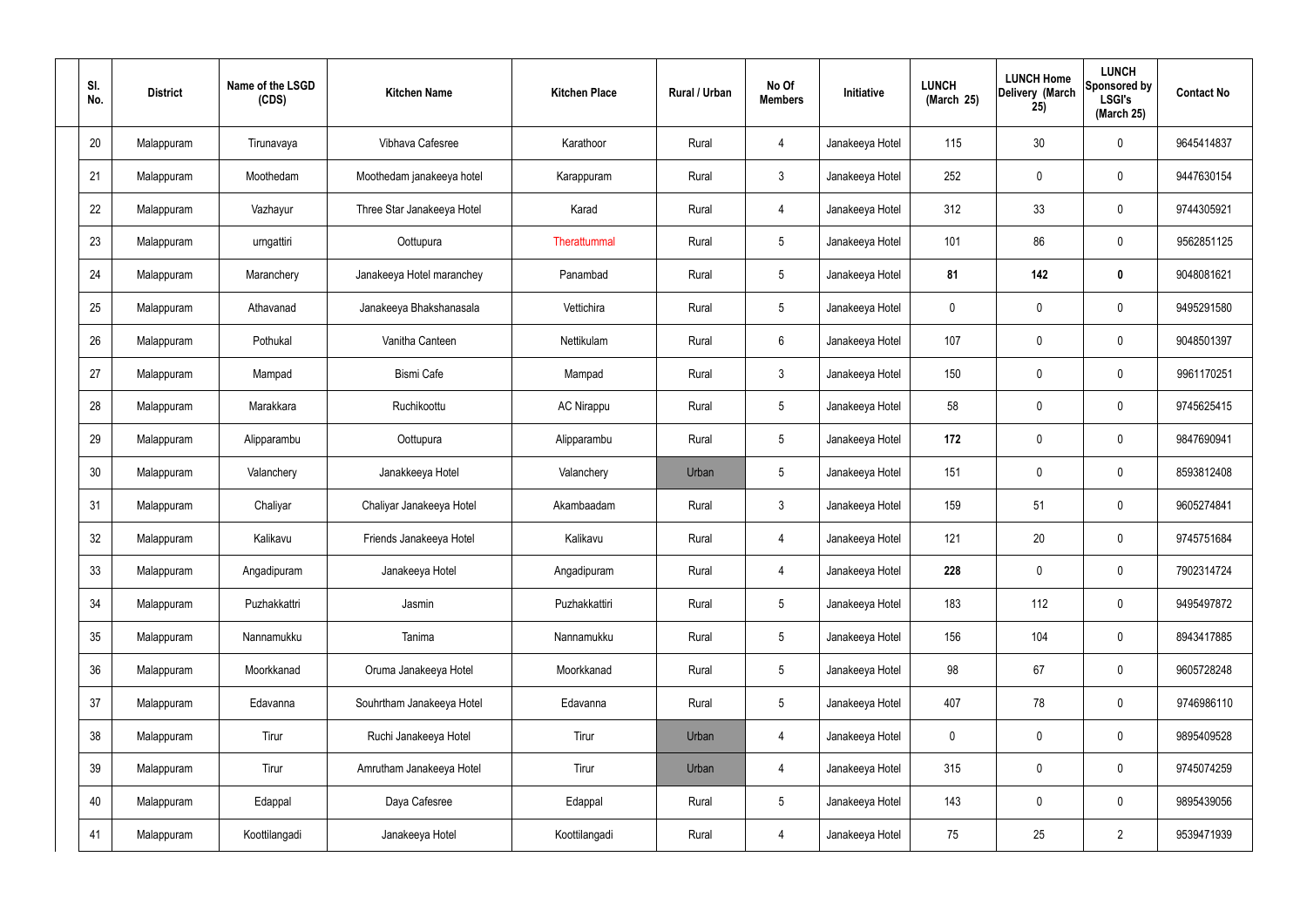|     | SI.<br>No. | <b>District</b> | Name of the LSGD<br>(CDS) | <b>Kitchen Name</b>                               | <b>Kitchen Place</b>   | <b>Rural / Urban</b> | No Of<br><b>Members</b> | Initiative      | <b>LUNCH</b><br>(March 25) | <b>LUNCH Home</b><br>Delivery (March<br>25) | <b>LUNCH</b><br>Sponsored by<br><b>LSGI's</b><br>(March 25) | <b>Contact No</b> |
|-----|------------|-----------------|---------------------------|---------------------------------------------------|------------------------|----------------------|-------------------------|-----------------|----------------------------|---------------------------------------------|-------------------------------------------------------------|-------------------|
|     | 42         | Malappuram      | Vattamkulam               | Vibhava Janakeeya Hotel                           | Edappal                | Rural                | $\overline{4}$          | Janakeeya Hotel | 119                        | $\mathbf 0$                                 | 0                                                           | 9744844512        |
|     | 43         | Malappuram      | Nilambur                  | Annapporna Janakeeya Hotel                        | Nilambur               | Urban                | 8                       | Janakeeya Hotel | 243                        | 114                                         | $\pmb{0}$                                                   | 8547795364        |
|     | 44         | Malappuram      | Puzhakkattri              | PT Group                                          | Ramapuram              | Rural                | $\overline{4}$          | Janakeeya Hotel | 193                        | 23                                          | 0                                                           | 9745108676        |
|     | 45         | Malappuram      | Vazhikkadavu              | Vanitha Janakeeya Hotel                           | Manimooli              | Rural                | $\overline{4}$          | Janakeeya Hotel | 46                         | $\mathbf 0$                                 | $\pmb{0}$                                                   | 8943046755        |
|     | 46         | Malappuram      | Chungathara               | Chungathara Annapoorna Vanitha<br>Janakeeya Hotel | Chalikkulam            | Rural                | 3                       | Janakeeya Hotel | 140                        | 38                                          | $\mathbf 0$                                                 | 9745674102        |
|     | 47         | Malappuram      | Vallikunnu                | Punathil Janakeeya Hotel                          | Vallikunnu             | Rural                | $\overline{4}$          | Janakeeya Hotel | 102                        | 163                                         | $\pmb{0}$                                                   | 9946051042        |
|     | 48         | Malappuram      | Tirurangadi               | Nirmalyam Janakeeya Hotel                         | Chanthappadi           | Urban                | $5\overline{)}$         | Janakeeya Hotel | 247                        | 180                                         | $\mathbf 0$                                                 | 9895168511        |
|     | 49         | Malappuram      | Purathur                  | Purathur Janakeeya Hotel                          | Kavilakkad             | Rural                | 3                       | Janakeeya Hotel | 89                         | 67                                          | 0                                                           | 9645170119        |
|     | 50         | Malappuram      | Kuruva                    | Swad                                              | Ambalaparamb           | Rural                | $\overline{4}$          | Janakeeya Hotel | 36                         | 29                                          | $\mathbf 0$                                                 | 9495993543        |
|     | 51         | Malappuram      | Perumanna Klari           | Perumanna Klari Janakeeya Hotel                   | Near Panjayathu office | Rural                | 3                       | Janakeeya Hotel | 85                         | $\mathbf{0}$                                | $\mathbf 0$                                                 | 7306197556        |
|     | 52         | Malappuram      | Kuttippuram               | Janakeeya Hotel Kuttippurram                      | Kuttipuram             | Rural                | $5\phantom{.0}$         | Janakeeya Hotel | 280                        | $\mathbf 0$                                 | $\mathbf 0$                                                 | 8921459017        |
|     | 53         | Malappuram      | Niramaruthur              | Annapporna Janakeeya Hotel                        | Mangad                 | Rural                | 3                       | Janakeeya Hotel | 100                        | $\mathbf 0$                                 | 0                                                           | 9746334349        |
|     | 54         | Malappuram      | Veliyancode               | Cafe Kudumbashree                                 | Eramangalam            | Rural                | 3                       | Janakeeya Hotel | 57                         | 77                                          | $\mathbf 0$                                                 | 9567575145        |
|     | 55         | Malappuram      | Pulilkal                  | Ruchi Koottu Janakeeya Hotel                      | Pulikkal               | Rural                | $\overline{4}$          | Janakeeya Hotel | 178                        | 22                                          | $\pmb{0}$                                                   | 9947039208        |
|     | 56         | Malappuram      | Karuvarakund              | Janakeeya Hotel                                   | Karuvarakund           | Rural                | 4                       | Janakeeya Hotel | 172                        | 30 <sup>°</sup>                             | $\mathsf{0}$                                                | 9562233316        |
|     | 57         | Malappuram      | Thuvvur                   | Janakeeya Hotel                                   | Thuvvur                | Rural                | $5\phantom{.0}$         | Janakeeya Hotel | 184                        | 26                                          | $\mathbf 0$                                                 | 8075365565        |
|     | 58         | Malappuram      | Kottakkal                 | Kottakkal Janakeeya Hotel                         | Kottakkal              | Urban                | $\mathfrak{Z}$          | Janakeeya Hotel | 356                        | $\mathbf 0$                                 | $\mathbf 0$                                                 | 9946216609        |
|     | 59         | Malappuram      | Kuzhimanna                | Mythri Janakkeeya Hotel                           | Cheruparamb            | Rural                | 4                       | Janakeeya Hotel | 146                        | 80                                          | $\mathbf 0$                                                 | 9961738543        |
|     | 60         | Malappuram      | Talakkad                  | Talakkad Janakeeya Hotel                          | <b>BP</b> Angadi       | Rural                | 4                       | Janakeeya Hotel | 202                        | 32                                          | $\mathbf 0$                                                 | 9447824517        |
|     | 61         | Malappuram      | Areecode                  | Haritha sree Janakeeya Hotel                      | Pookottuchola          | Rural                | 4                       | Janakeeya Hotel | 106                        | 28                                          | $\mathbf 0$                                                 | 7025072558        |
|     | 62         | Malappuram      | Cherukkavu                | Kitchen Hut Janakeeya Hotel                       | Chevayoor              | Rural                | 4                       | Janakeeya Hoel  | 150                        | 60                                          | $\overline{2}$                                              | 9895195887        |
| 128 | 63         | Malappuram      | Thiruvali                 | Janakeeya hotel                                   | Thiruvali              | Rural                | $\mathbf 5$             | Janakeeya Hotel | 137                        | $\mathbf 0$                                 | $\mathsf{0}$                                                | 9746385945        |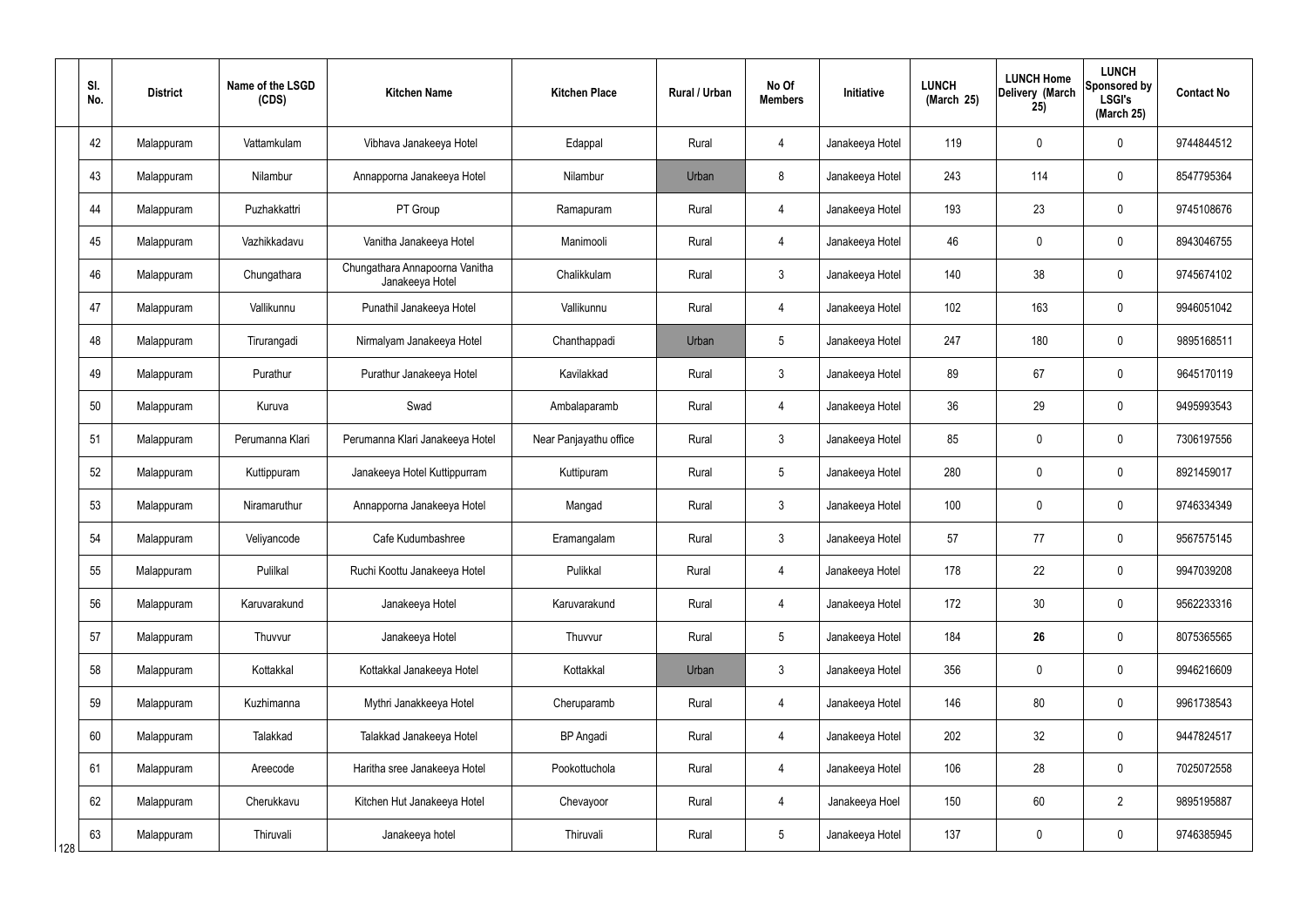| SI.<br>No.<br>$\overline{ }$ | <b>District</b> | Name of the LSGD<br>(CDS) | <b>Kitchen Name</b>        | <b>Kitchen Place</b> | Rural / Urban | No Of<br><b>Members</b> | Initiative      | <b>LUNCH</b><br>(March 25) | <b>LUNCH Home</b><br>Delivery (March<br>25) | <b>LUNCH</b><br>Sponsored by<br><b>LSGI's</b><br>(March 25) | <b>Contact No</b> |
|------------------------------|-----------------|---------------------------|----------------------------|----------------------|---------------|-------------------------|-----------------|----------------------------|---------------------------------------------|-------------------------------------------------------------|-------------------|
| 64                           | Malappuram      | Alamcode                  | Janakeeya hotel            | Alamcode             | Rural         | $5\phantom{.0}$         | Janakeeya Hotel | 131                        | 89                                          | $\mathbf 0$                                                 | 8129368109        |
| 65                           | Malappuram      | Manjeri 1                 | Cafe Janakeeya hotel       | Manjeri              | Urban         | $6\phantom{.}6$         | Janakeeya Hotel | 230                        | 19                                          | 4                                                           | 7336671011        |
| 66                           | Malappuram      | kalpakanchery             | Janakeeya HOTEL            | Kalpakanchery        | Rural         | $\overline{4}$          | Janakeeya Hotel | 120                        | 0                                           | $\mathbf 0$                                                 | 9048929947        |
| 67                           | Malappuram      | Kodur                     | Janakeeya hotel            | vadakkemanna         | Rural         | $\mathbf{3}$            | Janakeeya hotel | 156                        | 0                                           | $\mathbf 0$                                                 | 9605430938        |
| 68                           | Malappuram      | Anakayam                  | janakeeya hotel            | Anakayam             | Rural         | $5\phantom{.0}$         | Janakeeya hotel | 284                        | 0                                           | $\mathbf 0$                                                 | 7025840671        |
| 69                           | Malappuram      | Malappuram                | Janakeeya Hotel            | Malappuram           | Urban         | $\mathbf{3}$            | Janakeeya Hotel | 220                        | 0                                           | $\mathbf 0$                                                 | 8281125864        |
| 70                           | Malappuram      | Tanur                     | Azhimukham Janakeeya hotel | tanur                | Urban         | $\mathbf{3}$            | Janakeeya Hotel | 156                        | 0                                           | $\mathbf 0$                                                 | 7594914843        |
| 71                           | Malappuram      | Elamkulam                 | Janapriya                  | Kunnakav             | Rural         | 4                       | Janakeeya Hotel | 170                        | 0                                           | $\mathbf 0$                                                 | 9496725446        |
| 72                           | Malappuram      | Wandoor                   | Janakeeya Hotel            | wandoor              | Rural         | 4                       | Janakeeya Hotel | 189                        | 0                                           | $\mathbf 0$                                                 | 8086064498        |
| 73                           | Malappuram      | Perinthalmanna            | samrthi janakeeya hotei    | Perinthalmanna       | Urban         | $5\phantom{.0}$         | Janakeeya hotel | 172                        | 0                                           | $\mathbf 0$                                                 | 7994259773        |
| 74                           | Malappuram      | Munniyur                  | Oottupura                  | Munniyur             | Rural         | $5\phantom{.0}$         | Janakeeya Hotel | 247                        | 213                                         | $\mathbf 0$                                                 |                   |
| 75                           | Malappuram      | AR Nagar                  | Aiswarya                   | AR Nagar             | Rural         | $\mathbf{3}$            | Janakeeya Hotel | 204                        | 0                                           | $\mathbf 0$                                                 |                   |
| 76                           | Malappuram      | Thenjippalam              | Nanma                      | Thenjippalam         | Rural         | 4                       | Janakeeya Hotel | 246                        | 91                                          | $\mathbf 0$                                                 |                   |
| 77                           | Malappuram      | Peruvallur                | Anugraha                   | Super bazar          | Rural         | $5\phantom{.0}$         | Jankeeya Hotel  | 124                        | 110                                         | $\overline{2}$                                              | 9747037665        |
| 78                           | Malappuram      | Muthuvallur               | Nanma janakeeya hotel      | Muthuparambu         | Rural         | $3\phantom{a}$          | Janakeeya hotel | 408                        | 0                                           | $\mathbf 0$                                                 | 9744406501        |
| 79                           | Malappuram      | mankada                   | janakeeya hatel            | Aryiranazhipadi      | Rural         | $\mathbf{3}$            | janakeeya hotel | 0                          | 0                                           | $\mathbf 0$                                                 | 9539855520        |
| 80                           | Malappuram      | Vengara                   | Ponnoos hotel              | Vengara              | Rural         | 4                       | Janakeeya hotel | $\mathbf 0$                | 0                                           | $\mathbf 0$                                                 | 9947424618        |
| 81                           | Malappuram      | Pulpatta                  | Santhwanam Janakeeya hotel | Padikkal parambil    | Rural         | $5\phantom{.0}$         | Janakeeya hotel | 369                        | 153                                         | $\mathbf 0$                                                 | 9526367569        |
| 82                           | Malappuram      | Keezhattur                | Keezhattur Janakeeya hotel | Keezhattur           | Rural         | 4                       | Janakeeya hotel | 68                         | 0                                           | $\mathbf 0$                                                 | 9539209640        |
| 83                           | Malappuram      | Cheriyamundam             | Nanma janakeeya hotel      | Manchingapara        | Rural         | 4                       | Janakeeya hotel | 85                         | 0                                           | $\mathbf 0$                                                 | 9496048689        |
| 84                           | Malappuram      | Chelambre                 | Soorya Janakeeya hotel     | Pulluparamb          | Rural         | $\mathbf{3}$            | Janakeeya hotel | 81                         | 96                                          | $\mathbf 0$                                                 | 7994179285        |
| 85                           | Malappuram      | Ponmala                   | Janakeeya hotel            | Chappangadi          | Rural         | 4                       | Janakeeya hotel | 228                        | $\pmb{0}$                                   | $\pmb{0}$                                                   | 9605811748        |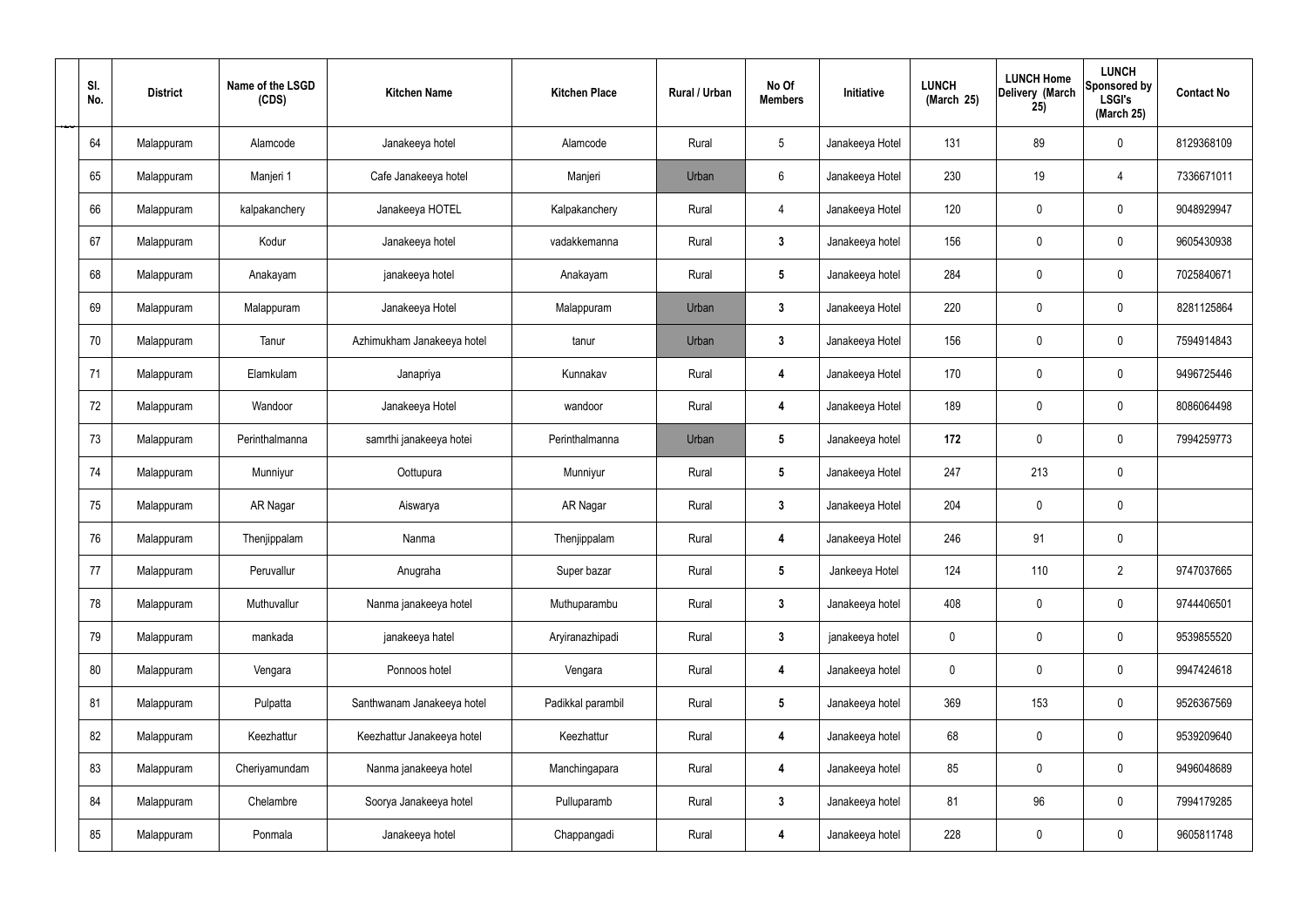| SI.<br>No. | <b>District</b> | Name of the LSGD<br>(CDS) | <b>Kitchen Name</b>      | <b>Kitchen Place</b> | Rural / Urban | No Of<br><b>Members</b> | Initiative      | <b>LUNCH</b><br>(March 25) | <b>LUNCH Home</b><br>Delivery (March<br>25) | <b>LUNCH</b><br>Sponsored by<br><b>LSGI's</b><br>(March 25) | <b>Contact No</b> |
|------------|-----------------|---------------------------|--------------------------|----------------------|---------------|-------------------------|-----------------|----------------------------|---------------------------------------------|-------------------------------------------------------------|-------------------|
| 86         | Malappuram      | Thennala                  | <b>Bismi Hotel</b>       | Pookkiparamb         | Rural         | 4                       | Jankeeya Hotel  | 245                        | 0                                           | $\boldsymbol{0}$                                            | 9995757092        |
| 87         | Malappuram      | Tanalur                   | Janakeeya Hotel          | Tanalur              | Rural         | 3 <sup>1</sup>          | Jankeeya Hotel  | 154                        | 0                                           | $\pmb{0}$                                                   |                   |
| 88         | Malappuram      | Parappur                  | Janakeeya Hotel          | chullipparambu       | Rural         | $5\phantom{.0}$         | Janakeeya Hotel | 284                        | 0                                           | $\mathbf 0$                                                 | 9961091317        |
| 89         | Malappuram      | Edarikkode                | Janakeeya Hotel          | Edarikkod            | Rural         | $\mathbf{3}$            | Janakeeya Hotel | 0                          | 0                                           | $\mathbf 0$                                                 | 8089003770        |
| 90         | Malappuram      | Oorakam                   | Ammoos                   | Panchayath padi      | Rural         | $\mathbf{3}$            | Janakeeya Hotel | 0                          | 0                                           | $\boldsymbol{0}$                                            | 9526449294        |
| 91         | Malappuram      | Nannambra                 | Veeturuchi               | Kundoor Athani       | Rural         | 4                       | Janakeeya Hotel | 27                         | 138                                         | $\mathbf{3}$                                                | 9400618659        |
| 92         | Malappuram      | Pandikkad                 | Janakeeya Hotel          | Pandikkad            | Rural         | 4                       | Janakeeya Hotel | 252                        | 0                                           | $\mathbf 0$                                                 | 9995504081        |
| 93         | Malappuram      | Chokkad                   | Natturuchi               | Chokkad              | Rural         | $5\phantom{.0}$         | Janakeeya Hotel | 76                         | 25                                          | $\pmb{0}$                                                   |                   |
| 94         | Malappuram      | Cheekode                  | Cheekode Janakeeya Hotel | Cheekode             | Rural         | 4                       | Janakeeya Hotel | 55                         | 48                                          | $\mathbf 0$                                                 |                   |
| 95         | Malappuram      | Makkarapparamb            | Subiksha                 | Makkarapparamb       | Rural         | $\mathbf{3}$            | Janakeeya Hotel | 80                         | 23                                          | $\boldsymbol{0}$                                            | 8089003770        |
| 96         | Malappuram      | Ponnani-1                 | Devi Janakeeya Hotel     | Ponnani              | Urban         | $5\phantom{.0}$         | Janakeeya Hotel | 273                        | 0                                           | $\boldsymbol{0}$                                            | 9961919097        |
| 97         | malappuram      | mangalam                  | Soubagya                 | mangalam             | Rural         | $5\phantom{.0}$         | janakeeya hotel | 114                        | 51                                          | $\pmb{0}$                                                   |                   |
| 98         | Malappuram      | Trikkalangode             | janakeeya hotel          | karakkunnu           | Rural         | $6\phantom{1}$          | Janakeeya Hotel | 284                        | 0                                           | $\pmb{0}$                                                   |                   |
| 99         | Malppuram       | Morayoor                  | Janakeeya hotel          | Valanchery           | Rural         | $\mathbf{3}$            | Janakeeya hotel | 105                        | 0                                           | $\mathbf 0$                                                 |                   |
| 100        | Malappuram      | Perumbadapp               | Janakeeya hotel          | Perumbadapp          | Rural         | 4                       | Janakeeya hotel | 156                        | $80\,$                                      | $\pmb{0}$                                                   |                   |
| 101        | Malappuram      | Tirur                     | Samruthi Janakeeya Hotel | Vettom               | <b>RURAL</b>  | $5\phantom{.0}$         | Janakeeya hotel | 132                        | 130                                         | $\pmb{0}$                                                   |                   |
| 102        | Malappuram      | Kondotty                  | Janakeeya hotel          | vazhakad             | <b>RURAL</b>  | 4                       | janakeeya hotel | 306                        | 229                                         | $\pmb{0}$                                                   |                   |
| 103        | Malappuram      | Pulamanthol               | Janakeeya hotel          | pulamanthole         | <b>RURAL</b>  | 4                       | Janakeeya hotel | 259                        | 0                                           | $\pmb{0}$                                                   |                   |
| 104        | Malappuram      | Valavannur                | Jankeeya hotel           | Valavannur           | <b>RURAL</b>  | $5\phantom{.0}$         | Janakeeya hotel | 200                        | 0                                           | $\pmb{0}$                                                   |                   |
| 105        | Malappuram      | kottakkal                 | Janakeeya hotel          | kotakkal             | <b>URBAN</b>  | 4                       | Janakeeya hotel | 263                        | 0                                           | $\pmb{0}$                                                   |                   |
| 106        | Malappuram      | Vettom                    | Thripthi Janakeeya Hotel | vettom               | <b>RURAL</b>  | $\overline{\mathbf{4}}$ | Janakeeya hotel | 156                        | 12                                          | $\pmb{0}$                                                   |                   |
| 107        | Malappuram      | Nilambur                  | Janakeeya hotel          | nilambur             | <b>URBAN</b>  | $5\phantom{.0}$         | Janakeeya hotel | 240                        | 20                                          | $\mathbf 0$                                                 |                   |
| 108        | Malappuram      | Nilambur                  | Janakeeya hotel          | nilambur             | <b>URBAN</b>  | $\boldsymbol{4}$        | Janakeeya hotel | 358                        | 0                                           | $\pmb{0}$                                                   |                   |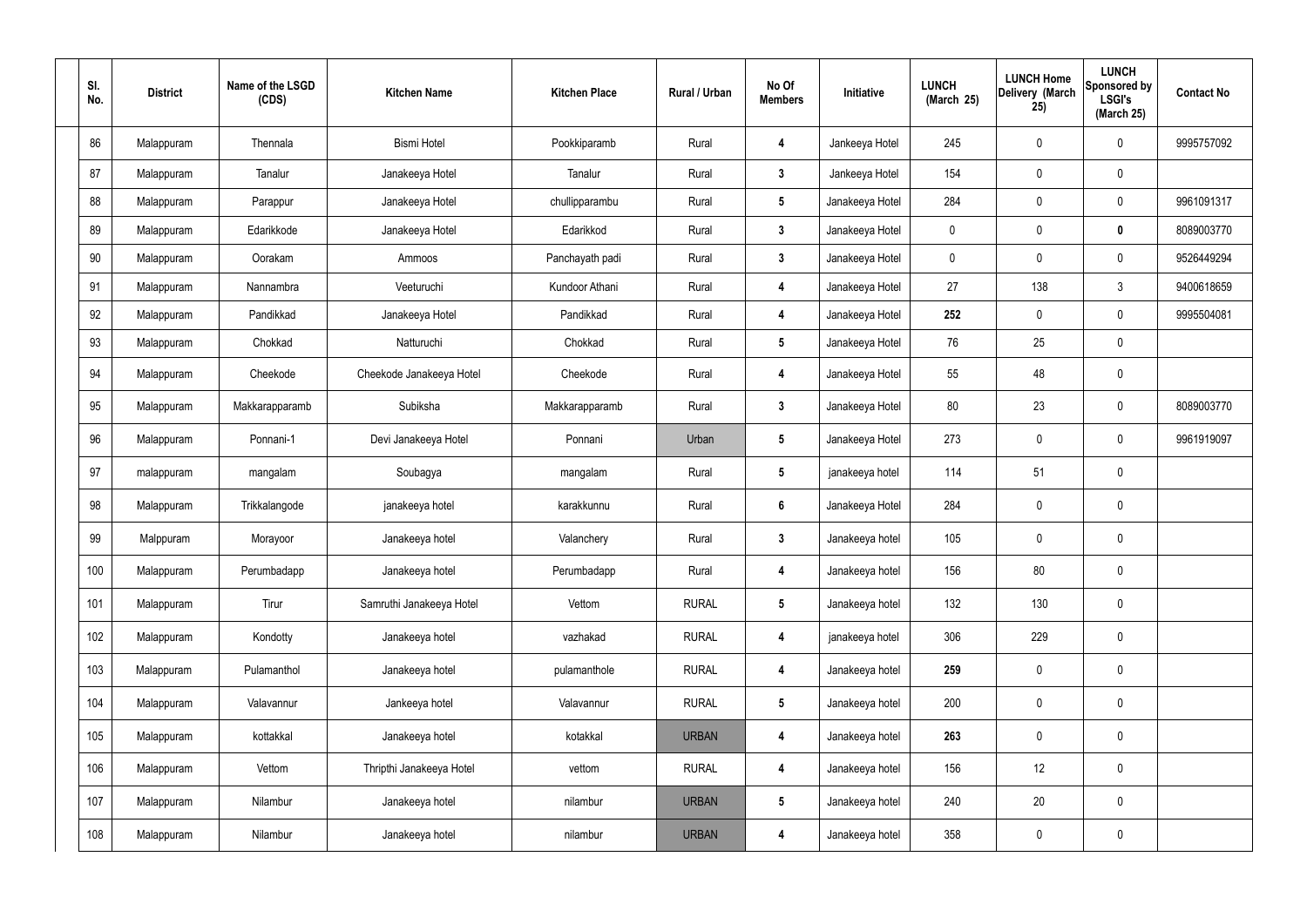|     | SI.<br>No.     | <b>District</b> | Name of the LSGD<br>(CDS) | <b>Kitchen Name</b>        | <b>Kitchen Place</b> | Rural / Urban | No Of<br><b>Members</b> | Initiative      | <b>LUNCH</b><br>(March 25) | <b>LUNCH Home</b><br>Delivery (March<br>25) | <b>LUNCH</b><br>Sponsored by<br><b>LSGI's</b><br>(March 25) | <b>Contact No</b> |
|-----|----------------|-----------------|---------------------------|----------------------------|----------------------|---------------|-------------------------|-----------------|----------------------------|---------------------------------------------|-------------------------------------------------------------|-------------------|
|     | 109            | Malappuram      | Vallikkunn                | Rasakkut                   | Vallikunnu           | Rural         | 4                       | janakeeyahotel  | 143                        | 141                                         | $\mathbf 0$                                                 |                   |
|     | 110            | Malappuram      | kuruva                    | Ruchi                      | Kurava               | Rural         | $5\phantom{.0}$         | Janakeeyahotel  | 89                         | 21                                          | $\mathbf 0$                                                 | 9745414800        |
|     | 111            | Malappuram      | Kannamangalam             | Ruchikoott                 | Kannamangalam        | Rural         | $3\phantom{a}$          | Janakeeya Hotel | 365                        | $\pmb{0}$                                   | $\mathbf 0$                                                 |                   |
|     | 112            | Malappuram      | Othungal                  | janakeeya hotel            | Othukkungal          | Rural         | $5\phantom{.0}$         | Janakeeya Hotel | 286                        | $\pmb{0}$                                   | $\mathbf 0$                                                 | 9656716066        |
|     | 113            | Malappuram      | Pookkottur                | janakeeya hotel            | valluvambram         | Rural         | $\overline{\mathbf{4}}$ | Janakeeya Hotel | 176                        | $\pmb{0}$                                   | $\mathbf 0$                                                 | 9447334084        |
|     | 114            | Malappuram      | Edakkara                  | Edakkara janakeeya hotel   | Edakkara             | Rural         | $\overline{\mathbf{4}}$ | janakeeya hotel | 190                        | $\mathbf 0$                                 | $\mathbf 0$                                                 |                   |
|     | 115            | Malappuram      | porur                     | Thanima Janakeeya Hotel    | Porur                | Rural         | $3\phantom{a}$          | janakeeya hotel | 115                        | $\pmb{0}$                                   | $\mathbf 0$                                                 | 9539928567        |
|     | 116            | Malappuram      | Pulikkal                  | Janakeeya Hotel            | pulikkal             | Rural         | $\overline{\mathbf{4}}$ | Janakeeya Hotel | 123                        | 41                                          | $\mathbf 0$                                                 |                   |
|     | 117            | malappuram      | Tanur                     | amma janakeeyahottel       | Tanur                | <b>URBAN</b>  | $5\phantom{.0}$         | janakeeyahottel | 288                        | $\pmb{0}$                                   | $\mathbf 0$                                                 |                   |
|     | 118            | malappuram      | Pallikkal                 | padheyam janakeeyahottel   | Pallikkal            | Rural         | $5\phantom{.0}$         | janakeeyahotel  | 66                         | 67                                          | $\mathbf 0$                                                 |                   |
|     | 119            | Malappuram      | Chelembra                 | janakeeyahotel2            | Chelembra            | Rural         | $\overline{\mathbf{4}}$ | janakeeyahotel  | 182                        | 76                                          | $\mathbf 0$                                                 |                   |
|     | 120            | Malappuram      | Purathur                  | Safa Janakeeya Hotel       | Paravanna            | Rural         | 4                       | Janakeeya Hotel | 65                         | 20                                          | $\mathbf 0$                                                 |                   |
|     | 121            | malappuram      | vazhayur                  | puthuma janakeeyahotel     | Vazhayur             | Rural         | $\overline{\mathbf{4}}$ | janakeeyahotel  | 250                        |                                             | $\mathbf 0$                                                 |                   |
|     | 122            | malappuram      | mangalam                  | Swathistam                 | Vadikkal             | Rural         | 4                       | janakeeyahotel  | 162                        | 82                                          | $\mathbf{0}$                                                |                   |
|     | 123            | malappuram      | kuttippuram               | nilayoram janakeeya hotel  | Kuttipuram           | Rural         | $\overline{\mathbf{4}}$ | janakeeyahotel  | 164                        | $\pmb{0}$                                   | $\mathbf 0$                                                 |                   |
|     | 124            | malapluram      | thazhekode                | Thazhekode Janakeeya Hotel | Thazhekode           | Rural         | $\overline{\mathbf{4}}$ | Janakeeya Hotel | 491                        | $\pmb{0}$                                   | $\boldsymbol{0}$                                            |                   |
|     | 125            | malappuram      | munniyur                  | my kitchen                 | Alinchuvad           | Rural         | $5\phantom{.0}$         | janakeeya hotel | 119                        | 157                                         | $\mathbf 1$                                                 | 8589809765        |
|     | 126            | Malappuram      | Mangalam                  | Ruchikkoottu               | Mangalam             | Rural         | $\overline{\mathbf{4}}$ | Janakeeya hotel | 147                        | 32                                          | $\pmb{0}$                                                   |                   |
|     | 127            | Malappuram      | Ponnani                   | Thripthi                   | Ponnani              | Urban         | $5\phantom{.0}$         | Janakeeya Hotel | 112                        | $\pmb{0}$                                   | $\mathbf 0$                                                 |                   |
|     | 128            | Malappuram      | Tanur                     | Krishna                    | Tanur                | Urban         | $5\phantom{.0}$         | janakeeya hotel | 206                        | $\pmb{0}$                                   | $\mathbf 0$                                                 |                   |
| 128 |                |                 |                           |                            |                      |               | 537                     |                 | 21926                      | 4668                                        | 22                                                          |                   |
|     | -1             | Palakkad        | Elapully                  | Nakshathra Vanitha canteen | Canteen              | Rural         | $\overline{4}$          | Janakeeya Hotel | 209                        | $\mathbf 0$                                 | $\mathbf 0$                                                 | 21926             |
|     | $\overline{2}$ | Palakkad        | Nalleppilly               | Vanitha Canteen            | Canteen              | Rural         | $\overline{4}$          | Janakeeya Hotel | 172                        | $\pmb{0}$                                   | $\boldsymbol{0}$                                            | 9656232569        |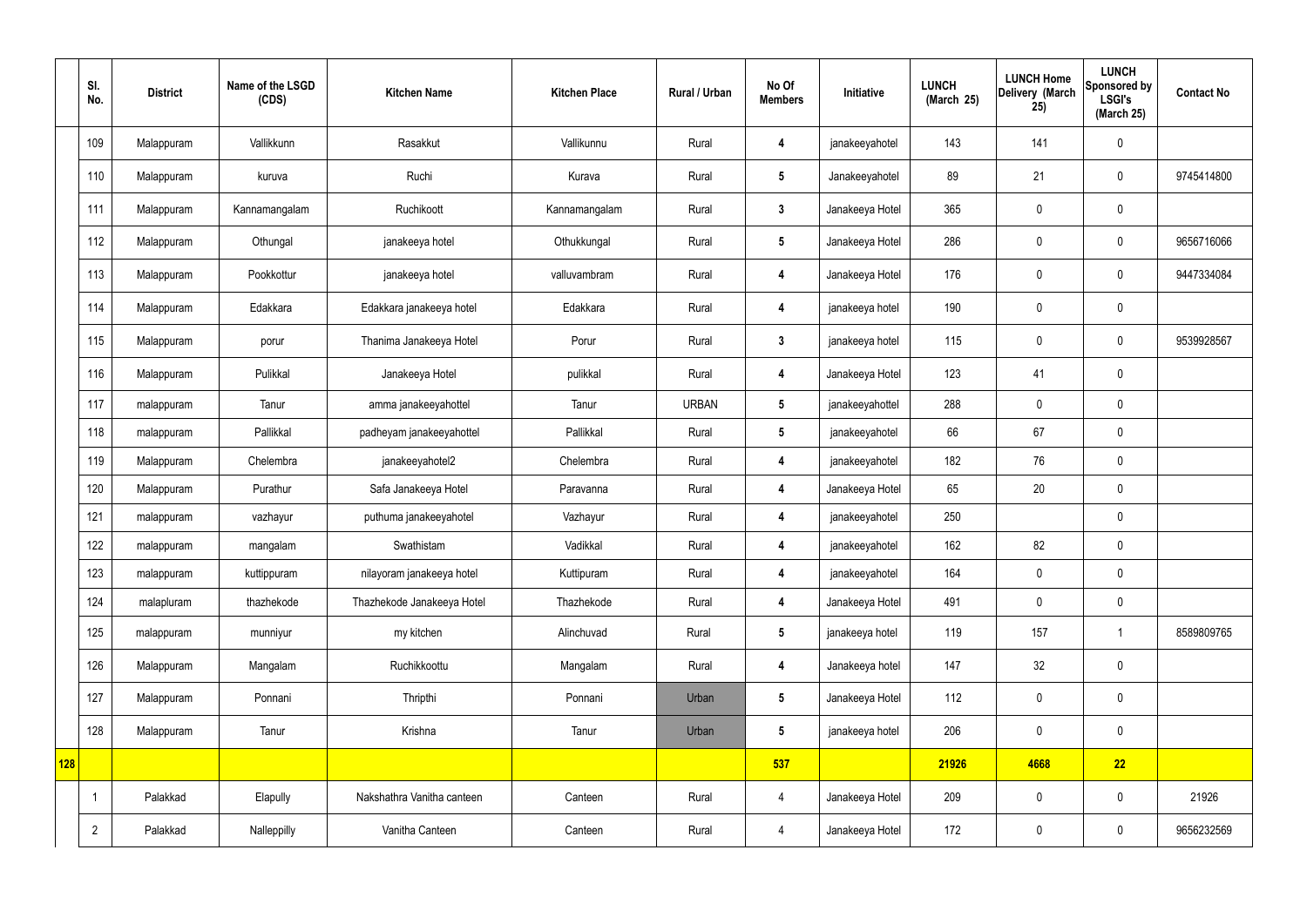| SI.            | No.             | <b>District</b> | Name of the LSGD<br>(CDS) | <b>Kitchen Name</b>             | <b>Kitchen Place</b>                      | <b>Rural / Urban</b> | No Of<br><b>Members</b> | <b>Initiative</b> | <b>LUNCH</b><br>(March 25) | <b>LUNCH Home</b><br>Delivery (March<br>25) | <b>LUNCH</b><br>Sponsored by<br><b>LSGI's</b><br>(March 25) | <b>Contact No</b> |
|----------------|-----------------|-----------------|---------------------------|---------------------------------|-------------------------------------------|----------------------|-------------------------|-------------------|----------------------------|---------------------------------------------|-------------------------------------------------------------|-------------------|
|                | $\mathbf{3}$    | Palakkad        | Chittur                   | Thanal vanitha Canteen          | Thathamangalam, Mettuvalavu               | Urban                | 3                       | Janakeeya Hotel   | 347                        | 0                                           | $\mathbf 0$                                                 | 9447105400        |
|                | $\overline{4}$  | Palakkad        | chittur                   | urapp janakeeya hotel           | Anicode junction                          | urban                | $5\phantom{.0}$         | Janakeeya hotel   | 185                        | 0                                           | $\mathbf 0$                                                 | 9349930549        |
|                | $5\phantom{.0}$ | Palakkad        | polpully                  | subiksha janakeeya hotel        | kallootiyal                               | Rural                | $5\phantom{.0}$         | Janakeeya hotel   | 141                        | 0                                           | $\mathbf 0$                                                 | 9495197498        |
|                | 6               | Palakkad        | Eruthenpathy              | Nila janakeeya hotel            | Mooniilmada muniyappan<br>kshethram near  | Rural                | $5\phantom{.0}$         | Janakeeya hotel   | $\mathbf 0$                | 0                                           | $\mathbf 0$                                                 | 9037290925        |
| $\overline{7}$ |                 | Palakkad        | Perumatty                 | Nanam Janakeeya hotel           | kannimari                                 | Rural                | $\mathbf{3}$            | Janakeeya hotel   | 78                         | 0                                           | $\mathbf 0$                                                 | 9605529657        |
|                | 8               | Palakkad        | Vadakarapathy             | soubhagya janakeeya hotel       | vadakarapathy panchayath                  | Rural                | $5\phantom{.0}$         | Janakeeya hotel   | 141                        | 0                                           | $\mathbf 0$                                                 | 9633578756        |
|                | 9               | Palakkad        | Kozhinjampara             | Sreesakthi Janakeeya hotel      | Kozhinjampara<br>gramapanchayth, near bus | Rural                | $5\phantom{.0}$         | Janakeeya hotel   | 85                         | 0                                           | $\mathbf 0$                                                 | 9847121105        |
|                | 10              | Palakkad        | Vadakkenchery             | Oottupura Vanitha Canteen       | Panchayath building,<br>Vadakkenchery     | Rural                | 4                       | Janakeeya Hotel   | 237                        | 0                                           | $\boldsymbol{0}$                                            | 9656360141        |
|                | 11              | Palakkad        | PKD North                 | Cafesree                        | opp. ksrtc bus stand,<br>Manjakulam road  | Urban                | $5\phantom{.0}$         | Janakeeya Hotel   | $\mathbf 0$                | 0                                           | $\mathbf 0$                                                 | 9037332005        |
|                | 12              | Palakkad        | Ongallur                  | Amma canteen                    | Ongallur vipanana kendram                 | Rural                | 4                       | Janakeeya Hotel   | 106                        | 0                                           | $\mathbf 0$                                                 | 7560924507        |
|                | 13              | Palakkad        | Muthuthala                | Sreelakshmi vanitha canteen     | Muthuthala panchayath                     | Rural                | 4                       | Janakeeya Hotel   | 104                        | 0                                           | $\mathbf 0$                                                 | 7558865485        |
|                | 14              | Palakkad        | Koppam                    | Natturuchi kudumbashree cafe    | Near koppam village                       | Rural                | $5\phantom{.0}$         | Janakeeya Hotel   | 90                         | 0                                           | $\mathbf 0$                                                 | 8075779172        |
|                | 15              | Palakkad        | Paruthur                  | Mamatty vanitha canteen         | Near panchayath                           | Rural                | $5\phantom{.0}$         | Janakeeya Hotel   | $\mathbf 0$                | 0                                           | 0                                                           | 9544847874        |
|                | 16              | Palakkad        | Vilayur                   | Souhritha caffesree (Ruchipura) | Near Vilayur Panchayath                   | Rural                | $6\phantom{.}6$         | Janakeeya Hotel   | 104                        | $\mathbf 0$                                 | $\mathbf 0$                                                 | 9747342046        |
|                | 17              | palakkad        | Kulukkallur               | Snehitha Janakeeya hotel        | Kulukkallur panchayath                    | Rural                | $5\overline{)}$         | Janakeeya hotel   | 85                         | $\mathbf 0$                                 | $\mathbf 0$                                                 | 9746701454        |
|                | 18              | Palakkad        | Pattambi                  | Janakeeya hotel                 | near Govt samskritha college,<br>Pattambi | Urban                | 4                       | Janakeeya hotel   | $\mathbf 0$                | $\mathbf 0$                                 | $\mathbf 0$                                                 | 9562043428        |
|                | 19              | Palakkad        | Erimayur                  | Thanima Vanitha Canteen         | Panchayath building, Erimayur             | Rural                | $5\phantom{.0}$         | Janakeeya Hotel   | 60                         | $\mathbf 0$                                 | $\overline{2}$                                              | 9746440633        |
|                | 20              | Palakkad        | Kizhekkencheri            | Vanitha Canteen                 | Panchayath Building,<br>Kizhakkenchery    | Rural                | $\overline{4}$          | Janakeeya Hotel   | 90                         | 0                                           | $\mathbf 1$                                                 | 9747923418        |
|                | 21              | Palakkad        | Peringottukkurrissi       | Aiswarya Vanitha canteen        | Panchayth building                        | Rural                | $\mathbf{3}$            | Janakeeya Hotel   | 70                         | 0                                           | $\mathbf 0$                                                 | 9048665884        |
|                | 22              | Palakkad        | Mundoor                   | Bharath vanitha canteen         | Panchayath building                       | Rural                | $\mathfrak{Z}$          | Janakeeya Hotel   | 135                        | 0                                           | $\mathbf 0$                                                 | 8592830607        |
|                | 23              | Palakkad        | Kodumbu                   | kripa                           | kodumb panchayath                         | Rural                | 4                       | Janakeeya HoteL   | 65                         | $\mathbf 0$                                 | $\mathbf 0$                                                 | 9048682860        |
|                | 24              | Palakkad        | Thirumittakode            | Thirumuttam Janakeeya Hotel     | Karukaputhur                              | Rural                | $6\overline{6}$         | Janakeeya Hotel   | 180                        | 0                                           | $\mathbf 0$                                                 | 9072841599        |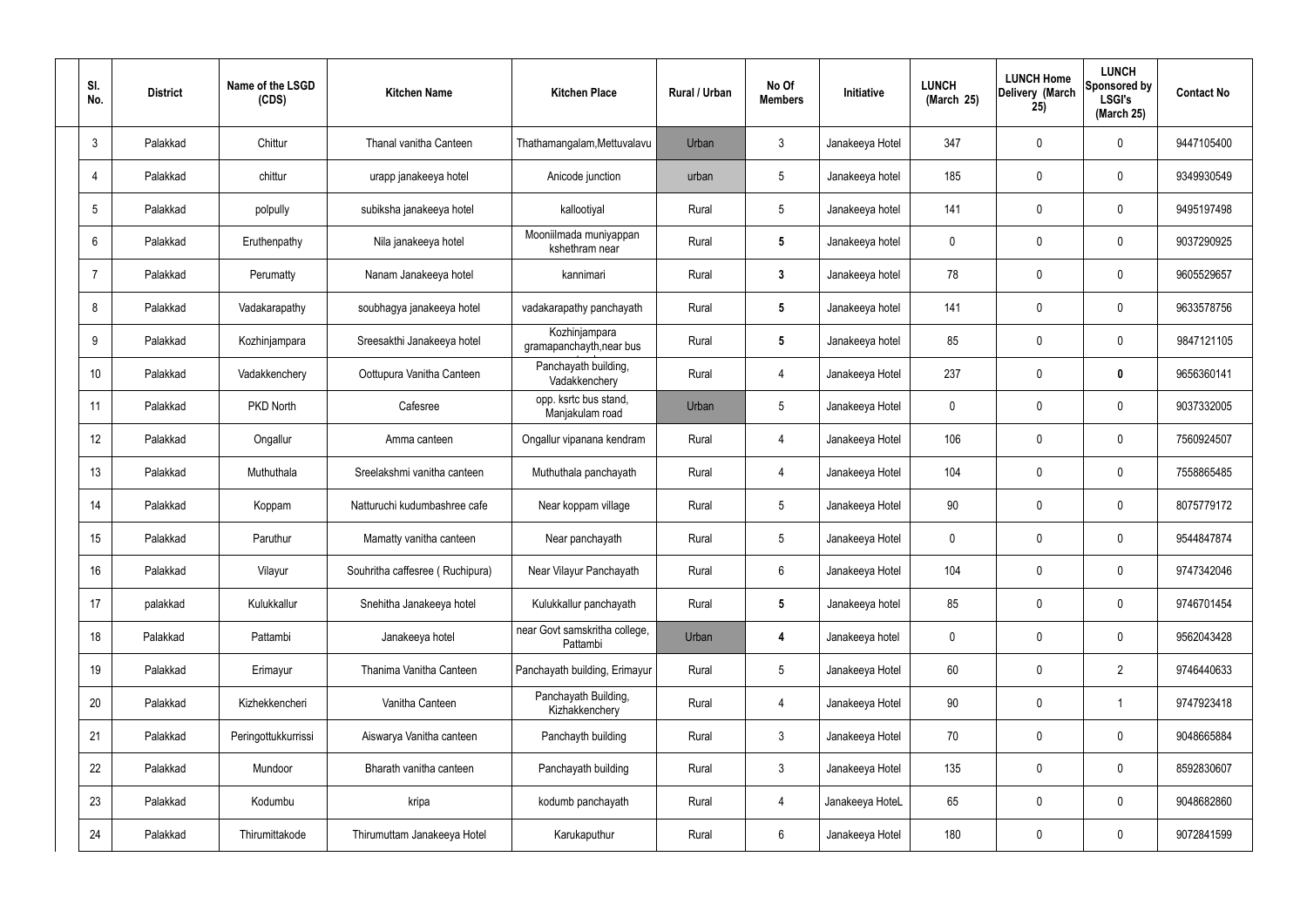| SI.<br>No. | <b>District</b> | Name of the LSGD<br>(CDS) | <b>Kitchen Name</b>                      | <b>Kitchen Place</b>                            | Rural / Urban | No Of<br><b>Members</b> | Initiative       | <b>LUNCH</b><br>(March 25) | <b>LUNCH Home</b><br>Delivery (March<br>25) | <b>LUNCH</b><br>Sponsored by<br><b>LSGI's</b><br>(March 25) | <b>Contact No</b> |
|------------|-----------------|---------------------------|------------------------------------------|-------------------------------------------------|---------------|-------------------------|------------------|----------------------------|---------------------------------------------|-------------------------------------------------------------|-------------------|
| 25         | Palakkad        | Akathethara               | Nanma canteen                            | kalyanamandapam                                 | Rural         | $\mathbf{3}$            | Janakeeya Hotel  | 80                         | 0                                           | $\mathbf 0$                                                 | 7025563510        |
| 26         | Palakkad        | Marutharoad               | flavours cantteen                        | panchayath                                      | Rural         | $5\phantom{.0}$         | Janakeeya Hotela | 125                        | 0                                           | $\pmb{0}$                                                   | 9746227966        |
| 27         | Palakkad        | Trithala                  | Kairali Vanitha Hotel                    | Thirthala                                       | Rural         | $5\phantom{.0}$         | Janakeeya Hotel  | 158                        | $\boldsymbol{0}$                            | $\mathbf 0$                                                 | 9048710155        |
| 28         | Palakkad        | Kongad                    | Annapoorna vanitha canteen               | Near Kongad village office                      | Rural         | $5\phantom{.0}$         | Janakeeya Hotel  | 125                        | 0                                           | $\pmb{0}$                                                   | 9645425774        |
| 29         | Palakkad        | Sreekrishnapuram          | Subiksha canteen                         | Near panchayath office                          | Rural         | $\mathbf{3}$            | Janakeeya Hotel  | 119                        | $\boldsymbol{0}$                            | $\mathbf 0$                                                 | 8086697226        |
| 30         | Palakkad        | Pallassana                | dhanalakshmi vanitha canteen             | pallassana panchayath<br>building               | Rural         | $5\phantom{.0}$         | Janakeeya Hotel  | 163                        | 0                                           | $\pmb{0}$                                                   | 8943225892        |
| 31         | Palakkad        | Nenmmara                  | Nemmara Janakeeya hotel                  | Nemmara junction                                | Rural         | $\overline{4}$          | Janakeeya hotel  | 261                        | $\boldsymbol{0}$                            | $\mathbf 0$                                                 | 8157850935        |
| 32         | Palakkad        | Ayilur                    | Janakeeya hotel                          | Thalavettanpara, Ayilur                         | Rural         | $\mathfrak{Z}$          | Janakeeya hotel  | 163                        | 0                                           | $\pmb{0}$                                                   | 9539517856        |
| 33         | Palakkad        | Melarkode                 | Janakeeya Hotel                          | near Melarkode panchayath                       | Rural         | $\overline{4}$          | Janakeeya hotel  | 148                        | $\boldsymbol{0}$                            | $\mathbf 0$                                                 | 8606193918        |
| 34         | Palakkad        | Vandazhi                  | janakeeya hotel                          | Kaniyamangalam                                  | Rural         | $\mathfrak{Z}$          | Janakeeya hotel  | 64                         | 0                                           | $\boldsymbol{0}$                                            | 9645919937        |
| 35         | Palakkad        | Nelliayampathy            | Janakeeya hotel                          | near Panchayat, kaikaty                         | Rural         | $\overline{4}$          | Janakeeya hotel  | 90                         | 0                                           | $\boldsymbol{0}$                                            | 9497123529        |
| 36         | Palakkad        | Elavanchery               | Snehatheeram                             | Near GUPS, Vattekkad                            | Rural         | $5\phantom{.0}$         | Janakeeya Hotel  | 280                        | 0                                           | $\boldsymbol{0}$                                            | 9744195274        |
| 37         | Palakkad        | Kollemkode                | Priya Vanitha Canteen                    | Block Panchayath Office,<br>Kollengode          | Rural         | 4                       | Janakeeya Hotel  | 252                        | 0                                           | 0                                                           | 9745456764        |
| 38         | Palakkad        | Koduvayur                 | Samridhi Kudumbashree Vanitha<br>Canteen | Panchayath Building                             | Rural         | $5\phantom{.0}$         | Janakeeya Hotel  | 124                        | $\mathbf 0$                                 | $\mathbf 0$                                                 | 8086263595        |
| 39         | Palakkad        | Pattanchery               | Sreelakshmi vanitha canteen              | Panchayath Building                             | Rural         | $\overline{4}$          | Janakeeya Hotel  | 67                         | $\mathsf{0}$                                | $\mathbf 0$                                                 | 8086916932        |
| 40         | Palakkad        | Pudunagaram               | Janakeeya Hotel                          | Near KSEB, Pudunagaram                          | Rural         | 4                       | Janakeeya hotel  | 192                        | $\mathbf 0$                                 | $\mathbf 0$                                                 | 9497241598        |
| 41         | Palakkad        | Vadavanoor                | Sree Muruka Janakeeya Hotel              | Vydhyasala, Vadavanoor                          | Rural         | $5\phantom{.0}$         | Janakeeya hotel  | 200                        | $\mathbf 0$                                 | $\mathbf 0$                                                 | 9567011729        |
| 42         | Palakkad        | Peruvemba                 | Samridi Janakeeya Hotel                  | Peruvemba Junction                              | Rural         | 4                       | Jankeeya hotel   | 215                        | $\mathbf 0$                                 | $\mathbf 0$                                                 | 918089611261      |
| 43         | Palakkad        | Muthalamada               | Janakeeya Hotel                          | Chulliyarmedu                                   | Rural         | $\boldsymbol{4}$        | Jankeeya hotel   | $\mathbf 0$                | $\mathbf 0$                                 | $\mathbf 0$                                                 | 9633730067        |
| 44         | Palakkad        | Cherppalasseri            | Swad Janakiyahotel, CPY                  | Scheduled caste coperative<br>society hall, cpy | Urban         | $5\phantom{.0}$         | Janakeeya Hotel  | 163                        | 0                                           | $\mathbf 0$                                                 | 9447746082        |
| 45         | Palakkad        | Vellinezhi                | Aiswarya kudumbashree                    | Adakkaputhur                                    | Rural         | $\mathfrak{Z}$          | Janakeeya Hotel  | 103                        | 0                                           | $\mathbf 0$                                                 | 9747730588        |
| 46         | Palakkad        | Keralasseri               | Bhagyasree janakeeya hotel               | Near village office                             | Rural         | $\mathfrak{Z}$          | Janakeeya Hotel  | 50                         | $\pmb{0}$                                   | $\boldsymbol{0}$                                            | 8606125128        |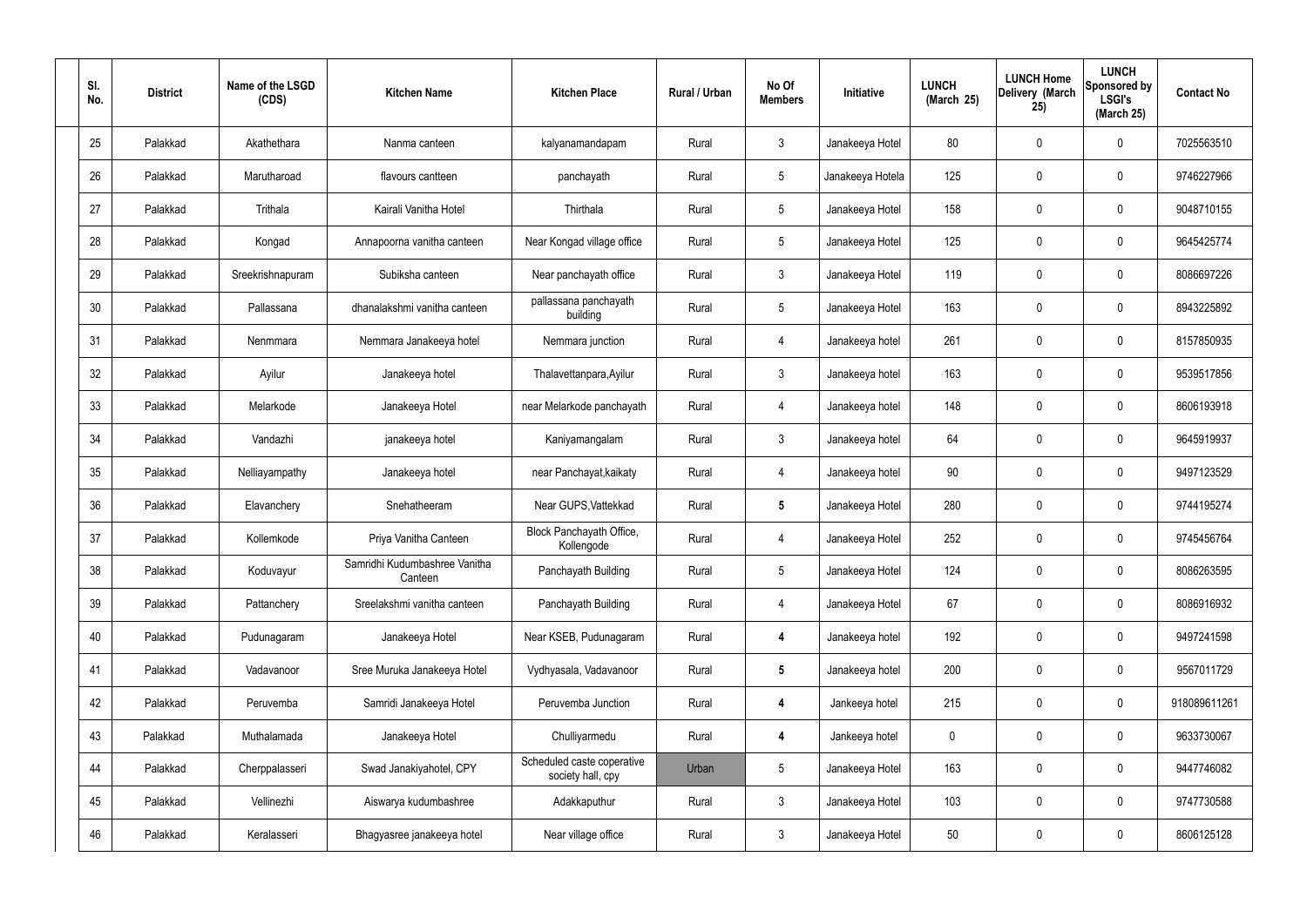|     | SI.<br>No. | <b>District</b> | Name of the LSGD<br>(CDS) | <b>Kitchen Name</b>                         | <b>Kitchen Place</b>                              | Rural / Urban | No Of<br><b>Members</b> | Initiative       | <b>LUNCH</b><br>(March 25) | <b>LUNCH Home</b><br>Delivery (March<br>25) | <b>LUNCH</b><br>Sponsored by<br><b>LSGI's</b><br>(March 25) | <b>Contact No</b> |
|-----|------------|-----------------|---------------------------|---------------------------------------------|---------------------------------------------------|---------------|-------------------------|------------------|----------------------------|---------------------------------------------|-------------------------------------------------------------|-------------------|
|     | 47         | Palakkad        | Kottayi                   | Kudumbashree Vanitha canteen                | Near Kottayi Panchayath                           | Rural         | $\overline{4}$          | Jankeeya hotel   | 100                        | 0                                           | $\mathbf 0$                                                 | 9605699847        |
|     | 48         | Palakkad        | anakkara                  | udayasurya vanitha canteen                  | kumbidi                                           | rural         | $5\phantom{.0}$         | Janakeeya Hotel  | 184                        | 0                                           | 0                                                           | 9895947614        |
|     | 49         | Palakkad        | kappur                    | jeevanam hotel                              | kumaranellur                                      | rural         | 6                       | Janakeeya Hotel  | 245                        | 0                                           | $\mathbf 0$                                                 | 9605308385        |
| 102 | 50         | Palakkad        | Malampauzha               | Nandhanam canteen                           | near fantasy park                                 | Rural         | $5\phantom{.0}$         | Janakeeya HotelT | 288                        | 0                                           | $\mathbf 0$                                                 | 807587062         |
|     | 51         | Palakkad        | Puduppariyaram            | Anaswara Canteen                            | Panchayath                                        | Rural         | $\overline{4}$          | Janakeeya Hotel  | 172                        | 0                                           | $\mathbf 0$                                                 | 9526677781        |
|     | 52         | Palakkad        | kadambazhipuram           | Reshmi janakeeya hotel                      | 16 mail                                           | Rural         | $5\phantom{.0}$         | Janakeeya Hotel  | 85                         | 0                                           | $\mathbf 0$                                                 | 9048375891        |
|     | 53         | Palakkad        | Kadambazhipuram           | Ardhram Janakeeya hotel                     | Pulapatta                                         | Rural         | $\mathbf{3}$            | Janakeeya Hotel  | 0                          | 0                                           | $\mathbf 0$                                                 | 9495775246        |
|     | 54         | Palakkad        | Kannambra                 | Sree kurumba canteen                        | kannambra                                         | Rural         | $\overline{4}$          | Janakeeya Hotel  | 203                        | 0                                           | $\mathbf 0$                                                 | 8157815819        |
|     | 55         | Palakkad        | karakkurissi              | Janakiya hotel                              | Near ammus auditorium,<br>Ayappankavu             | Rural         | $\mathbf{3}$            | Janakeeya Hotel  | 135                        | 0                                           | $\mathbf 0$                                                 | 6238788932        |
|     | 56         | Palakkad        | Thenkara                  | Subiksham janakeeya hotel                   | Ayurveda hospital compound<br>Then kara           | Rural         | $5\phantom{.0}$         | Janakeeya Hotel  | 150                        | 0                                           | $\mathbf 0$                                                 | 9747557333        |
|     | 57         | Palakkad        | Alanallur                 | Keerthi vanitha canteen and catering        | Near panchayath Alanallur                         | Rural         | $5\phantom{.0}$         | Janakeeya hotel  | 152                        | 0                                           | $\mathbf 0$                                                 | 9495447569        |
|     | 58         | Palakkad        | Pudur                     | Asil canteen                                | Pudur panchayath                                  | Rural         | $\overline{4}$          | Janakeeya hotel  | 77                         | 0                                           | $\mathbf 0$                                                 | 8086968050        |
|     | 59         | Palakkad        | Parali                    | Annasree Janakeeya hotel                    | Near parali panchayath                            | Rural         | 4                       | Janakeeya hotel  | 107                        | 0                                           | 0                                                           | 8281829238        |
|     | 60         | Palakkad        | Mannur                    | Kudumbasree janakeeya hotel                 | Mannur panchayath                                 | Rural         | $5\phantom{.0}$         | Janakeeya hotel  | 62                         | $\mathbf 0$                                 | $\pmb{0}$                                                   | 9495771095        |
|     | 61         | Palakkad        | Kuzhalmannam              | Janasree jankeeya hotel                     | Kuzhalmannam block<br>panchayth                   | Rural         | $\mathbf{3}$            | Jankeeya hotel   | 195                        | 0                                           | $\mathbf 0$                                                 | 9847364980        |
|     | 62         | Palakkad        | Kavassery                 | samridhi Janakeeya Hotel                    | Alathur road, kavasheery                          | Rural         | $6\,$                   | Janakeeya hotel  | 80                         | $\mathbf 0$                                 | $\mathbf 0$                                                 | 9747570761        |
|     | 63         | palakkad        | chalissery                | Thanal janakeeya hotel                      | chalissery panchayath building                    | Rural         | $\mathfrak{Z}$          | Janakeeya hotel  | 32                         | $\boldsymbol{0}$                            | $\pmb{0}$                                                   | 9562702284        |
|     | 64         | palakkad        | Kottopadam                | Iva canteen and catering janakeeya<br>hotel | <b>Block building, Near</b><br>aryambavu junction | Rural         | $\overline{4}$          | Janakeeya hotel  | 136                        | 0                                           | $\mathbf 0$                                                 | 9074818126        |
|     | 65         | palakkad        | kumaramputhur             | Ruchi cafe janakeeya hotel                  | Panchayath kumaramputhur                          | Rural         | $\mathbf{3}$            | Janakeeya hotel  | 276                        | 0                                           | $\mathbf 0$                                                 | 8589968705        |
|     | 66         | palakkad        | Malampuzha                | Amma janakeeya hotel                        | kadukkamkunnu, Malampuzha                         | Rural         | $\mathbf{3}$            | Janakeeya hotel  | 405                        | $\mathbf 0$                                 | $\mathbf 0$                                                 | 9446521664        |
|     | 67         | palakkad        | Alathur                   | Rich Janakeeya hotel                        | Near bus stand, Alathur                           | Rural         | 4                       | Janakeeya hotel  | 242                        | 0                                           | 11                                                          | 9947030779        |
|     | 68         | palakkad        | Karimpuzha                | Janakeeya hotel                             | Karimpuzha panchayath                             | Rural         | $\mathbf{3}$            | Janakeeya hotel  | 81                         | 0                                           | $\mathbf 0$                                                 | 9961502739        |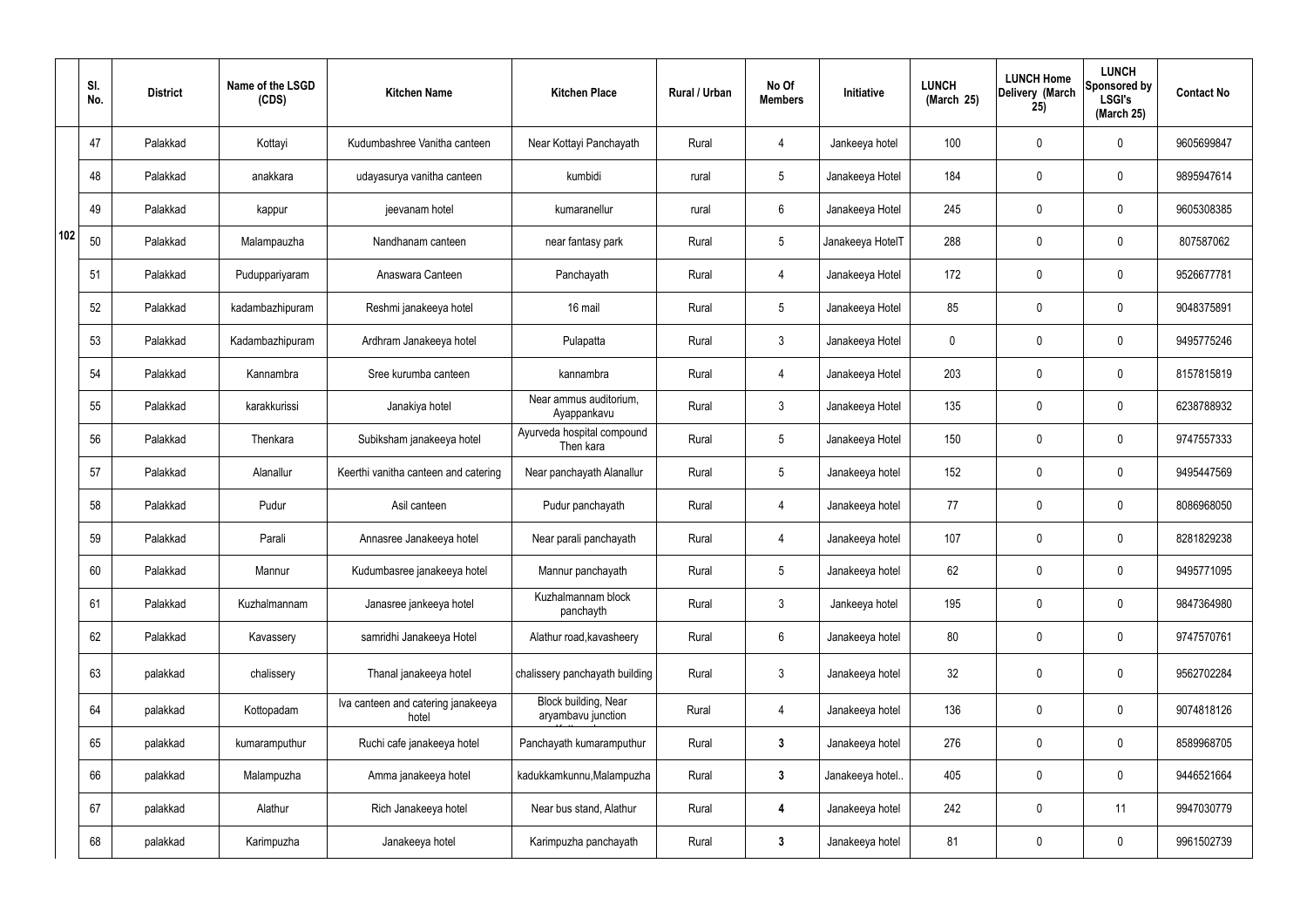| SI.<br>No. | <b>District</b> | Name of the LSGD<br>(CDS) | <b>Kitchen Name</b>         | <b>Kitchen Place</b>                | Rural / Urban | No Of<br><b>Members</b> | Initiative       | <b>LUNCH</b><br>(March 25) | <b>LUNCH Home</b><br>Delivery (March<br>25) | <b>LUNCH</b><br>Sponsored by<br><b>LSGI's</b><br>(March 25) | <b>Contact No</b> |
|------------|-----------------|---------------------------|-----------------------------|-------------------------------------|---------------|-------------------------|------------------|----------------------------|---------------------------------------------|-------------------------------------------------------------|-------------------|
| 69         | Palakkad        | Thenkurissi               | Eyeshee janakeeya hotel     | Panchayth building,<br>Thenkurissi  | Rural         | 4                       | Jankeeya hotel   | 108                        | 0                                           | $\mathbf 0$                                                 | 9995662723        |
| 70         | Palakkad        | Agali                     | Janakeeya Hotel             | Block Panchayath building,<br>Agali | Rural         | $5\overline{)}$         | Jankeeya hotel   | 172                        | 0                                           | $\overline{0}$                                              | 9037878897        |
| 71         | Palakkad        | Sholayur                  | Powrnami janakeeya hotel    | anakkatty bus stand                 | Rural         | 4                       | Jankeeya hotel   | 87                         | 0                                           | $\mathbf 0$                                                 | 9159556404        |
| 72         | Palakkad        | Puthushery                | Janakeeya hotel             | Puthushery panchayath               | Rural         | $5\phantom{.0}$         | Janakeeya hotel. | 138                        | 0                                           | $\mathbf 0$                                                 | 9562772723        |
| 73         | Palakkad        | Karimba                   | Janakeeya hotel             | Panchayath premise                  | Rural         | $\mathbf{3}$            | Janakeeya Hotel  | 122                        | 0                                           | $\overline{0}$                                              | 9562163979        |
| 74         | Palakkad        | Nagalasseri               | Janakeeya hotel             | near koottanad bus stand            | Rural         | $5\phantom{.0}$         | Janakeeya hotel  | 195                        | 0                                           | $\overline{0}$                                              | 8921928291        |
| 75         | Palakkad        | Mathur                    | Nila janakeeya Hotel        | Near Panchayth, Mathur              | Rural         | 4                       | Jankeeya hotel   | 137                        | 0                                           | $\mathbf 0$                                                 | 9562356483        |
| 76         | Palakkad        | Chalavara                 | Janakeeya hotel             | Chalavara panchayath                | Rural         | $5\phantom{.0}$         | Janakeeya hotel  | 123                        | $\mathbf 0$                                 | $\mathbf 0$                                                 | 9544659942        |
| 77         | Palakkad        | Ananganadi                | vanitha cateen              | near Ananganadi panchayath          | Rural         | $\mathbf{3}$            | Janakeeya Hotel  | 86                         | $\mathbf 0$                                 | $\mathbf 0$                                                 | 8921410495        |
| 78         | Palakkad        | Lakkidiperur              | Janakeeya hotel             | Lekkidi perur panchayath            | Rural         | $5\phantom{.0}$         | Jankeeya hotel   | 160                        | 0                                           | $\mathbf 0$                                                 | 6238921903        |
| 79         | Palakkad        | Nellaya                   | Janakeeya hotel             | Nellaya panchayath                  | Rural         | 4                       | Janakeeya hotel  | 58                         | 0                                           | $\mathbf 0$                                                 | 9562432883        |
| 80         | Palakkad        | Shornur                   | Oottupura Janakeeya hotel   | near bus stand, Shoranur            | Urban         | $5\phantom{.0}$         | Janakeeya hotel  | 220                        | 0                                           | $\mathbf 0$                                                 | 9747102377        |
| 81         | Palakkad        | Shornur                   | Snehadeepam Janakeeya hotel | Shoranur municipality               | Urban         | 4                       | Janakeeya hotel  | 144                        | 0                                           | $\mathbf 0$                                                 | 6238755729        |
| 82         | Palakkad        | Thrikkadiri               | Janakeeya hotel             | Samskarika nilayam                  | Rural         | $\overline{4}$          | Janakeeya hotel  | 49                         | $\mathbf 0$                                 | $\mathbf 0$                                                 | 9544806032        |
| 83         | palakkad        | Vaniyamkulam              | Janakeeya hotel             | near PK DAS hospital                | Rural         | $\mathbf{3}$            | Janakeeya hotel  | 240                        | $\pmb{0}$                                   | $\mathfrak{Z}$                                              | 9947408415        |
| 84         | Palakkad        | Ambalappara               | Janakiya hotel              | ambalappara<br>kalyanamandapam      | Rural         | $5\phantom{.0}$         | Janakeeya Hotel  | 62                         | 0                                           | $\pmb{0}$                                                   | 8129562289        |
| 85         | Palakkad        | Vallappuzha               | Janakeeya hotel             | Hayath Complex, Vallappuzha         | Rural         | $5\phantom{.0}$         | Janakeeya Hotel  | 219                        | $\pmb{0}$                                   | $\mathbf 0$                                                 | 8086406897        |
| 86         | Palakkad        | Shoranur                  | Ela janakeeya hotel         | Vpc market, kulappully              | Urban         | $\mathbf{3}$            | Janakeeya hotel  | 120                        | 0                                           | $\mathbf 0$                                                 | 8129769113        |
| 87         | Palakkad        | Mankara                   | Subiksha Janakeeya hotel    | Near Mankara Panchayath             | Rural         | $5\phantom{.0}$         | Janakeeya hotel  | 90                         | 0                                           | $\mathbf 0$                                                 | 8549045637        |
| 88         | Palakkad        | Kanjirapuzha              | Surya Janakeeya hotel,      | Kanjirapuzha, panchayath            | Rural         | $5\phantom{.0}$         | Janakeeya hotel  | 150                        | 0                                           | $\mathbf 0$                                                 | 9048698194        |
| 89         | Palakkad        | Thachanattukara           | Haritham janakeeya hotel    | 53 mile, Thachanattukara            | Rural         | $\mathbf{3}$            | Janakeeya hotel  | 67                         | 0                                           | $\mathbf 0$                                                 | 9605097810        |
| 90         | Palakkad        | Puthukode                 | Puthuma jankeeya hotel      | Thachanadi junction                 | Rural         | $\boldsymbol{6}$        | Janakeeya hotel  | 254                        | 0                                           | $\boldsymbol{0}$                                            | 9744459080        |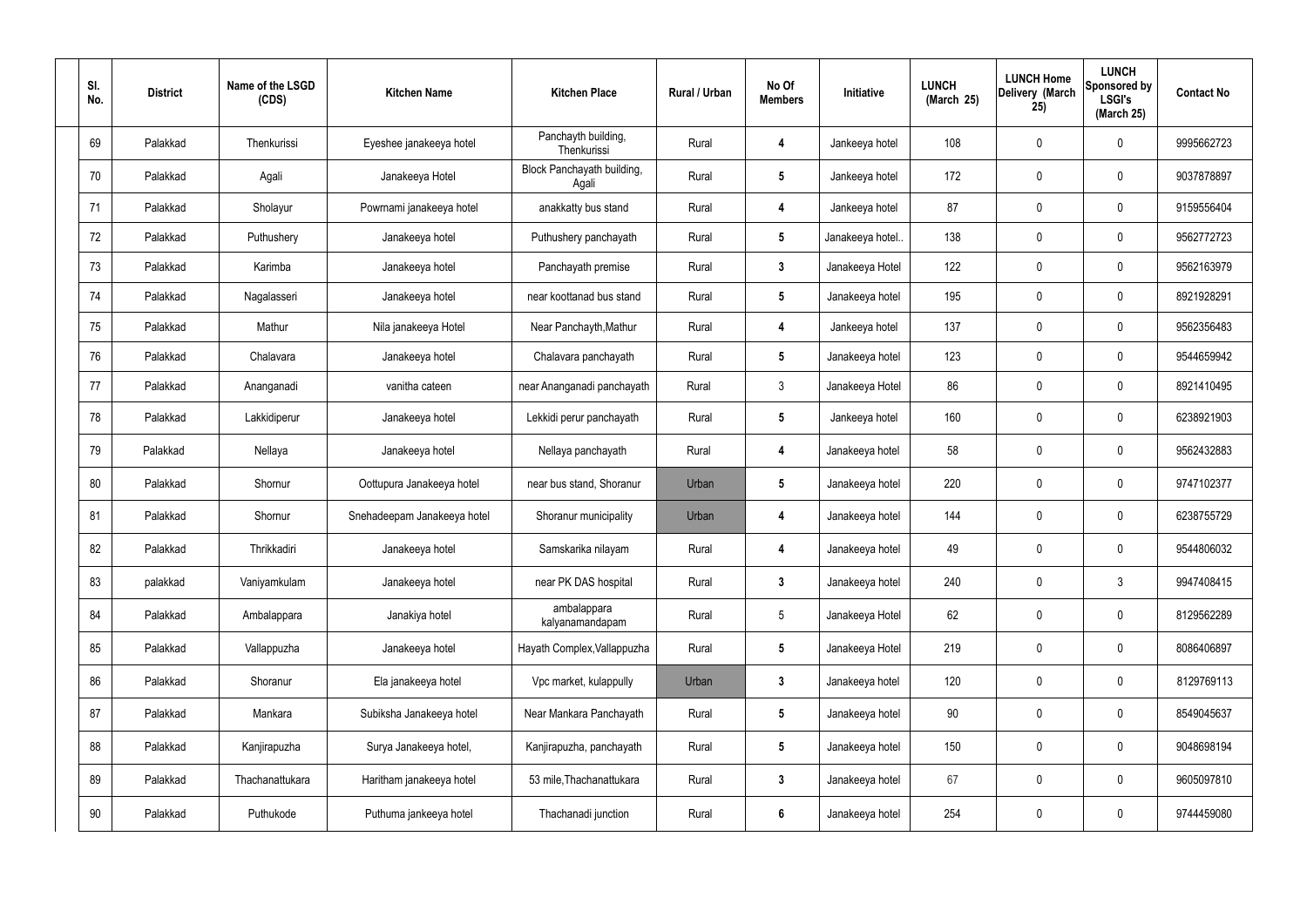|    | SI.<br>No.       | <b>District</b> | Name of the LSGD<br>(CDS) | <b>Kitchen Name</b>             | <b>Kitchen Place</b>                       | <b>Rural / Urban</b> | No Of<br><b>Members</b> | Initiative      | <b>LUNCH</b><br>(March 25) | <b>LUNCH Home</b><br>Delivery (March<br>25) | <b>LUNCH</b><br>Sponsored by<br><b>LSGI's</b><br>(March 25) | <b>Contact No</b> |
|----|------------------|-----------------|---------------------------|---------------------------------|--------------------------------------------|----------------------|-------------------------|-----------------|----------------------------|---------------------------------------------|-------------------------------------------------------------|-------------------|
|    | 91               | Palakkad        | Tarur                     | Jankeeya Hotel                  | Infront of vilage office, Tarurk           | Rural                | 4                       | Janakeeya hotel | 160                        | $\mathbf 0$                                 | $\mathbf 0$                                                 | 8606780959        |
|    | 92               | Palakkad        | Pirayiri                  | Janakeeya hotel                 | Near Panchayath office                     | Rural                | $5\phantom{.0}$         | Janakeeya hotel | 95                         | $\mathbf 0$                                 | $\mathbf 0$                                                 | 9037495586        |
|    | 93               | Palakkad        | Palakkad ulb              | Ruchi                           | Near Balaji hospital, Fort<br>Maidan       | Urban                | 4                       | Janakeeya hotel | 272                        | $\mathbf 0$                                 | $\mathbf 0$                                                 | 7994185687        |
|    | 94               | Palakkad        | Pookkottukavu             | Punya                           | Pookkottukavu Centre                       | Rural                | $\boldsymbol{4}$        | Janakeeya Hotel | 90                         | $\mathbf 0$                                 | $\mathbf 0$                                                 | 9745511432        |
|    | 95               | Palakkad        | Kuthanoor                 | Suryodayam jankeeya hotel       | Kalapara, kuthanoor                        | Rural                | $5\phantom{.0}$         | Jankeeya hotel  | 75                         | $\mathbf 0$                                 | $\mathbf 0$                                                 | 9995159738        |
|    | 96               | Palakkad        | Thiruvegappura            | Janakeeya Hotel                 | Kaippuram                                  | Rural                | $5\phantom{.0}$         | Jankeeya hotel  | 167                        | $\mathbf 0$                                 | $\mathbf 0$                                                 | 8921882903        |
|    | 97               | Palakkad        | Thachampara               | Vanitha canteen Janakeeya Hotel | Thachampara town                           | Rural                | 4                       | Jankeeya hotel  | 207                        | $\mathbf 0$                                 | $\mathbf 0$                                                 | 9497826216        |
|    | 98               | Palakkad        | Kannadi                   | Sweet jankeeya hotel            | Yakkara junction                           | Rural                | $\mathbf{3}$            | Jankeeya hotel  | 240                        | $\mathbf 0$                                 | $\mathbf 0$                                                 | 9846918028        |
|    | 99               | Palakkad        | Pattithara                | Bavana janakeeya hotel          | kottappadam                                | Rural                | $5\phantom{.0}$         | Janakeeya hotel | $\mathbf 0$                | $\mathbf 0$                                 | $\mathbf 0$                                                 | 9074163402        |
|    | 100              | Palakkad        | Mannarkkad                | Janakeeya Hotel                 | muncipal building, busstand,<br>mannarkkad | Urban                | 4                       | Janakeeya hotel | $\mathbf 0$                | $\mathbf 0$                                 | $\mathbf 0$                                                 |                   |
|    | 101              | Palakkad        | Pirayiri                  | Kudumbashree janakeeya hotel    | Kallekkad Block Panchayath                 | Rural                | $5\phantom{.0}$         | janakeeya hotel | 60                         | $\mathbf 0$                                 | $\mathbf 0$                                                 | 8137940343        |
|    | 102              | Palakkad        | Marutharoad               | Sreelakshmi janakeeya hotel     | Pirivusala                                 | Rural                | 4                       | janakeeya hotel | 235                        | $\mathbf 0$                                 | $\mathbf 0$                                                 | 9048636162        |
|    | 103              | Palakkad        | Puthussery                | Ruchi janakeeya hotel           | puthussery junction                        | Rural                | $5\phantom{.0}$         | janakeeya hotel | 66                         | $\mathbf 0$                                 | $\mathbf 0$                                                 |                   |
| 99 |                  |                 |                           |                                 |                                            |                      | 439                     |                 | 13901                      | $\overline{0}$                              | 17                                                          |                   |
|    | -1               | Pathanamthitta  | Anicadu                   | Janatha janakeeya hotel         | Nooromave                                  | Rural                | $\mathbf{3}$            | Janakeeya Hotel | 129                        | $\pmb{0}$                                   | $\boldsymbol{0}$                                            | 6282875679        |
|    | $\overline{2}$   | Pathanamthitta  | Kaviyoor                  | Janakeeya Hotel                 | Manakkachira                               | Rural                | $\overline{4}$          | Janakeeya Hotel | 219                        | $\pmb{0}$                                   | $\mathbf 0$                                                 | 9747886172        |
|    | $\mathfrak{Z}$   | Pathanamthitta  | Kottanadu                 | Janakeeya Hotel                 | Kottanadu                                  | Rural                | $\overline{4}$          | Janakeeya Hotel | $90\,$                     | $\pmb{0}$                                   | $\mathbf 0$                                                 | 6282382608        |
|    | $\overline{4}$   | Pathanamthitta  | Kalloopara                | Janakeeya Hotel                 | Kalloopara                                 | Rural                | $5\phantom{.0}$         | Janakeeya Hotel | 101                        | $\pmb{0}$                                   | $\mathbf 0$                                                 | 9947471024        |
|    | $\sqrt{5}$       | Pathanamthitta  | Kunnamthanam              | Thripthi Hotel                  | Kunnamthanam                               | Rural                | $\mathbf{3}$            | Janakeeya Hotel | 70                         | $\pmb{0}$                                   | $\mathbf 0$                                                 | 6235908328        |
|    | $6\phantom{.}6$  | pathanamthitta  | mallappally               | janakeeya hotel                 | mallappally                                | Rural                | $\mathbf{3}$            | janakeeya hotel | 160                        | $\pmb{0}$                                   | $\mathbf 0$                                                 | 9744194830        |
|    | $\overline{7}$   | Pathanamthitta  | kottangal                 | janakeeya hotel                 | kottangal                                  | Rural                | $\mathbf{3}$            | Janakeeya Hotel | 103                        | $\pmb{0}$                                   | $\mathbf 0$                                                 | 9526690541        |
|    | $\boldsymbol{8}$ | Pathanamthitta  | Nedumpuram                | Nedumpram Janakeeya Hotel       | Podiyadi                                   | Rural                | $5\overline{)}$         | Janakeeya Hotel | 0                          | $\pmb{0}$                                   | $\mathbf 0$                                                 | 919188291409      |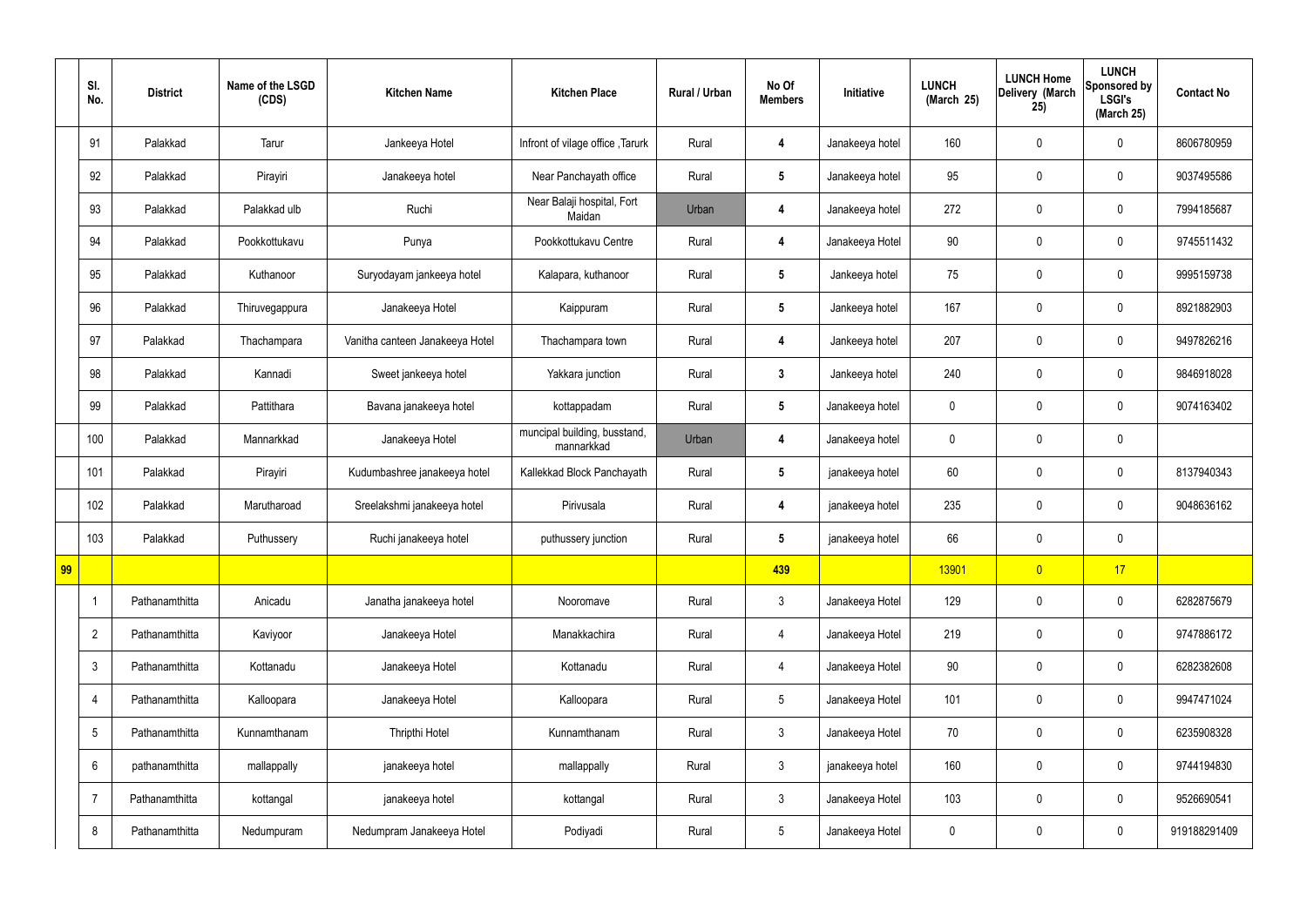|    | SI.<br>No. | <b>District</b> | Name of the LSGD<br>(CDS) | <b>Kitchen Name</b>             | <b>Kitchen Place</b>        | Rural / Urban | No Of<br><b>Members</b> | Initiative      | <b>LUNCH</b><br>(March 25) | <b>LUNCH Home</b><br>Delivery (March<br>25) | <b>LUNCH</b><br>Sponsored by<br><b>LSGI's</b><br>(March 25) | <b>Contact No</b> |
|----|------------|-----------------|---------------------------|---------------------------------|-----------------------------|---------------|-------------------------|-----------------|----------------------------|---------------------------------------------|-------------------------------------------------------------|-------------------|
|    | 9          | Pathanamthitta  | Niranam                   | Sakhi cafe                      | Niranam                     | Rural         | 3                       | Janakeeya Hotel | 42                         | $\mathbf 0$                                 | $\mathbf 0$                                                 | 919526423710      |
|    | 10         | Pathanamthitta  | Peringara                 | Haritha samrudhi Catering       | <b>PMVHS Pringara</b>       | Rural         | $\overline{4}$          | Janakeeya Hotel | 62                         | $\mathbf 0$                                 | $\mathbf 0$                                                 | 919961219550      |
|    | 11         | Pathanamthitta  | Peringara                 | Pulari janakeeya Hotel          | swamipalam                  | Rural         | $\overline{4}$          | Janakeeya hotel | 30                         | $\mathbf 0$                                 | $\mathbf 0$                                                 | 919656132036      |
|    | 12         | Pathanamthitta  | Kuttor                    | Nanma Catering                  | <b>GHS Kuttoor</b>          | Rural         | $\mathbf{3}$            | Janakeeya Hotel | 130                        | $\mathbf 0$                                 | $\boldsymbol{0}$                                            | 919526323212      |
|    | 13         | Pathanamthitta  | Kadapra                   | Niradeepam janakeeya hotel      | Kadapra                     | Rural         | $\overline{4}$          | Janakeeya Hotel | 95                         | $\mathbf 0$                                 | $\mathbf 0$                                                 | 9656512066        |
|    | 14         | Pathanamthitta  | Eraviperoor               | Avi cafe                        | Avi cafe                    | Rural         | $\mathbf{3}$            | Janakeeya Hotel | 119                        | $\mathbf 0$                                 | $\pmb{0}$                                                   | 6238013293        |
|    | 15         | Pathanamthitta  | Koipuram                  | Ammas kudumbashree cafe         | Muttamon                    | Rural         | 5                       | Janakeeya Hotel | 75                         | $\mathbf 0$                                 | $\mathbf 0$                                                 | 9961485931        |
|    | 16         | Pathanamthitta  | Thottappuzhassery         | Thottapuzhassery Jankeeya Hotel | Thottapuzhassery            | Rural         | 4                       | Janakeeya Hotel | 0                          | $\mathbf 0$                                 | $\mathbf 0$                                                 | 9656403054        |
|    | 17         | Pathanamthitta  | Puramattom                | Top N Taste                     | Puramattom                  | Rural         | $\mathbf{3}$            | Janakeeya Hotel | 60                         | $\mathbf 0$                                 | $\mathbf 0$                                                 | 9526728230        |
|    | 18         | Pathanamthitta  | Ayroor                    | Janakeeya Hotel                 | Ayroor                      | Rural         | $6\overline{6}$         | Janakeeya Hotel | 45                         | 0                                           | $\boldsymbol{0}$                                            | 8086653951        |
|    | 19         | Pathanamthitta  | Ezhumattor                | Swad Hotel                      | Thadiyoor                   | Rural         | $\mathbf{3}$            | Janakeeya Hotel | 89                         | 0                                           | $\mathbf 0$                                                 | 9526857335        |
|    | 20         | Pathanamthitta  | Kozhencherry              | Ruchi Janakeeya hotel           | Community hall, kozhenchery | Rural         | $\overline{4}$          | Janakeeya Hotel | 89                         | 0                                           | $\boldsymbol{0}$                                            | 9947387912        |
|    | 21         | Pathanamthitta  | Mallappuzhassery          | Snehadeepam                     | Paramootil                  | Rural         | 6                       | Janakeeya Hotel | 0                          | $\mathbf 0$                                 | $\mathbf 0$                                                 | 9847170052        |
|    | 22         | Pathanamthitta  | Chennerkara               | Thanal Kudumbasree Cafe         | Nallanikunnu                | Rural         | 5                       | Janakeeya Hotel | $70\,$                     | $\mathbf 0$                                 | $\mathbf 0$                                                 | 9747469562        |
|    | 23         | Pathanamthitta  | Cherukole                 | Janakeeya Hotel                 | Cherukole                   | Rural         | $\mathbf{3}$            | Janakeeya Hotel | 42                         | $\mathbf 0$                                 | $\pmb{0}$                                                   | 7907811728        |
|    | 24         | Pathanamthitta  | Elanthoor                 | Janakeeya Hotel                 | Vary                        | Rural         | $\overline{4}$          | Janakeeya Hotel | 30                         | $\boldsymbol{0}$                            | $\pmb{0}$                                                   | 9946047385        |
|    | 25         | Pathanamthitta  | naranganam                | janakeeya hotel                 | kadammanitta                | Rural         | $\mathbf{3}$            | janakeeya hotel | 67                         | $\pmb{0}$                                   | $\mathsf{0}$                                                | 9744478962        |
|    | 26         | Pathanamthitta  | Omalloor                  | Janakeeya Hotel                 | Omalloor                    | Rural         |                         | Janakeeya Hotel | 0                          | $\pmb{0}$                                   | $\pmb{0}$                                                   |                   |
|    | 27         | Pathanamthitta  | Chittar                   | Chittar janakiya hotel          | Koothattukulam              | Rural         | $\mathbf{3}$            | Janakeeya Hotel | 45                         | 152                                         | $\pmb{0}$                                                   | 9072374618        |
|    | 28         | Pathanamthitta  | Naranammoozhi             | Thanima                         | Arakkamon                   | Rural         | $\mathbf{3}$            | Janakeeya Hotel | 0                          | $\mathbf 0$                                 | $\mathbf 0$                                                 | 9605021278        |
| 58 | 29         | Pathanamthitta  | Perunadu                  | Perunadu Janakeeya Hotel        | Perunadu                    | Rural         | 5                       | Janakeeya Hotel | 0                          | $\mathbf 0$                                 | $\pmb{0}$                                                   |                   |
|    | $30\,$     | Pathanamthitta  | Ranni-Angadi              | Angadi Janakeeya Hotel          | Thoodathil church hall      | Rural         | 5                       | Janakeeya Hotel | 18                         | 64                                          | $\pmb{0}$                                                   | 9961190622        |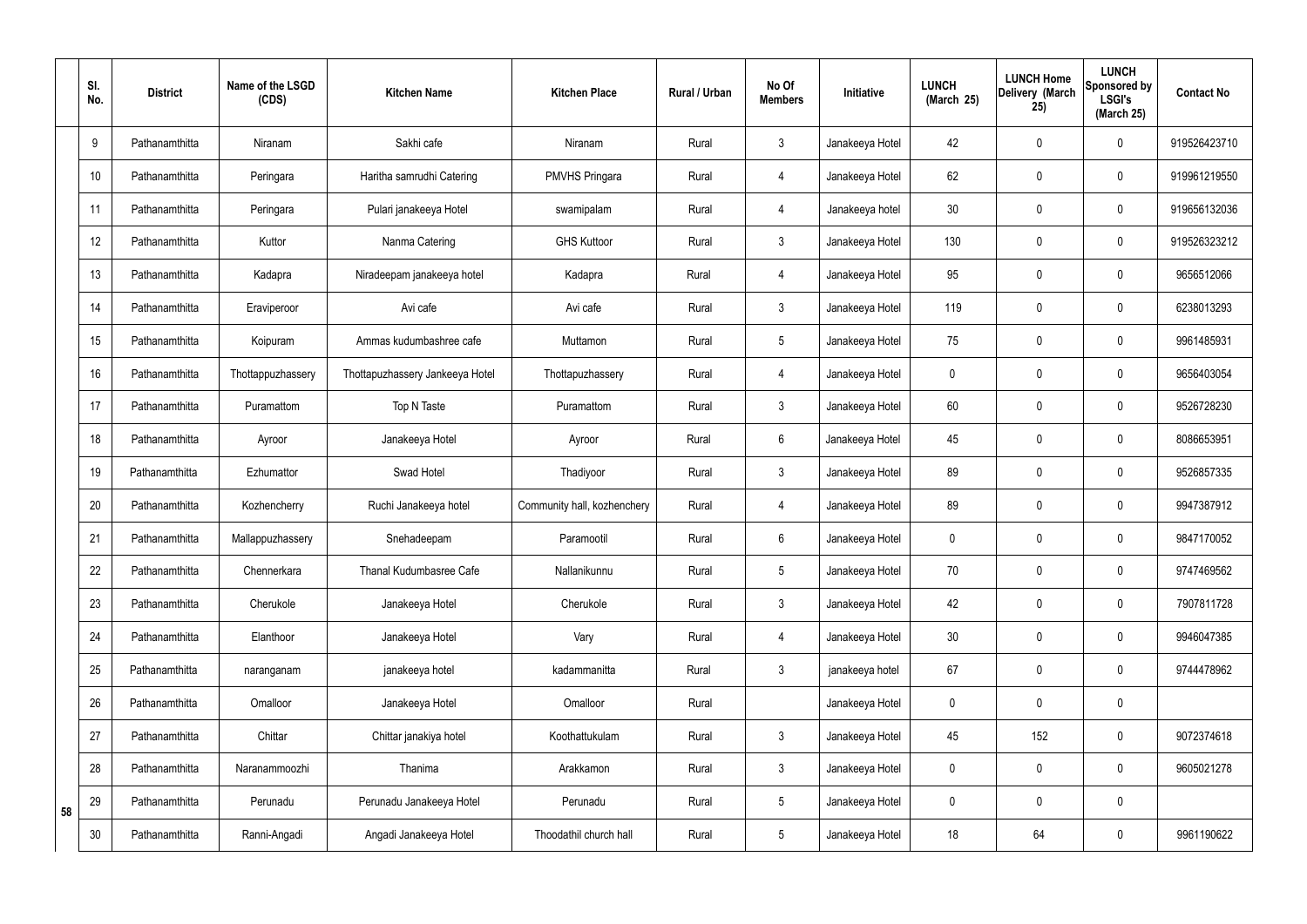| SI. | No. | <b>District</b> | Name of the LSGD<br>(CDS) | <b>Kitchen Name</b>        | <b>Kitchen Place</b> | Rural / Urban | No Of<br><b>Members</b> | Initiative      | <b>LUNCH</b><br>(March 25) | <b>LUNCH Home</b><br>Delivery (March<br>25) | <b>LUNCH</b><br>Sponsored by<br><b>LSGI's</b><br>(March 25) | <b>Contact No</b> |
|-----|-----|-----------------|---------------------------|----------------------------|----------------------|---------------|-------------------------|-----------------|----------------------------|---------------------------------------------|-------------------------------------------------------------|-------------------|
|     | 31  | Pathanamthitta  | Ranni-Pazhavangadi        | Navami Hotel               | Makkappuzha          | Rural         | 4                       | Janakeeya Hotel | 0                          | 0                                           | $\mathbf 0$                                                 | 9562135824        |
|     | 32  | Pathanamthitta  | Seethathodu               | Thanima catering unit      | Seethathodu          | Rural         | $5\phantom{.0}$         | Janakeeya Hotel | 79                         | 95                                          | $\mathbf 0$                                                 | 9747622310        |
|     | 33  | Pathanamthitta  | Ranni                     | Janakeeya Hotel            | Ranni                | Rural         | 4                       | Janakeeya Hotel | 14                         | 42                                          | $\mathbf 0$                                                 | 99462338752       |
|     | 34  | Pathanamthitta  | Vechhoochira              | Annapoorneswary hotel      | Venkurinji           | Rural         | 4                       | Janakeeya Hotel | 0                          | 0                                           | $\pmb{0}$                                                   | 8547264134        |
|     | 35  | Pathanamthitta  | Vadasserikara             | Thannal Janakeeya Hotel    | Vadasserikara        | Rural         | $5\phantom{.0}$         | Janakeeya Hotel | 27                         | 123                                         | $\mathbf 0$                                                 | 8590107684        |
|     | 36  | Pathanamthitta  | Vallickodu                | Janakeeya Hotel            | Vallicodu            | Rural         | $5\phantom{.0}$         | Janakeeya Hotel | 107                        | 0                                           | $\pmb{0}$                                                   | 8547121591        |
|     | 37  | Pathanamthitta  | Pramadom                  | Aishwarya Janakeeya Hotel  | Pramadom             | Rural         | $\mathfrak{Z}$          | Janakeeya Hotel | 70                         | 0                                           | $\mathbf 0$                                                 | 9495312020        |
|     | 38  | Pathanamthitta  | Aruvappulam               | Janakeeya Hotel            | Kallely              | Rural         | $\mathfrak{Z}$          | Janakeeya Hotel | 89                         | 0                                           | $\mathbf 0$                                                 | 9656700499        |
|     | 39  | Pathanamthitta  | mylapra                   | Manna janakeeya hotel      | mylapra              | Rural         | $\mathbf{3}$            | janakeeya hotel | 0                          | 0                                           | $\mathbf 0$                                                 | 9961750470        |
|     | 40  | Pathanamthitta  | Thannithodu               | Flowers janakeeya hotel    | Thannithodu          | Rural         | $\mathbf{3}$            | Janakeeya hotel | 138                        | $\mathbf 0$                                 | $\pmb{0}$                                                   | 9061295035        |
|     | 40  | Pathanamthitta  | Malayappuzha              | Janakeeya Hotel            | Malayappuzha         | Rural         | $\mathbf{3}$            | Janakeeya Hotel | 217                        | 0                                           | $\boldsymbol{0}$                                            |                   |
|     | 41  | Pathanamthitta  | Konni                     | Janakeeya Hotel            | Konni                | Rural         | $\mathfrak{Z}$          | Janakeeya Hotel | 0                          | 0                                           | $\mathbf 0$                                                 |                   |
|     | 43  | Pathanamthitta  | Kalanjoor                 | Kalanjoor janakeeya Hotel  | Kalanjoor            | Rural         | 4                       | Janakeeya Hotel | 172                        | 0                                           | $\boldsymbol{0}$                                            | 6238045066        |
|     | 44  | Pathanamthitta  | Ezhamkulam                | Swad Catering Unit         | Enathu               | Rural         | $5\phantom{.0}$         | Janakeeya Hotel | 100                        | 0                                           | $\mathbf 0$                                                 | 9747243317        |
|     | 45  | Pathanamthitta  | Kodumon                   | Ruchiyidam Janakeeya Hotel | Kodumon              | Rural         | $\overline{7}$          | Janakeeya Hotel | 49                         | 0                                           | $\mathbf 0$                                                 | 75611017112       |
|     | 46  | Pathanamthitta  | Erathu                    | Janakeeya Hotel            | Erathu               | Rural         | $\overline{4}$          | Janakeeya Hotel | 245                        | 0                                           | $\mathbf 0$                                                 | 9645102262        |
|     | 47  | Pathanamthitta  | Enadimangalam             | Janakeeya Hotel            | Elamannoor           | Rural         | $\overline{4}$          | Janakeeya Hotel | 102                        | $\mathbf 0$                                 | $\pmb{0}$                                                   |                   |
|     | 48  | Pathanamthitta  | Kadampanadu               | Janakeeya Hotel            | Mannady              | Rural         | 3 <sup>1</sup>          | Janakeeya Hotel | 83                         | 0                                           | $\pmb{0}$                                                   |                   |
|     | 49  | Pathanamthitta  | Pallickal                 |                            |                      | Rural         |                         | Janakeeya Hotel | 150                        | 0                                           | $\pmb{0}$                                                   |                   |
|     | 50  | Pathanamthitta  | Thumpamon                 | Ruchi Cafe                 | Mampilali            | Rural         | $5\phantom{.0}$         | Janakeeya Hotel | 170                        | 0                                           | $\mathbf 0$                                                 | 9188300026        |
|     | 51  | Pathanamthitta  | Kulanada                  | Bhagyalekshmi cafe unit    | Kaipuzha             | Rural         | $\mathbf{3}$            | Janakeeya Hotel | 95                         | 0                                           | $\mathbf 0$                                                 |                   |
|     | 52  | Pathanamthitta  | Pandalam Thekkekara       | Pandalam Thekkekara        | Thatta               | Rural         | 3 <sup>1</sup>          | Janakeeya Hotel | 0                          | 0                                           | $\mathbf 0$                                                 | 9526224922        |
|     | 53  | Pathanamthitta  | Aranmula                  | Janakeeya Hotel            | Aranmula             | Rural         | $5\phantom{.0}$         | Janakeeya Hotel | 17                         | 0                                           | $\bf{0}$                                                    | 9656296503        |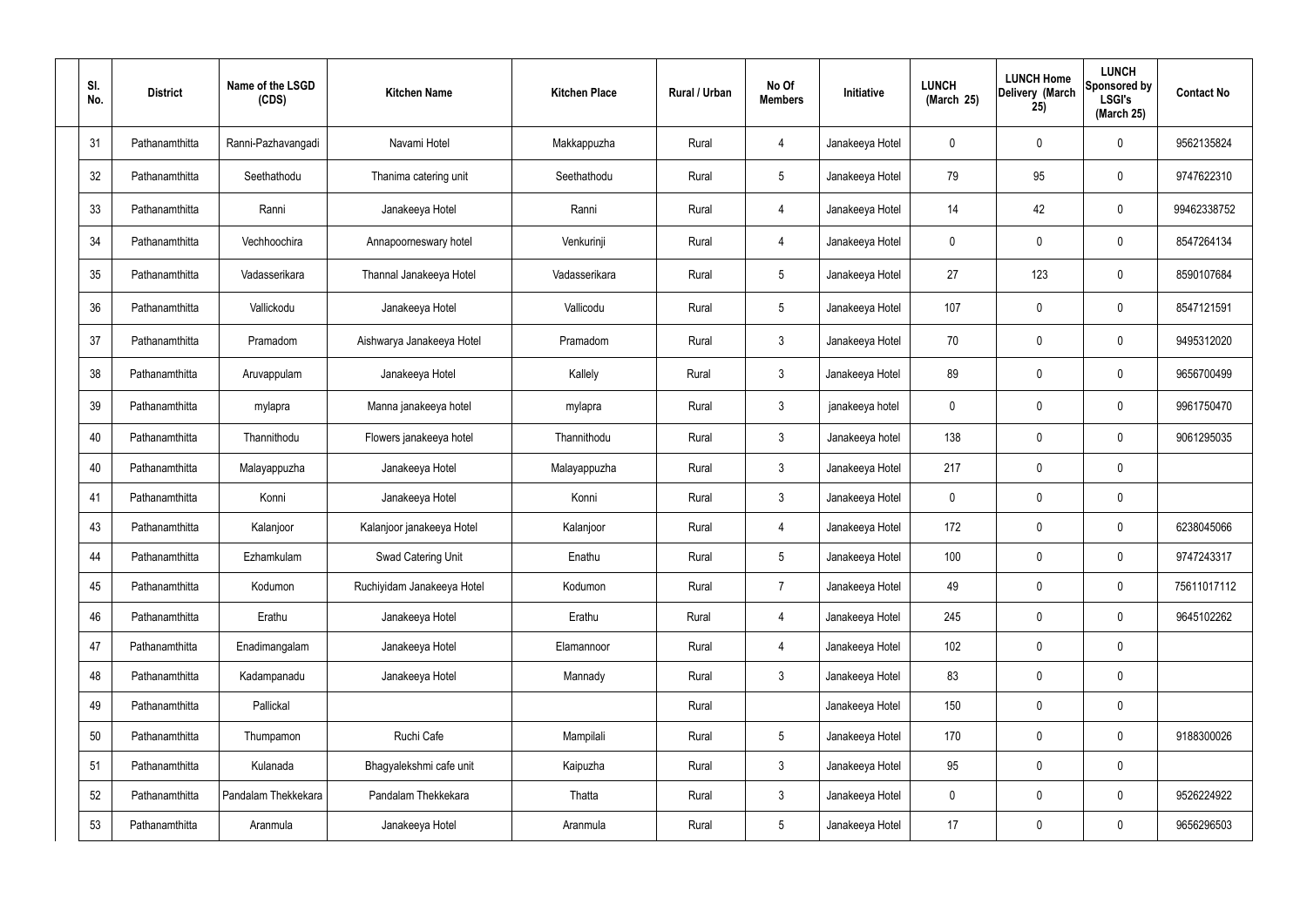|    | SI.<br>No.      | <b>District</b>    | Name of the LSGD<br>(CDS) | <b>Kitchen Name</b>                       | <b>Kitchen Place</b>                 | Rural / Urban | No Of<br><b>Members</b> | Initiative      | <b>LUNCH</b><br>(March 25) | <b>LUNCH Home</b><br>Delivery (March<br>25) | <b>LUNCH</b><br>Sponsored by<br><b>LSGI's</b><br>(March 25) | <b>Contact No</b> |
|----|-----------------|--------------------|---------------------------|-------------------------------------------|--------------------------------------|---------------|-------------------------|-----------------|----------------------------|---------------------------------------------|-------------------------------------------------------------|-------------------|
|    | 54              | Pathanamthitta     | Mezhuveli                 | Thripthi Janakeeya Hotel                  | Mezhuveli                            | Rural         | $\mathbf{3}$            | Janakeeya Hotel | 45                         | 0                                           | $\mathbf 0$                                                 | 9495265971        |
|    | 55              | Pathanamthitta     | Adoor                     | Amma Catering Unit                        | Adoor                                | Urban         | $5\overline{)}$         | Janakeeya Hotel | 0                          | $\mathbf 0$                                 | $\mathbf 0$                                                 | 8606887490        |
|    | 56              | Pathanamthitta     | Pandalam                  | Ruchi catering                            | Sivarenjini Auditorium               | Urban         | $5\phantom{.0}$         | Janakeeya Hotel | 0                          | 0                                           | $\mathbf 0$                                                 | 9846212739        |
|    | 57              | Pathanamthitta     | <b>Thiruvalla East</b>    | janakeeya hotel                           | near private bus stand<br>thiruvalla | Urban         | $5\phantom{.0}$         | Janakeeya Hotel | 326                        | $\mathbf 0$                                 | $\mathbf 0$                                                 | 919847729416      |
|    | 58              | Pathanamthitta     | Thiruvalla West           | janakeeya hotel                           | kizhakkan muthoor                    | Urban         | $5\phantom{.0}$         | Janakeeya Hotel | 121                        | 0                                           | $\mathbf 0$                                                 | 919656132036      |
|    | 59              | Pathanamthitta     | Pathanamthitta            | Janakeeya Hotel                           | Near Municipality Office             | Urban         | $5\phantom{.0}$         | Janakeeya Hotel | 0                          | 0                                           | $\mathbf 0$                                                 |                   |
| 58 |                 |                    |                           |                                           |                                      |               | 229                     |                 | 4396                       | 476                                         | $\overline{\mathbf{0}}$                                     |                   |
|    |                 | Thiruvananthapuram | Parassala                 | Bhagyalekshmi janakeeya hotel             | Mundaplavila                         | Rural         | $5\phantom{.0}$         | Janakeeya Hotel | 355                        | $\mathbf 0$                                 | $\mathbf 0$                                                 | 9895463718        |
|    | $\overline{2}$  | Thiruvananthapuram | Karode                    | Karode janakeeya hotel                    | Paavaara,<br>pazhaya uchakkada       | Rural         | $5\overline{)}$         | Janakeeya Hotel | 368                        | 0                                           | $\mathbf 0$                                                 | 9605122139        |
|    | 3               | Thiruvananthapuram | Thirupuram                | Thirupuram janakeeya hotel                | Pazhayakada                          | Rural         | $5\phantom{.0}$         | Janakeeya Hotel | 173                        | $\mathbf 0$                                 | $\mathbf 0$                                                 | 7034723987        |
|    | $\overline{4}$  | Thiruvananthapuram | Chenkal                   | Karuna janakeeya hotel                    | Udiyankulangara                      | Rural         | $5\overline{)}$         | Janakeeya Hotel | 350                        | $\boldsymbol{0}$                            | $\mathbf 0$                                                 | 9746726109        |
|    | $5\phantom{.0}$ | Thiruvananthapuram | Kulathoor                 | Nakshatra janakeeya hotel                 | Attapuram                            | Rural         | $5\phantom{.0}$         | Janakeeya Hotel | 291                        | $\boldsymbol{0}$                            | $\boldsymbol{0}$                                            | 8301924221        |
|    | 6               | Thiruvananthapuram | Neyyattinkara 1           | Oottupura                                 | Neyyattinkara                        | Urban         | $5\phantom{.0}$         | Janakeeya Hotel | 398                        | 0                                           | $\mathbf 0$                                                 | 8129192485        |
|    | $\overline{7}$  | Thiruvananthapuram | Neyyattinkara 1           | Cafesree Janakeeya Hotel                  | Vazhimukku                           | Urban         | $5\phantom{.0}$         | Janakeeya Hotel | 490                        | 0                                           | $\pmb{0}$                                                   | 9995604997        |
|    | 8               | Thiruvananthapuram | Neyyattinkara 1           | Thripthi janakeeya Hotel                  | perumpazhuthoor                      | urban         | 4                       | janakeeya Hotel | 200                        | 0                                           | $\boldsymbol{0}$                                            | 6282944199        |
|    | 9               | Thiruvananthapuram | Neyyattinkara 2           | Harsha catering unit                      | Neyyattinkara                        | Urban         | $5\phantom{.0}$         | Janakeeya Hotel | 360                        | $\pmb{0}$                                   | $\mathbf 0$                                                 | 9048822770        |
|    | 10              | Thiruvananthapuram | Neyyattinkara 2           | Devarose Janakeeya Hotel                  | Amaravila                            | Urban         | $5\,$                   | Janakeeya Hotel | 215                        | $\pmb{0}$                                   | $\boldsymbol{0}$                                            | 9995028659        |
|    | 11              | Thiruvananthapuram | Kollayil                  | ems janakeeya hotel                       | Dhanuvachapuram                      | Rural         | $5\phantom{.0}$         | Janakeeya Hotel | 493                        | 0                                           | $\mathbf 0$                                                 | 8157880624        |
|    | 12              | Thiruvananthapuram | Kunnathukal               | Aiswarya Janakeeya Hotel -<br>Kunnathukal | Kuruwad, paliyodu                    | Rural         | $\mathbf{3}$            | Janakeeya Hotel | 79                         | 0                                           | $\mathbf 0$                                                 | 9539549507        |
|    | 13              | Thiruvananthapuram | Vellarada                 | Eden Janakeeya Hotel                      | Panachamoodu, Vellarada              | Rural         | $5\phantom{.0}$         | Janakeeya Hotel | 112                        | 0                                           | $\mathbf 0$                                                 | 8547973305        |
|    | 14              | Thiruvananthapuram | Vellarada                 | Chandrika Janakeeya Hotel - Vellarada     | Vellarada                            | Rural         | $6\,$                   | Janakeeya Hotel | 690                        | $\pmb{0}$                                   | $\boldsymbol{0}$                                            | 9539366295        |
|    | 15              | Thiruvananthapuram | Aryankode                 | Aryan Janakeeya Hotel - Aryankode         | Aryankode                            | Rural         | $5\phantom{.0}$         | Janakeeya Hotel | 269                        | $\pmb{0}$                                   | $\pmb{0}$                                                   | 9746905408        |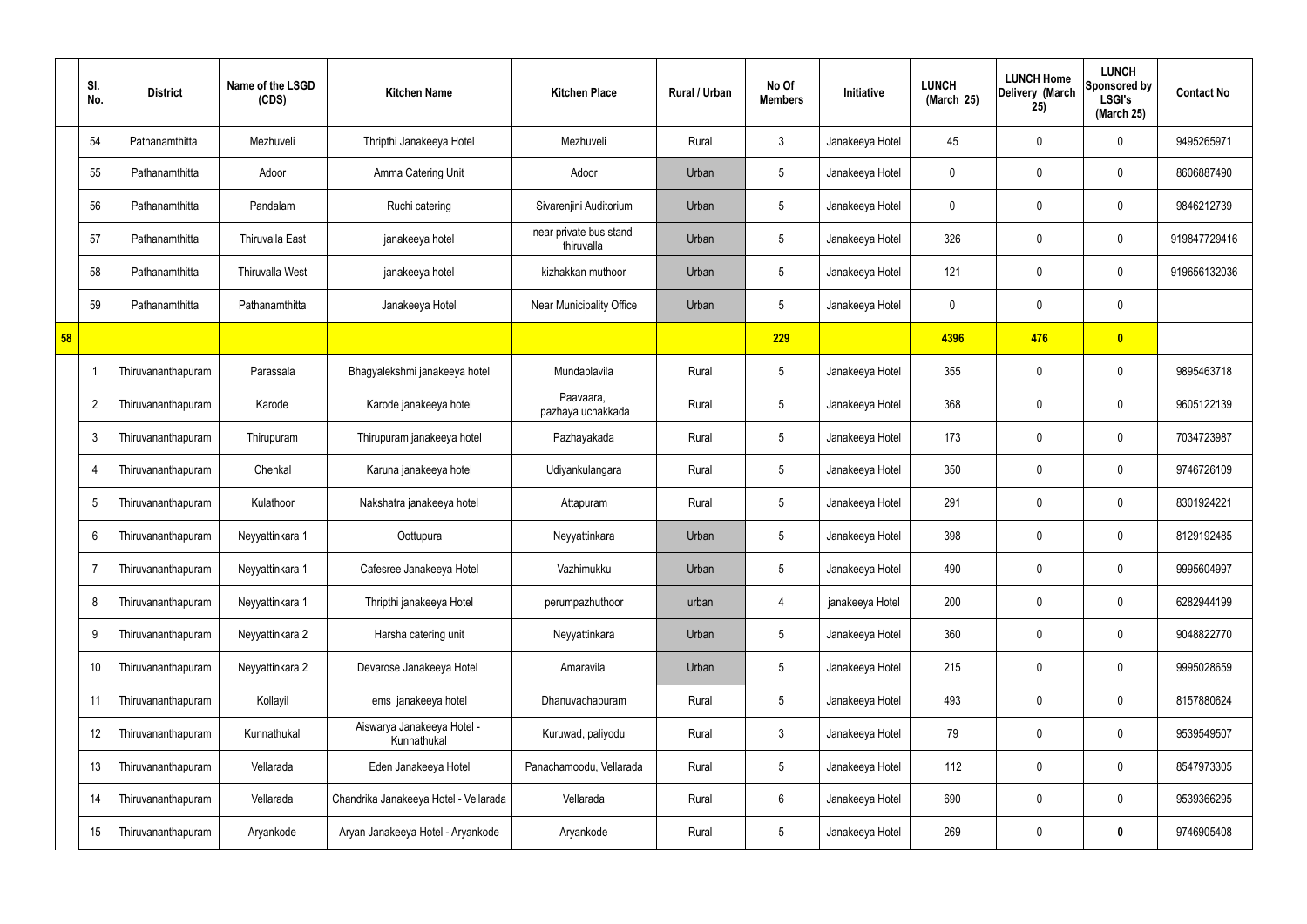| SI.<br>No. | <b>District</b>    | Name of the LSGD<br>(CDS) | <b>Kitchen Name</b>                          | <b>Kitchen Place</b>                              | Rural / Urban | No Of<br><b>Members</b> | Initiative      | <b>LUNCH</b><br>(March 25) | <b>LUNCH Home</b><br>Delivery (March<br>25) | <b>LUNCH</b><br>Sponsored by<br><b>LSGI's</b><br>(March 25) | <b>Contact No</b> |
|------------|--------------------|---------------------------|----------------------------------------------|---------------------------------------------------|---------------|-------------------------|-----------------|----------------------------|---------------------------------------------|-------------------------------------------------------------|-------------------|
| 16         | Thiruvananthapuram | Aryankode                 | stree souhritha jh                           | chemboor                                          | Rural         | $5\phantom{.0}$         | Janakeeya Hotel | 158                        | $\mathbf 0$                                 | 0                                                           |                   |
| 17         | Thiruvananthapuram | Ottashekharamangala<br>m  | Minnaram Janakeeya Hotel                     | Kuravara, Near<br>Ottashekharamangalam UPS        | Rural         | 4                       | Janakeeya Hotel | 252                        | $\mathbf 0$                                 | 0                                                           | 9567553161        |
| 18         | Thiruvananthapuram | Kollayil                  | Janakeeya Hotel                              | Mylakkara                                         | Rural         | $5\phantom{.0}$         | Janakeeya Hotel | 167                        | $\mathbf 0$                                 | $\mathbf 0$                                                 | 9605076268        |
| 19         | Thiruvananthapuram | perunkadavila             | shankholi janakeeya hotel                    | perunkadavila                                     | rural         | $\mathbf{3}$            | Janakeeya Hotel | 199                        | $\mathbf 0$                                 | $\pmb{0}$                                                   |                   |
| 20         | Thiruvananthapuram | Amboori                   | Janakeeya Hotel                              | Amboori                                           | Rural         | $5\phantom{.0}$         | Janakeeya Hotel | 89                         | $\mathbf 0$                                 | $\mathbf 0$                                                 | 9747169098        |
| 21         | Thiruvananthapuram | Athiyanoor                | Kudumbashree janakeeya hotel                 | Venpakal                                          | Rural         | 4                       | Janakeeya Hotel | 322                        | $\mathbf 0$                                 | 0                                                           | 919562752580      |
| 22         | Thiruvananthapuram | Kottukal                  | Vismaya janakeeya hotel                      | Uchakkada                                         | Rural         | $5\phantom{.0}$         | Janakeeya Hotel | 545                        | $\mathbf 0$                                 | $\mathbf 0$                                                 | 6282447041        |
| 23         | Thiruvananthapuram | Kottukal                  | Udaya janakeeya Hotel                        | Punnakkulam                                       | Rural         | 4                       | Janakeeya Hotel | 302                        | $\mathbf 0$                                 | $\pmb{0}$                                                   |                   |
| 24         | Thiruvananthapuram | Karumkulam                | Alil Janakeeya Hotel                         | Pallam                                            | Rural         | $5\overline{)}$         | Janakeeya Hotel | 145                        | $\pmb{0}$                                   | $\pmb{0}$                                                   | 917736513673      |
| 25         | Thiruvananthapuram | Venganoor                 | Venganoor Ruchi janakeeya hotel              | Peringamala                                       | Rural         | 10 <sup>°</sup>         | Janakeeya Hotel | 178                        | $\mathbf 0$                                 | $\bm{0}$                                                    | 9656309710        |
| 26         | Thiruvananthapuram | Vilavoorkkal              | Priyam Janakeeya Hotel                       | Chanthamukku, Peyadu Jn                           | Rural         | $5\overline{)}$         | Janakeeya Hotel | 321                        | $\mathbf 0$                                 | $\mathbf 0$                                                 | 7902504494        |
| 27         | Thiruvananthapuram | Vilavoorkal               | Vilavoorkal janakeeya hotel                  | Pottayil                                          | Rural         | $5\phantom{.0}$         | Janakeeya Hotel | 324                        | $\mathbf 0$                                 | $\mathbf 0$                                                 | 9497883130        |
| 28         | Thiruvananthapuram | Kalliyoor                 | Stree Shakthi Janakeeya Hotel                | Kalliyoor                                         | Rural         | $5\overline{)}$         | Janakeeya Hotel | 99                         | $\mathbf 0$                                 | $\mathbf 0$                                                 | 9074998782        |
| 29         | Thiruvananthapuram | Maranalloor               | Mayooram Janakeeya Hotel                     | Mannadikkonam                                     | Rural         | 4                       | Janakeeya Hotel | 123                        | $\overline{0}$                              | 0                                                           | 9847371025        |
| 30         | Thiruvananthapuram | Pallichal                 | Vandhanam Janakeeya hotel                    | Naruvamoodu                                       | Rural         | $\overline{4}$          | Janakeeya Hotel | 222                        | $\mathbf 0$                                 | $\mathbf 0$                                                 | 9562636222        |
| 31         | Thiruvananthapuram | Vilappil                  | Sreebhadra janakeey a hotel                  | peyad                                             | Rural         | $5\phantom{.0}$         | Janakeeya Hotel | 245                        | $\pmb{0}$                                   | $\pmb{0}$                                                   | 919496194745      |
| 32         | Thiruvananthapuram | Malayinkeezhu             | Thapasya janakeeya hotel                     | Aruvacode                                         | Rural         | $5\phantom{.0}$         | Janakeeya Hotel | 146                        | $\mathbf 0$                                 | $\bm{0}$                                                    | 9074329707        |
| 3,3        | Thiruvananthapuram | balaramapuram             | Karunya                                      | balaramapuram                                     | rural         | $5\phantom{.0}$         | Janakeeya Hotel | 179                        | $\mathbf 0$                                 | 0                                                           |                   |
| 34         | Thiruvananthapuram | Andoorkonam               | Thiruvathira janakeeya hotel                 | Kaniyapuram                                       | Rural         | $\mathbf{3}$            | Janakeeya Hotel | 145                        | $\mathbf 0$                                 | $\pmb{0}$                                                   | 8921698989        |
| 35         | Thiruvananthapuram | Kadinamkulam              | Sabarmathi janakeeya hotel                   | Chitattumukku                                     | Rural         | 4                       | Janakeeya Hotel | 133                        | $\pmb{0}$                                   | $\pmb{0}$                                                   |                   |
| 36         | Thiruvananthapuram | Azhoor                    | Kudumbadsree janakeeya hotel                 | Azhoor                                            | Rural         | 4                       | Janakeeya Hotel | 158                        | 0                                           | $\pmb{0}$                                                   | 8129060294        |
| 37         | Thiruvanathapuram  | Pothencode                | Pothencode Kudumbashree Janakeeya<br>hotel   | Pothencode ayiroorppara<br>Farmers centre         | Rural         | $\sqrt{5}$              | Janakeeya Hotel | 147                        | $\pmb{0}$                                   | $\pmb{0}$                                                   | 9037832338        |
| 38         | Thiruvananthapuram | Mangalapuram              | Mangalapuram Kudumbashree<br>Janakeeya Hotel | Managalapuram Junction,<br>Near Panchayath Office | Rural         | $5\phantom{.0}$         | Janakeeya Hotel | 108                        | $\pmb{0}$                                   | $\pmb{0}$                                                   | 9995459534        |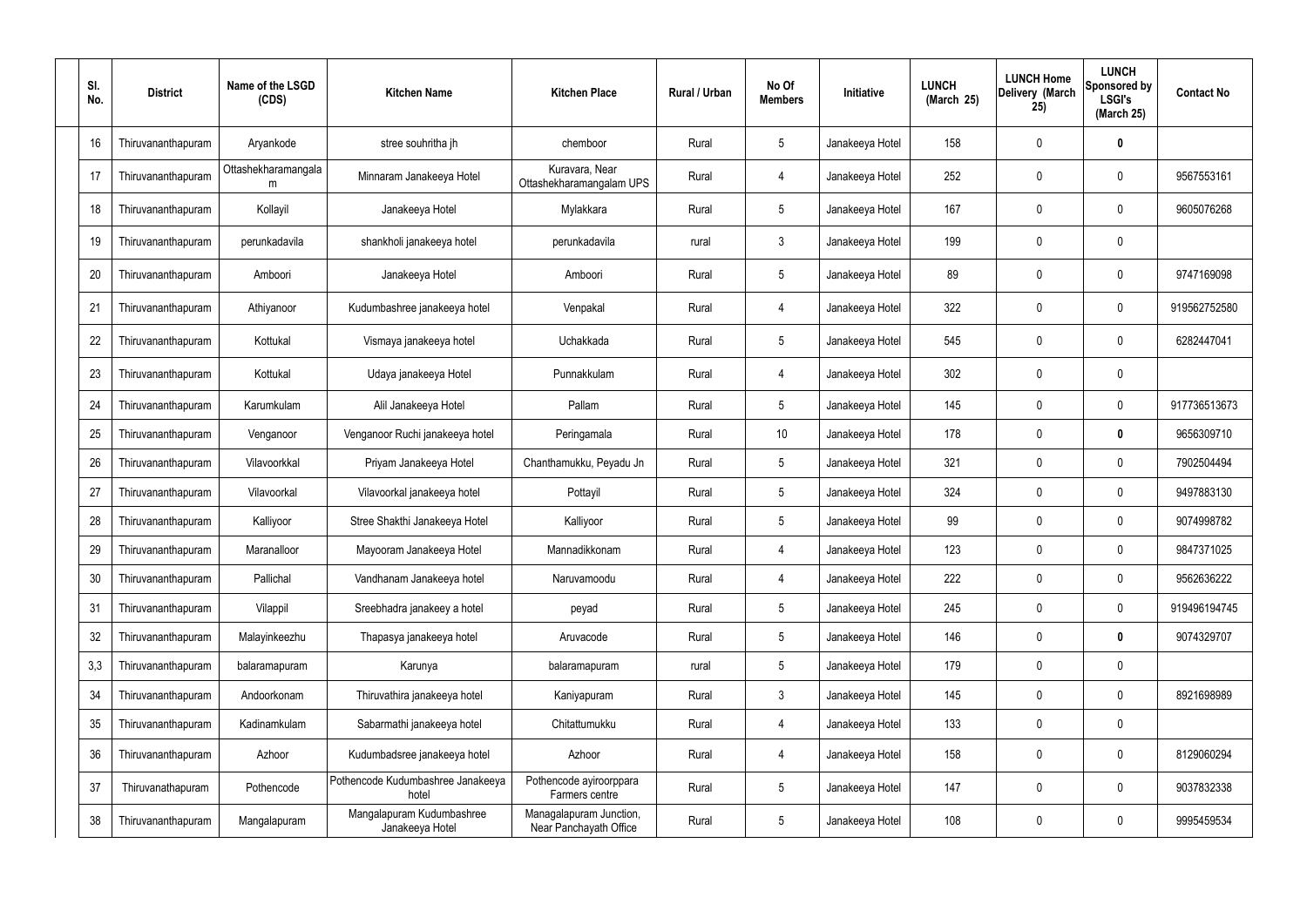|     | SI.<br>No. | <b>District</b>    | Name of the LSGD<br>(CDS)       | <b>Kitchen Name</b>                           | <b>Kitchen Place</b>                              | <b>Rural / Urban</b> | No Of<br><b>Members</b> | Initiative      | <b>LUNCH</b><br>(March 25) | <b>LUNCH Home</b><br>Delivery (March<br>25) | <b>LUNCH</b><br>Sponsored by<br><b>LSGI's</b><br>(March 25) | <b>Contact No</b> |
|-----|------------|--------------------|---------------------------------|-----------------------------------------------|---------------------------------------------------|----------------------|-------------------------|-----------------|----------------------------|---------------------------------------------|-------------------------------------------------------------|-------------------|
|     | 39         | Thiruvananthapuram | Mangalapuram                    | Swad Kudumbashree Janakeeya hotel             | Murukkumpuzha                                     | Rural                | 3                       | Janakeeya Hotel | 115                        | 0                                           | $\mathbf 0$                                                 | 8281624670        |
|     | 40         | Thiruvananthapuram | Mangalapuram                    | Ruchisagaram Kudumbashree<br>Janakeeya Hotel  | Chembakamangalam                                  | Rural                | $5\phantom{.0}$         | Janakeeya Hotel | 136                        | 0                                           | 0                                                           | 8139079929        |
|     | 41         | Thiruvanathapuram  | <b>TVM Corporation CDS</b>      | Krishnakripa Janakeeya hotel                  | Anayara                                           | Urban                | $5\overline{)}$         | Janakeeya Hotel | 158                        | 0                                           | $\mathbf 0$                                                 | 9745823832        |
|     | 42         | Thiruvanathapuram  | <b>TVM Corporation CDS</b>      | Vanitha Janakeeya Hotel                       | Manvila                                           | Urban                | $\overline{4}$          | Janakeeya Hotel | 165                        | 0                                           | $\pmb{0}$                                                   | 8129412369        |
|     | 43         | Thiruvanathapuram  | <b>TVM Corporation CDS</b>      | Bhagyalekshmi Kudumbashree<br>Janakeeya Hotel | EK Nayanar Trust, Medical<br>College              | Urban                | 6                       | Janakeeya Hotel | 125                        | 0                                           | $\pmb{0}$                                                   |                   |
|     | 44         | Thiruvanathapuram  | <b>TVM Corporation CDS</b>      | Tripthi Janakeeya Hotel                       | Pallithura                                        | Urban                | $\mathfrak{Z}$          | Janakeeya Hotel | 169                        | 0                                           | $\mathbf 0$                                                 | 9387738568        |
|     | 45         | Thiruvanathapuram  | <b>TVM Corporation CDS</b>      | soubhagya janakeeya Hotel                     | kazhakoottam                                      | Urban                | $\mathbf{3}$            | janakeeya Hotel | 188                        | 0                                           | $\mathbf 0$                                                 | 8921555192        |
|     | 46         | Thiruvanathapuram  | <b>TVM Corporation CDS</b>      | Uthradam Janakeeya Hotel                      | Pattom                                            | Urban                | 3                       | janakeeya Hotel | 158                        | 0                                           | $\mathbf 0$                                                 | 8281062575        |
|     | 47         | Thiruvananthapuram | <b>TVM Corporation CDS</b>      | Kismath Janakeeya Hotel                       | Pottakuzhi                                        | Urban                | $\mathbf{3}$            | Janakeeya Hotel | 166                        | 0                                           | $\mathbf 0$                                                 | 8281088923        |
|     | 48         | Thiruvananthapuram | <b>TVM Corporation CDS</b>      | Anugraha janakeeya Hotel                      | sreekaryam                                        | Urban                | $\overline{4}$          | Janakeeya Hotel | 158                        | $\mathbf{0}$                                | $\pmb{0}$                                                   |                   |
|     | 49         | Thiruvananthapuram | <b>TVM Corporation CDS</b>      | janakeeya hotel                               | mannarakkonam                                     | Urban                | $\mathbf{3}$            | Janakeeya Hotel | 423                        | 0                                           | $\mathbf 0$                                                 | 8129179622        |
|     | 50         | Thiruvananthapuram | <b>TVM Corporation CDS</b>      | Salt and Pepper                               | Poomalliyoorkkonam                                | Urban                | $\mathbf{3}$            | Janakeeya Hotel | 312                        | 0                                           | $\mathbf 0$                                                 | 8593986935        |
|     | 51         | Thiruvananthapuram | <b>TVM Corporation CDS</b>      | Sreebhadra Janakeeya Hotel                    | Pettah                                            | Urban                | 4                       | Janakeeya Hotel | 325                        | $\mathbf 0$                                 | $\mathbf 0$                                                 | 9847227647        |
|     | 52         | Thiruvananthapuram | <b>TVM Corporation CDS</b>      | kalavara Janakeeya Hotel                      | vattiyoorkavu                                     | Urban                | $\mathbf{3}$            | Janakeeya Hotel | 346                        | $\mathbf 0$                                 | $\pmb{0}$                                                   | 9847655426        |
|     | 53         | Thiruvananthapuram | <b>TVM Corporation CDS</b>      | punartham kudumbashree                        | kudappanakunnu                                    | Urban                | $\mathbf{3}$            | Janakeeya Hotel | 179                        | $\mathbf 0$                                 | $\pmb{0}$                                                   | 9747115789        |
|     | 54         | Thiruvananthapuram | <b>TVM Corporation CDS</b><br>2 | peroor JH                                     | Palayam                                           | Urban                | $\mathbf{3}$            | Janakeeya Hotel | 354                        | $\mathbf 0$                                 | $\pmb{0}$                                                   | 8086119633        |
|     | 55         | Thiruvananthapuram | Aryanadu                        | Aryanad Janakeeya Hotel                       | Aryanad                                           | Rural                | 6                       | Janakeeya Hotel | 248                        | $\mathbf 0$                                 | $\pmb{0}$                                                   | 9207447839        |
| 110 | 56         | Thiruvananthapuram | Kuttichal                       | Kutichal Janakeeya Hotel                      | Kuttichal                                         | Rural                | $5\phantom{.0}$         | Janakeeya Hotel | 0                          | $\mathbf 0$                                 | $\pmb{0}$                                                   | 9446331479        |
|     | 57         | Thiruvananthapuram | Poovachal                       | Poovachal Janakeeya Hotel                     | Poovachal Panchayath                              | Rural                | $5\phantom{.0}$         | Janakeeya Hotel | 202                        | $\mathbf 0$                                 | $\pmb{0}$                                                   | 9495225046        |
|     | 58         | Thiruvananthapuram | Vithura                         | Navodaya Janakeeya hotel                      | Koppam, Vithura                                   | Rural                | 4                       | Janakeeya Hotel | 152                        | $\mathbf 0$                                 | $\pmb{0}$                                                   | 9946837014        |
|     | 59         | Thiruvananthapuram | Tholicode                       | Tholicode Janakeeya Hotel                     | Pulimoodu, Near Bharath<br>Petrol Pump, Tholicode | Rural                | $\overline{4}$          | Janakeeya Hotel | 270                        | $\mathbf 0$                                 | $\pmb{0}$                                                   | 9539995862        |
|     | 60         | Thiruvananthapuram | uzhamalackal                    | mazhavil jh                                   | Puthukulangara                                    | Rural                | 5                       | Janakeeya Hotel | 295                        | 0                                           | 0                                                           | 96457 54988       |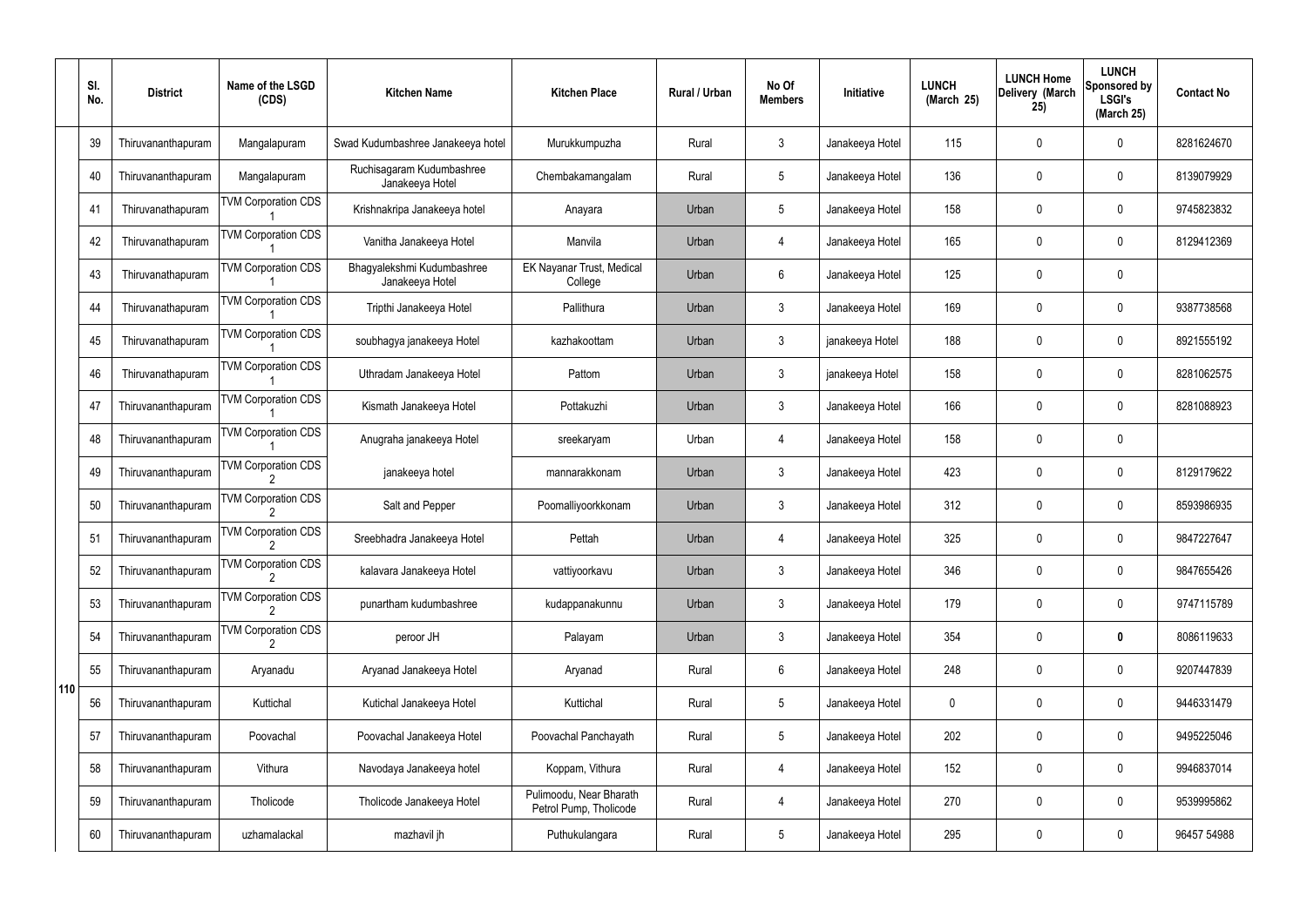| SI.<br>No. | <b>District</b>    | Name of the LSGD<br>(CDS) | <b>Kitchen Name</b>                  | <b>Kitchen Place</b>                      | Rural / Urban | No Of<br><b>Members</b> | Initiative      | <b>LUNCH</b><br>(March 25) | <b>LUNCH Home</b><br>Delivery (March<br>25) | <b>LUNCH</b><br>Sponsored by<br><b>LSGI's</b><br>(March 25) | <b>Contact No</b> |
|------------|--------------------|---------------------------|--------------------------------------|-------------------------------------------|---------------|-------------------------|-----------------|----------------------------|---------------------------------------------|-------------------------------------------------------------|-------------------|
| 61         | Thiruvananthapuram | <b>TVPM Corpn CDS 4</b>   | Maithri Janakeeya Hotel              | Poozhyakkunnu, Nemom, TVM                 | Urban         | $5\phantom{.0}$         | Janakeeya Hotel | 0                          | 0                                           | 0                                                           | 9846905594        |
| 62         | Thiruvananthapuram | TVPM. Corpn. CDS III      | Janatha hotel                        | Over bridge                               | Urban         | 9                       | Janakeeya Hotel | 0                          | 0                                           | $\pmb{0}$                                                   | 919746149160      |
| 63         | Thiruvananthapuram | TVPM. Corpn. CDS III      | Asraya Janakeeya Hotel               | <b>DPI</b>                                | Urban         | $\overline{4}$          | Janakeeya Hotel | 755                        | 0                                           | $\mathbf 0$                                                 | 918113008306      |
| 64         | Thiruvananthapuram | TVPM. Corpn. CDS III      | Ruchikkoott                          | Mudavanmukal                              | Urban         | $\overline{4}$          | Janakeeya Hotel | 102                        | 0                                           | $\mathbf 0$                                                 | 917907579424      |
| 65         | Thiruvananthapuram | TVPM. Corpn. CDS IV       | Janakeeya hotel tvm corporation cds4 | Vallakkadavu                              | Urban         | $5\phantom{.0}$         | Janakeeya Hotel | 268                        | 0                                           | $\mathbf 0$                                                 | 8129795072        |
| 66         | Thiruvananthapuram | TVPM. Corpn. CDS IV       | Karuna Janakeeya Hotel               | Avaduthura                                | Urban         | $5\phantom{.0}$         | Janakeeya Hotel | 234                        | 0                                           | 3                                                           | 9567523799        |
| 67         | Thiruvananthapuram | Anadu                     | Nanma anad                           | <b>Govt LPS Anad</b>                      | Rural         | 4                       | Janakeeya Hotel | 0                          | 0                                           | $\mathbf 0$                                                 | 9645709754        |
| 68         | Thiruvananthapuram | Vembayam                  | Liya canteen                         | Perumboor near panchayath<br>office       | Rural         | $5\phantom{.0}$         | Janakeeya Hotel | 210                        | 0                                           | $\mathbf 0$                                                 | 9544337362        |
| 69         | Thiruvananthapuram | Vembayam                  | Four's Janakeeya Hotel               | Naduveli Konchira                         | Rural         | 4                       | Janakeeya Hotel | 246                        | 0                                           | $\mathbf 0$                                                 | 9526253578        |
| 70         | Thiruvananthapuram | Nedumangad 1              | Subhiksham                           | Irinjayam                                 | Urban         | 4                       | Janakeeya Hotel | 375                        | 0                                           | $\boldsymbol{0}$                                            | 9745606588        |
| 71         | Thiruvananthapuram | Nedumangad 1              | Ootupura                             | Pazhakutty                                | Urban         | 6                       | Janakeeya Hotel | 360                        | 0                                           | $\boldsymbol{0}$                                            | 7510910614        |
| 72         | Thiruvananthapuram | Nedumangad 2              | Niravu                               | Near ksrtc bus stand                      | Urban         | 4                       | Janakeeya Hotel | 472                        | 0                                           | $\boldsymbol{0}$                                            | 9645958207        |
| 73         | Thiruvananthapuram | Nedumangad 2              | Ruchiyidam                           | <b>Near Municipality</b>                  | Urban         | $\mathbf 0$             | Janakeeya Hotel | 444                        | 0                                           | 0                                                           | 9846371353        |
| 74         | Thiruvananthapuram | Karakulam                 | Karakulam Vanitha hotel              | Karakulam Junction                        | Rural         | 4                       | Janakeeya Hotel | 354                        | 0                                           | $\mathbf 0$                                                 | 9747176668        |
| 75         | Thiruvananthapuram | Panavoor                  | Kudumbashree vanitha hotel           | HI auditorium near panavoor<br>panchayath | Rural         | $6\phantom{.}$          | Janakeeya Hotel | 237                        | 0                                           | 4                                                           | 9526740817        |
| 76         | Thiruvananthapuram | Aruvikara                 | Nanma                                | Aruvikara junction                        | Rural         | $\mathbf{3}$            | Janakeeya hotel | 0                          | 0                                           | $\boldsymbol{0}$                                            | 8606524464        |
| 77         | Thiruvananthapuram | Pullampara                | Janakeeya Hotel                      | Kalumkinmukham                            | Rural         | $5\phantom{.0}$         | Janakeeya Hotel | 285                        | 0                                           | $\mathbf 0$                                                 |                   |
| 78         | Thiruvananthapuram | Pangode                   | Bhagyalekshmi janakeeya hotel        | Pangodu Panchayath Hall                   | Rural         | $5\phantom{.0}$         | Janakeeya Hotel | 315                        | 0                                           | $\mathbf 0$                                                 |                   |
| 79         | Thiruvananthapuram | Manickal                  | Janakeeya hotel                      | Pirappancode                              | Rural         | $6\phantom{.}$          | Janakeeya Hotel | 208\$                      | 0                                           | $\pmb{0}$                                                   | 9745874522        |
| 80         | Thiruvananthapuram | Vamanapuram               | Pournami Kalamachal                  | Kalamachal                                | Rural         | $5\phantom{.0}$         | Janakeeya Hotel | 190                        | 0                                           | $\mathbf 0$                                                 | 9846825964        |
| 81         | Thiruvananthapuram | kallara                   | Amma janakeeya hotel                 | kallara                                   | rural         | 4                       | Janakeeya Hotel | 345                        | 0                                           | $\pmb{0}$                                                   | 8111891405        |
| 82         | Thiruvananthapuram | nellanad                  | Nellanad janakeeya hotel             | keezhayikkonam                            | rural         | 6                       | Janakeeya Hotel | 215                        | 0                                           | $\pmb{0}$                                                   | 9946994811        |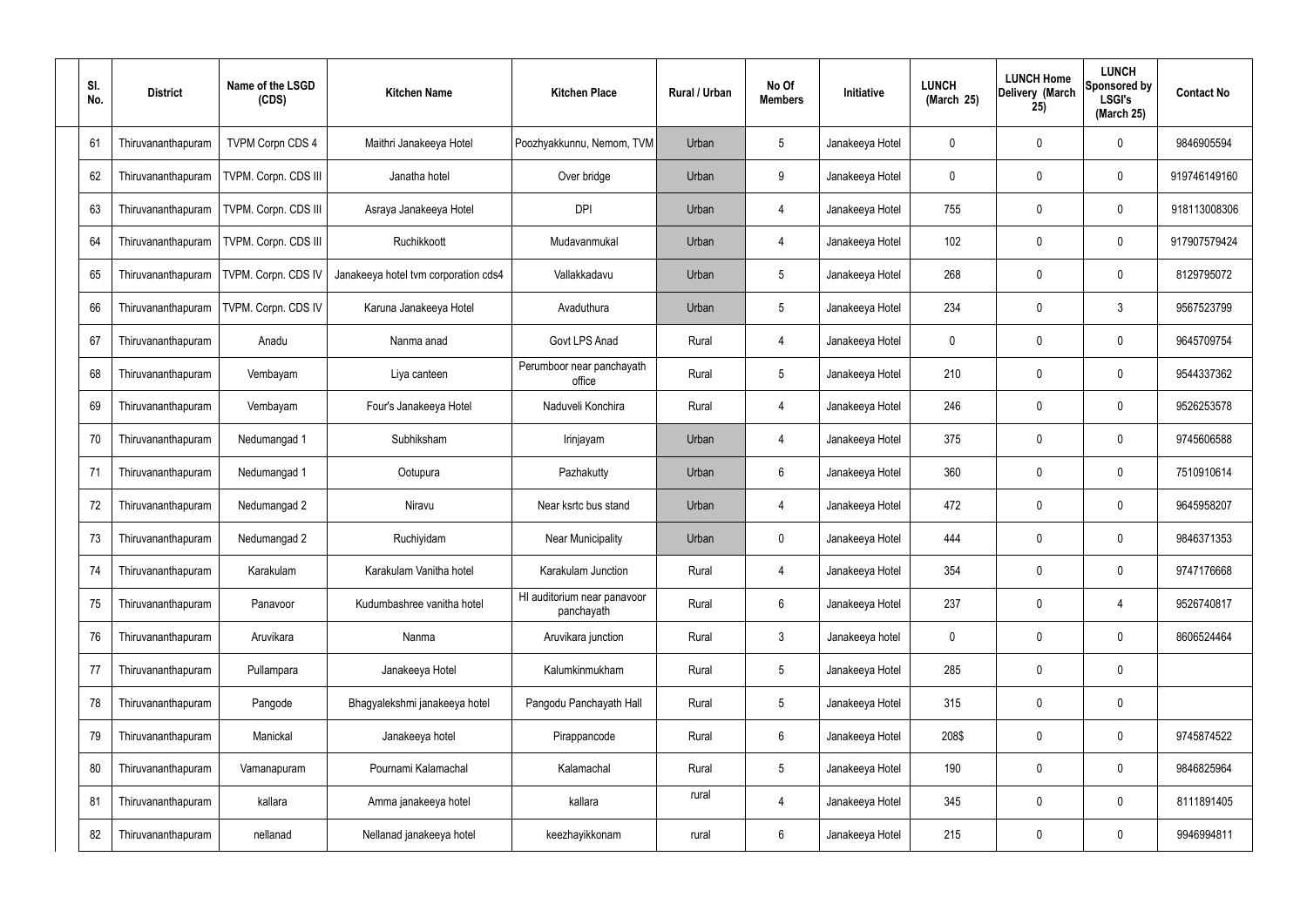| SI.<br>No. | <b>District</b>    | Name of the LSGD<br>(CDS) | <b>Kitchen Name</b>                 | <b>Kitchen Place</b>     | Rural / Urban | No Of<br><b>Members</b> | Initiative      | <b>LUNCH</b><br>(March 25) | <b>LUNCH Home</b><br>Delivery (March<br>25) | <b>LUNCH</b><br>Sponsored by<br><b>LSGI's</b><br>(March 25) | <b>Contact No</b> |
|------------|--------------------|---------------------------|-------------------------------------|--------------------------|---------------|-------------------------|-----------------|----------------------------|---------------------------------------------|-------------------------------------------------------------|-------------------|
| 83         | Thiruvananthapuram | Pazhayakunnummel          | Chaitanya janakeeya hotel           | Pazhayakunnumel          | Rural         | $5\phantom{.0}$         | Janakeeya Hotel | 0                          | 0                                           | 0                                                           | 9496997201        |
| 84         | Thiruvananthapuram | Karavaram                 | Takkolam, Karavaram janakeeya hotel | Pullurmukk, kallambalam  | Rural         | $5\phantom{.0}$         | Janakeeya Hotel | 162                        | 0                                           | $\mathbf 0$                                                 | 9539723288        |
| 85         | Thiruvananthapuram | Kilimanoor                | Tanima vanitha canteen              | Kilimanoor               | Rural         | $\overline{4}$          | Janakeeya Hotel | 193                        | 0                                           | $\mathbf 0$                                                 | 9846657166        |
| 86         | Thiruvananthapuram | Pulimath                  | Iswarya catering unit               | Pulimath, Karet          | Rural         | $\overline{4}$          | Janakeeya Hotel | $\mathbf 0$                | 0                                           | $\mathbf 0$                                                 | 9645514593        |
| 87         | Thiruvananthapuram | Navaikkulam               | Kudumbashree janakeeya hotel        | Kadambaattukonam         | Rural         | $5\phantom{.0}$         | Janakeeya Hotel | 112                        | 0                                           | $\mathbf 0$                                                 | 9400619476        |
| 88         | Thiruvananthapuram | Nagaroor                  | Janakeeya Hotel                     | Altharamoodu             | Rural         | $5\phantom{.0}$         | Janakeeya Hotel | 179                        | 0                                           | $\mathbf 0$                                                 | 7034964806        |
| 89         | Thiruvananthapuram | Pallikal                  | pallikkal janakeeya hotel           | pakalkkuri               | rural         | $\overline{4}$          | Janakeeya Hotel | 118                        | 0                                           | $\mathbf 0$                                                 | 9447886364        |
| 90         | Thiruvananthapuram | Madavoor                  | Madavoor janakeeya hotel            | madavoor                 | rural         | $5\phantom{.0}$         | Janakeeya Hotel | 153                        | 0                                           | $\mathbf 0$                                                 | 9526206002        |
| 91         | Thiruvananthapuram | Chirayinkeezh             | Sevenstar Janakeeya Hotel           | Sarkkara                 | Rural         | $5\phantom{.0}$         | Janakeeya Hotel | 158                        | 0                                           | $\mathbf 0$                                                 | 8921556636        |
| 92         | Thiruvananthapuram | Kadaykkavoor              | Karmalamatha Janakeeya Hotel        | Kadakkavoor              | Rural         | $5\phantom{.0}$         | Janakeeya Hotel | 156                        | 0                                           | $\boldsymbol{0}$                                            | 9645405591        |
| 93         | Thiruvananthapuram | Mudakkal                  | Sarovaram Janakeeya Hotel           | Valakkadu                | Rural         | $\mathbf{3}$            | Janakeeya Hotel | 123                        | 0                                           | 0                                                           | 8086240900        |
| 94         | Thiruvananthapuram | Vakkom                    | Jananai Janakeeya Hotel             | SN Junction, Jeeva Dhara | Rural         | $5\phantom{.0}$         | Janakeeya Hotel | 144                        | 0                                           | $\boldsymbol{0}$                                            | 8137014724        |
| 95         | Thiruvananthapuram | Vakkom                    | Diya Janakeeya Hotel                | Panayile Kadavu          | Rural         | $5\phantom{.0}$         | Janakeeya Hotel | 117                        | 0                                           | 0                                                           | 8590439391        |
| 96         | Thiruvananthapuram | Kizhuvilam                | Kudumbashree vanitha canteen        | Kizhuvillam              | Rural         | $\overline{4}$          | Janakeeya Hotel | 108                        | 0                                           | $\mathbf 0$                                                 | 9747361312        |
| 97         | Thiruvananthapuram | Anchuthengu               | Swad Janakeeya Hotel                | Anchuthengu              | Rural         | $5\phantom{.0}$         | Janakeeya Hotel | 158                        | 0                                           | $\mathbf 0$                                                 |                   |
| 98         | Thiruvananthapuram | Attingal                  | Bhagyashree janakeeya hotel         | Attingal                 | Urban         | $5\phantom{.0}$         | Janakeeya Hotel | 125                        | 0                                           | $\mathbf 0$                                                 | 9539968503        |
| 99         | Thiruvananthapuram | Cherunniyoor              | Lekshmi janakeeya hotel             | Dhalavapuram             | Rural         | $\mathbf{3}$            | Janakeeya Hotel | 136                        | 0                                           | $\pmb{0}$                                                   | 9995391999        |
| 100        | Thiruvananthapuram | Chemmaruthi               | Dreams janakeeya hotel              | Mavinmoodu, muthana      | Rural         | $5\phantom{.0}$         | Janakeeya Hotel | $\mathbf 0$                | $\mathbf 0$                                 | $\mathbf 0$                                                 | 8129240185        |
| 101        | Thiruvananthapuram | Chemmaruthi               | Natturuchi janakeeya hotel          | Panayara&sivapuram       | Rural         | $5\phantom{.0}$         | Janakeeya Hotel | 102                        | 0                                           | $\pmb{0}$                                                   | 8129240185        |
| 102        | Thiruvananthapuram | Chemmaruthi               | Bhanusree                           | Chavadimukku             | Rural         | 4                       | Janakeeya Hotel | 224                        | $\mathbf 0$                                 | $\mathbf 0$                                                 | 8129240185        |
| 103        | Thiruvananthapuram | Chemmaruthi               | saphalyam janakeeya Hotel           | chemmaruthi              | Rural         | $5\phantom{.0}$         | Janakeeya hotel | 168                        | 0                                           | $\mathbf 0$                                                 | 9539925641        |
| 104        | Thiruvananthapuram | Manamboor                 | Manamboor janakeeya hotel           | Kavalayoor               | Rural         | 4                       | Janakeeya Hotel | 145                        | $\mathbf 0$                                 | 0\$                                                         | 9074388684        |
| 105        | Thiruvananthapuram | Edava                     | Sreenandha janakeeyahotel           | Kaappil                  | Rural         | $5\phantom{.0}$         | Janakeeya Hotel | 157                        | $\boldsymbol{0}$                            | $\boldsymbol{0}$                                            | 9895337334        |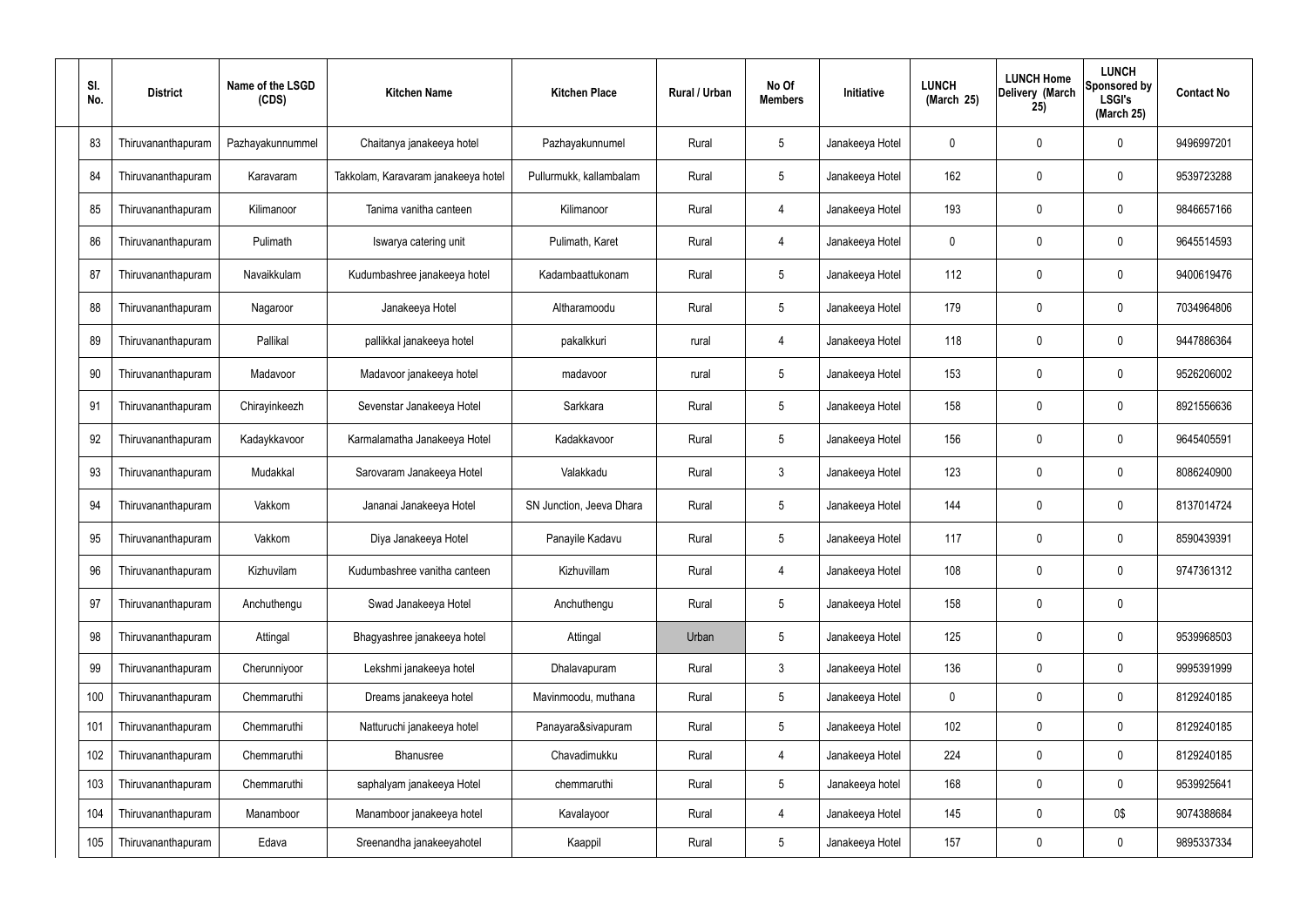|     | SI.<br>No.      | <b>District</b>    | Name of the LSGD<br>(CDS) | <b>Kitchen Name</b>                        | <b>Kitchen Place</b>                             | Rural / Urban | No Of<br><b>Members</b> | Initiative      | <b>LUNCH</b><br>(March 25) | <b>LUNCH Home</b><br>Delivery (March<br>25) | <b>LUNCH</b><br>Sponsored by<br><b>LSGI's</b><br>(March 25) | <b>Contact No</b> |
|-----|-----------------|--------------------|---------------------------|--------------------------------------------|--------------------------------------------------|---------------|-------------------------|-----------------|----------------------------|---------------------------------------------|-------------------------------------------------------------|-------------------|
|     | 106             | Thiruvananthapuram | Elakamon                  | Sreenarayana janakeeya hotel               | Elakamon                                         | Rural         | $\overline{7}$          | Janakeeya Hotel | 158                        | 0                                           | $\mathbf 0$                                                 | 8086637798        |
|     | 107             | Thiruvananthapuram | Elakamon                  | kudumbashree janakeeya hotel               | Elakamon                                         | Rural         | $5\phantom{.0}$         | janakeeya hotel | 54                         | $\mathbf 0$                                 | $\mathbf 0$                                                 | 8590725126        |
|     | 108             | Thiruvananthapuram | Vettoor                   | Kashi janakeeya hotel                      | Vettoor                                          | Rural         | 4                       | Janakeeya Hotel | 65                         | $\mathbf 0$                                 | $\mathbf 0$                                                 | 9061547396        |
|     | 109             | Thiruvananthapuram | Ottoor                    | Kudumbashree Janakeeya hotel               | ottoor                                           | rural         | $\mathbf{3}$            | Janakeeya Hotel | 43                         | $\mathbf 0$                                 | $\mathbf 0$                                                 | 8590570561        |
|     | 110             | Thiruvanathapuram  | Varkala                   | Janakeeya hotel                            | Varkala municipality                             | Urban         | $5\phantom{.0}$         | Janakeeya Hotel | 29                         | $\boldsymbol{0}$                            | $\mathbf 0$                                                 | 8943261611        |
| 110 |                 |                    |                           |                                            |                                                  |               | 501                     |                 | 23096                      | $\mathbf{0}$                                | $\overline{7}$                                              |                   |
|     |                 | Thrissur           | Kadangodu                 | Janakeeya Hotel Kadangod                   | Kadangod                                         | Rural         | 4                       | Janakeeya Hotel | 75                         | 38                                          | $\overline{7}$                                              |                   |
|     | $\overline{2}$  | Thrissur           | Chalakudy                 | Thripthy Janakeeya Hotel Chalakudy         | North Busstand Chalakudy                         | Urban         | 4                       | Janakeeya Hotel | 238                        | 180                                         | $\mathbf 0$                                                 |                   |
|     | $\mathbf{3}$    | Thrissur           | Pananchery                | Pananchery Janakeeya Hotel                 | Pattikkad                                        | Rural         | $5\phantom{.0}$         | Janakeeya Hotel | 163                        | 77                                          | $\mathbf 0$                                                 |                   |
|     | $\overline{4}$  | Thrissur           | Kadavallur                | Janakeeya Hotel Kadavalloor                | Panjayath Compound                               | Rural         | 4                       | Janakeeya Hotel | 84                         | 59                                          | $\mathbf 0$                                                 |                   |
|     | $5\overline{)}$ | Thrissur           | Kattoor                   | Janakeeya Hotel Kattoor                    | Kudumbashree Vipanana<br>Kendram, Katoor Bazzar, | Rural         | $5\phantom{.0}$         | Janakeeya Hotel | $\mathbf 0$                | 0                                           | $\mathbf 0$                                                 |                   |
|     | 6               | Thrissur           | Elavally                  | Janakeeya Hotel Elavally                   | Elavally Panchayath<br>Compound                  | Rural         | 4                       | Janakeeya Hotel | 159                        | $\pmb{0}$                                   | $\mathbf 0$                                                 |                   |
|     | $\overline{7}$  | Thrissur           | Paralam                   | Paralam Janakeeya Hotel                    | Nanma Kudumbashree<br>canteen                    | Rural         | $\mathbf{3}$            | Janakeeya Hotel | $\mathbf 0$                | 115                                         | $\pmb{0}$                                                   |                   |
|     | 8               | Thrissur           | Kadukutty                 | Uppum Mulakum Janakeeya Hotel<br>Kadukutty | Kottamuri Junction                               | Rural         | $\sqrt{5}$              | Janakeeya Hotel | 45                         | 41                                          | $\mathbf 0$                                                 |                   |
|     | 9               | Thrissur           | Thrissur 2                | Kuttanellur Janakeeya Hotel                | Kuttanellur                                      | Urban         | $5\phantom{.0}$         | Janakeeya Hotel | 50                         | $\pmb{0}$                                   | $\mathbf 0$                                                 |                   |
|     | 10 <sup>°</sup> | Thrissur           | Pazhayannur               | Janakeeya Hotel, Pazhayanoor               | Pazhayannur Panchayath                           | Rural         | $\overline{4}$          | Janakeeya Hotel | 222                        | $\pmb{0}$                                   | $\mathbf 0$                                                 |                   |
|     | 11              | Thrissur           | Aloor                     | Aloor Janakeeya Hotel                      | Aloor                                            | Rural         | $5\phantom{.0}$         | Janakeeya Hotel | 58                         | 37                                          | $\mathbf 0$                                                 |                   |
|     | 12              | Thrissur           | Muriyad                   | Jankeeya Hotel, Muriyad                    | Karuna Canteen, Muriyad                          | Rural         | $5\phantom{.0}$         | Janakeeya Hotel | 56                         | 0                                           | $\mathbf 0$                                                 |                   |
|     | 13              | Thrissur           | Valapad                   | Janakeeya Hotel Valapad                    | Valapad Chanthapadi                              | Rural         | $6\overline{6}$         | Janakeeya Hotel | 142                        | 0                                           | 9                                                           |                   |
|     | 14              | Thrissur           | Kaipamangalam             | Kaipamngalam Janakeeya Hotel               | Kaipamangalam Panchayath                         | Rural         | $\mathbf{3}$            | Janakeeya Hotel | 201                        | 0                                           | $\overline{\phantom{a}}$                                    |                   |
|     | 15              | Thrissur           | Annamanada                | Snehitha Catering                          | Annamanada                                       | Rural         | $5\phantom{.0}$         | Janakeeya Hotel | 0                          | 35                                          | $\mathbf 0$                                                 |                   |
|     | 16              | Thrissur           | Vellangallur              | Janakeeya Hotel Vellangallur               | Panchayath Community Hall                        | Rural         | $6\overline{6}$         | Janakeeya Hotel | 58                         | 22                                          | $\pmb{0}$                                                   |                   |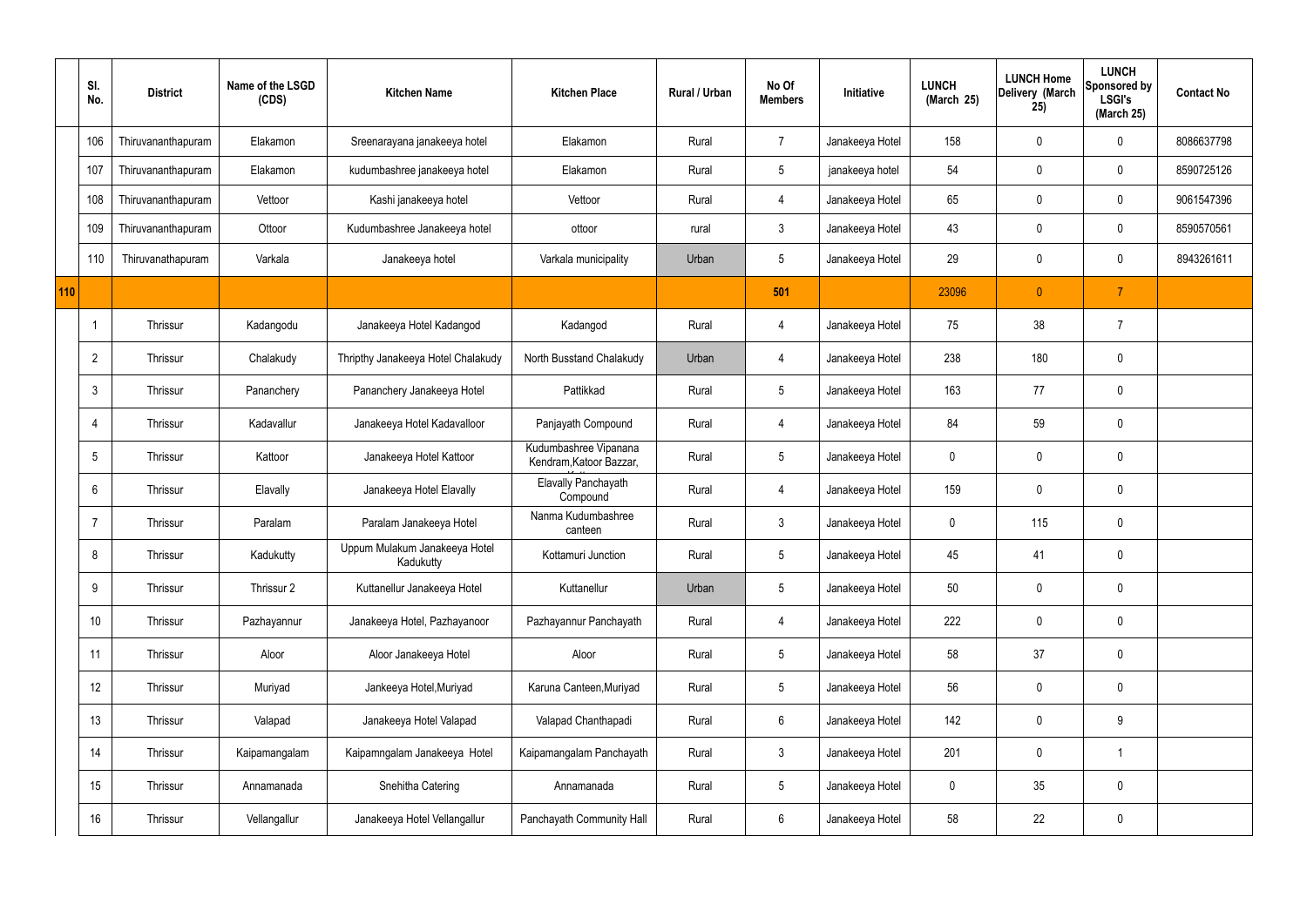| SI.<br>No. | <b>District</b> | Name of the LSGD<br>(CDS) | <b>Kitchen Name</b>                             | <b>Kitchen Place</b>                         | Rural / Urban | No Of<br><b>Members</b> | Initiative      | <b>LUNCH</b><br>(March 25) | <b>LUNCH Home</b><br>Delivery (March<br>25) | <b>LUNCH</b><br>Sponsored by<br><b>LSGI's</b><br>(March 25) | <b>Contact No</b> |
|------------|-----------------|---------------------------|-------------------------------------------------|----------------------------------------------|---------------|-------------------------|-----------------|----------------------------|---------------------------------------------|-------------------------------------------------------------|-------------------|
| 17         | Thrissur        | Pavaratty                 | Janakeeya Hotel Pavaratty                       | Akashaya Vanitha Canteen                     | Rural         | $\mathbf{3}$            | Janakeeya Hotel | 133                        | 0                                           | $\mathbf 0$                                                 |                   |
| 18         | Thrissur        | Edathiruthy               | Janakeeya Hotel Edathuruthi (Nalinam<br>Stores) | Opposite of GLPS,<br>Chenthrappinni Centre   | Rural         | $\overline{4}$          | Janakeeya Hotel | 122                        | 0                                           | $\pmb{0}$                                                   |                   |
| 19         | Thrissur        | Adatt                     | Janakeeya Hotel Adat                            | Muthuvara                                    | Rural         | $\overline{7}$          | Janakeeya Hotel | 118                        | 56                                          | $\pmb{0}$                                                   |                   |
| 20         | Thrissur        | Irinjalakuda 1            | Janakeeya Hotel Irinjalakuda Cds1               | Irinjalakuda Muncipality                     | Urban         | 4                       | Janakeeya Hotel | 89                         | 0                                           | $\pmb{0}$                                                   |                   |
| 21         | Thrissur        | Parapookkara              | Janakeeya Hotel , Parapookkara                  | Panchayath Canteen                           | Rural         | $5\phantom{.0}$         | Janakeeya Hotel | 51                         | 0                                           | $\pmb{0}$                                                   |                   |
| 22         | Thrissur        | Puthanchira               | Annapoorna Janakeeya Hotel<br>Puthenchira       | Panchayath Community Hall                    | Rural         | $5\phantom{.0}$         | Janakeeya Hotel | 55                         | 30                                          | $\pmb{0}$                                                   |                   |
| 23         | Thrissur        | SreeNarayanapuram         | Sree Narayana Puram Janakeeya<br>Hotel          | Sreenarayanapuram<br>Panchayath              | Rural         | $5\phantom{.0}$         | Janakeeya Hotel | 209                        | 0                                           | $1\$                                                        |                   |
| 24         | Thrissur        | Nadathara                 | Nadathara Janakeeya Hotel                       | Moorkanikkara                                | Rural         | $5\phantom{.0}$         | Janakeeya Hotel | 34                         | 63                                          | 0\$                                                         |                   |
| 25         | Thrissur        | Vallachira                | Vallachira Janakeeya Hotel                      | Vallachira Gramapanchayath                   | Rural         | 4                       | Janakeeya Hotel | $\mathbf 0$                | 88                                          | $\pmb{0}$                                                   |                   |
| 26         | Thrissur        | Poyya                     | Janakeeya Hotel , Poyya                         | Poyya Junction                               | Rural         | $5\phantom{.0}$         | Janakeeya Hotel | 18                         | 28                                          | $\pmb{0}$                                                   |                   |
| 27         | Thrissur        | Wadakanchery 1            | Vrindavan Janakeeya Hotel                       | Ottupara                                     | Urban         | $5\phantom{.0}$         | Janakeeya Hotel | 174                        | 52                                          | $\pmb{0}$                                                   |                   |
| 28         | Thrissur        | Varandarappilly           | Janakeeya Hotel                                 | Varandarappilly Panchayath                   | Rural         | $5\phantom{.0}$         | Janakeeya Hotel | 118                        | 37                                          | $\pmb{0}$                                                   |                   |
| 29         | Thrissur        | Nenmanikkara              | Vanitha Janakeeya Hotel                         | Paliyekkara, Nenmanikkara<br>Gramapanchayath | Rural         | $5\phantom{.0}$         | Janakeeya Hotel | 0                          | 0                                           | $\mathbf 0$                                                 |                   |
| 30         | Thrissur        | Kodakara                  | Nanma Janakeeya Hotel                           | Kodakara Bus Stand                           | Rural         | $5\phantom{.0}$         | Janakeeya Hotel | 231                        | 243                                         | $\pmb{0}$                                                   |                   |
| 31         | Thrissur        | Thekkumkkara              | Janakeeya Hotel Thekkumkara                     | Vanitha Canteen, Thekkumkara                 | Rural         | $\overline{4}$          | Janakeeya Hotel | 60                         | 0                                           | $\pmb{0}$                                                   |                   |
| 32         | Thrissur        | Alagappa Ngar             | Janakeeya Hotel                                 | Amballur                                     | Rural         | $5\phantom{.0}$         | Janakeeya Hotel | 160                        | 35                                          | $\pmb{0}$                                                   |                   |
| 33         | Thrissur        | Kolazhy                   | Janakeeya Hotel Kolazhy                         | <b>ZMLP School</b>                           | Rural         | $\overline{4}$          | Janakeeya Hotel | 0                          | 78                                          | $\pmb{0}$                                                   |                   |
| 34         | Thrissur        | Manalur                   | Janakeeya Hotel Manalur                         | Govt High School, Manaloor                   | Rural         | $6\overline{6}$         | Janakeeya Hotel | 50                         | 31                                          | $\overline{4}$                                              |                   |
| 35         | Thrissur        | Arimpur                   | Janakeeya Hotel Arimbur                         | Kudumbashree Vanitha<br>Canteen, Arimbur     | Rural         | $5\phantom{.0}$         | Janakeeya Hotel | 185                        | 75                                          | $\pmb{0}$                                                   |                   |
| 36         | Thrissur        | Thanniyam                 | Thannyam Janakeeya Hotel                        | Peringottukara                               | Rural         | $\overline{4}$          | Janakeeya Hotel | 48                         | 25                                          | $\pmb{0}$                                                   |                   |
| 37         | Thrissur        | Madakkathara              | Madakkathara Annapoorna Janakeeya<br>Hotel      | Madakkathara                                 | Rural         | $6\,$                   | Janakeeya Hotel | 97                         | 42                                          | $\overline{2}$                                              |                   |
| 38         | Thrissur        | Athirappilly              | Panchayath Kudumbashree Canteen                 | Athirappilly                                 | Rural         | $\mathfrak{Z}$          | Janakeeya Hotel | $\pmb{0}$                  | 0                                           | $\pmb{0}$                                                   |                   |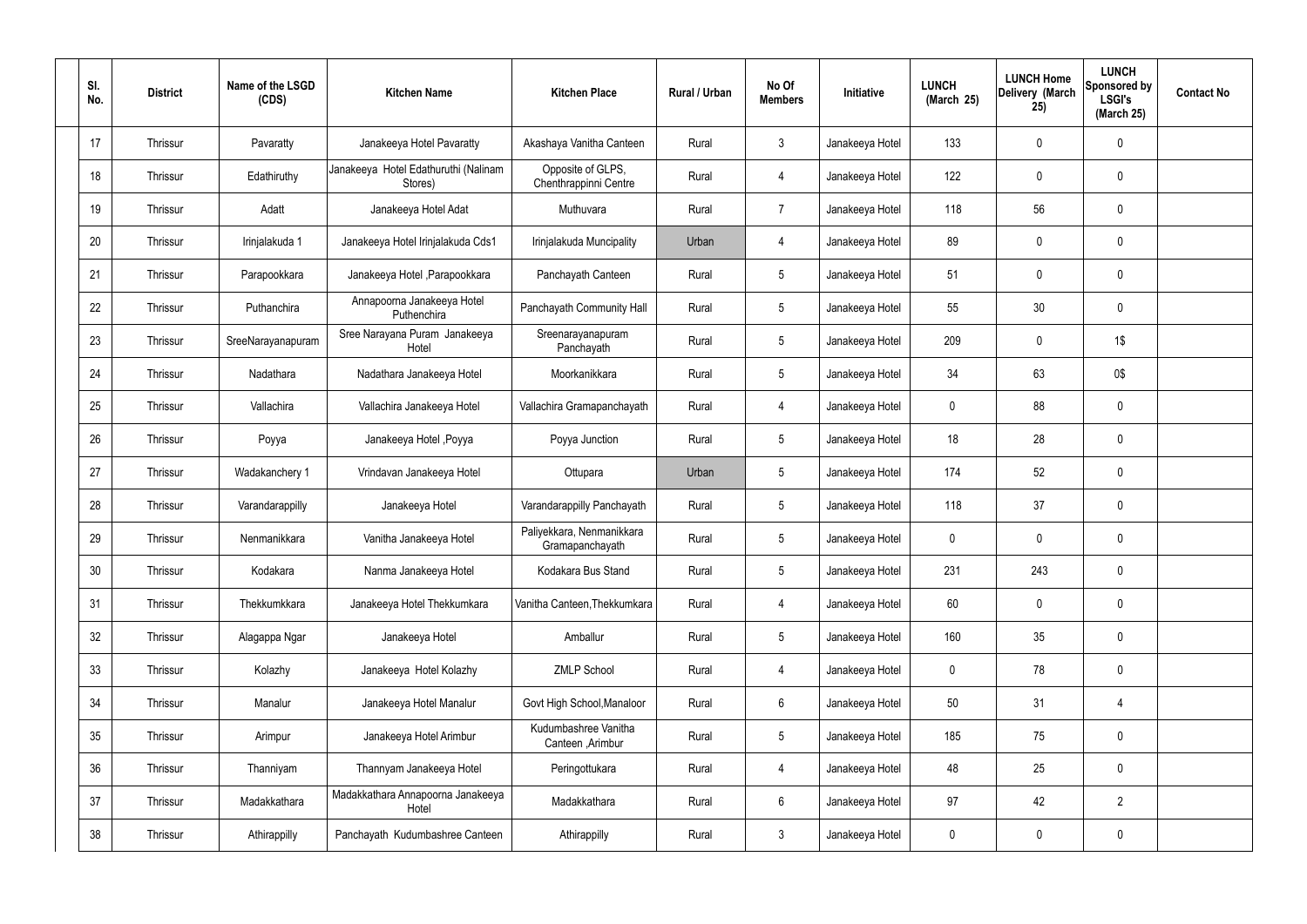|    | SI.<br>No. | <b>District</b> | Name of the LSGD<br>(CDS) | <b>Kitchen Name</b>                    | <b>Kitchen Place</b>               | Rural / Urban | No Of<br><b>Members</b> | Initiative      | <b>LUNCH</b><br>(March 25) | <b>LUNCH Home</b><br>Delivery (March<br>25) | <b>LUNCH</b><br>Sponsored by<br><b>LSGI's</b><br>(March 25) | <b>Contact No</b> |
|----|------------|-----------------|---------------------------|----------------------------------------|------------------------------------|---------------|-------------------------|-----------------|----------------------------|---------------------------------------------|-------------------------------------------------------------|-------------------|
|    | 39         | Thrissur        | Kodassery                 | Five Star Janakeeya Hotel              | Kodassery                          | Rural         | $\overline{4}$          | Janakeeya Hotel | 166                        | 54                                          | $\mathbf 0$                                                 |                   |
|    | 40         | Thrissur        | Mattathur                 | Karunya<br>kudumbShree                 | Vellikkulangara                    | Rural         | $\overline{4}$          | Janakeeya Hotel | 180                        | 112                                         | $\pmb{0}$                                                   |                   |
|    | 41         | Thrissur        | Koratty                   | Ruchi Janakeeya Hotel                  | Koratty                            | Rural         | $\overline{4}$          | Janakeeya Hotel | 75                         | 69                                          | $\mathbf 0$                                                 |                   |
|    | 42         | Thrissur        | Thrikkoor                 | Susthira Janakeeya Hotel               | Alengaad                           | Rural         | $\mathbf{3}$            | Janakeeya Hotel | 146                        | 48                                          | $\overline{4}$                                              |                   |
|    | 43         | Thrissur        | Venkitangu                | Ottupura<br>Janakeeya Hotel Vengidangu | Vengidangu Panchayath              | Rural         | $\mathbf{3}$            | Janakeeya Hotel | 187                        | 69                                          | $\mathbf 0$                                                 |                   |
|    | 44         | Thrissur        | Padiyoor                  | Padiyoor<br>Janakeya Hotel             | HDC School, Kakkathuruthy          | Rural         | $5\phantom{.0}$         | Janakeeya Hotel | 56                         | 38                                          | $\mathbf 0$                                                 |                   |
|    | 45         | Thrissur        | Pariyaram                 | Samridhi Janakeeya Hotel               | Pariyaram                          | Rural         | $5\overline{)}$         | Janakeeya Hotel | 102                        | 101                                         | $\mathbf 0$                                                 |                   |
|    | 46         | Thrissur        | Wadakanchery cds2         | Janakeeya Hotel, Wadakanchery cds2     | Minaloor                           | Urban         | $\mathbf{3}$            | Janakeeya Hotel | 105                        | 0                                           | $\mathbf 0$                                                 |                   |
|    | 47         | Thrissur        | Kodungaloor cds2          | Jathikka Janakeeya Hotel               | Arakkulam                          | Urban         | $\overline{4}$          | Janakeeya Hotel | 109                        | 0                                           | $\mathbf 0$                                                 |                   |
|    | 48         | Thrissur        | Punnayur                  | Kaipunnyam Janakeeya Hotel             | Edakazhiyur                        | Rural         | $5\phantom{.0}$         | Janakeeya Hotel | 95                         | 52                                          | $\pmb{0}$                                                   |                   |
| 97 | 49         | Thrissur        | Velookkara                | Velookkara Janakeeya Hotel             | Panchayath shopping complex        | Rural         | $\mathbf{3}$            | Janakeeya Hotel | 65                         | 0                                           | $\pmb{0}$                                                   |                   |
|    | 50         | Thrissur        | Meloor                    | Thanima Janakeeya Hotel Meloor         | Meloor centre                      | Rural         | $\overline{4}$          | Janakeeya Hotel | 108                        | 69                                          | $\pmb{0}$                                                   |                   |
|    | 51         | Thrissur        | Vallathol Nagar           | Janakeeya Hotel, Vallathol Nagar       | near youth welfare center          | rural         | $5\phantom{.0}$         | Janakeeya Hotel | 193                        | 0                                           | $\mathbf 0$                                                 |                   |
|    | 52         | Thrissur        | Eriyad                    | janakeeya Hotel, eriyad                | community hall                     | Rural         | $\overline{4}$          | Janakeeya Hotel | 0                          | $\mathbf 0$                                 | $\pmb{0}$                                                   |                   |
|    | 53         | Thrissur        | Edavilangu                | Janakeeya Hotel, Edavilangu            | Edavilangu Center                  | Rural         | $\overline{4}$          | Janakeeya Hotel | 230                        | 0                                           | $\mathbf 0$                                                 |                   |
|    | 54         | Thrissur        | Avanoor                   | Janakeeya Hotel, Avanoor               | near panchayath office,<br>Avanoor | Rural         | $5\phantom{.0}$         | Janakeeya Hotel | 0                          | 0                                           | $\mathbf 0$                                                 |                   |
|    | 55         | Thrissur        | Mala                      | Janakeeya hotel Mala                   | Near panchayath office, Mala       | Rural         | $\overline{4}$          | Janakeeya Hotel | 105                        | 21                                          | $\mathbf 0$                                                 |                   |
|    | 56         | Thrissur        | Guruvayur1                | Guruvayur Janakeeya Hotel              | Guruvayur                          | Urban         | $\mathbf{3}$            | Janakeeya Hotel | 420                        | 273                                         | $\mathbf 0$                                                 |                   |
|    | 57         | Thrissur        | Vadakkekad                | Kudumbasree janakeeya hotel            | Nalam kallu                        | Rural         | $\overline{4}$          | Janakeeya Hotel | 96                         | 38                                          | $\pmb{0}$                                                   |                   |
|    | 58         | Thrissur        | Kadappuram                | Kadappuram janakeeya hotel             | Kadappuram panchayath<br>building  | Rural         | $\overline{4}$          | Janakeeya Hotel | 88                         | 29                                          | $\pmb{0}$                                                   |                   |
|    | 59         | Thrissur        | Chavakkad                 | Chavakkad Janakeeya hotel              | Chavakkad, near bus stand          | Urban         | $5\phantom{.0}$         | Janakeeya Hotel | 181                        | 55                                          | $\mathbf 0$                                                 |                   |
|    | 60         | Thrissur        | Engadiyoor                | pavithra janikeeya hotel               | Pokulangara                        | Rural         | $5\phantom{.0}$         | Janakeeya Hotel | 162                        | 0                                           | $\pmb{0}$                                                   |                   |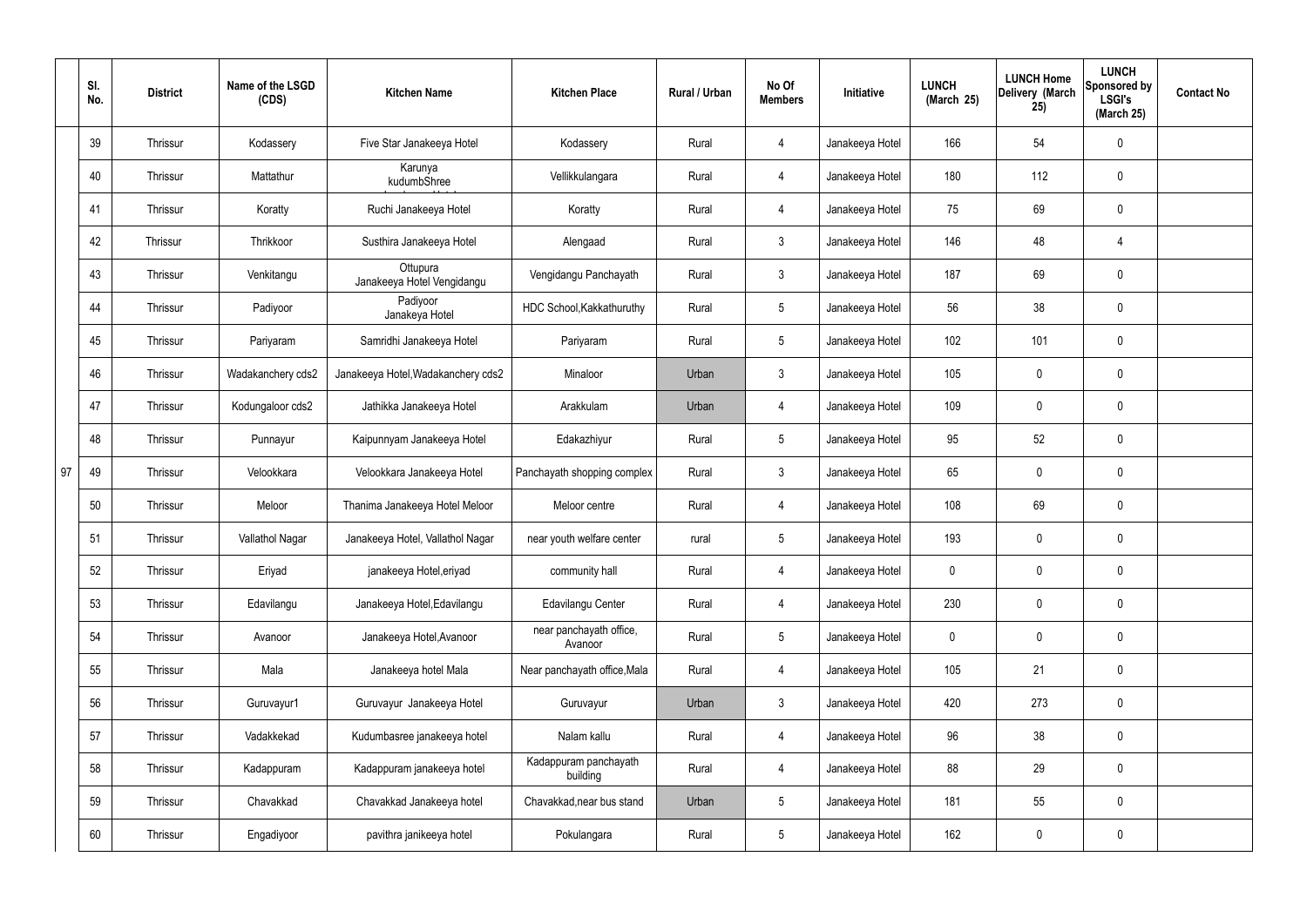| SI.<br>No. | <b>District</b> | Name of the LSGD<br>(CDS) | <b>Kitchen Name</b>               | <b>Kitchen Place</b>       | Rural / Urban | No Of<br><b>Members</b> | Initiative      | <b>LUNCH</b><br>(March 25) | <b>LUNCH Home</b><br>Delivery (March<br>25) | <b>LUNCH</b><br>Sponsored by<br><b>LSGI's</b><br>(March 25) | <b>Contact No</b> |
|------------|-----------------|---------------------------|-----------------------------------|----------------------------|---------------|-------------------------|-----------------|----------------------------|---------------------------------------------|-------------------------------------------------------------|-------------------|
| 61         | Thrissur        | Varavoor                  | Friends janakeeya hotel, Varavoor | Thichur                    | Rural         | $\mathbf{3}$            | Janakeeya Hotel | 79                         | 0                                           | $\mathbf 0$                                                 |                   |
| 62         | Thrisssur       | Punnayurkulam             | Punnayurkkulam janakeeya hotel    | Althara centre             | Rural         | $5\overline{)}$         | Janakeeya Hotel | 107                        | 57                                          | $\pmb{0}$                                                   |                   |
| 63         | Thrissur        | Thiruwilamala             | Villuadry Janakeeya hotel         | Thiruwilamala              | Rural         | $5\overline{)}$         | Janakeeya Hotel | 198                        | 0                                           | $\pmb{0}$                                                   |                   |
| 64         | Thrissur        | Kattakampal               | Janakeeya Hotel Kattakampal       | Chirakkal                  | Rural         | $\overline{4}$          | Janakeeya Hotel | 28                         | 26                                          | $\pmb{0}$                                                   |                   |
| 65         | Thrissur        | Kandanassery              | kandanassery janakeeya hotel      | kandanassery               | Rural         | $5\overline{)}$         | Janakeeya Hotel | 25                         | 28                                          | $\pmb{0}$                                                   |                   |
| 66         | Thrissur        | Kaiparambu                | Janakeeya Hotel Kaiparambu        | Near mundoor health center | Rural         | $5\overline{)}$         | janakeeya hotel | 35                         | 50                                          | $\pmb{0}$                                                   |                   |
| 67         | Thrissur        | Thrissur 2(new)           | kitchen girls janakeeya hotel     | Olari                      | urban         | $\overline{4}$          | janakeeya hotel | 94                         | 102                                         | $\mathbf 0$                                                 |                   |
| 68         | Thrissur        | Kuzhur                    |                                   | kuzhur                     | Rural         | $\overline{4}$          | janakeeya hotel | $\mathbf 0$                | 0                                           | $\mathbf 0$                                                 |                   |
| 69         | Thrissur        | Chazhur                   | Chazur Janakeeya Hotel            | Pazhuvil Center            | Rural         | $\overline{4}$          | janakeeya hotel | 64                         | 52                                          | $\pmb{0}$                                                   |                   |
| 70         | Thrissur        | Nattika                   | uttupura                          | Thriprayar                 | Rural         | $5\phantom{.0}$         | janakeeya hotel | 140                        | 0                                           | $\pmb{0}$                                                   |                   |
| 71         | Thrissur        | Thalikulam                | Nidhi janakeeya hotel             | Puthenthodu                | Rural         | $5\phantom{.0}$         |                 | 204                        | 0                                           | $\mathbf 0$                                                 |                   |
| 72         | Thrissur        | Vadanapilly               | vadanappilly janakeeya hotel      | vadanapilly                | Rural         | $5\phantom{.0}$         | janakeeya hotel | $\mathbf 0$                | 0                                           | $\pmb{0}$                                                   |                   |
| 73         | Thrissur        | orumanayur                | orumanayur janakeeya hotel        | orumanayur                 | rural         | $5\phantom{.0}$         | janakeeya hotel | 82                         | 47                                          | $\mathbf 0$                                                 |                   |
| 74         | Thrissur        | Panjal                    | Five-star Janakeeya hotel         | Panjal                     | Rural         | $5\phantom{.0}$         | janakeeya hotel | 194                        | 0                                           | $\mathbf 0$                                                 |                   |
| 75         | Thrissur        | veloor                    | Veloor Janakeeya hotel            | veloor                     | Rural         | $5\overline{)}$         | janakeeya hotel | 83                         | 32                                          | $\mathbf 0$                                                 |                   |
| 76         | Thrissur        | Chowanoor                 | Chowanoor Janakeeya hotel         | Chowanoor                  | Rural         | $\mathbf{3}$            | janakeeya hotel | $\pmb{0}$                  | 0                                           | $\mathbf 0$                                                 |                   |
| 77         | Thrissur        | Puthur                    | Puthur janakeeyahotel             | puthur                     | Rural         | $5\overline{)}$         | janakeeya hotel | 57                         | 66                                          | $\mathbf 0$                                                 |                   |
| 78         | Thrissur        | Erumapetty                | subhiksha janakeeya hotel         | Erumapetty                 | Rural         | $5\overline{)}$         | janakeeya hotel | 89                         | 80                                          | $\mathbf 0$                                                 |                   |
| 79         | Thrissur        | Kondazhy                  | Santhwanam Janakeeya Hotel        | Kondazhy                   | Rural         | $\overline{4}$          | janakeeya hotel | 17                         | 0                                           | $\mathbf 0$                                                 |                   |
| 80         | Thrissur        | Mullurkkara               | Kaniv Janakeeya Hotel             | Atoor                      | Rural         | $\overline{4}$          | janakeeya hotel | $\pmb{0}$                  | 0                                           | $\mathbf 0$                                                 |                   |
| 81         | Thrissur        | Porkkulam                 | Porkulam janakeeya hotel          | Parempadam                 | Rural         | $5\overline{)}$         | Janakeeya hotel | $\pmb{0}$                  | 65                                          | $\mathbf 0$                                                 |                   |
| 82         | Thrissur        | Puthukkad                 | Puthukkad Janakeeya Hotel         | Puthukkad                  | Rural         | $5\phantom{.0}$         | Janakeeya hotel | 57                         | 22                                          | $\pmb{0}$                                                   |                   |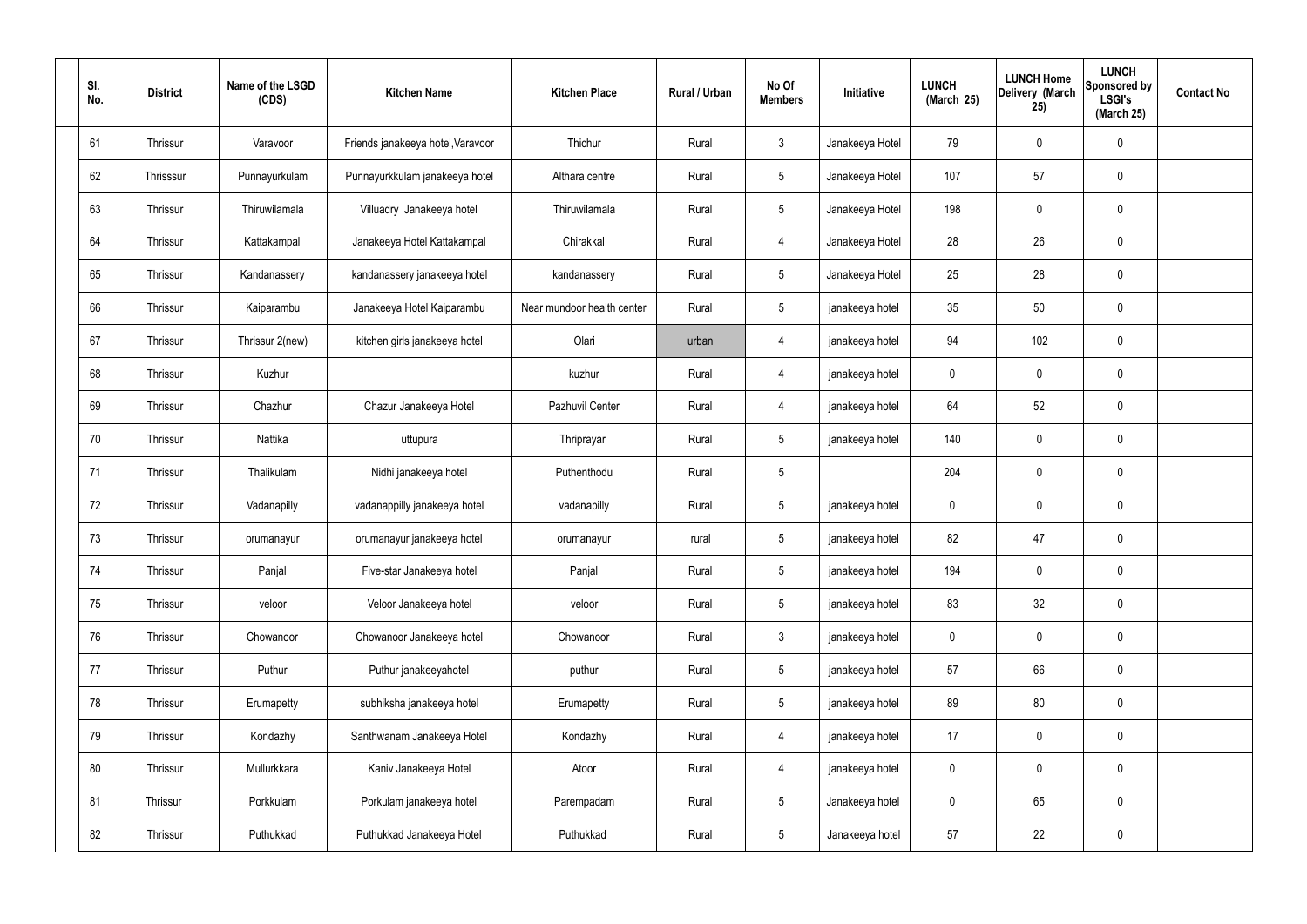| SI.<br>No.           | <b>District</b> | Name of the LSGD<br>(CDS) | <b>Kitchen Name</b>         | <b>Kitchen Place</b>                   | Rural / Urban | No Of<br><b>Members</b> | Initiative      | <b>LUNCH</b><br>(March 25) | <b>LUNCH Home</b><br>Delivery (March<br>25) | <b>LUNCH</b><br>Sponsored by<br><b>LSGI's</b><br>(March 25) | <b>Contact No</b> |
|----------------------|-----------------|---------------------------|-----------------------------|----------------------------------------|---------------|-------------------------|-----------------|----------------------------|---------------------------------------------|-------------------------------------------------------------|-------------------|
| 83                   | Thrissur        | Choondal                  | Choondal Janakeeya Hotel    | <b>Kechery Centre</b>                  | Rural         | 8                       | Janakeeya Hotel | 0                          | $\mathbf 0$                                 | $\mathbf 0$                                                 |                   |
| 84                   | Thrissur        | Cherpu                    | Cherpu Janakeeya Hotel      | Cherpu                                 | Rural         | 3                       | Janakeeya Hotel | 0                          | 76                                          | $\mathbf 0$                                                 |                   |
| 85                   | Thrissur        | Mathilakam                | Mathilakam Janakeeya hotel  | Mathilakam gramapanchayath<br>compound | Rural         | 3                       | Janakeeya hotel | 25                         | $\mathbf 0$                                 | $\mathbf 0$                                                 |                   |
| 86                   | Thrissur        | Anthikad                  | Anthikad Janakeeya hotel    | Anthikad                               | Rural         | $\overline{4}$          | Janakeeya hotel | $\mathbf 0$                | 0                                           | $\mathbf 0$                                                 | $\mathbf 0$       |
| 87                   | Thrissur        | Mullassery                | Mullassery Janakeeya Hotel  | Mullassery centre                      | Rural         | $5\overline{)}$         | Janakeeya hotel | 121                        | 118                                         | $\mathbf 0$                                                 |                   |
| 88                   | Thrissur        | Karalam                   | Karalam Janakeeya Hotel     |                                        | Rural         | $\overline{4}$          | Janakeeya hotel | 79                         | $\mathbf 0$                                 | $\pmb{0}$                                                   |                   |
| 89                   | Thrissur        | Poomangalam               | Poomangalam Janakeeya Hotel | Edakkulam                              | Rural         | 3                       | Janakeeya hotel | 68                         | 28                                          | $\mathbf 0$                                                 |                   |
| 90                   | Thrissur        | MG Kavu                   | Annapoorna Janakeeya Hotel  | <b>MG Kavu</b>                         | Rural         | 4                       | Janakeeya hotel | 185                        | 59                                          | $\mathbf 0$                                                 |                   |
| 91                   | Thrissur        | chelakkara                | Nila janakeeya hotel        | chelakkara                             | rural         | $5\overline{)}$         | janakeeya hotel | 103                        | $\mathbf 0$                                 | $\mathbf 0$                                                 |                   |
| 92                   | Thrissur        | Avinissery                | Avinissery Janakeeya Hotel  | Palakkal                               | Rural         | 4                       | janakeeya hotel | 0                          | 83                                          | $\mathbf 0$                                                 |                   |
| 93                   | Thrissur        | Nadathara 2               | Grandmaas Janakeeya hotel   | Nadathara                              | Rural         | $5\overline{)}$         | Janakeeya Hotel | 109                        | 228                                         | 9                                                           |                   |
| 94                   | Thrissur        | Chavakkad                 | Janakeeya hotel             | Chavakkad                              | Urban         | 5                       | Janakeeya hotel | 223                        | 36                                          | $\pmb{0}$                                                   |                   |
| 95                   | Thrissur        | Mala 2                    | Janakeeya hotel             |                                        | Rural         | $5\overline{)}$         | janakeeya hotel | 122                        | 45                                          | $\mathbf 0$                                                 |                   |
| 96                   | Thrissur        | Thrissur1                 | Janakeeya hotel             | Mannuthy                               | Urban         | 5 <sup>5</sup>          | janakeeya hotel | 12 <sup>°</sup>            | 11                                          | $\mathbf 0$                                                 |                   |
| 97                   | Thrissur        | Vadanappilly2             | Janakeeya hotel             | Vadanappilly                           | Rural         | $3\phantom{a}$          | janakeeya hotel | 190                        | $\mathbf 0$                                 | $\pmb{0}$                                                   |                   |
|                      |                 |                           |                             |                                        |               | 433                     |                 | 9162                       | 3826                                        | 37                                                          |                   |
| $\blacktriangleleft$ | Wayanad         | Vellamunda                | Thanima mess                | 8/4 vellamuda                          | Rural         | $\overline{4}$          | janakeeya Hotel | 192                        | 0                                           | $\mathbf 0$                                                 | 7025659685        |
| $\overline{2}$       | Wayanad         | Thavinjal                 | Sobhagya Vanitha mess       | Thalappuzha<br>chungam                 | Rural         | $\overline{4}$          | janakeeya Hotel | 173                        | 0                                           | $\mathbf 0$                                                 | 9497247541        |
| $3\phantom{.0}$      | Wayanad         | Vythiri                   | Dharshana catering          | Vythiri                                | Rural         | $\overline{4}$          | janakeeya Hotel | 210                        | 0                                           | $\mathbf 0$                                                 | 9074598184        |
| 4                    | Wayanad         | Mullankolly               | Kairali catering group      | Mullankolli                            | Rural         | $\mathbf{3}$            | janakeeya Hotel | 163                        | 0                                           | $\mathbf 0$                                                 | 9526706627        |
| 5                    | Wayanad         | Poothadi                  | Mary matha mess             | Kenichira                              | Rural         | $5\overline{)}$         | janakeeya Hotel | 124                        | 0                                           | $\mathbf 0$                                                 | 9526376970        |
| 6                    | Wayanad         | Meppadi                   | Cafe Kudumbashree           | Meppadi                                | Rural         | $5\phantom{.0}$         | janakeeya Hotel | 231                        | 0                                           | $\mathbf 0$                                                 | 9207935764        |
| $\overline{7}$       | Wayanad         | Pozhuthana                | Dhanya mess                 | Pozhuthana                             | Rural         | 3 <sup>1</sup>          | janakeeya Hotel | 215                        | $\pmb{0}$                                   | $\boldsymbol{0}$                                            | 8111838165        |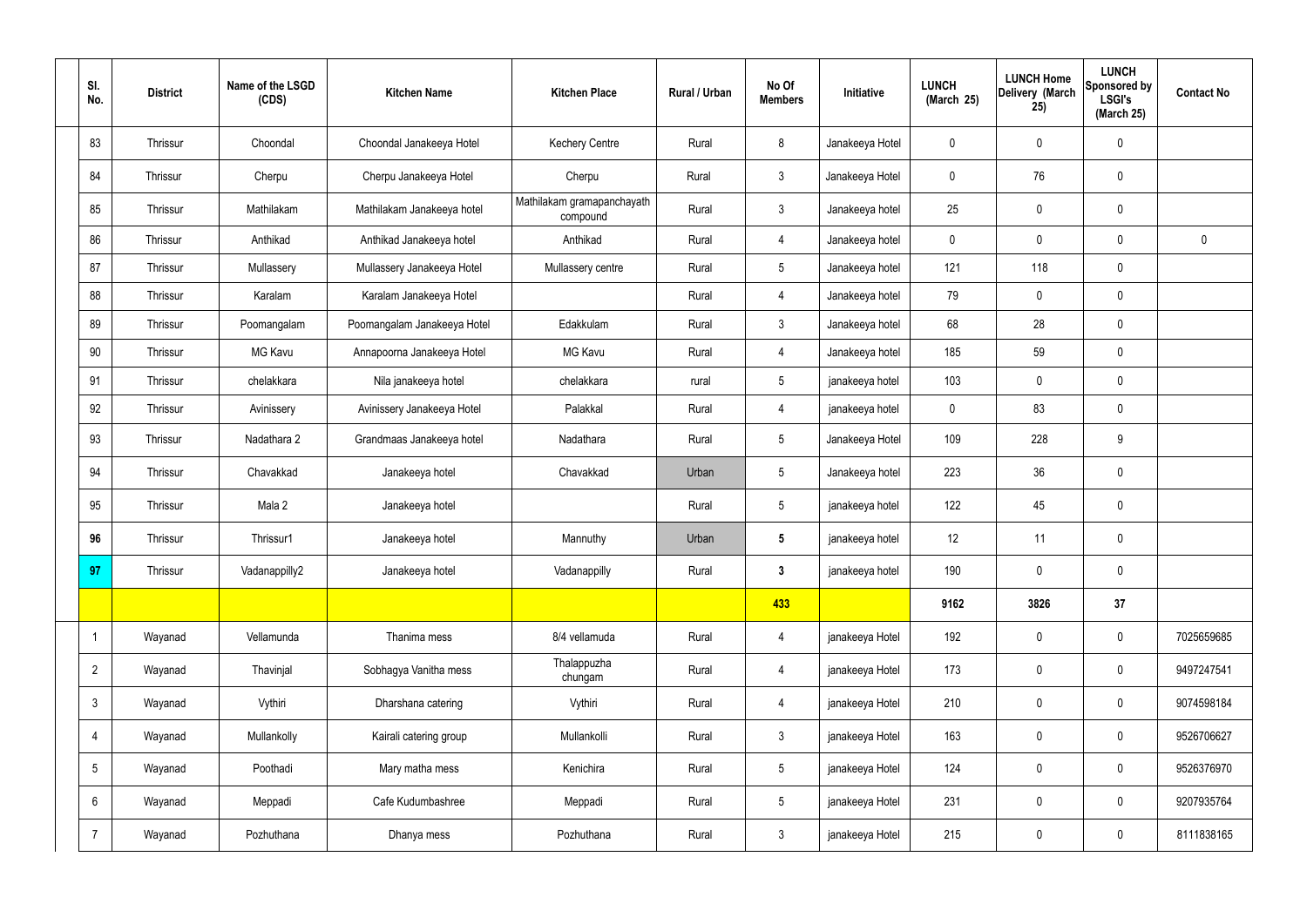|    | SI.<br>No. | <b>District</b> | Name of the LSGD<br>(CDS) | <b>Kitchen Name</b>              | <b>Kitchen Place</b>                   | Rural / Urban | No Of<br><b>Members</b> | Initiative      | <b>LUNCH</b><br>(March 25) | <b>LUNCH Home</b><br>Delivery (March<br>25) | <b>LUNCH</b><br>Sponsored by<br><b>LSGI's</b><br>(March 25) | <b>Contact No</b> |
|----|------------|-----------------|---------------------------|----------------------------------|----------------------------------------|---------------|-------------------------|-----------------|----------------------------|---------------------------------------------|-------------------------------------------------------------|-------------------|
|    | 8          | Wayanad         | Thondernad                | Thanima canteen                  | Korom                                  | Rural         | $\mathbf{3}$            | janakeeya Hotel | 105                        | $\mathbf 0$                                 | $\mathbf 0$                                                 | 8943476943        |
|    | 9          | Wayanad         | Meenangady                | Haritham Janakeeya Hotel         | Opposite police station,<br>Meenangadi | Rural         | $6\phantom{.}6$         | janakeeya Hotel | 177                        | $\mathbf 0$                                 | $\mathbf 0$                                                 | 9526895975        |
|    | 10         | Wayanad         | Nenmeni                   | Minnaram Mess and Chappathi Unit | Cheeral                                | Rural         | $5\phantom{.0}$         | janakeeya Hotel | 161                        | $\mathbf 0$                                 | $\mathbf 0$                                                 | 8086835886        |
|    | 11         | Wayanad         | Thirunelli                | Adigamanai Mess and Catering     | Kartikulam                             | Rural         | $5\phantom{.0}$         | janakeeya Hotel | 171                        | $\mathbf 0$                                 | $\mathbf 0$                                                 | 9207406211        |
|    | 12         | Wayanad         | Mananthavady              | Dhanasree canteen                | Mananthavadi                           | Urban         | $5\phantom{.0}$         | janakeeya Hotel | 292                        | $\mathbf 0$                                 | $\mathbf 0$                                                 | 9496997382        |
| 28 | 13         | Wayanad         | Ambalavayal               | <b>Ruchi Catering</b>            | kalathuvayal                           | Rural         | $5\phantom{.0}$         | janakeeya Hotel | 311                        | $\pmb{0}$                                   | $\mathbf 0$                                                 | 9495084437        |
|    | 14         | Wayanad         | Kaniyambetta              | sree Vinayaka                    | millumukk                              | rural         | $5\overline{)}$         | janakeeya Hotel | 174                        | $\mathbf 0$                                 | $\mathbf 0$                                                 | 9061486938        |
|    | 15         | Wayanad         | Pulpally                  | Vinayaka catering                | Pulpally                               | Rural         | $5\phantom{.0}$         | janakeeya Hotel | 268                        | $\mathbf 0$                                 | $\mathbf 0$                                                 | 9947319307        |
|    | 16         | Wayanad         | Noolpuzha                 | Friends catering                 | Naikketty                              | Rural         | 5 <sup>5</sup>          | janakeeya Hotel | 235                        | $\mathbf 0$                                 | $\mathbf 0$                                                 | 7558019388        |
|    | 17         | Wayanad         | Panamaram                 | Testy mess                       | Panamaram                              | Rural         | 4                       | janakeeya Hotel | 246                        | $\mathbf 0$                                 | $\mathbf 0$                                                 | 9605814620        |
|    | 18         | wayanad         | Moopainad                 | vanitha mess                     | vaduvanchal                            | Rural         | $5\phantom{.0}$         | janakeeya Hotel | 203                        | $\mathbf 0$                                 | $\mathbf 0$                                                 | 974596708         |
|    | 19         | wayanad         | Edavaka                   | <b>Teasty Mess</b>               | Irumbupalam                            | Rural         | 4                       | janakeeya Hotel | $\mathbf 0$                | $\mathbf 0$                                 | $\mathbf 0$                                                 | 9847842390        |
|    | 20         | wayanad         | kalpetta                  | shiya catering                   | pallithazhe, kalpetta town             | urban         | $\mathbf{3}$            | janakeeya Hotel | 381                        | $\mathbf 0$                                 | $\mathbf 0$                                                 | 6282822890        |
|    | 21         | wayanad         | sulthan bathery           | preethis                         | near telephone exchange                | urban         | 5                       | janakeeya Hotel | 369                        | 0                                           | $\mathbf{0}$                                                | 9961088393        |
|    | 22         | wayanad         | Muttil                    | swad cattering                   | Muttil bus stand                       | Rural         | 5 <sup>5</sup>          | janakeeya Hotel | 198                        | $\mathbf 0$                                 | $\mathbf 0$                                                 | 9074461322        |
|    | 23         | wayanad         | padinjarathara            | oruma                            | padinjarathara town                    | Rural         | 5 <sup>5</sup>          | janakeeya Hotel | 278                        | $\mathbf 0$                                 | $\overline{0}$                                              | 9495814542        |
|    | 24         | wayanad         | kalpetta                  | Anjuse cattering                 | kalpetta town                          | Urban         | 5 <sup>5</sup>          | janakeeya Hotel | 357                        | $\pmb{0}$                                   | $\mathbf 0$                                                 | 9745883809        |
|    | 25         | wayanad         | Thariyode                 | Haritham                         | kavumadham town                        | Rural         | $\mathbf{3}$            | janakeeya Hotel | 139                        | $\pmb{0}$                                   | $\mathbf 0$                                                 | 9074095457        |
|    | 26         | wayanad         | Mananthavady              | chothis mess                     | Kozhikode road,<br>Mananthavady        | Urban         | 3 <sup>2</sup>          | janakeeya Hotel | 240                        | $\mathbf 0$                                 | $\mathbf 0$                                                 | 9947376596        |
|    | 27         | wayanad         | vengapalli                | Annapoorna                       | vengapalli town                        | Rural         | $5\overline{)}$         | janakeeya Hotel | 308                        | $\pmb{0}$                                   | $\mathbf 0$                                                 | 7592831851        |
|    | 28         | Wayanad         | Kottathara                | Jyothi vanitha mess              | Venniyod                               | Rural         | $\mathbf{3}$            | janakeeya Hotel | 95                         | $\mathbf 0$                                 | $\mathbf 0$                                                 | 9961844026        |
|    | 29         | Wayanad         | Sulthan Bathery           | Elite                            | Mysore road, Bathery                   | Urban         | $\mathbf{3}$            | janakeeya Hotel | 322                        | $\mathbf{0}$                                | $\mathbf 0$                                                 | 9778180571        |
|    | <b>29</b>  |                 |                           | 755                              |                                        | <b>TOTAL</b>  | 122<br>4638             |                 | 6338<br>12484              | 0<br>8246                                   | $\boldsymbol{0}$<br>102                                     |                   |
|    |            |                 |                           |                                  |                                        |               |                         |                 |                            |                                             |                                                             |                   |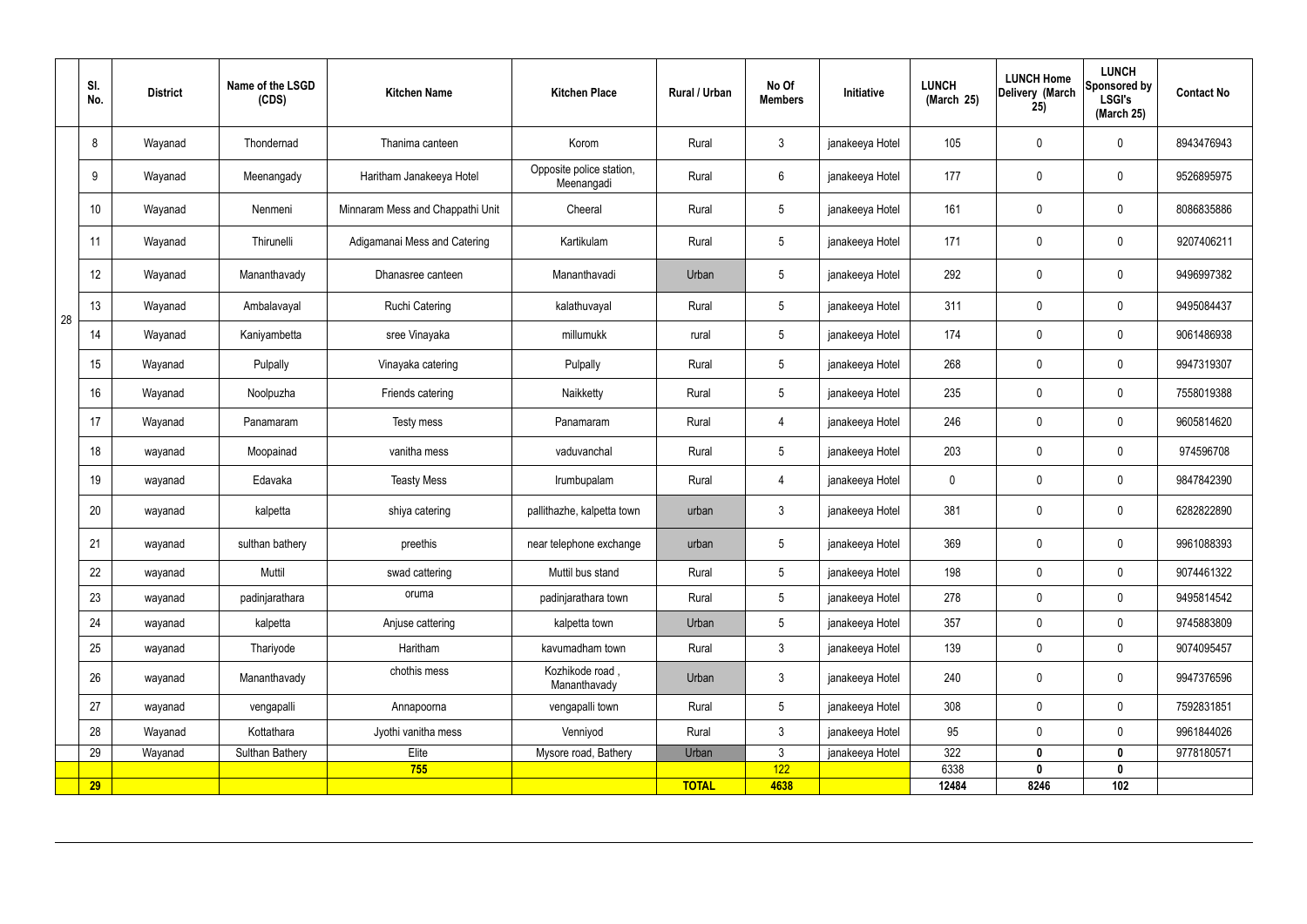| SI.<br>No. | <b>District</b> | Name of the LSGD<br>(CDS)                                                                        | <b>Kitchen Name</b>                                | <b>Kitchen Place</b>  | Rural / Urban                   | No Of<br><b>Members</b> | Initiative                                                           | <b>LUNCH</b><br>(March 25) | <b>LUNCH Home</b><br>Delivery (March<br>25) | <b>LUNCH</b><br>Sponsored by<br><b>LSGI's</b><br>(March 25) | <b>Contact No</b> |
|------------|-----------------|--------------------------------------------------------------------------------------------------|----------------------------------------------------|-----------------------|---------------------------------|-------------------------|----------------------------------------------------------------------|----------------------------|---------------------------------------------|-------------------------------------------------------------|-------------------|
|            |                 |                                                                                                  | STATUS OF JANAKEEYA HOTELS FUNCTIONING IN DISTRICT |                       |                                 |                         | STATUS OF FOOD DISTRIBUTED THROUGH JANAKEEYA HOTELS AS ON 25.03.2022 |                            |                                             |                                                             |                   |
|            | <b>District</b> | <b>Total</b><br><b>Janakeeya Hotels</b>                                                          | <b>Rural Units</b>                                 | <b>Urban</b><br>units | <b>STATUS OF</b><br><b>FOOD</b> | Home<br><b>Delivery</b> | Food Sponsored<br>by LSGIs                                           |                            | <b>TOTAL Meals</b><br><b>Distributed</b>    |                                                             |                   |
|            | <b>TVM</b>      | 110                                                                                              | 79                                                 | 31                    | 23,096                          | $\overline{0}$          | $\overline{7}$                                                       |                            | 23,103                                      |                                                             |                   |
|            | <b>KLM</b>      | 82                                                                                               | 72                                                 | 10 <sup>°</sup>       | 12186                           | $\overline{0}$          | $6^{\circ}$                                                          |                            | 12,192                                      |                                                             |                   |
|            | PTA             | 59                                                                                               | 54                                                 | $\sqrt{5}$            | 4485                            | 476                     | $\overline{0}$                                                       |                            | 4,961                                       |                                                             |                   |
|            | <b>ALP</b>      | 89                                                                                               | 80                                                 | $\overline{9}$        | 6344                            | 1295                    | 12 <sup>°</sup>                                                      | 7,651                      |                                             |                                                             |                   |
|            | <b>KTM</b>      | 82                                                                                               | 74                                                 | 8 <sup>°</sup>        | 10465                           | 107                     | 8                                                                    |                            | 10,580                                      |                                                             |                   |
|            | <b>IDK</b>      | 50                                                                                               | 49                                                 | $\blacktriangleleft$  | 6570                            | $\overline{0}$          | 5 <sub>5</sub>                                                       | 6,575                      |                                             |                                                             |                   |
|            | <b>EKM</b>      | 114                                                                                              | 81                                                 | 33                    | 20910                           | 966                     | $\overline{0}$                                                       | 21,876                     |                                             |                                                             |                   |
|            | <b>TSR</b>      | 97                                                                                               | 86                                                 | 11                    | 9,162                           | 3,826                   | 37                                                                   |                            | 13,025                                      |                                                             |                   |
|            | PGT             | $102$                                                                                            | 92                                                 | 10 <sup>°</sup>       | 13,901                          | $\overline{0}$          | 17                                                                   |                            | 13,918                                      |                                                             |                   |
|            | <b>MLP</b>      | 128                                                                                              | 107                                                | 21                    | 21,926                          | 4668                    | 22                                                                   |                            | 26,616                                      |                                                             |                   |
|            | <b>WYD</b>      | 29                                                                                               | 24                                                 | 5 <sub>1</sub>        | 6338                            | $\mathbf{0}$            | $\overline{0}$                                                       |                            | 6,338                                       |                                                             |                   |
|            | <b>KKD</b>      | 106                                                                                              | 76                                                 | 30 <sup>°</sup>       | 29,323                          | 734                     | $\bf 8$                                                              |                            | 30,065                                      |                                                             |                   |
|            | <b>KNR</b>      | 90 <sub>1</sub>                                                                                  | 75                                                 | 15 <sub>1</sub>       | 18,735                          | $\overline{0}$          | 17                                                                   |                            | 18,752                                      |                                                             |                   |
|            | <b>KSG</b>      | 43                                                                                               | 37                                                 | 6 <sup>1</sup>        | 6880                            | $\overline{0}$          | $\pmb{0}$                                                            |                            | 6,880                                       |                                                             |                   |
|            | <b>Total</b>    | 1181                                                                                             | 986                                                | 195                   | 190,321                         | 12,072                  | 139                                                                  |                            | 202,532                                     |                                                             |                   |
|            |                 |                                                                                                  | 2252                                               |                       |                                 | 202,532                 |                                                                      |                            |                                             |                                                             |                   |
|            | <b>Date</b>     | <b>Grand Total of meals</b><br><b>Distributed through</b><br>Janakeeya hotel as<br>on 25.03.2022 | Urban<br>units                                     | <b>Total</b><br>units | Rs. 20 /Lunch<br><b>Parcel</b>  | Home<br><b>Delivery</b> | <b>LUNCH</b><br>sponsored by<br><b>LSGIs</b>                         | <b>Total Meals</b>         |                                             |                                                             |                   |
|            |                 | 986                                                                                              | 195                                                | 1181                  | 190,321                         | 12,072                  | 139                                                                  |                            | 202,532                                     |                                                             |                   |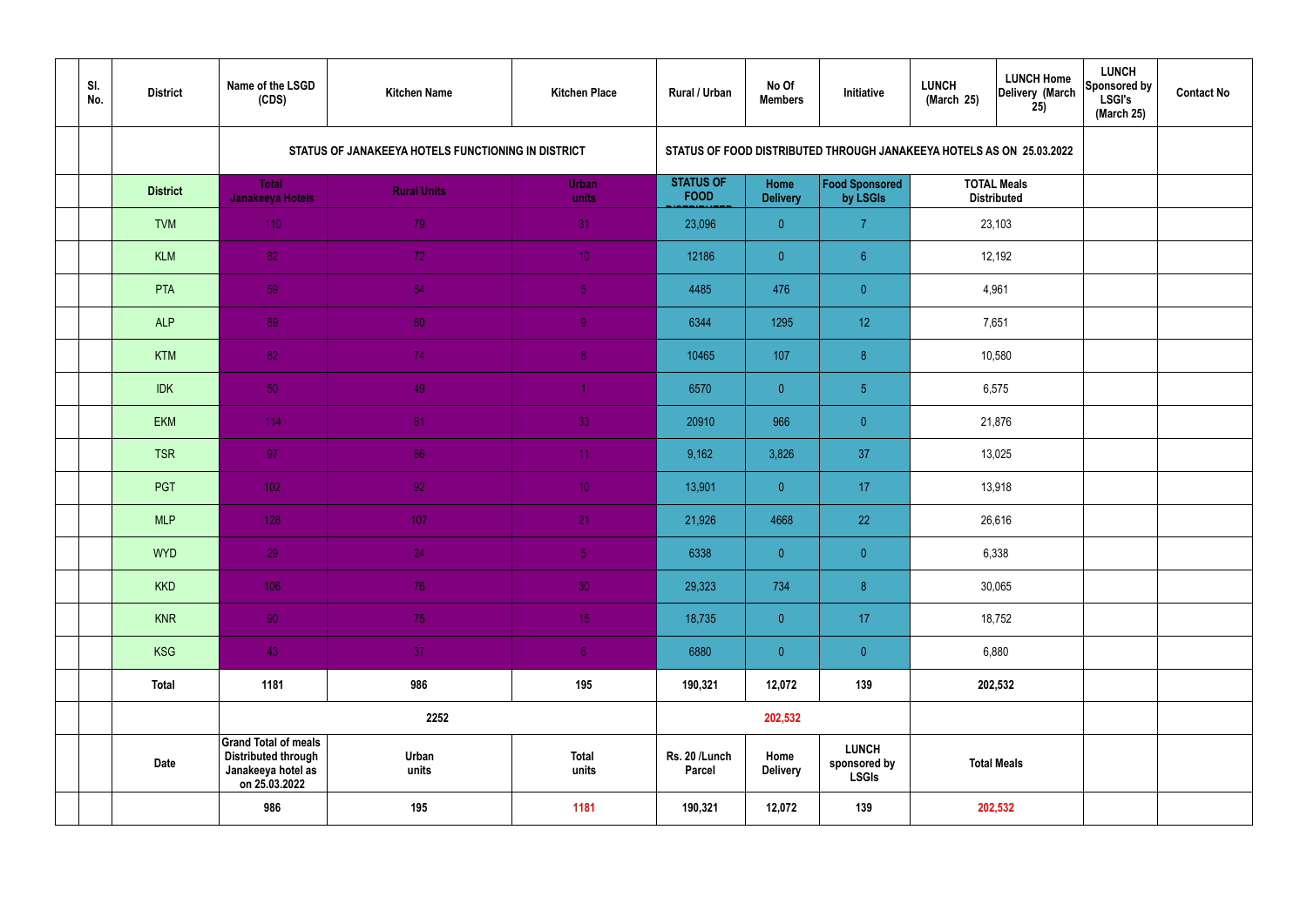| SI.<br>No. | <b>District</b> | Name of the LSGD<br>(CDS) | <b>Kitchen Name</b> | <b>Kitchen Place</b> | <b>Rural / Urban</b> | No Of<br><b>Members</b> | Initiative | <b>LUNCH</b><br>(March 25) | <b>LUNCH Home</b><br>Delivery (March<br>クら<br>ZJ | <b>LUNCH</b><br>Sponsored by<br><b>LSGI's</b><br>(March 25) | Contact No |
|------------|-----------------|---------------------------|---------------------|----------------------|----------------------|-------------------------|------------|----------------------------|--------------------------------------------------|-------------------------------------------------------------|------------|
|------------|-----------------|---------------------------|---------------------|----------------------|----------------------|-------------------------|------------|----------------------------|--------------------------------------------------|-------------------------------------------------------------|------------|

| Districts with same number of hotels<br>(Each district use seperate cell for filling the | tvm                                                                                                                                                                                                                                                                                                                                                                                                                                                                                                                                                                                                                                                                                                                                                                     | Wayanad                                                                                                                | Alappuzha                                                                                                | Malappuram  | Kozhikode                      | Thrissur       | Kollam      |  |  |  |  |  |  |
|------------------------------------------------------------------------------------------|-------------------------------------------------------------------------------------------------------------------------------------------------------------------------------------------------------------------------------------------------------------------------------------------------------------------------------------------------------------------------------------------------------------------------------------------------------------------------------------------------------------------------------------------------------------------------------------------------------------------------------------------------------------------------------------------------------------------------------------------------------------------------|------------------------------------------------------------------------------------------------------------------------|----------------------------------------------------------------------------------------------------------|-------------|--------------------------------|----------------|-------------|--|--|--|--|--|--|
| details)                                                                                 | Kannur                                                                                                                                                                                                                                                                                                                                                                                                                                                                                                                                                                                                                                                                                                                                                                  | Kasaragod                                                                                                              | Kottayam                                                                                                 | Palakkad    | Pathanamthitta                 | Ernakulam      | Kasaragod   |  |  |  |  |  |  |
| Districts with number of hotels increased                                                |                                                                                                                                                                                                                                                                                                                                                                                                                                                                                                                                                                                                                                                                                                                                                                         |                                                                                                                        |                                                                                                          |             |                                |                |             |  |  |  |  |  |  |
| (Each district use seperate cell for filling the<br>details)                             |                                                                                                                                                                                                                                                                                                                                                                                                                                                                                                                                                                                                                                                                                                                                                                         |                                                                                                                        |                                                                                                          |             |                                |                |             |  |  |  |  |  |  |
| Districts with number of hotels with zero entry of<br>meals                              | Thrissur(10)                                                                                                                                                                                                                                                                                                                                                                                                                                                                                                                                                                                                                                                                                                                                                            | Kasargod (5)                                                                                                           | Kottayam(7)                                                                                              |             | Alappuzha (59)   MALAPPURAM(8) | Kozhikode (02) | Kannur- (3) |  |  |  |  |  |  |
| (Each district use seperate cell for filling the<br>details)                             | pathanamthitta(14)                                                                                                                                                                                                                                                                                                                                                                                                                                                                                                                                                                                                                                                                                                                                                      | Trivandrum (8)                                                                                                         | ERNAKULAM (17)                                                                                           | Palakkad(8) | Wayanad -(1)                   | Idukki(4)      | Kollam (14) |  |  |  |  |  |  |
| New hotels started (numbers)                                                             |                                                                                                                                                                                                                                                                                                                                                                                                                                                                                                                                                                                                                                                                                                                                                                         |                                                                                                                        |                                                                                                          |             |                                |                |             |  |  |  |  |  |  |
| New hotels started at (location)                                                         |                                                                                                                                                                                                                                                                                                                                                                                                                                                                                                                                                                                                                                                                                                                                                                         |                                                                                                                        |                                                                                                          |             |                                |                |             |  |  |  |  |  |  |
|                                                                                          |                                                                                                                                                                                                                                                                                                                                                                                                                                                                                                                                                                                                                                                                                                                                                                         | TVM - kuttichal, tvmcds 4lljanathaAnad, Aruvikkara pazhakunnumelChemmaruthi-Dreams                                     |                                                                                                          |             |                                |                |             |  |  |  |  |  |  |
|                                                                                          |                                                                                                                                                                                                                                                                                                                                                                                                                                                                                                                                                                                                                                                                                                                                                                         | kottayam-, Ayarkunnam, Aymanam, chempu, melukavu, madapally, pampady,, tv puram, thrikodithanam, thalanadu, , vechoor, |                                                                                                          |             |                                |                |             |  |  |  |  |  |  |
|                                                                                          | Alappuzha - Ala Alappuzha North Alappuzha South Alappuzha South Alappuzha South Ambalappuzha North Ambalappuzha South Arattupuzha Arookutty Aroor Aryad Budhanoor<br>Chambakulam Chenganoor Chennam Pallippuram Cheriyanad Cherthala Municipality Cherthala Municipality Cherthala South Chingoli Chunakkara Devikulangara Edathua Ezhupunna Harippad<br>Kadakkarappally Kandalloor Kanjikuzhy Karthikappally Kavalam Kodamthurath Krishnapuram Kuthiyathode Mannar Mavelikkara Thamarakulam Mavelikkara Thekkekara Mulakkuzha Muttar Nedumudy<br>Neelamperoor Panavally Pandanad Pattanakkad Pulincunnu Puliyoor Punnapra North Punnapra South Purakad Purakad Ramankary Thaicattussery Thakazhy Thannermukkom Thiruvanvandoor Thuravoor<br>Vayalar Veliyanad Venmoney |                                                                                                                        |                                                                                                          |             |                                |                |             |  |  |  |  |  |  |
|                                                                                          | Assamannoor,Chendamangalam,cheranelloor,Edakkattuvayal,Edavanakkad,Keezhmad,Kochi East,Kochi South,kochi west,kuzhuppilly,Kunnukara,manjalloor,Maradu,Paingottoor,Pootrikka, thrikkakkara<br>west, Thrikkakkara east,                                                                                                                                                                                                                                                                                                                                                                                                                                                                                                                                                   |                                                                                                                        |                                                                                                          |             |                                |                |             |  |  |  |  |  |  |
|                                                                                          | Idukki - Adimali, Edavetty, Manakkadu, Santhanpara (Today off)                                                                                                                                                                                                                                                                                                                                                                                                                                                                                                                                                                                                                                                                                                          |                                                                                                                        |                                                                                                          |             |                                |                |             |  |  |  |  |  |  |
|                                                                                          | Kollam:Chathannoor, Ittiva, Ittiva, Sooranad North, Oachira, Thrikkovilvattom, Karunagappally, Kadakkal, Perayam, Poruvazhy, Kareepra, Chirakkara-Bhoomika, Kalluvathukkal, Kottamkara, Panayam, JHs<br>not opened today.                                                                                                                                                                                                                                                                                                                                                                                                                                                                                                                                               |                                                                                                                        |                                                                                                          |             |                                |                |             |  |  |  |  |  |  |
|                                                                                          | Pathanamthitta: Nedumbram, Thottappuzhasherry, mallappuzhashery, Omalloor, naranamoozhi, perunadu pazhavangadi, vechuchira, Mylapra, konni, pandalam thekkekkara, adoor, pandalam,<br>Pathanamthitta                                                                                                                                                                                                                                                                                                                                                                                                                                                                                                                                                                    |                                                                                                                        |                                                                                                          |             |                                |                |             |  |  |  |  |  |  |
|                                                                                          | Thrissur Temporarily closed - vadanapilly 1,holiday-Anthikkad,Mullurkkara,puthur,kuzhur,avanoor,Eriyaad,Athirappilly,Annamanada,Kadukutty,Kattoor, Nenmanikkara,chowannur,choondal                                                                                                                                                                                                                                                                                                                                                                                                                                                                                                                                                                                      |                                                                                                                        |                                                                                                          |             |                                |                |             |  |  |  |  |  |  |
|                                                                                          | kasaragod- ajanur, chengala, mangalpady, vorkady, kanhangad 1                                                                                                                                                                                                                                                                                                                                                                                                                                                                                                                                                                                                                                                                                                           |                                                                                                                        |                                                                                                          |             |                                |                |             |  |  |  |  |  |  |
|                                                                                          | Kannur-thripagottur, valapattanam, mattool                                                                                                                                                                                                                                                                                                                                                                                                                                                                                                                                                                                                                                                                                                                              |                                                                                                                        |                                                                                                          |             |                                |                |             |  |  |  |  |  |  |
|                                                                                          | PALAKKAD :- Eruthenpathy, Pattithara, PKD North, Pattambi, Mannarkkad, paruthur, muthalamada, Kadambazhipuram                                                                                                                                                                                                                                                                                                                                                                                                                                                                                                                                                                                                                                                           |                                                                                                                        |                                                                                                          |             |                                |                |             |  |  |  |  |  |  |
|                                                                                          |                                                                                                                                                                                                                                                                                                                                                                                                                                                                                                                                                                                                                                                                                                                                                                         |                                                                                                                        | MALAPPURAM:- EDARIKKOD, ATHAVANADU, MARAKKARA FAMOUS, PONNANI1, THIRUR RUCHI, MANKADA, VENGARA, OORAKAM, |             |                                |                |             |  |  |  |  |  |  |

|                                            | Kollam                                                                                                                                                                                            |  |  |  |  |  |  |  |  |  |  |  |  |
|--------------------------------------------|---------------------------------------------------------------------------------------------------------------------------------------------------------------------------------------------------|--|--|--|--|--|--|--|--|--|--|--|--|
|                                            | Kasaragod                                                                                                                                                                                         |  |  |  |  |  |  |  |  |  |  |  |  |
|                                            |                                                                                                                                                                                                   |  |  |  |  |  |  |  |  |  |  |  |  |
|                                            |                                                                                                                                                                                                   |  |  |  |  |  |  |  |  |  |  |  |  |
|                                            | Kannur- (3)                                                                                                                                                                                       |  |  |  |  |  |  |  |  |  |  |  |  |
|                                            | Kollam (14)                                                                                                                                                                                       |  |  |  |  |  |  |  |  |  |  |  |  |
|                                            |                                                                                                                                                                                                   |  |  |  |  |  |  |  |  |  |  |  |  |
|                                            |                                                                                                                                                                                                   |  |  |  |  |  |  |  |  |  |  |  |  |
|                                            |                                                                                                                                                                                                   |  |  |  |  |  |  |  |  |  |  |  |  |
|                                            | uth Arattupuzha Arookutty Aroor Aryad Budhanoor<br>Devikulangara Edathua Ezhupunna Harippad<br>elikkara Thekkekara Mulakkuzha Muttar Nedumudy<br>Thakazhy Thannermukkom Thiruvanvandoor Thuravoor |  |  |  |  |  |  |  |  |  |  |  |  |
|                                            | anjalloor, Maradu, Paingottoor, Pootrikka, thrikkakkara                                                                                                                                           |  |  |  |  |  |  |  |  |  |  |  |  |
|                                            |                                                                                                                                                                                                   |  |  |  |  |  |  |  |  |  |  |  |  |
|                                            | Bhoomika, Kalluvathukkal, Kottamkara, Panayam,  JHs                                                                                                                                               |  |  |  |  |  |  |  |  |  |  |  |  |
| ni, pandalam thekkekkara, adoor, pandalam, |                                                                                                                                                                                                   |  |  |  |  |  |  |  |  |  |  |  |  |
| , Nenmanikkara, chowannur, choondal        |                                                                                                                                                                                                   |  |  |  |  |  |  |  |  |  |  |  |  |
|                                            |                                                                                                                                                                                                   |  |  |  |  |  |  |  |  |  |  |  |  |
|                                            |                                                                                                                                                                                                   |  |  |  |  |  |  |  |  |  |  |  |  |
|                                            |                                                                                                                                                                                                   |  |  |  |  |  |  |  |  |  |  |  |  |
|                                            |                                                                                                                                                                                                   |  |  |  |  |  |  |  |  |  |  |  |  |